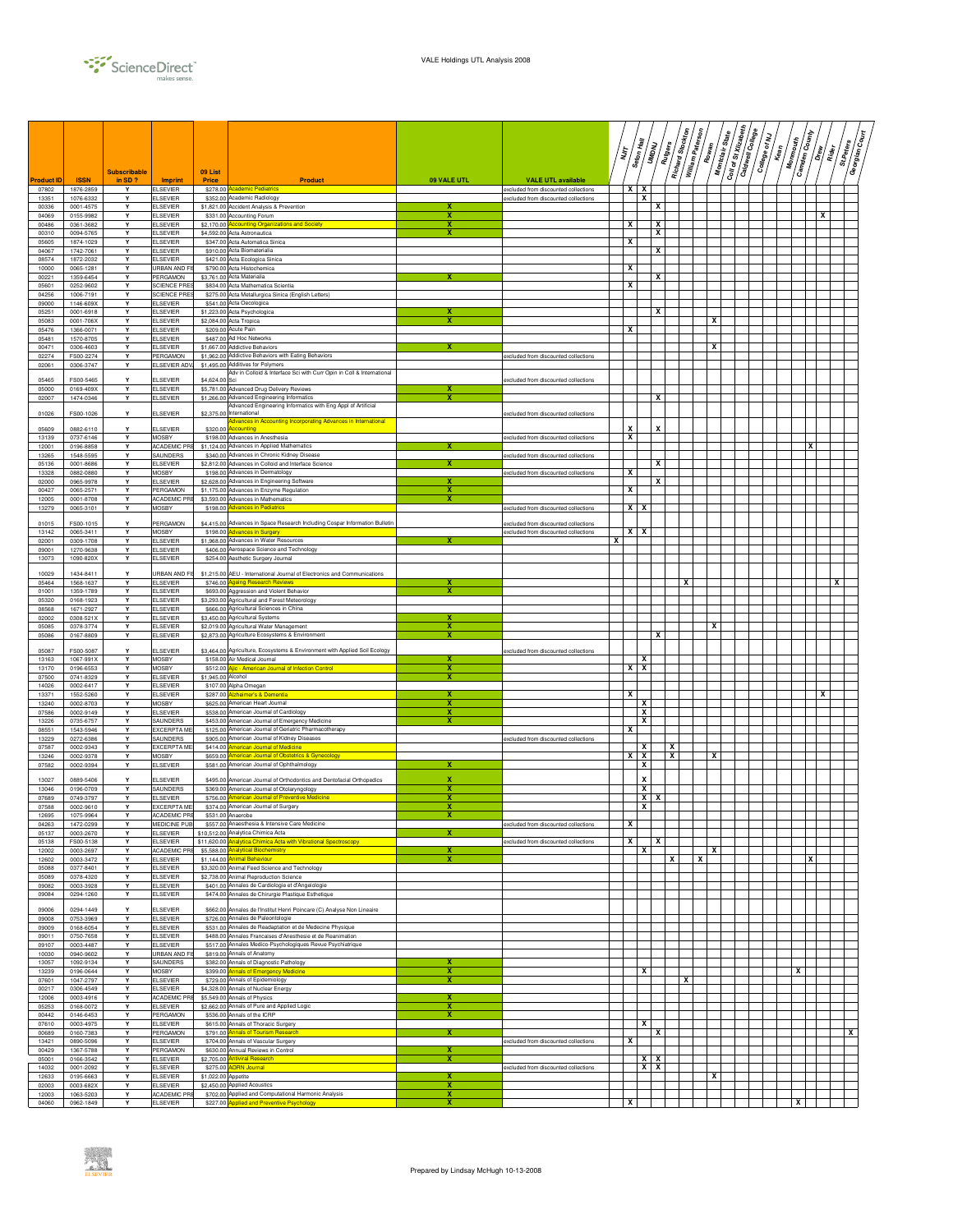|                   |                        |                                  |                                    | 09 List                              |                                                                                                                                          |                         |                                       | ΪŢ | Seton Hall                     | <b>RADAN</b>     | Richard Stockton<br>Rutgers | William Paterson | Rowan | Montclair State | Coll of st Xiizabeth<br>Caldwell College | <b>Pallege of My</b> | $k_{\text{em}}$ | <b>Camden County</b><br>Monmouth | -<br>  0 | $\sqrt{\frac{1}{\widetilde{M}_H}}$ | $\begin{picture}(120,110) \put(0,0){\line(1,0){15}} \put(15,0){\line(1,0){15}} \put(15,0){\line(1,0){15}} \put(15,0){\line(1,0){15}} \put(15,0){\line(1,0){15}} \put(15,0){\line(1,0){15}} \put(15,0){\line(1,0){15}} \put(15,0){\line(1,0){15}} \put(15,0){\line(1,0){15}} \put(15,0){\line(1,0){15}} \put(15,0){\line(1,0){15}} \put(15,0){\line$<br>Georgian |
|-------------------|------------------------|----------------------------------|------------------------------------|--------------------------------------|------------------------------------------------------------------------------------------------------------------------------------------|-------------------------|---------------------------------------|----|--------------------------------|------------------|-----------------------------|------------------|-------|-----------------|------------------------------------------|----------------------|-----------------|----------------------------------|----------|------------------------------------|-----------------------------------------------------------------------------------------------------------------------------------------------------------------------------------------------------------------------------------------------------------------------------------------------------------------------------------------------------------------|
| <b>Product ID</b> | <b>ISSN</b>            | <b>Subscribable</b><br>in $SD$ ? | <b>Imprint</b>                     | Price                                | <b>Product</b>                                                                                                                           | 09 VALE UTL             | <b>VALE UTL available</b>             |    |                                |                  |                             |                  |       |                 |                                          |                      |                 |                                  |          |                                    |                                                                                                                                                                                                                                                                                                                                                                 |
| 05090<br>05139    | 0168-1591<br>0926-860X | Y<br>Y                           | <b>ELSEVIER</b><br><b>ELSEVIER</b> |                                      | \$3,073.00 Applied Animal Behaviour Science<br>\$7,765.00 Applied Catalysis A: General                                                   | x<br>х                  |                                       |    |                                |                  |                             |                  |       |                 |                                          |                      |                 |                                  |          |                                    |                                                                                                                                                                                                                                                                                                                                                                 |
| 05141             | FS00-5141              | Y                                | <b>ELSEVIER</b>                    |                                      | \$10,008.00 Applied Catalysis A:General with B:Environmental                                                                             |                         | excluded from discounted collections  |    |                                |                  |                             | x                |       |                 |                                          |                      |                 |                                  |          |                                    |                                                                                                                                                                                                                                                                                                                                                                 |
| 05140<br>05321    | 0926-3373<br>0169-1317 | Υ<br>Y                           | <b>ELSEVIER</b><br><b>ELSEVIER</b> |                                      | \$3,288.00 Applied Catalysis B: Environmental<br>\$1,310.00 Applied Clay Science                                                         |                         |                                       |    |                                |                  |                             |                  |       |                 |                                          |                      |                 |                                  |          |                                    |                                                                                                                                                                                                                                                                                                                                                                 |
| 02004             | 0306-2619              | Y                                | <b>ELSEVIER</b>                    | \$3,299.00 Applied Energy            |                                                                                                                                          | x                       |                                       |    |                                |                  |                             |                  |       |                 |                                          |                      |                 |                                  |          |                                    |                                                                                                                                                                                                                                                                                                                                                                 |
| 03001<br>00768    | 0003-6870<br>0883-2927 | Y<br>Υ                           | <b>ELSEVIER</b><br>PERGAMON        |                                      | \$1,250.00 Applied Ergonomics<br>\$1,439.00 Applied Geochemistry                                                                         | x<br>x                  |                                       |    |                                |                  |                             | x                |       |                 |                                          |                      |                 |                                  |          |                                    |                                                                                                                                                                                                                                                                                                                                                                 |
| 03002             | 0143-6228              | Y                                | <b>ELSEVIER</b>                    |                                      | \$780.00 Applied Geography                                                                                                               | х                       |                                       |    |                                | x                |                             |                  | x     |                 |                                          |                      |                 |                                  |          |                                    |                                                                                                                                                                                                                                                                                                                                                                 |
| 07604             | 0307-904X              | Υ                                | <b>ELSEVIER</b>                    |                                      | \$1,871.00 Applied Mathematical Modelling<br>Applied Mathematical Modelling with Simulation Mod Pract &                                  | х                       |                                       |    |                                |                  |                             |                  |       |                 |                                          |                      |                 |                                  |          |                                    |                                                                                                                                                                                                                                                                                                                                                                 |
| 07004<br>07612    | FS00-7004<br>0096-3003 | Υ                                | <b>ELSEVIER</b><br><b>ELSEVIER</b> | \$2,329.00 Theory                    | \$5,858.00 Applied Mathematics and Computation                                                                                           | х                       | excluded from discounted collections  |    |                                |                  |                             |                  |       |                 |                                          |                      |                 |                                  |          |                                    |                                                                                                                                                                                                                                                                                                                                                                 |
| 00843             | 0893-9659              | Υ                                | PERGAMON                           |                                      | \$2,226.00 Applied Mathematics Letters                                                                                                   | х                       |                                       | x  |                                |                  |                             |                  |       |                 |                                          |                      |                 |                                  |          |                                    |                                                                                                                                                                                                                                                                                                                                                                 |
| 05254<br>13158    | 0168-9274<br>0897-1897 | Y<br>Y                           | NORTH-HOLLA<br>SAUNDERS            | \$285.00                             | \$2,286.00 Applied Numerical Mathematics<br>oplied Nursing Re                                                                            | х<br>x                  |                                       | x  |                                | $X$ $X$ $X$      |                             |                  |       | ΙX              |                                          |                      |                 |                                  |          |                                    |                                                                                                                                                                                                                                                                                                                                                                 |
| 02005             | 0141-1187              | Υ                                | <b>ELSEVIER</b>                    |                                      | \$1,166.00 Applied Ocean Research                                                                                                        | x                       |                                       |    |                                |                  |                             |                  |       |                 |                                          |                      |                 |                                  |          |                                    | X                                                                                                                                                                                                                                                                                                                                                               |
| 00228<br>05434    | 0969-8043<br>1568-4946 | Y<br>Y                           | <b>ELSEVIER</b><br><b>ELSEVIER</b> |                                      | \$3,312.00 Applied Radiation and Isotopes<br>\$489.00 Applied Soft Computing                                                             | x<br>x                  |                                       |    | x<br>x                         |                  |                             |                  |       |                 |                                          |                      |                 |                                  |          |                                    |                                                                                                                                                                                                                                                                                                                                                                 |
| 05091             | 0929-1393              | Y                                | <b>ELSEVIER</b>                    |                                      | \$1,493.00 Applied Soil Ecology                                                                                                          | х                       |                                       |    |                                |                  |                             | x                |       |                 |                                          |                      |                 |                                  |          |                                    |                                                                                                                                                                                                                                                                                                                                                                 |
| 05191<br>00630    | 0169-4332<br>1359-4311 | Υ<br>Y                           | NORTH-HOLLA<br><b>ELSEVIER</b>     |                                      | \$7,876.00 Applied Surface Science<br>\$2,585,00 Applied Thermal Engineering                                                             | x<br>x                  |                                       |    |                                | x                |                             | x                |       |                 |                                          |                      |                 |                                  |          |                                    |                                                                                                                                                                                                                                                                                                                                                                 |
| 02006             | 0144-8609              | Y                                | <b>ELSEVIER</b>                    |                                      | \$1,139.00 Aquacultural Engineering                                                                                                      |                         |                                       |    |                                |                  |                             |                  |       |                 |                                          |                      |                 |                                  |          |                                    |                                                                                                                                                                                                                                                                                                                                                                 |
| 05092<br>05093    | 0044-8486<br>0304-3770 | Y<br>Υ                           | <b>ELSEVIER</b><br><b>ELSEVIER</b> | \$4,666.00 Aquaculture<br>\$1,634.00 | <b><u>iquatic Botan</u></b>                                                                                                              | X                       |                                       |    |                                | x                |                             | x                |       |                 |                                          |                      |                 |                                  |          |                                    | X                                                                                                                                                                                                                                                                                                                                                               |
| 05094             | 0166-445X              | Y                                | <b>ELSEVIER</b>                    |                                      | \$2,785.00 Aquatic Toxicology                                                                                                            | $\overline{\mathbf{x}}$ |                                       |    |                                | x                |                             |                  |       |                 |                                          |                      |                 |                                  |          |                                    |                                                                                                                                                                                                                                                                                                                                                                 |
| 09014<br>12007    | 0929-693X<br>0003-9861 | Υ<br>Y                           | <b>ELSEVIER</b><br>ACADEMIC PF     |                                      | \$509.00 Archives de Pediatrie<br>\$5,940.00 Archives of Biochemistry and Biophysics                                                     |                         |                                       |    | X                              |                  |                             |                  |       |                 |                                          |                      |                 |                                  |          |                                    |                                                                                                                                                                                                                                                                                                                                                                 |
| 08003             | 0167-4943              | Υ                                | <b>ELSEVIER</b>                    |                                      | \$2,259.00 Archives of Gerontology and Geriatrics                                                                                        | х                       |                                       |    |                                | x                |                             |                  |       |                 |                                          |                      |                 |                                  |          |                                    |                                                                                                                                                                                                                                                                                                                                                                 |
| 07608<br>00203    | 0188-4409<br>0003-9969 | Y<br>Y                           | <b>ELSEVIER</b><br>PERGAMON        |                                      | \$349.00 Archives of Medical Research<br>\$3,401.00 Archives of Oral Biology                                                             | x<br>х                  |                                       |    |                                | X<br>x           |                             |                  |       |                 |                                          |                      |                 |                                  |          |                                    |                                                                                                                                                                                                                                                                                                                                                                 |
| 13310             | 0003-9993              | Y                                | SAUNDERS                           | \$506.00                             | <u>rchives of Physical Medicine and Rehabilitation</u>                                                                                   |                         | excluded from discounted collections  |    | <b>XX</b>                      |                  | x                           | X                |       |                 |                                          |                      | x               |                                  |          |                                    |                                                                                                                                                                                                                                                                                                                                                                 |
| 13191<br>06071    | 0883-9417<br>1872-9312 | Υ<br>Υ                           | SAUNDERS<br><b>ELSEVIER</b>        | \$213.00                             | rchives of Psychiatric Nursing<br>\$367.00 Artery Research                                                                               |                         |                                       |    | $X$ $X$ $X$                    |                  |                             |                  |       | x               |                                          |                      | x               |                                  |          |                                    |                                                                                                                                                                                                                                                                                                                                                                 |
| 00394             | FS00-0394              | Y                                | <b>ELSEVIER</b>                    | \$6,458,00 Phys                      | Arthropod Struct & Dev/Insect Bioch & Molec Biol/Journal Insect                                                                          |                         | excluded from discounted collections  |    |                                |                  |                             |                  |       |                 |                                          |                      |                 |                                  |          |                                    |                                                                                                                                                                                                                                                                                                                                                                 |
| 00356             | 1467-8039              | Υ                                | <b>ELSEVIER</b>                    |                                      | \$1,490.00 Arthropod Structure & Development                                                                                             |                         |                                       |    |                                |                  |                             |                  |       |                 |                                          |                      |                 |                                  |          |                                    |                                                                                                                                                                                                                                                                                                                                                                 |
| 13049             | 0749-8063              |                                  | SAUNDERS                           |                                      | \$821.00 Arthroscopy: the Journal of Arthroscopy and Related Surgery                                                                     |                         |                                       |    |                                | X                |                             |                  |       |                 |                                          |                      |                 |                                  |          |                                    |                                                                                                                                                                                                                                                                                                                                                                 |
| 05255             | 0004-3702              | Υ                                | <b>ELSEVIER</b>                    |                                      | \$2,665.00 Artificial Intelligence                                                                                                       | x                       |                                       | x  |                                |                  |                             |                  |       |                 |                                          |                      |                 |                                  |          |                                    |                                                                                                                                                                                                                                                                                                                                                                 |
| 05095<br>00833    | 0933-3657<br>0197-4556 | Y<br>Y                           | <b>ELSEVIER</b><br><b>ELSEVIER</b> |                                      | \$860.00 Artificial Intelligence in Medicine<br>\$873.00 Arts in Psychotherapy                                                           | х<br>х                  |                                       | x  |                                |                  |                             |                  |       |                 | x                                        |                      |                 |                                  |          |                                    |                                                                                                                                                                                                                                                                                                                                                                 |
| 08586             | 1015-9584              | Υ                                | <b>ELSEVIER</b>                    |                                      | \$300.00 Asian Journal of Surgery                                                                                                        |                         |                                       |    |                                |                  |                             |                  |       |                 |                                          |                      |                 |                                  |          |                                    |                                                                                                                                                                                                                                                                                                                                                                 |
| 07449<br>05460    | 1075-2935<br>FS00-5460 | Y<br>$\mathbf{v}$                | <b>ELSEVIER</b><br><b>ELSEVIER</b> | \$296.00                             | ssessing Writing<br>\$2.712.00 Astronomy and Astrophysics Package                                                                        | x                       | excluded from discounted collections  | x  |                                |                  |                             |                  | x     |                 |                                          |                      |                 |                                  |          |                                    |                                                                                                                                                                                                                                                                                                                                                                 |
| 05192             | 0927-6505              | Y                                | NORTH-HOLL                         |                                      | \$984.00 Astroparticle Physics                                                                                                           | х                       |                                       |    |                                |                  |                             |                  |       |                 |                                          |                      |                 |                                  |          |                                    |                                                                                                                                                                                                                                                                                                                                                                 |
| 08004<br>00246    | 0021-9150<br>1352-2310 | Υ<br>Y                           | <b>ELSEVIER</b><br><b>ELSEVIER</b> | \$4,992.00 Atherosclerosis           | \$6,983.00 Atmospheric Environment                                                                                                       | x<br>х                  |                                       |    |                                | x<br>x           |                             |                  |       |                 |                                          |                      |                 |                                  |          |                                    |                                                                                                                                                                                                                                                                                                                                                                 |
| 05322             | 0169-8095              | Y                                | <b>ELSEVIER</b>                    |                                      | \$2,256.00 Atmospheric Research                                                                                                          | х                       |                                       |    |                                |                  |                             |                  | x     |                 |                                          |                      |                 |                                  |          |                                    |                                                                                                                                                                                                                                                                                                                                                                 |
| 12004<br>08060    | 0092-640X<br>0385-8146 | Y<br>Υ                           | ACADEMIC PR<br><b>ELSEVIER</b>     |                                      | \$1,317.00 Atomic Data and Nuclear Data Tables<br>\$422.00 Auris Nasus Larynx                                                            | х                       |                                       |    |                                |                  |                             |                  | X     |                 |                                          |                      |                 |                                  |          |                                    |                                                                                                                                                                                                                                                                                                                                                                 |
| 04082<br>04101    | 1574-6267<br>1036-7314 | Υ<br>Υ                           | <b>ELSEVIER</b><br><b>ELSEVIER</b> |                                      | \$251.00 Australasian Emergency Nursing Journal<br>\$187.00 Australian Critical Care                                                     |                         |                                       |    | $\mathbf{x}$<br>x              |                  |                             |                  |       |                 |                                          |                      |                 |                                  |          |                                    |                                                                                                                                                                                                                                                                                                                                                                 |
| 05467             | 1568-9972              | Y                                | <b>ELSEVIER</b>                    |                                      | \$505.00 Autoimmunity Reviews                                                                                                            |                         |                                       |    |                                | X                |                             |                  |       |                 |                                          |                      |                 |                                  |          |                                    |                                                                                                                                                                                                                                                                                                                                                                 |
| 00270             | 0005-1098              | Υ<br>Y                           | PERGAMON<br>PERGAMON               | \$3,099.00 Automatica                |                                                                                                                                          | x                       |                                       |    |                                | x                |                             |                  |       |                 |                                          |                      |                 |                                  |          |                                    |                                                                                                                                                                                                                                                                                                                                                                 |
| 00323<br>05256    | FS00-0323<br>0926-5805 | Y                                | <b>ELSEVIER</b>                    |                                      | \$4,652.00 Automatica with Control Engineering Practice<br>\$812.00 Automation in Construction                                           | х                       | excluded from discounted collections  |    |                                |                  |                             |                  |       |                 |                                          |                      |                 |                                  |          |                                    |                                                                                                                                                                                                                                                                                                                                                                 |
| 05062<br>10017    | 1566-0702<br>1439-1791 | Y<br>Υ                           | <b>ELSEVIER</b><br>URBAN AND F     | \$548.00                             | \$4,001.00 Autonomic Neuroscience: Basic and Clinical                                                                                    | x<br>X                  |                                       |    | х                              |                  |                             |                  |       |                 |                                          |                      |                 |                                  | x        |                                    |                                                                                                                                                                                                                                                                                                                                                                 |
| 04241             | 0005-7894              | Y                                | <b>ELSEVIER</b>                    | \$202.00                             | asic and Applied Ecology<br>ehavior Therapy                                                                                              | x                       |                                       |    | ×                              | ΙX               |                             |                  |       |                 | x                                        |                      |                 |                                  |          |                                    |                                                                                                                                                                                                                                                                                                                                                                 |
| 00265<br>05014    | 0005-7967<br>0166-4328 | $\mathbf{v}$<br>Y                | <b>ELSEVIER</b><br><b>ELSEVIER</b> | \$2,019.00                           | <b>Jehaviour Research and Therapy</b><br>\$6,402.00 Behavioural Brain Research                                                           | x<br>x                  |                                       |    |                                | $X$ $X$ $X$<br>x |                             |                  | x     |                 |                                          | $X$   $X$            |                 |                                  |          |                                    |                                                                                                                                                                                                                                                                                                                                                                 |
| 05015             | 0376-6357              | Y                                | <b>ELSEVIER</b>                    |                                      | \$2,386.00 Behavioural Processes                                                                                                         | х                       |                                       |    |                                |                  |                             |                  |       |                 |                                          |                      |                 |                                  |          |                                    |                                                                                                                                                                                                                                                                                                                                                                 |
| 12666             | 1521-6896              | Υ                                | <b>ELSEVIER</b>                    |                                      | \$340.00 Best Practice & Research: Clinical Anaesthesiology                                                                              | х                       |                                       |    |                                | х                |                             |                  |       |                 |                                          |                      |                 |                                  |          |                                    |                                                                                                                                                                                                                                                                                                                                                                 |
| 12667             | 1521-690X              | Y                                | <b>ELSEVIER</b>                    | \$433.00                             | lest Practice & Research: Clinical Endocrinology & Metabolism                                                                            | x                       |                                       |    | x<br>$\boldsymbol{\mathsf{x}}$ |                  |                             |                  |       |                 |                                          |                      |                 |                                  |          |                                    |                                                                                                                                                                                                                                                                                                                                                                 |
| 12668<br>12669    | 1521-6918<br>1521-6926 | Y<br>Υ                           | <b>BAILLIÈ</b><br><b>ELSEVIER</b>  |                                      | \$482.00 Best Practice & Research: Clinical Gastroenterology<br>\$369.00 Best Practice & Research: Clinical Haematology                  | x<br>x                  |                                       |    | X<br>$x \mid x$                |                  |                             |                  |       |                 |                                          |                      |                 |                                  |          |                                    |                                                                                                                                                                                                                                                                                                                                                                 |
| 12670             | 1521-6934              | Y                                | <b>ELSEVIER</b>                    | \$683.00                             | Best Practice & Research: Clinical Obstetrics & Gynaecology                                                                              | $\mathbf{x}$            |                                       |    | x<br>$\boldsymbol{\mathsf{x}}$ |                  |                             |                  |       |                 |                                          |                      |                 |                                  |          |                                    |                                                                                                                                                                                                                                                                                                                                                                 |
| 12671             | 1521-6942              | Y                                | <b>ELSEVIER</b>                    | \$414.00                             | <b>Jest Practice &amp; Research: Clinical Rheumatology</b>                                                                               | x                       |                                       |    | $X$   $X$                      |                  |                             |                  |       |                 |                                          |                      |                 |                                  |          |                                    |                                                                                                                                                                                                                                                                                                                                                                 |
| 12009<br>06049    | 0006-291X<br>1369-703X | Y<br>Υ                           | ACADEMIC PR<br><b>ELSEVIER</b>     | \$6,388.00                           | <b>Biochemical and Biophysical Research Communications</b><br>\$1,613.00 Biochemical Engineering Journal                                 | x<br>x                  |                                       | x  | $x \mid x$                     |                  |                             |                  |       |                 |                                          |                      |                 |                                  |          |                                    |                                                                                                                                                                                                                                                                                                                                                                 |
| 07505             | 0006-2952              | Υ                                | <b>ELSEVIER</b>                    |                                      | \$8,589.00 Biochemical Pharmacology                                                                                                      |                         |                                       |    | X                              |                  |                             |                  |       |                 |                                          |                      |                 |                                  |          |                                    |                                                                                                                                                                                                                                                                                                                                                                 |
| 00364<br>05002    | 0305-1978<br>0005-2728 | Y<br>Y                           | PERGAMON<br><b>ELSEVIER</b>        |                                      | \$2,009.00 Biochemical Systematics and Ecology<br>\$2,906.00 Biochimica et Biophysica Acta - Bioenergetics                               |                         |                                       | х  |                                |                  |                             |                  |       |                 |                                          |                      |                 |                                  |          |                                    |                                                                                                                                                                                                                                                                                                                                                                 |
| 05003             | 0005-2736              | Y                                | <b>ELSEVIER</b>                    |                                      | Biochimica et Biophysica Acta - Biomembranes Including<br>\$5,595.00 Biochimica et Biophysica Acta - Review on Biomembranes              | x                       |                                       |    |                                |                  |                             |                  |       |                 |                                          |                      |                 |                                  |          |                                    |                                                                                                                                                                                                                                                                                                                                                                 |
|                   |                        |                                  |                                    |                                      |                                                                                                                                          |                         |                                       |    |                                |                  |                             |                  |       |                 |                                          |                      |                 |                                  |          |                                    |                                                                                                                                                                                                                                                                                                                                                                 |
| 05005<br>05006    | 1874-9399<br>0304-4165 | Y<br>Y                           | <b>ELSEVIER</b><br><b>ELSEVIER</b> |                                      | \$3,785.00 Biochimica et Biophysica Acta - Gene Regulatory Mechanisms<br>\$3,241.00 Biochimica et Biophysica Acta - General Subjects     | х                       |                                       |    |                                |                  |                             |                  |       |                 |                                          |                      |                 |                                  |          |                                    |                                                                                                                                                                                                                                                                                                                                                                 |
| 05007             | 1388-1981              | Y                                | <b>ELSEVIER</b>                    | \$3,462.00 Lipids                    | Biochimica et Biophysica Acta - Molecular and Cell Biology of                                                                            | x                       |                                       |    |                                |                  |                             |                  |       |                 |                                          |                      |                 |                                  |          |                                    |                                                                                                                                                                                                                                                                                                                                                                 |
| 05008             | 0925-4439              | Y                                | <b>ELSEVIER</b>                    |                                      | \$1,744.00 Biochimica et Biophysica Acta - Molecular Basis of Disease                                                                    | $\overline{\mathbf{x}}$ |                                       |    |                                |                  |                             |                  |       |                 |                                          |                      |                 |                                  |          |                                    |                                                                                                                                                                                                                                                                                                                                                                 |
| 05009<br>05010    | 0167-4889<br>1570-9639 | Υ<br>Y                           | <b>ELSEVIER</b><br><b>ELSEVIER</b> |                                      | \$2,906.00 Biochimica et Biophysica Acta - Molecular Cell Research<br>\$4,038.00 Biochimica et Biophysica Acta - Proteins and Proteomics | x<br>x                  |                                       |    |                                |                  |                             |                  |       |                 |                                          |                      |                 |                                  |          |                                    |                                                                                                                                                                                                                                                                                                                                                                 |
| 05012             | 0304-419X              | Υ                                | <b>ELSEVIER</b>                    |                                      | \$1,163.00 Biochimica et Biophysica Acta - Reviews on Cancer                                                                             | x                       |                                       |    |                                |                  |                             |                  |       |                 |                                          |                      |                 |                                  |          |                                    |                                                                                                                                                                                                                                                                                                                                                                 |
| 05013             | FS00-5013              | Y                                | <b>ELSEVIER</b>                    |                                      | \$19,275.00 Biochimica et Biophysica Acta Combined Subscription to All 9 Sect                                                            |                         | excluded from discounted collections. |    |                                | $x \mid x$       |                             |                  |       |                 |                                          |                      |                 |                                  |          |                                    |                                                                                                                                                                                                                                                                                                                                                                 |
| 09015             | 0300-9084              | $\mathbf{v}$                     | <b>ELSEVIER</b>                    | \$1,271,00 Biochimie                 |                                                                                                                                          |                         |                                       |    |                                |                  |                             |                  |       |                 |                                          |                      |                 |                                  |          |                                    |                                                                                                                                                                                                                                                                                                                                                                 |
| 06000<br>02008    | 1567-5394<br>0006-3207 | Y<br>Υ                           | <b>ELSEVIER</b><br><b>ELSEVIER</b> |                                      | \$2,484.00 Bioelectrochemistry<br>\$3,147.00 Biological Conservation                                                                     | x                       |                                       |    |                                | х                |                             |                  |       |                 |                                          |                      |                 |                                  |          |                                    |                                                                                                                                                                                                                                                                                                                                                                 |
| 12012             | 1049-9644              | Υ                                | ACADEMIC PRE                       |                                      | \$740.00 Biological Control                                                                                                              | х                       |                                       |    |                                |                  |                             |                  |       |                 |                                          |                      |                 |                                  |          |                                    |                                                                                                                                                                                                                                                                                                                                                                 |
| 07615<br>05016    | 0006-3223<br>0301-0511 | Y<br>Y                           | <b>ELSEVIER</b><br><b>ELSEVIER</b> | \$2,674.00                           | <b>Biological Psychiatry</b><br>\$1,744.00 Biological Psychology                                                                         | х<br>×                  |                                       |    |                                | <b>XX</b><br>x   |                             |                  |       |                 |                                          |                      |                 |                                  |          |                                    |                                                                                                                                                                                                                                                                                                                                                                 |
| 12680             | 1045-1056              | Υ                                | ACADEMIC PR                        | \$512.00 Biologicals                 |                                                                                                                                          | X                       |                                       |    |                                |                  |                             |                  |       |                 |                                          |                      |                 |                                  |          |                                    |                                                                                                                                                                                                                                                                                                                                                                 |
| 13342<br>00986    | 1083-8791<br>0961-9534 | Y<br>Υ                           | <b>ELSEVIER</b><br>PERGAMON        |                                      | \$561.00 Biology of Blood and Marrow Transplantation<br>\$1,821.00 Biomass & Bioenergy                                                   | x                       | excluded from discounted collections  |    |                                |                  |                             |                  |       |                 |                                          |                      |                 |                                  |          |                                    |                                                                                                                                                                                                                                                                                                                                                                 |
| 03004             | 0142-9612              | Y                                | <b>ELSEVIER</b>                    | \$4,636.00 Biomaterials              |                                                                                                                                          | х                       |                                       | x  |                                | х                |                             |                  |       |                 |                                          |                      |                 |                                  |          |                                    |                                                                                                                                                                                                                                                                                                                                                                 |
| 06074<br>03099    | 0895-3988<br>1746-8094 | Υ<br>Y                           | <b>ELSEVIER</b><br><b>ELSEVIER</b> |                                      | \$396.00 Biomedical and Environmental Sciences<br>\$1,005.00 Biomedical Signal Processing and Control                                    |                         |                                       |    | x                              |                  |                             |                  |       |                 |                                          |                      |                 |                                  |          |                                    |                                                                                                                                                                                                                                                                                                                                                                 |
| 09018             | 0753-3322              | Y<br>Y                           | <b>ELSEVIER</b>                    |                                      | \$810.00 Biomedicine & Pharmacotherapy                                                                                                   |                         |                                       |    | x                              |                  |                             |                  |       |                 |                                          |                      |                 |                                  |          |                                    |                                                                                                                                                                                                                                                                                                                                                                 |
| 02265<br>00129    | 0969-4765<br>0968-0896 | Υ                                | ELSEVIER ADV<br>PERGAMON           |                                      | \$1,072.00 Biometric Technology Today<br>\$2,584.00 Bioorganic & Medicinal Chemistry                                                     | X                       |                                       |    |                                |                  |                             | x                | х     |                 |                                          |                      |                 |                                  |          |                                    |                                                                                                                                                                                                                                                                                                                                                                 |
| 00972             | 0960-894X              | Υ                                | PERGAMON                           |                                      | \$3,305.00 Bioorganic & Medicinal Chemistry Letters                                                                                      | x                       |                                       |    |                                |                  |                             | x                |       |                 |                                          |                      |                 |                                  |          |                                    |                                                                                                                                                                                                                                                                                                                                                                 |
| 00107             | FS00-0107              | Y                                | PERGAMON                           |                                      | \$16,802.00 Bioorganic & Medicinal Chemistry Letters with Tetrahedron Letters                                                            |                         | excluded from discounted collections  |    |                                |                  |                             |                  |       |                 |                                          |                      |                 |                                  |          |                                    |                                                                                                                                                                                                                                                                                                                                                                 |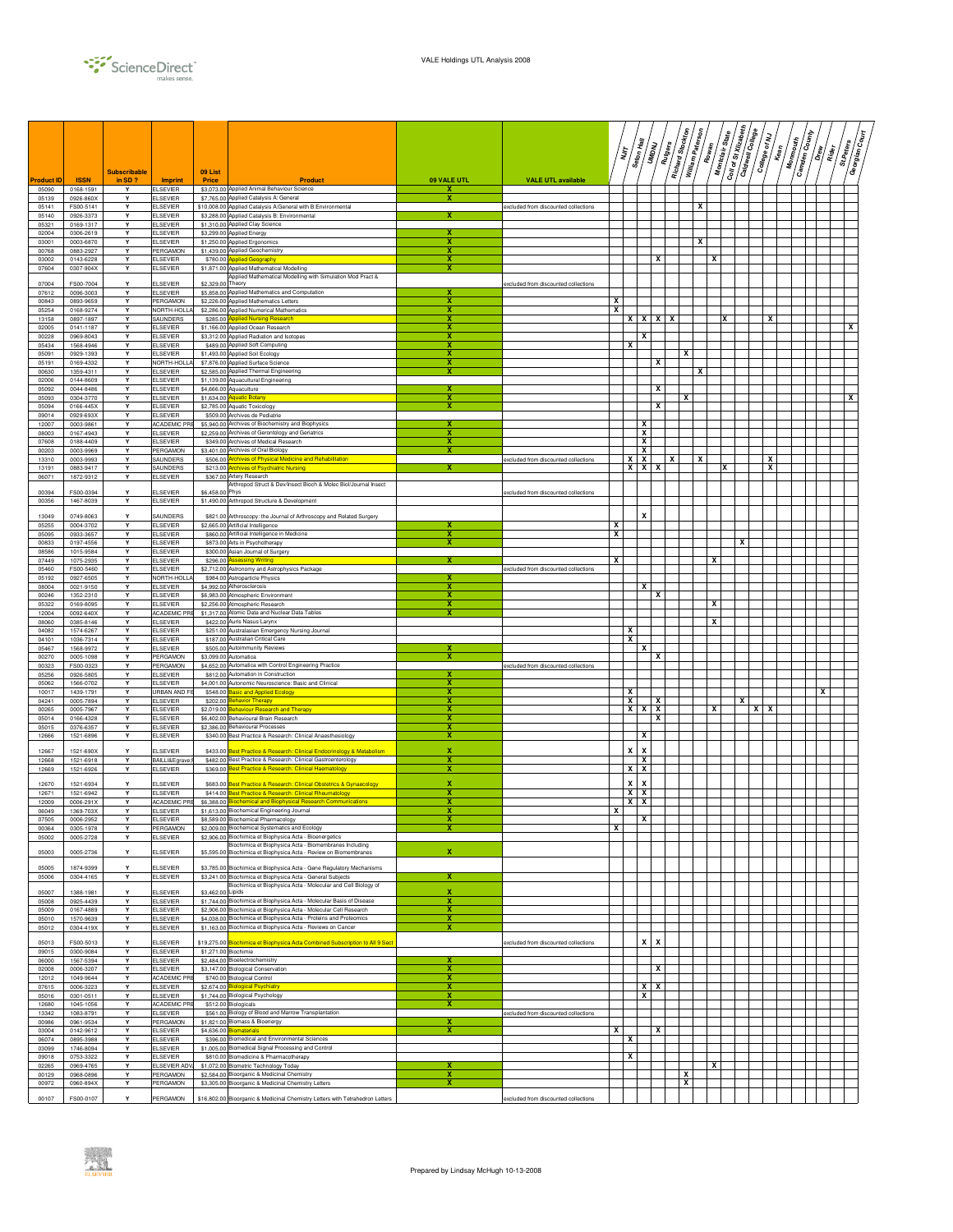

|                   |                        |                               |                                    |                    |                                                                                                                   |                  |                                      |   | ΪŢ                | Seton Hall       | UMDNU             | Richard Stockton<br>$\sqrt{\frac{2}{\pi}}\frac{d\theta}{d\theta}$ | William Paterson | Rowan | Montclair State | Coll of St Xilzabeth<br>Caldwell College | College of NJ | $\sqrt{\frac{2}{n}}$ | Monnouth<br>Camden County | $\left \frac{\tilde{s}}{\tilde{s}}\right $ if | St.Peters | چ/<br>چ<br>Georgian |
|-------------------|------------------------|-------------------------------|------------------------------------|--------------------|-------------------------------------------------------------------------------------------------------------------|------------------|--------------------------------------|---|-------------------|------------------|-------------------|-------------------------------------------------------------------|------------------|-------|-----------------|------------------------------------------|---------------|----------------------|---------------------------|-----------------------------------------------|-----------|---------------------|
| <b>Product ID</b> | <b>ISSN</b>            | <b>Subscribable</b><br>in SD? | <b>Imprint</b>                     | 09 List<br>Price   | Product                                                                                                           | 09 VALE UTL      | <b>VALE UTL available</b>            |   |                   |                  |                   |                                                                   |                  |       |                 |                                          |               |                      |                           |                                               |           |                     |
| 00131             | FS00-0131              |                               | PERGAMON                           | \$5,301.00 Chem    | Bioorganic & Medicinal Chemistry with Bioorganic & Medicinal                                                      |                  | excluded from discounted collections |   |                   |                  |                   |                                                                   |                  |       |                 |                                          |               |                      |                           |                                               |           |                     |
| 12014<br>05142    | 0045-2068<br>0301-4622 | Y<br>Y                        | ACADEMIC PRI<br><b>ELSEVIER</b>    |                    | \$629.00 Bioorganic Chemistry<br>\$4,746.00 Biophysical Chemistry                                                 | x<br>х           |                                      |   |                   |                  | x                 |                                                                   | x                |       |                 |                                          |               |                      |                           |                                               |           |                     |
| 02009<br>05610    | 0960-8524<br>1756-2392 | Y<br>Y                        | ELSEVIER<br><b>ELSEVIER</b>        |                    | \$3,719.00 Bioresource Technology<br>\$856.00 Bioscience Hypotheses                                               | х                |                                      |   |                   |                  |                   |                                                                   |                  |       |                 |                                          |               |                      |                           |                                               |           |                     |
| 02062<br>08005    | 0956-5663<br>0303-2647 | Y<br>Y                        | <b>ELSEVIER</b><br><b>ELSEVIER</b> |                    | \$2,059.00 Biosensors and Bioelectronics<br>$$2,108.00$ Biosystems                                                | x                |                                      |   |                   |                  | х                 |                                                                   |                  |       |                 |                                          |               |                      |                           |                                               |           |                     |
| 12610<br>07533    | 1537-5110<br>0734-9750 | Y<br>Y                        | ACADEMIC PR<br><b>ELSEVIER</b>     |                    | \$1,237.00 Biosystems Engineering<br>\$1,913.00 Biotechnology Advances                                            | ×<br>х           |                                      |   |                   |                  |                   |                                                                   |                  |       |                 |                                          |               |                      |                           |                                               |           |                     |
| 12011             | 1079-9796              | Y                             | ACADEMIC PR                        |                    | \$959.00 Blood Cells Molecules and Diseases                                                                       | х                |                                      |   |                   | х                |                   |                                                                   |                  |       |                 |                                          |               |                      |                           |                                               |           |                     |
| 12724<br>04057    | 0268-960X<br>1740-1445 | Y<br>Y                        | <b>ELSEVIER</b><br><b>ELSEVIER</b> |                    | \$541.00 Blood Reviews<br>\$401.00 Body Image                                                                     | x                |                                      |   | x                 | $x \mid x$       |                   |                                                                   |                  |       |                 |                                          |               |                      |                           | х                                             |           |                     |
| 07617<br>07501    | 8756-3282<br>1538-4721 | Y<br>Y                        | <b>ELSEVIER</b><br><b>ELSEVIER</b> | \$3,313.00 Bone    | \$423.00 Brachytherapy                                                                                            | x                | excluded from discounted collections |   |                   |                  | х                 |                                                                   |                  |       |                 |                                          |               |                      |                           |                                               |           |                     |
| 05017<br>12010    | 0387-7604<br>0278-2626 | Y<br>Υ                        | <b>ELSEVIER</b><br><b>ELSEVIER</b> |                    | \$662.00 Brain & Development<br>\$1,235.00 Brain and Cognition                                                    | x<br>x           |                                      |   | $\mathbf{x}$<br>х |                  |                   | x                                                                 | x                | x     |                 |                                          |               |                      | x                         |                                               |           |                     |
| 12015<br>12008    | 0093-934X<br>0889-1591 | Y<br>Y                        | ACADEMIC PF<br><b>ELSEVIER</b>     |                    | \$1,515.00 Brain and Language<br>\$935.00 Brain Behavior and Immunity                                             | x<br>х           |                                      |   |                   |                  |                   | x                                                                 | x                | x     |                 |                                          |               |                      |                           |                                               |           |                     |
| 05018             | 0006-8993              | Y                             | <b>ELSEVIER</b>                    |                    | \$22,940.00 Brain Research                                                                                        | x                |                                      |   |                   |                  |                   |                                                                   |                  |       |                 |                                          |               |                      |                           |                                               |           |                     |
| 05020<br>07507    | FS00-5020<br>0361-9230 | Y<br>Y                        | <b>ELSEVIER</b><br>ELSEVIER        | \$4,687.00         | \$23,361.00 Brain Research - Subscription to All Sections<br><b>Brain Research Bulletir</b>                       |                  | excluded from discounted collections |   |                   | $X$ $X$ $X$<br>x | X                 |                                                                   |                  |       |                 |                                          |               |                      |                           | x                                             |           |                     |
| 05690<br>05019    | FS00-5690<br>0165-0173 | Y<br>Y                        | <b>Jnknown</b><br><b>ELSEVIER</b>  |                    | \$1,074.00 Brain Research Protocols Full Set<br>\$1,651.00 Brain Research Reviews                                 | x                | excluded from discounted collections |   |                   |                  |                   |                                                                   |                  |       |                 |                                          |               |                      |                           |                                               |           |                     |
| 07809<br>12725    | 1935-861X<br>0960-9776 | $\mathbf{v}$<br>Y             | <b>ELSEVIER</b><br>CHURCHILL LI    | \$890.00 Breast    | \$583.00 Brain Stimulation                                                                                        | x                |                                      |   |                   | х                |                   |                                                                   |                  |       |                 |                                          |               |                      |                           |                                               |           |                     |
| 13074<br>12663    | 1043-321X<br>0890-8389 | Y<br>Y                        | <b>MOSBY</b><br><b>ELSEVIER</b>    |                    | \$295.00 Breast Diseases: A Year Book Quarterly<br>\$635.00 British Accounting Review                             | x                | excluded from discounted collections |   | x                 |                  |                   |                                                                   |                  |       |                 |                                          |               |                      |                           | х                                             |           |                     |
| 12726             | 0266-4356              | Y                             | CHURCHILL LN                       |                    | \$639.00 British Journal of Oral and Maxillofacial Surgery                                                        | x                |                                      |   |                   | x                |                   |                                                                   |                  |       |                 |                                          |               |                      |                           |                                               |           |                     |
| 00296<br>09019    | 0360-1323<br>0007-4497 | Y<br>Y                        | <b>ELSEVIER</b><br><b>ELSEVIER</b> |                    | \$2,225.00 Building and Environment<br>\$740.00 Bulletin des Sciences Mathematiques                               | x                |                                      |   |                   |                  | х                 |                                                                   |                  |       |                 |                                          |               |                      |                           |                                               |           |                     |
| 03006<br>07402    | 0305-4179<br>0007-6813 | Y<br>Υ                        | ELSEVIER<br><b>ELSEVIER</b>        | \$1,114.00 Burns   | \$405.00 Business Horizons                                                                                        | x<br>x           |                                      |   | X                 |                  |                   | $x \mid x$                                                        | x                |       |                 |                                          |               | x<br>x               | x                         |                                               |           | x                   |
| 00254<br>03022    | 0364-5916<br>0361-090X | Y<br>Y                        | <b>ELSEVIER</b><br><b>ELSEVIER</b> | \$1,655.00 Calphad | \$1,126.00 Cancer Detection and Prevention                                                                        | x                |                                      |   |                   |                  |                   |                                                                   |                  |       |                 |                                          |               |                      |                           |                                               |           |                     |
| 07618<br>08006    | 0165-4608<br>0304-3835 | Y<br>Y                        | <b>ELSEVIER</b><br><b>ELSEVIER</b> |                    | \$4,276.00 Cancer Genetics and Cytogenetics<br>\$6,671.00 Cancer Letters                                          | x<br>x           |                                      |   |                   | x                | х<br>x            |                                                                   |                  |       |                 |                                          |               |                      |                           |                                               |           |                     |
| 09020             | 1278-3218              | Y                             | <b>ELSEVIER</b>                    |                    | \$386.00 Cancer Radiotherapie                                                                                     |                  |                                      |   |                   |                  |                   |                                                                   |                  |       |                 |                                          |               |                      |                           |                                               |           |                     |
| 12645<br>02011    | 0305-7372<br>0144-8617 | Y<br>Y                        | SAUNDERS<br><b>ELSEVIER</b>        |                    | \$544.00 Cancer Treatment Reviews<br>\$3,602.00 Carbohydrate Polymers                                             | x                |                                      |   |                   | х                |                   |                                                                   |                  |       |                 |                                          |               |                      |                           |                                               |           |                     |
| 02162<br>00258    | 0008-6215<br>0008-6223 | Y<br>Υ                        | <b>ELSEVIER</b><br><b>ELSEVIER</b> | \$3,673.00 Carbon  | \$8,871.00 Carbohydrate Research                                                                                  | x                |                                      |   |                   |                  | X                 |                                                                   |                  |       |                 |                                          |               |                      |                           |                                               |           |                     |
| 02239<br>07620    | 0965-2590<br>1054-8807 | Y<br>Y                        | ELSEVIER ADV<br><b>ELSEVIER</b>    |                    | \$1,072.00 Card Technology Today<br>\$670.00 Cardiovascular Pathology                                             |                  |                                      |   |                   |                  |                   |                                                                   |                  |       |                 |                                          |               |                      |                           |                                               |           |                     |
| 07641<br>05570    | 1553-8389<br>1566-7367 | Y<br>Y                        | <b>ELSEVIER</b><br><b>ELSEVIER</b> |                    | \$233.00 Cardiovascular Revascularization Medicine<br>\$786.00 Catalysis Communications                           | x                |                                      |   |                   |                  |                   |                                                                   |                  |       |                 |                                          |               |                      |                           |                                               |           |                     |
| 05143             | 0920-5861              | Y                             | ELSEVIER                           |                    | \$5,519.00 Catalysis Today                                                                                        | х                |                                      |   |                   |                  |                   |                                                                   | x                |       |                 |                                          |               |                      |                           |                                               |           |                     |
| 05323<br>12648    | 0341-8162<br>1065-6995 | Y<br>Y                        | <b>ELSEVIER</b><br>ACADEMIC PR     | \$1,712.00 Catena  | \$877.00 Cell Biology International                                                                               | x                |                                      |   |                   | $X$ $X$          |                   |                                                                   |                  |       |                 |                                          |               |                      |                           |                                               |           |                     |
| 12711<br>12020    | 0143-4160<br>0008-8749 | Y<br>Y                        | <b>ELSEVIER</b><br>ACADEMIC PR     |                    | \$1,508.00 Cell Calcium<br>\$4,735.00 Cellular Immunology                                                         | x<br>x           |                                      |   |                   | $X$   $X$<br>x   |                   |                                                                   |                  |       |                 |                                          |               |                      |                           |                                               |           |                     |
| 07520<br>02012    | 0898-6568<br>0958-9465 | Y<br>Y                        | <b>ELSEVIER</b><br><b>ELSEVIER</b> |                    | \$2,292.00 Cellular Signalling<br>\$1,421.00 Cement and Concrete Composites                                       | x<br>x           |                                      |   |                   | x                | X<br>x            |                                                                   |                  |       |                 |                                          |               |                      |                           |                                               |           |                     |
| 00352<br>02013    | 0008-8846<br>0272-8842 | Y<br>Y                        | PERGAMON<br>ELSEVIER               |                    | \$2,853.00 Cement and Concrete Research<br>\$2,337.00 Ceramics International                                      | x<br>x           |                                      | x |                   |                  | x<br>x            |                                                                   |                  |       |                 |                                          |               |                      |                           |                                               |           |                     |
| 00967             | 0960-0779              | Υ                             | PERGAMON                           |                    | \$4,520.00 Chaos Solitons & Fractals                                                                              | x                |                                      |   |                   |                  |                   |                                                                   |                  |       |                 |                                          |               |                      |                           |                                               |           |                     |
| 06001<br>06002    | 0255-2701<br>1385-8947 | Y<br>Y                        | <b>ELSEVIER</b><br><b>ELSEVIER</b> |                    | \$2,481.00 Chemical Engineering and Processing:Process Intensification<br>\$3,084.00 Chemical Engineering Journal | x<br>x           |                                      |   |                   |                  |                   |                                                                   |                  |       |                 |                                          |               |                      |                           |                                               |           |                     |
| 06050             | FS00-6050              | Y                             | ELSEVIER                           | \$4,114.00 Journal | Chemical Engineering Journal with Biochemical Engineering                                                         |                  | excluded from discounted collections |   |                   |                  |                   |                                                                   |                  |       |                 |                                          |               |                      |                           |                                               |           |                     |
| 08635             | 0263-8762              | Y                             | <b>ELSEVIER</b><br>PERGAMON        |                    | \$1,692.00 Chemical Engineering Research and Design                                                               | x                |                                      | x | x                 |                  | х                 |                                                                   | x                |       |                 |                                          |               |                      |                           |                                               |           |                     |
| 00215<br>05324    | 0009-2509<br>0009-2541 | Y<br>Y                        | <b>ELSEVIER</b>                    |                    | \$6,459.00 Chemical Engineering Science<br>\$4,751.00 Chemical Geology                                            | x                |                                      |   |                   |                  | х<br>х            |                                                                   |                  |       |                 |                                          |               |                      |                           |                                               |           |                     |
| 05144<br>05145    | 0301-0104<br>0009-2614 | Y<br>Y                        | <b>ELSEVIER</b><br><b>ELSEVIER</b> | \$15,175.00        | \$9,362.00 Chemical Physics<br><b>Chemical Physics Letters</b>                                                    | X<br>x           |                                      |   | x                 |                  | х<br>X            |                                                                   |                  |       |                 |                                          |               |                      |                           |                                               |           |                     |
| 08007<br>10001    | 0009-2797<br>0009-2819 | Y<br>Υ                        | <b>ELSEVIER</b><br>URBAN AND F     |                    | \$3,965.00 Chemico-Biological Interactions<br>\$480.00 Chemie der Erde / Geochemistry                             | x                |                                      |   |                   |                  | х                 |                                                                   |                  |       |                 |                                          |               |                      |                           |                                               |           |                     |
| 08008<br>05146    | 0009-3084<br>0169-7439 | Y<br>Y                        | <b>ELSEVIER</b><br><b>ELSEVIER</b> |                    | \$3,704.00 Chemistry and Physics of Lipids<br>\$2,984.00 Chemometrics and Intelligent Laboratory Systems          | x                |                                      |   |                   | x                | x                 |                                                                   |                  |       |                 |                                          |               |                      |                           |                                               |           |                     |
| 00362<br>00586    | 0045-6535<br>0145-2134 | Y<br>Y                        | PERGAMON<br>ELSEVIER               |                    | \$5,524.00 Chemosphere<br>\$1,993.00 Child Abuse & Neglect                                                        | x<br>X           |                                      | x |                   | x                | х<br>$\mathbf{x}$ | x                                                                 | x                | x     |                 |                                          |               | x                    |                           |                                               |           | x                   |
| 00556             | 0190-7409              |                               | <b>ELSEVIER</b>                    |                    | \$1,418.00 Children and Youth Services Review                                                                     | x                |                                      |   |                   |                  | X I               |                                                                   |                  | x     |                 |                                          |               |                      |                           |                                               |           | х                   |
| 07403<br>08602    | 1043-951X<br>1872-583X | Y                             | NORTH-HOLLA<br>Unknown             |                    | \$446.00 China Economic Review<br>\$329.00 China Population Resources and Environment                             |                  |                                      |   |                   |                  |                   |                                                                   |                  |       |                 |                                          |               |                      |                           |                                               |           |                     |
| 00585<br>00997    | 0275-1062<br>1001-8417 | Υ<br>Y                        | PERGAMON<br><b>ELSEVIER</b>        |                    | \$1.897.00 Chinese Astronomy and Astrophysics<br>\$1,656.00 Chinese Chemical Letters                              |                  |                                      |   |                   |                  |                   |                                                                   |                  |       |                 |                                          |               |                      |                           |                                               |           |                     |
| 08595<br>08572    | 1000-9361<br>1872-2040 | Y<br>Y                        | <b>ELSEVIER</b><br><b>ELSEVIER</b> |                    | \$440.00 Chinese Journal of Aeronautics<br>\$728.00 Chinese Journal of Analytical Chemistry                       |                  |                                      |   | x                 |                  |                   |                                                                   |                  |       |                 |                                          |               |                      |                           |                                               |           |                     |
| 08573<br>08575    | 1872-2075<br>1872-2067 | Y<br>Y                        | <b>ELSEVIER</b><br>ELSEVIER        |                    | \$436.00 Chinese Journal of Biotechnology<br>\$462.00 Chinese Journal of Catalysis                                |                  | excluded from discounted collections |   | x                 |                  |                   |                                                                   |                  |       |                 |                                          |               |                      |                           |                                               |           |                     |
| 08553<br>08571    | 1004-9541              | Y<br>Y                        | <b>ELSEVIER</b>                    |                    | \$483.00 Chinese Journal of Chemical Engineering<br>\$301.00 Chinese Journal of Chromatography                    |                  |                                      |   |                   |                  |                   |                                                                   |                  |       |                 |                                          |               |                      |                           |                                               |           |                     |
| 08646             | 1872-2059<br>1008-1275 | Y                             | <b>ELSEVIER</b><br><b>ELSEVIER</b> |                    | \$268.00 Chinese Journal of Traumatology English Edition                                                          |                  |                                      |   |                   |                  |                   |                                                                   |                  |       |                 |                                          |               |                      |                           |                                               |           |                     |
| 09088<br>04092    | 1297-3203<br>0007-8506 | Y<br>Y                        | <b>ELSEVIER</b><br><b>ELSEVIER</b> |                    | \$349.00 Chirurgie de la Main<br>\$514.00 Cirp Annals - Manufacturing Technology                                  |                  |                                      |   |                   |                  |                   |                                                                   |                  |       |                 |                                          |               |                      |                           |                                               |           |                     |
| 03008<br>05097    | 0264-2751<br>0009-8981 | Y<br>Y                        | <b>ELSEVIER</b><br><b>ELSEVIER</b> | \$1,103.00 Cities  | \$6,678.00 Clinica Chimica Acta                                                                                   | х<br>$\mathbf x$ |                                      |   |                   | x                |                   |                                                                   |                  |       |                 |                                          |               |                      |                           |                                               |           |                     |
| 07519<br>03009    | 0009-9120<br>0268-0033 | Y<br>Y                        | <b>ELSEVIER</b><br><b>ELSEVIER</b> |                    | \$946.00 Clinical Biochemistry<br>\$1,216.00 Clinical Biomechanics                                                | x<br>x           |                                      |   |                   | х<br>х           | х                 |                                                                   |                  |       |                 |                                          |               |                      |                           |                                               |           |                     |
| 04054<br>00569    | 1479-2354              | Y<br>Y                        | <b>ELSEVIER</b>                    |                    | \$428.00 Clinical Chiropractic<br>\$237.00 Clinical Cornerstone                                                   |                  |                                      |   |                   |                  |                   |                                                                   |                  |       |                 |                                          |               |                      |                           |                                               |           |                     |
| 13344             | 1098-3597<br>1542-3565 | Y                             | <b>EXCERPTA ME</b><br>SAUNDERS     |                    | \$420.00 Clinical Gastroenterology and Hepatology                                                                 |                  | excluded from discounted collections |   |                   | х                |                   |                                                                   |                  |       |                 |                                          |               |                      |                           |                                               |           |                     |
| 07696<br>12021    | 0899-7071<br>1521-6616 | Y<br>Y                        | <b>ELSEVIER</b><br>ACADEMIC PRE    |                    | \$1,165.00 Clinical Imaging<br>\$2,786.00 Clinical Immunology                                                     | x                |                                      |   |                   | x                |                   |                                                                   |                  |       |                 |                                          |               |                      |                           |                                               |           |                     |
| 07624<br>05024    | 0196-4399<br>0303-8467 | Y<br>Y                        | <b>ELSEVIER</b><br><b>ELSEVIER</b> |                    | \$559.00 Clinical Microbiology Newsletter<br>\$825.00 Clinical Neurology and Neurosurgery                         | x<br>x           |                                      |   |                   | х<br>x           |                   |                                                                   |                  |       |                 |                                          |               |                      |                           |                                               |           |                     |
| 08065<br>12713    | 1388-2457<br>0261-5614 | Y<br>Y                        | ELSEVIER<br><b>ELSEVIER</b>        | \$1,205.00         | <b>Slinical Neurophysiology</b><br>\$1,135.00 Clinical Nutrition                                                  | x<br>x           |                                      |   | x                 | x                | x                 |                                                                   |                  |       |                 |                                          |               |                      |                           |                                               |           |                     |
| 12914<br>13248    | 0936-6555<br>1522-8401 | Y<br>Y                        | SAUNDERS<br>SAUNDERS               |                    | \$742.00 Clinical Oncology<br>\$237.00 Clinical Pediatric Emergency Medicine                                      | x<br>x           |                                      |   | x                 |                  |                   |                                                                   |                  |       |                 |                                          |               |                      |                           |                                               |           |                     |
| 00652<br>12821    | 0272-7358<br>0009-9260 | Y<br>Y                        | ELSEVIER<br>SAUNDERS               |                    | \$1,498.00 Clinical Psychology Review<br>\$862.00 Clinical Radiology                                              | ×<br>x           |                                      |   |                   | x                | X                 |                                                                   |                  |       |                 |                                          |               |                      |                           |                                               |           | x                   |
| 07567<br>07623    | 0149-2918<br>0738-081X | Y<br>Y                        | EXCERPTA ME<br>ELSEVIER            |                    | \$220.00 Clinical Therapeutics<br>\$806.00 Clinics in Dermatology                                                 | x                |                                      |   | x                 | $x \mid x$       |                   |                                                                   |                  |       |                 |                                          |               |                      |                           |                                               |           |                     |
|                   |                        |                               |                                    |                    |                                                                                                                   |                  |                                      |   |                   |                  |                   |                                                                   |                  |       |                 |                                          |               |                      |                           |                                               |           |                     |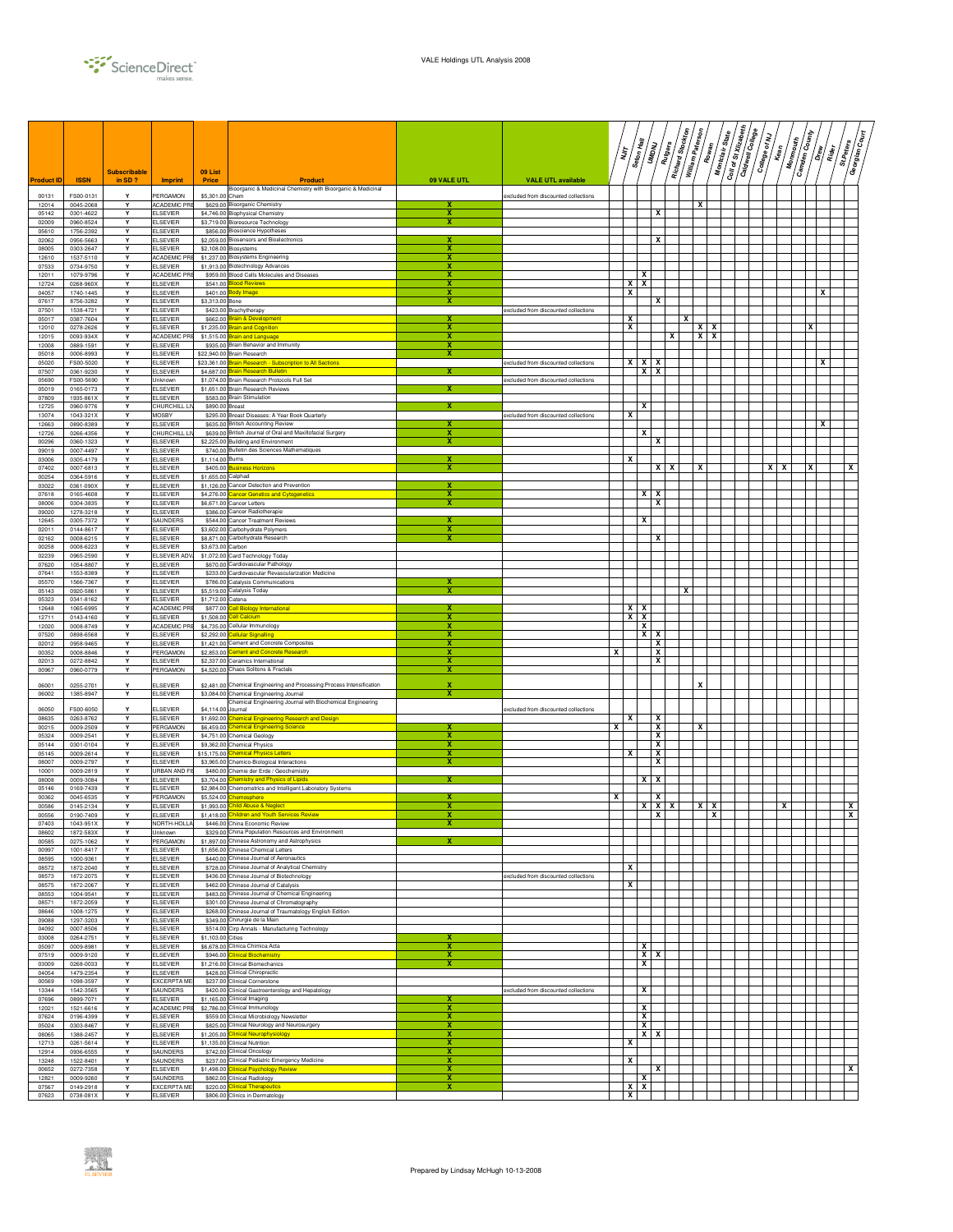

|                           |                          | <b>Subscribable</b> |                                        | 09 List                  |                                                                                                                    |                            |                                                                              | דן<br>דו   |        | Seton Hall<br><b>ROWE</b> | Rutgers | Richard Stockton | William Paterson | Rowan | Montclair State | $\boxed{\frac{C_{0ll}}{\sigma\ell\,S\ell\,X_{ll}z_{2l}b_{2\ell\ell\ell}}$ | Caldwell College | College of NJ<br>y<br>Mean | <b>Mommouth</b> | <b>Camden County</b><br>/ ถ้ | n<br>E | St.Peters<br>Georgian | /៖<br>ខ |
|---------------------------|--------------------------|---------------------|----------------------------------------|--------------------------|--------------------------------------------------------------------------------------------------------------------|----------------------------|------------------------------------------------------------------------------|------------|--------|---------------------------|---------|------------------|------------------|-------|-----------------|---------------------------------------------------------------------------|------------------|----------------------------|-----------------|------------------------------|--------|-----------------------|---------|
| <b>roduct ID</b><br>05325 | <b>ISSN</b><br>0378-3839 | in $SD$ ?<br>Y      | Imprint<br><b>ELSEVIER</b>             | Price                    | Product<br>\$1,951.00 Coastal Engineering                                                                          | 09 VALE UTL<br>$\mathbf x$ | <b>VALE UTL available</b>                                                    |            |        |                           | x       |                  |                  |       |                 |                                                                           |                  |                            |                 |                              |        |                       |         |
| 05257                     | 0010-0277                | Y                   | ELSEVIER                               | \$1,791.00               | ognition                                                                                                           | х                          |                                                                              |            | x      |                           | x       |                  |                  |       |                 |                                                                           |                  | x                          |                 |                              |        |                       |         |
| 04242                     | 1077-7229                | Y<br>Y              | <b>ELSEVIER</b>                        |                          | \$202.00 Cognitive and Behavioral Practice<br>Cognitive and Developmental Brain Research Full Set                  |                            |                                                                              |            | x      |                           |         |                  |                  |       |                 |                                                                           |                  |                            |                 |                              |        |                       |         |
| 05691<br>05692            | FS00-5691<br>FS00-5692   | Υ                   | Unknown<br>Unknown                     | \$4,790.00<br>\$7,035.00 | Cognitive and Molecular Brain Research Full Set                                                                    |                            | excluded from discounted collections<br>excluded from discounted collections |            |        |                           |         |                  |                  |       |                 |                                                                           |                  |                            |                 |                              |        |                       |         |
| 05693                     | FS00-5693                | Y                   | <b>Jnknown</b>                         | \$1,158.00               | Cognitive Brain Research Full Set                                                                                  |                            | excluded from discounted collections                                         |            |        |                           |         |                  |                  |       |                 |                                                                           |                  |                            |                 |                              |        |                       |         |
| 07450                     | 0885-2014                | Y                   | ELSEVIER                               | \$413.00                 | gnitive Development                                                                                                |                            |                                                                              |            |        |                           | x       |                  |                  |       |                 | х                                                                         |                  |                            |                 |                              |        |                       |         |
| 05694<br>12022            | FS00-5694<br>0010-0285   | Y<br>Y              | <b>Unknown</b><br>ELSEVIER             | \$11,742.00<br>\$815.00  | Cognitive Developmental Molecular Brain Res & Protocols Full Set<br><mark>xgnitive Psychology</mark>               |                            | excluded from discounted collections                                         |            |        |                           |         | x                |                  | x     |                 |                                                                           |                  |                            |                 | x                            |        |                       |         |
| 09913                     | 1389-0417                | Y                   | LSEVIER                                | \$480.00                 | ognitive Systems Research                                                                                          | X                          |                                                                              |            |        |                           |         |                  | x                |       |                 |                                                                           |                  |                            |                 |                              | x      |                       |         |
| 05326                     | 0165-232X                | Y                   | <b>ELSEVIER</b>                        | \$1,559.00               | Cold Regions Science and Technology                                                                                | x                          |                                                                              |            |        |                           |         |                  |                  |       |                 |                                                                           |                  |                            |                 |                              |        |                       |         |
| 04295<br>05151            | 1322-7696<br>FS00-5151   | Y<br>Y              | <b>ELSEVIER</b><br><b>ELSEVIER</b>     | \$236.00<br>\$9,693.00   | Collegian<br>Colloids and Surfaces A and B                                                                         |                            | excluded from discounted collections                                         |            |        |                           |         |                  |                  |       |                 |                                                                           |                  |                            |                 |                              |        |                       |         |
| 05149                     | 0927-7757                | Y                   | ELSEVIER                               | \$8,106.0                | Colloids and Surfaces A: Physicochemical and Engineering<br>Aspects                                                | x                          |                                                                              |            |        |                           |         |                  |                  |       |                 |                                                                           |                  |                            |                 |                              |        |                       |         |
| 05150                     | 0927-7765                | Y                   | <b>ELSEVIER</b>                        | \$2,548.00               | Colloids and Surfaces B: Biointerfaces                                                                             | x                          |                                                                              |            |        |                           | X       |                  |                  |       |                 |                                                                           |                  |                            |                 |                              |        |                       |         |
| 07630                     | 0010-2180                | Y                   | <b>ELSEVIER</b>                        | \$2,189.00               | ombustion and Flame                                                                                                | x                          |                                                                              | x          |        |                           | x       |                  |                  | x     |                 |                                                                           |                  |                            |                 |                              |        |                       |         |
| 05471                     | 1007-5704                |                     | LSEVIER                                | \$524.00                 | Communications in Nonlinear Science and Numerical Simulation                                                       |                            |                                                                              |            | X      |                           |         |                  |                  |       |                 |                                                                           |                  |                            |                 |                              |        |                       |         |
| 03010                     | 0967-067X                | Y                   | <b>ELSEVIER</b>                        | \$506.00                 | ommunist and Post-Communist Studies<br>Comparative Biochemistry and Physiology - Part A: Molecular &               |                            |                                                                              |            |        |                           | $X$ $X$ |                  |                  | x     |                 |                                                                           |                  |                            |                 |                              |        |                       |         |
| 07515                     | 1095-6433                | Y                   | ELSEVIER                               | \$7,011.00               | Integrative Physiology                                                                                             | $\mathbf x$                |                                                                              |            |        |                           |         |                  |                  |       |                 |                                                                           |                  |                            |                 |                              |        |                       |         |
| 07516                     | 1096-4959                | Y                   | ELSEVIER                               | \$6,393.0                | Comparative Biochemistry and Physiology - Part B: Biochemistry &<br>Molecular Biology                              | x                          |                                                                              |            |        |                           |         |                  |                  |       |                 |                                                                           |                  |                            |                 |                              |        |                       |         |
|                           |                          |                     |                                        |                          | Comparative Biochemistry and Physiology - Part C: Toxicology &                                                     |                            |                                                                              |            |        |                           |         |                  |                  |       |                 |                                                                           |                  |                            |                 |                              |        |                       |         |
| 07517                     | 1532-0456                | $\mathbf v$         | ELSEVIER                               | \$3,540.0                | Pharmacology<br>Comparative Biochemistry and Physiology - Part D: Genomics and                                     | x                          |                                                                              |            |        |                           |         |                  |                  |       |                 |                                                                           |                  |                            |                 |                              |        |                       |         |
| 07801                     | 1744-117X                | Y                   | <b>ELSEVIER</b>                        | \$700.00                 | Proteomics<br>\$16,199.00 Comparative Biochemistry and Physiology All 4 Sections                                   |                            |                                                                              |            | X      |                           | x       |                  |                  |       |                 |                                                                           |                  |                            |                 |                              |        |                       |         |
| 07514                     | FS00-7514                | Υ                   | ELSEVIER                               |                          |                                                                                                                    |                            | excluded from discounted collections                                         |            |        |                           |         |                  |                  |       |                 |                                                                           |                  |                            |                 |                              |        |                       |         |
| 00496<br>12742            | 0147-9571<br>1744-3881   | Y<br>Y              | ELSEVIER<br>CHURCHILL LI               | \$1,203.00               | Comparative Immunology Microbiology & Infectious Diseases<br>\$384.00 Complementary Therapies in Clinical Practice | х<br>x                     |                                                                              |            | X<br>X |                           |         |                  |                  |       |                 |                                                                           |                  |                            |                 |                              |        |                       |         |
| 12741                     | 0965-2299                | Υ                   | <b>ELSEVIER</b>                        | \$370.00                 | omplementary Therapies in Medicine                                                                                 | х                          |                                                                              |            | X      |                           |         |                  |                  |       |                 |                                                                           |                  |                            |                 |                              |        |                       |         |
| 02017                     | 0263-8223                | Y                   | ELSEVIER                               | \$5,528.00               | Composite Structures                                                                                               | x<br>x                     |                                                                              |            |        |                           | x       |                  |                  |       |                 |                                                                           |                  |                            |                 |                              |        |                       |         |
| 03011<br>00984            | 1359-835X<br>1359-8368   | Υ<br>Y              | <b>ELSEVIER</b><br><b>ELSEVIER</b>     | \$3,005.00<br>\$2,155.0  | Composites Part A: Applied Science and Manufacturing<br>Composites Part B: Engineering                             | $\overline{\mathbf{x}}$    |                                                                              |            |        |                           |         |                  |                  |       |                 |                                                                           |                  |                            |                 |                              |        |                       |         |
| 01000                     | FS00-1000                | Υ                   | <b>ELSEVIER</b>                        | \$4,798.00               | Composites Parts A and B                                                                                           |                            | excluded from discounted collections                                         |            |        |                           | x       |                  |                  |       |                 |                                                                           |                  |                            |                 |                              |        |                       |         |
| 02019<br>13295            | 0266-3538<br>0010-440X   | Y<br>Y              | ELSEVIER<br>SAUNDERS                   | \$5,051.00               | Composites Science and Technology<br>\$550.00 Comprehensive Psychiatry                                             | x<br>x                     |                                                                              |            |        |                           | x       |                  |                  |       | x               |                                                                           |                  |                            |                 |                              |        |                       |         |
| 09026                     | 1631-0691                | Y                   | <b>ELSEVIER</b>                        | \$994.00                 | <b>Comptes Rendus Biologies</b>                                                                                    | х                          |                                                                              |            |        |                           |         |                  |                  |       |                 |                                                                           |                  |                            |                 |                              |        |                       |         |
| 09025                     | 1631-0748                | Y                   | ELSEVIER                               | \$555.00                 | Comptes Rendus Chimie<br>Comptes Rendus de l'Academie des Sciences Option 1                                        | х                          |                                                                              |            |        |                           |         |                  |                  |       |                 |                                                                           |                  |                            |                 |                              |        |                       |         |
| 09100                     | FS00-9100                |                     | ELSEVIER                               | \$4,038.0                | (Combined)                                                                                                         |                            | excluded from discounted collections                                         |            |        |                           |         |                  |                  |       |                 |                                                                           |                  |                            |                 |                              |        |                       |         |
| 09023<br>09022            | 1631-0713<br>1631-073X   | Y<br>Y              | <b>ELSEVIER</b><br><b>ELSEVIER</b>     | \$1,410.00               | \$514.00 Comptes Rendus Geoscience<br>Comptes Rendus Mathematique                                                  | х<br>х                     |                                                                              |            |        |                           |         |                  |                  |       |                 |                                                                           |                  |                            |                 |                              |        |                       |         |
| 09024                     | 1631-0721                | Υ                   | ELSEVIER                               | \$534.00                 | Comptes Rendus Mecanique                                                                                           | х                          |                                                                              |            |        |                           |         |                  |                  |       |                 |                                                                           |                  |                            |                 |                              |        |                       |         |
| 09112                     | 1631-0683                | Y                   | ELSEVIER                               | \$249.00                 | Comptes Rendus Palevol                                                                                             | х<br>x                     |                                                                              |            |        |                           |         |                  |                  |       |                 |                                                                           |                  |                            |                 |                              |        |                       |         |
| 09070<br>00379            | 1631-0705<br>1476-9271   | Υ<br>Y              | <b>ELSEVIER</b><br><b>ELSEVIER</b>     | \$480.00<br>\$2,055.00   | Comptes Rendus Physique<br>Computational Biology and Chemistry                                                     | x                          |                                                                              |            |        |                           |         |                  |                  |       |                 |                                                                           |                  |                            |                 |                              |        |                       |         |
| 05258                     | 0925-7721                | Y                   | <b>ELSEVIER</b>                        | \$1,167.00               | Computational Geometry                                                                                             | x                          |                                                                              |            |        |                           |         |                  |                  |       |                 |                                                                           |                  |                            |                 |                              |        |                       |         |
| 05193<br>05364            | 0927-0256<br>0167-9473   | Y<br>Y              | ELSEVIER<br>ELSEVIER                   | \$1,638.00<br>\$2,634.00 | Computational Materials Science<br>Computational Statistics & Data Analysis                                        | х<br>х                     |                                                                              |            |        |                           |         |                  |                  |       |                 |                                                                           |                  |                            |                 |                              |        |                       |         |
| 05259                     | 0167-8396                | Y                   | NORTH-HOLL                             | \$924.00                 | Computer Aided Geometric Design                                                                                    | х                          |                                                                              |            |        |                           |         |                  |                  |       |                 |                                                                           |                  |                            |                 |                              |        |                       |         |
| 05260<br>02065            | 0140-3664<br>1361-3723   | Y<br>Y              | <b>ELSEVIER</b><br><b>ELSEVIER ADV</b> | \$2,009.00<br>\$1,170.00 | Computer Communications<br>Computer Fraud & Security                                                               | x                          |                                                                              |            |        |                           |         |                  |                  |       |                 |                                                                           |                  |                            |                 |                              |        |                       |         |
| 00350                     | 1477-8424                | Y                   | ELSEVIER                               | \$1,234.00               | Computer Languages Systems and Structures                                                                          |                            |                                                                              |            |        |                           |         |                  |                  |       |                 |                                                                           |                  |                            |                 |                              |        |                       |         |
| 02066<br>08010            | 0267-3649<br>0169-2607   | Y<br>$\mathbf{v}$   | ELSEVIER ADY<br><b>ELSEVIER</b>        | \$1,324.00<br>\$2,073.00 | Computer Law & Security Report<br>omputer Methods and Programs in Biomedicine                                      | x<br>x                     |                                                                              |            |        | $x \mid x$                |         |                  |                  |       |                 |                                                                           |                  |                            |                 |                              |        | х                     |         |
| 06004                     | 0045-7825                | Y                   | ELSEVIER                               | \$10,094.00              | Computer Methods in Applied Mechanics and Engineering                                                              | х                          |                                                                              |            |        |                           |         |                  |                  |       |                 |                                                                           |                  |                            |                 |                              |        |                       |         |
| 05262                     | 1389-1286                | Y                   | NORTH-HOLLA                            |                          | \$2,359.00 Computer Networks                                                                                       | x                          |                                                                              |            |        |                           |         |                  |                  |       |                 |                                                                           |                  |                            | X               |                              |        |                       |         |
| 05500                     | FS00-5500                | Y                   | <b>ELSEVIER</b>                        | \$2,990.00               | Computer Networks with Ad Hoc Networks and Optical Switching &<br>Ne                                               |                            | excluded from discounted collections                                         |            |        |                           |         |                  |                  |       |                 |                                                                           |                  |                            |                 |                              |        |                       |         |
| 04194                     | FS00-4194                | Y<br>Y              | NORTH-HOLLA                            | \$7,243.00               | Computer Physics Communications Package                                                                            |                            | excluded from discounted collections                                         |            |        |                           | x       |                  |                  |       |                 |                                                                           |                  |                            |                 |                              |        |                       |         |
| 14035<br>12659            | 1574-0137<br>0885-2308   | Y                   | ELSEVIER<br>ACADEMIC PRE               | \$470.00                 | \$289.00 Computer Science Review<br>Computer Speech and Language                                                   |                            |                                                                              |            | x      |                           |         |                  |                  |       |                 |                                                                           |                  |                            |                 |                              |        |                       |         |
| 05264                     | 0920-5489                | Y                   | NORTH-HOLLA                            | \$1,183.00               | Computer Standards & Interfaces                                                                                    | х                          |                                                                              |            |        |                           |         |                  |                  |       |                 |                                                                           |                  |                            |                 |                              |        |                       |         |
| 12024<br>03014            | 1077-3142<br>0010-4485   | Υ<br>Y              | ACADEMIC PRE<br>ELSEVIER               | \$1,434.00<br>\$2,055.00 | Computer Vision and Image Understanding<br>Computer-Aided Design                                                   | х<br>x                     |                                                                              | x          |        |                           |         |                  |                  |       |                 |                                                                           |                  |                            |                 |                              |        |                       |         |
| 00292                     | 0895-6111                | Y                   | PERGAMON                               | \$2,381.00               | Computerized Medical Imaging and Graphics                                                                          | x                          |                                                                              |            |        |                           |         |                  |                  |       |                 |                                                                           |                  |                            |                 |                              |        |                       |         |
| 00349<br>00347            | 0098-1354<br>0360-1315   | Y<br>Y              | PERGAMON<br><b>ELSEVIER</b>            | \$3,286.0<br>\$1,867.00  | Computers & Chemical Engineering<br>Computers & Education                                                          | x<br>x                     |                                                                              |            |        |                           |         | x                |                  | x     |                 |                                                                           |                  |                            |                 |                              |        |                       |         |
| 00365                     | 0045-7930                | Y                   | ELSEVIER                               | \$3,192.00               | omputers & Fluids                                                                                                  | х                          |                                                                              | x          |        |                           | х       |                  |                  |       |                 |                                                                           |                  |                            |                 |                              |        |                       |         |
| 00398                     | 0098-3004                | Y                   | PERGAMON<br>PERGAMON                   |                          | \$2,702.00 Computers & Geosciences                                                                                 | ×                          |                                                                              |            |        |                           | x       |                  |                  |       |                 |                                                                           |                  |                            |                 |                              |        |                       |         |
| 00371<br>00399            | 0097-8493<br>0360-8352   | Y<br>Y              | PERGAMON                               | \$3,342.00               | \$2,299.00 Computers & Graphics<br>omputers & Industrial Engineering                                               | х                          |                                                                              | x          |        |                           | x       |                  |                  |       |                 |                                                                           |                  |                            |                 |                              |        |                       |         |
| 00301                     | 0898-1221                | Y                   | PERGAMON                               | \$5,504.00               | Computers & Mathematics with Applications                                                                          | х                          |                                                                              |            |        |                           |         |                  |                  |       |                 |                                                                           |                  |                            |                 |                              |        |                       |         |
| 00300<br>02069            | 0305-0548<br>0167-4048   | Y<br>Y              | PERGAMON<br>ELSEVIER ADY               | \$3,631.00               | <b>Iomputers &amp; Operations Research</b><br>\$1,015.00 Computers & Security                                      | X<br>x                     |                                                                              | $x \mid x$ |        |                           |         |                  |                  |       |                 |                                                                           |                  |                            | х               |                              |        |                       |         |
| 00359                     | 0045-7949                | Y                   | <b>ELSEVIER</b>                        | \$7,159.00               | Computers & Structures                                                                                             | x                          |                                                                              |            |        |                           | x       |                  |                  |       |                 |                                                                           |                  |                            |                 |                              |        |                       |         |
| 07452                     | 8755-4615                | Y<br>Y              | <b>ELSEVIER</b>                        | \$377.00                 | <b>Iomputers and Composition</b><br>Computers and Electrical Engineering                                           | x<br>x                     |                                                                              |            |        |                           |         |                  |                  |       | x               | x                                                                         |                  |                            |                 |                              |        |                       |         |
| 00367<br>05099            | 0045-7906<br>0168-1699   | Y                   | PERGAMON<br>ELSEVIER                   | \$1,982.00               | \$1,661.00 Computers and Electronics in Agriculture                                                                | x                          |                                                                              |            |        |                           |         |                  |                  |       |                 |                                                                           |                  |                            |                 |                              |        |                       |         |
| 02016                     | 0266-352X                | Y                   | <b>ELSEVIER</b>                        | \$1,763.00               | Computers and Geotechnics                                                                                          | х                          |                                                                              |            |        |                           |         |                  |                  |       |                 |                                                                           |                  |                            |                 |                              |        |                       |         |
| 00304<br>00351            | 0198-9715<br>0010-4825   | Y<br>Y              | <b>ELSEVIER</b><br>PERGAMON            | \$1,515.00<br>\$2,972.00 | Computers Environment and Urban Systems<br>omputers in Biology and Medicine                                        | х<br>x                     |                                                                              |            |        | <b>XX</b>                 |         |                  |                  |       |                 |                                                                           |                  |                            |                 |                              |        |                       |         |
| 00759                     | 0747-5632                | Y                   | <b>ELSEVIER</b>                        | \$1,462.00               | Computers in Human Behavior                                                                                        | X                          |                                                                              |            |        |                           |         |                  |                  |       | x               |                                                                           |                  |                            |                 |                              |        |                       |         |
| 05365<br>12018            | 0166-3615<br>1053-8100   | Y<br>$\mathbf{v}$   | <b>ELSEVIER</b><br><b>ELSEVIER</b>     | \$1,405.00<br>\$515.00   | Computers in Industry<br>onsciousness and Cognition                                                                | x<br>x                     |                                                                              |            |        |                           |         |                  |                  |       |                 |                                                                           |                  |                            |                 | XX                           |        |                       |         |
| 03017                     | 0950-0618                | Y                   | ELSEVIER                               |                          | \$1,154,00 Construction and Building Materials                                                                     | x                          |                                                                              |            |        |                           |         |                  |                  |       |                 |                                                                           |                  |                            |                 |                              |        |                       |         |
| 05462<br>07636            | 1367-0484<br>1551-7144   | Y<br>Y              | ELSEVIER<br><b>ELSEVIER</b>            | \$900.00                 | \$384.00 Contact Lens & Anterior Eye<br>Contemporary Clinical Trials                                               | х<br>х                     |                                                                              |            |        | x                         |         |                  |                  |       |                 |                                                                           |                  |                            |                 | x                            |        |                       |         |
| 12019                     | 0361-476X                | Y                   | ACADEMIC PRE                           | \$703.00                 | Contemporary Educational Psychology                                                                                | х                          |                                                                              |            |        |                           |         |                  |                  |       |                 | x                                                                         |                  |                            |                 |                              |        |                       |         |
| 00662                     | 0278-4343                | Y                   | PERGAMON                               | \$2,663.00               | Continental Shelf Research                                                                                         | х                          |                                                                              |            |        |                           | X       |                  |                  |       |                 |                                                                           |                  |                            |                 |                              |        |                       |         |
| 07629<br>00123            | 0010-7824<br>0967-0661   | Y<br>Y              | <b>ELSEVIER</b><br>PERGAMON            | \$981.00<br>\$1,952.00   | <b>ontraception</b><br>Control Engineering Practice                                                                | x<br>x                     |                                                                              |            |        | $X$ $X$                   |         |                  |                  |       |                 |                                                                           |                  |                            |                 |                              |        |                       |         |
| 06005                     | 0010-8545                | Y                   | <b>ELSEVIER</b>                        | \$6,394.00               | oordination Chemistry Reviews                                                                                      | x                          |                                                                              |            | x      |                           | x       |                  |                  |       |                 |                                                                           |                  |                            |                 |                              |        |                       |         |
| 00260<br>12634            | 0010-938X<br>0195-6671   | Y<br>Y              | PERGAMON<br>ACADEMIC PRE               | \$3,933.00               | Corrosion Science<br>\$1,168.00 Cretaceous Research                                                                | x<br>х                     |                                                                              |            |        |                           |         |                  |                  |       |                 |                                                                           |                  |                            |                 |                              |        |                       |         |
| 12681                     | 1045-2354                | Y                   | <b>ELSEVIER</b>                        | \$694.00                 | Critical Perspectives on Accounting                                                                                | х                          |                                                                              |            | x      |                           |         |                  |                  |       |                 |                                                                           |                  |                            |                 |                              |        |                       |         |
| 08011<br>03018            | 1040-8428<br>0261-2194   | Y<br>Υ              | <b>ELSEVIER</b><br>LSEVIER             | \$2,200.00<br>\$1,783.00 | Critical Reviews in Oncology/Hematology<br>Crop Protection                                                         | х                          |                                                                              |            |        |                           | x       |                  |                  |       |                 |                                                                           |                  |                            |                 |                              |        |                       |         |
| 12023                     | 0011-2240                | Y                   | ACADEMIC PRI                           | \$648.00                 | Cryobiology                                                                                                        |                            |                                                                              |            |        |                           |         |                  |                  |       |                 |                                                                           |                  |                            |                 |                              |        |                       |         |
| 03019                     | 0011-2275                | Y                   | <b>ELSEVIER</b>                        | \$2,834.00               | cryogenics                                                                                                         | x                          |                                                                              |            |        |                           |         |                  |                  |       |                 |                                                                           |                  |                            |                 |                              |        |                       |         |
| 00467<br>12728            | 0955-6648<br>0953-7112   | N<br>Y              | ELSEVIER/CAB<br><b>ELSEVIER</b>        | \$4,057.0<br>\$521.00    | Current Advances in Ecological & Environmental Sciences<br>Current Anaesthesia & Critical Care                     |                            |                                                                              |            |        |                           |         |                  |                  |       |                 |                                                                           |                  |                            |                 |                              |        |                       |         |
| 05572                     | 1567-1739                | Y                   | <b>ELSEVIER</b>                        |                          | \$733.00 Current Applied Physics                                                                                   | x                          |                                                                              |            |        |                           |         |                  |                  |       |                 |                                                                           |                  |                            |                 |                              |        |                       |         |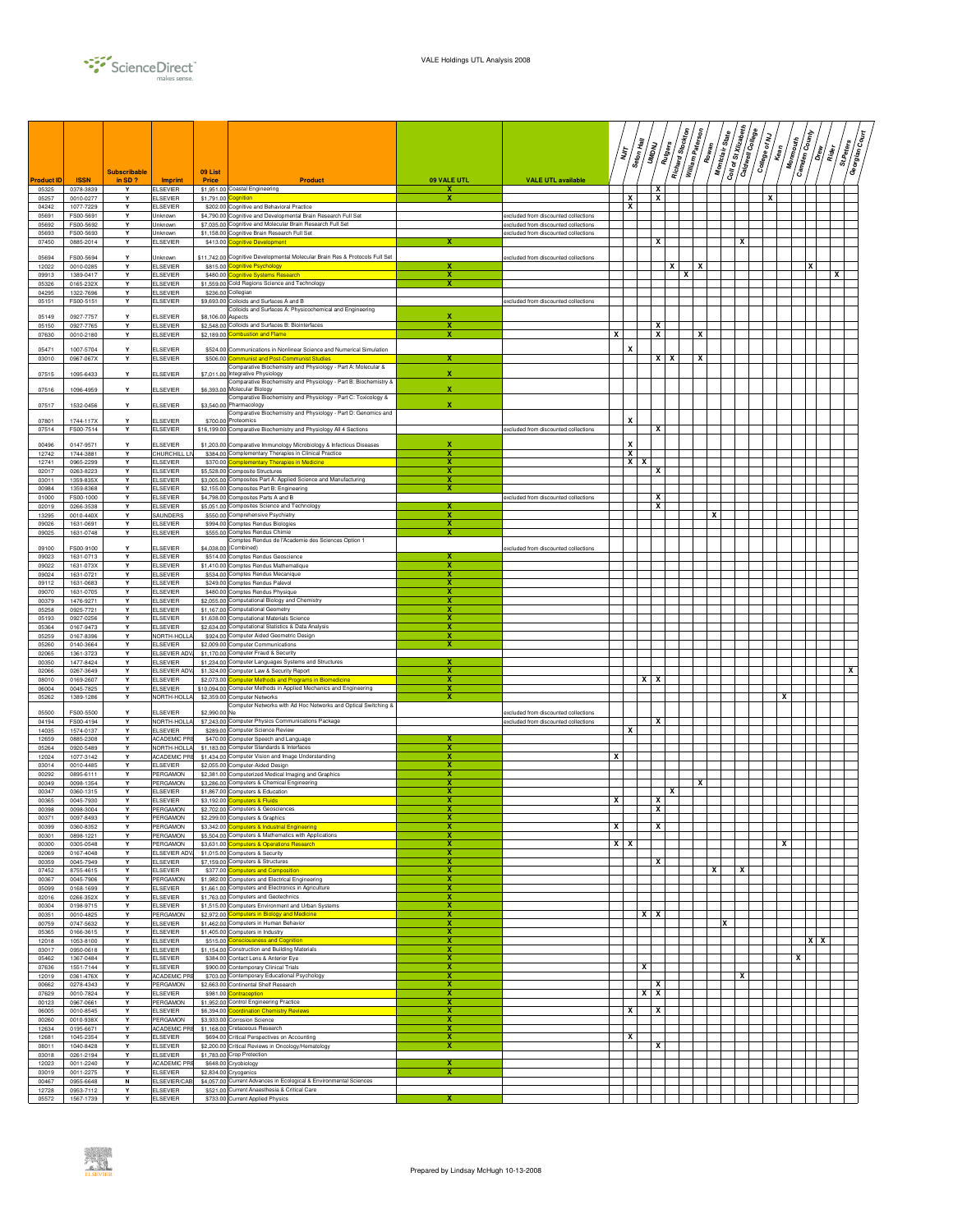

| <b>roduct ID</b><br>02219<br>0958-1669<br>Y<br><b>CURRENT OPIN</b><br>\$2,256.00 Current Opinion in Biotechnology<br>x<br>CURRENT OPIN<br>0955-0674<br>Y<br>\$1,711.00<br>urrent Opinion in Cell Biology<br>х<br>x<br>x<br>02220<br>1367-5931<br><b>CURRENT OPIN</b><br>\$1,711.00<br>Current Opinion in Chemical Biology<br>02221<br>Y<br>х<br>Current Opinion in Colloid & Interface Science<br>02228<br>1359-0294<br>Y<br><b>LSEVIER</b><br>\$1,907.00<br>x<br>0959-437X<br>Y<br>CURRENT OPI<br>\$1,711.00<br>Current Opinion in Genetics & Development<br>02222<br>x<br>x<br>Y<br><b>CURRENT OPIN</b><br>Current Opinion in Immunology<br>02223<br>0952-7915<br>\$1,711.0<br>1369-5274<br>$\mathbf{v}$<br>CURRENT OPIN<br>Current Opinion in Microbiology<br>x<br>02224<br>\$1,711.0<br>Current Opinion in Neurobiology<br>x<br>02225<br>0959-4388<br>Y<br>CURRENT OPIN<br>\$1,711.0<br>1471-4892<br>Y<br><b>CURRENT OPIN</b><br>\$1,711.00<br>Current Opinion in Pharmacology<br>х<br>x<br>02277<br><b>CURRENT OPIN</b><br>Current Opinion in Plant Biology<br>x<br>02226<br>1369-5266<br>Y<br>\$1,711.00<br>PERGAMON<br>\$1,801.00<br>Current Opinion in Solid State & Materials Science<br>1359-0286<br>Y<br>х<br>x<br>02229<br>Current Opinion in Structural Biology<br>02227<br>0959-440X<br>Y<br>CURRENT OPIN<br>\$1,913.00<br>x<br>x<br>0268-0890<br>Y<br>MEDICINE PUB<br>\$737.00<br>Current Orthopaedics<br>12730<br>x<br>x<br>Y<br>13305<br>0147-0272<br>MOSBY<br>\$272.0<br><b>Current Problems in Cancer</b><br>Y<br><b>MOSBY</b><br>x<br>13235<br>0146-2806<br>\$319.0<br><b>Current Problems in Cardiology</b><br>13077<br>0363-0188<br>Y<br><b>MOSBY</b><br>\$242.0<br>Current Problems in Diagnostic Radiology<br>x<br>excluded from discounted collections<br>13250<br>1538-5442<br>Y<br><b>MOSBY</b><br>\$254.00 Current Problems in Pediatrics and Adolescent Health Care<br>х<br>x<br>13086<br>Y<br><b>MOSBY</b><br>\$325.00<br>x<br>0011-3840<br>Current Problems in Surgery<br>х<br>0011-393X<br>Υ<br>EXCERPTA ME<br>07568<br>\$175.00<br>Current Therapeutic Research<br>х<br><b>LSEVIER</b><br>05498<br>1875-4570<br>Y<br>\$243.00<br><b>Cvd Prevention and Control</b><br>12674<br>1043-4666<br>Y<br>ACADEMIC PRE<br>\$1,529.00<br>Cytokine<br>$\overline{\mathbf{x}}$<br>$x \mid x$<br>Y<br>\$807.0<br>00868<br>1359-6101<br><b>ELSEVIER</b><br>tokine & Growth Factor Reviews<br>1439-4847<br>Y<br>Das Neurophysiologie-Labor<br>10050<br>URBAN AND FI<br>\$181.0<br>Y<br>x<br>0169-023X<br>NORTH-HOLLA<br>\$1,987.0<br>Data & Knowledge Engineering<br>05265<br>x<br>х<br>05366<br>0167-9236<br>Y<br>NORTH-HOLLA<br>\$1,246.00<br>ecision Support Systems<br>х<br>$\mathbf x$<br>Y<br>PERGAMON<br>00489<br>0967-0637<br>\$3,091.0<br>Jeep Sea Research Part I: Oceanographic Research Papers<br>Deep Sea Research Part I: Oceanographic Research Papers with<br>FS00-0216<br>PERGAMON<br>\$6,137.00<br>Part<br>00216<br>Y<br>excluded from discounted collections<br>00116<br>0967-0645<br>Y<br>PERGAMON<br>\$4,128.00 Deep Sea Research Part II: Topical Studies in Oceanography<br>х<br>x<br>00117<br>FS00-0117<br>Y<br>PERGAMON<br>Deep Sea Research Parts I & II with Oceanographic Literature Rev<br>\$7,900.0<br>excluded from discounted collections<br>1125-7865<br>Y<br>URBAN AND FI<br>\$234.00 Dendrochronologia<br>10004<br>\$218.00 Dental Abstracts<br>13022<br>0011-8486<br>Y<br>MOSBY<br>x<br>0109-5641<br>Y<br><b>ELSEVIER</b><br>\$720.00 Dental Materials<br>x<br>02214<br>х<br>Der Zoologische Garten (in Deutscher Sprache / in German)<br>0044-5169<br>10039<br>Y<br>JRBAN AND F<br>\$304.0<br>Y<br>05152<br><b>ELSEVIER</b><br>\$6,585.00<br>Desalination<br>0011-9164<br>03021<br>0142-694X<br>Y<br>ELSEVIER<br>\$1,112.00 Design Studies<br>х<br>0145-305X<br>Y<br>PERGAMON<br>\$2,486.00<br>Developmental and Comparative Immunology<br>х<br>00275<br>Developmental and Molecular Brain Research Full Set<br>05695<br>FS00-5695<br>Y<br>Unknown<br>\$9,510.00<br>excluded from discounted collections<br>ACADEMIC PR<br>evelopmental Biology<br>12025<br>0012-1606<br>Y<br>\$7,020.00<br>x<br>х<br>x<br>x<br>Developmental Brain Research & Protocols Full Set<br>05696<br>FS00-5696<br>Y<br><b>Jnknown</b><br>\$4,707.00<br>excluded from discounted collections<br>FS00-5697<br>Y<br>Unknown<br>\$3,632.00<br>Developmental Brain Research Full Set<br>excluded from discounted collections<br>05697<br>Developmental Review<br>Y<br>ACADEMIC PRI<br>\$489.00<br>12026<br>0273-2297<br>04250<br>1871-4021<br>Y<br>AUNDERS<br>\$166.00<br>Diabetes & Metabolic Syndrome: Clinical Research & Reviews<br>08012<br>0168-8227<br>Y<br><b>ELSEVIER</b><br>\$2,783.00 Diabetes Research and Clinical Practice<br>Y<br><b>ELSEVIER</b><br>12714<br>1756-2317<br>\$592.00<br>Diagnostic Histopathology<br>x<br>$\mathbf{v}$<br>Diagnostic Microbiology and Infectious Disease<br>07639<br><b>ELSEVIER</b><br>x<br>0732-8893<br>\$1,683.00<br>Diamond and Related Materials<br>06006<br>0925-9635<br>Y<br><b>ELSEVIER</b><br>\$2,947.00<br><b>Ifferential Geometry and its Applications</b><br>x<br>x<br>05266<br>0926-2245<br>Y<br>NORTH-HOLL<br>\$699.00<br>х<br>1590-8658<br>Υ<br>SAUNDERS<br>\$414.00 Digestive and Liver Disease<br>12918<br>ELSEVIER ADV<br>\$824.00<br>Digital Investigation<br>04064<br>1742-2876<br>Y<br>ACADEMIC PRE<br>Digital Signal Processing<br>12027<br>1051-2004<br>Y<br>\$517.00<br>х<br>Disability and Health Journal<br>X<br>13428<br>1936-6574<br>Y<br>ELSEVIER<br>\$529.00<br>excluded from discounted collections<br>05267<br>0166-218X<br>Y<br>NORTH-HOLLA<br>\$3,800.00<br>Discrete Applied Mathematics<br>x<br>iscrete Mathematics<br>Y<br>05268<br>0012-365X<br>NORTH-HOLLA<br>\$6,279.00<br>FS00-5269<br>Υ<br>NORTH-HOLLA<br>Discrete Mathematics with Discrete Applied Mathematics<br>05269<br>\$9,019.00<br>excluded from discounted collections<br>05497<br>1572-5286<br>Y<br>ELSEVIER<br>\$603.00<br>Discrete Optimization<br>13237<br>0011-5029<br>Y<br>MOSBY<br>\$295.00 Disease-A-Month<br>x<br>х<br>Y<br><b>ELSEVIER</b><br>\$837.00<br>05270<br>0141-9382<br>Displays<br>1568-7864<br>ELSEVIER<br>\$1,820.00<br><b>DNA Repair</b><br>05466<br>Y<br>х<br>Domestic Animal Endocrinology<br>07637<br>0739-7240<br>Y<br>LSEVIER<br>\$782.00<br>x<br>$X$ $X$<br>08013<br>0376-8716<br>Y<br>ELSEVIER<br>\$2,682.00<br>ug and Alcohol Dependence<br>Drug Dependence Alcohol Abuse and Alcoholism (Section 40<br>ELSEVIER/EME<br>08519<br>0925-5958<br>N<br>\$2,024.0<br>Embase)<br>1359-6446<br>Y<br>TRENDS<br>\$3,204.00<br>Drug Discovery Today<br>x<br>02168<br>Drug Discovery Today: Disease Mechanisms<br>02292<br>1740-6765<br>Y<br><b>TRENDS</b><br>\$2,532.00<br>1740-6757<br><b>ELSEVIER</b><br>\$2,532.00<br>Drug Discovery Today: Disease Models<br>02293<br>Y<br>Y<br>\$2,532.00<br>Drug Discovery Today: Technologies<br>02294<br>1740-6749<br>TRENDS<br>1740-6773<br>$\mathbf{v}$<br><b>ELSEVIER</b><br>Drug Discovery Today: Therapeutic Strategies<br>x<br>02295<br>\$2,532.00<br>\$481.00 Drug Resistance Updates<br>12758<br>1368-7646<br>Y<br>ELSEVIER<br>02020<br>0143-7208<br><b>ELSEVIER</b><br>\$3,032.00 Dyes and Pigments<br>0377-0265<br>Y<br>\$1,464.00 Dynamics of Atmospheres and Oceans<br>x<br>05327<br><b>ELSEVIER</b><br>x<br>0885-2006<br>PERGAMON<br>\$422.00 Early Childhood Research Quarterly<br>х<br>x<br>x<br>07453<br>Y<br>х<br>x<br>x<br>08014<br>0378-3782<br>Y<br>ELSEVIER<br>\$2,078.00 Early Human Development<br>x<br>$\overline{\mathbf{x}}$<br>X<br>05328<br>0012-821X<br>Y<br><b>ELSEVIER</b><br>\$4,698.00 Earth and Planetary Science Letters<br>Y<br>08597<br>1872-5791<br><b>ELSEVIER</b><br>\$295.00<br>Earth Science Frontiers<br>Y<br>x<br><b>XX</b><br>х<br>05329<br>0012-8252<br><b>ELSEVIER</b><br>\$1,773.00<br>Earth-Science Reviews<br>x<br>02270<br>1471-0153<br>Y<br><b>ELSEVIER</b><br>\$534.00<br><b>Eating Behaviors</b><br>x<br>x<br>05494<br>1476-945X<br><b>ELSEVIER</b><br>\$509.00 Ecological Complexity<br>Y<br><b>ELSEVIER</b><br>\$2,023.00<br>05100<br>0921-8009<br>Y<br>Ecological Economics<br><b>ELSEVIER</b><br>05101<br>0925-8574<br>Y<br>\$1,148.00 Ecological Engineering<br>х<br>x<br>x<br>02273<br>1470-160X<br>Y<br>ELSEVIER<br>\$537.00<br>x<br>pological Indicators<br>05508<br>1574-9541<br>Y<br><b>ELSEVIER</b><br>\$500.00<br>Ecological Informatics<br>x<br>Y<br>x<br>05102<br>0304-3800<br><b>ELSEVIER</b><br>\$4,840.0<br>Ecological Modelling<br>$\mathbf{x}$<br>x<br>Y<br>\$1,056.0<br>Economic Modelling<br>03023<br>0264-9993<br>NORTH-HOLL<br>Y<br>x<br>x<br>Economic Systems<br>05568<br>0939-3625<br>NORTH-HOLLA<br>\$378.00<br>x<br>05475<br>1570-677X<br>Y<br>NORTH-HOLLA<br>\$459.00<br>Economics & Human Biology<br>х<br>06007<br>0165-1765<br>Υ<br><b>ELSEVIER</b><br>\$2,536.00<br>Economics Letters<br>х<br>x<br>conomics of Education Review<br><b>ELSEVIER</b><br>\$949.0<br>х<br>x<br>00743<br>0272-7757<br>Y<br>x<br>12030<br>0147-6513<br>Υ<br>ACADEMIC PRE<br>\$1,216.00<br>Ecotoxicology and Environmental Safety<br>x<br>Education for Chemical Engineers<br>08630<br>1749-7728<br>Υ<br>ELSEVIER<br>\$259.00<br>x<br>04233<br>1747-938X<br>Y<br><b>ELSEVIER</b><br>Educational Research Review<br>\$192.00<br>x<br>Y<br>EJSO - European Journal of Surgical Oncology<br>x<br>12656<br>0748-7983<br>SAUNDERS<br>\$707.00<br><b>Electoral Studies</b><br>x<br>x<br>03024<br>0261-3794<br>Y<br><b>ELSEVIER</b><br>\$959.00<br>Electric Power Systems Research<br>x<br>06008<br>0378-7796<br>Y<br><b>ELSEVIER</b><br>\$3,293.00<br>07632<br>1040-6190<br><b>ELSEVIER</b><br>\$689.00 Electricity Journal<br>х<br>Y<br>\$784.00<br>Electrochemistry Communications<br>х<br>06053<br>1388-2481<br>Y<br><b>ELSEVIER</b><br>PERGAMON<br>\$5,470.00<br>Electrochimica Acta<br>00205<br>0013-4686<br>Y<br>х<br>x<br>Electronic Commerce Research and Applications<br>05571<br>1567-4223<br>Y<br>ELSEVIER<br>\$455.00<br>x<br>x<br>NORTH-HOLLA<br><b>Emerging Markets Review</b><br>х<br>05556<br>1566-0141<br>Υ<br>\$259.00<br>$\overline{\mathbf{x}}$<br>$\mathbf{x}$<br>$\mathbf{x}$<br>$\mathbf{x}$<br>Y<br>00574<br>0160-9327<br><b>TRENDS</b><br>\$652.00<br>ndeavour<br>0360-5442<br>x<br>00483<br>Y<br>PERGAMON<br>\$2,786.00 Energy |             | <b>Subscribable</b> |                | 09 List |                |             |                           | ΪŢ | Seton Hall | UMDNU | <b>Rutgers</b> | Richard Stockton | William Paterson | Rowan | Coll of St Xilzabeth<br>Montclair State | Caldwell College | College of NJ<br>Kean | Monmouth | <b>Camden County</b><br>$\sqrt{\frac{2}{\alpha}}$ | Rider | हु<br> हु<br>St.Peters<br>Georgian |
|---------------------------------------------------------------------------------------------------------------------------------------------------------------------------------------------------------------------------------------------------------------------------------------------------------------------------------------------------------------------------------------------------------------------------------------------------------------------------------------------------------------------------------------------------------------------------------------------------------------------------------------------------------------------------------------------------------------------------------------------------------------------------------------------------------------------------------------------------------------------------------------------------------------------------------------------------------------------------------------------------------------------------------------------------------------------------------------------------------------------------------------------------------------------------------------------------------------------------------------------------------------------------------------------------------------------------------------------------------------------------------------------------------------------------------------------------------------------------------------------------------------------------------------------------------------------------------------------------------------------------------------------------------------------------------------------------------------------------------------------------------------------------------------------------------------------------------------------------------------------------------------------------------------------------------------------------------------------------------------------------------------------------------------------------------------------------------------------------------------------------------------------------------------------------------------------------------------------------------------------------------------------------------------------------------------------------------------------------------------------------------------------------------------------------------------------------------------------------------------------------------------------------------------------------------------------------------------------------------------------------------------------------------------------------------------------------------------------------------------------------------------------------------------------------------------------------------------------------------------------------------------------------------------------------------------------------------------------------------------------------------------------------------------------------------------------------------------------------------------------------------------------------------------------------------------------------------------------------------------------------------------------------------------------------------------------------------------------------------------------------------------------------------------------------------------------------------------------------------------------------------------------------------------------------------------------------------------------------------------------------------------------------------------------------------------------------------------------------------------------------------------------------------------------------------------------------------------------------------------------------------------------------------------------------------------------------------------------------------------------------------------------------------------------------------------------------------------------------------------------------------------------------------------------------------------------------------------------------------------------------------------------------------------------------------------------------------------------------------------------------------------------------------------------------------------------------------------------------------------------------------------------------------------------------------------------------------------------------------------------------------------------------------------------------------------------------------------------------------------------------------------------------------------------------------------------------------------------------------------------------------------------------------------------------------------------------------------------------------------------------------------------------------------------------------------------------------------------------------------------------------------------------------------------------------------------------------------------------------------------------------------------------------------------------------------------------------------------------------------------------------------------------------------------------------------------------------------------------------------------------------------------------------------------------------------------------------------------------------------------------------------------------------------------------------------------------------------------------------------------------------------------------------------------------------------------------------------------------------------------------------------------------------------------------------------------------------------------------------------------------------------------------------------------------------------------------------------------------------------------------------------------------------------------------------------------------------------------------------------------------------------------------------------------------------------------------------------------------------------------------------------------------------------------------------------------------------------------------------------------------------------------------------------------------------------------------------------------------------------------------------------------------------------------------------------------------------------------------------------------------------------------------------------------------------------------------------------------------------------------------------------------------------------------------------------------------------------------------------------------------------------------------------------------------------------------------------------------------------------------------------------------------------------------------------------------------------------------------------------------------------------------------------------------------------------------------------------------------------------------------------------------------------------------------------------------------------------------------------------------------------------------------------------------------------------------------------------------------------------------------------------------------------------------------------------------------------------------------------------------------------------------------------------------------------------------------------------------------------------------------------------------------------------------------------------------------------------------------------------------------------------------------------------------------------------------------------------------------------------------------------------------------------------------------------------------------------------------------------------------------------------------------------------------------------------------------------------------------------------------------------------------------------------------------------------------------------------------------------------------------------------------------------------------------------------------------------------------------------------------------------------------------------------------------------------------------------------------------------------------------------------------------------------------------------------------------------------------------------------------------------------------------------------------------------------------------------------------------------------------------------------------------------------------------------------------------------------------------------------------------------------------------------------------------------------------------------------------------------------------------------------------------------------------------------------------------------------------------------------------------------------------------------------------------------------------------------------------------------------------------------------------------------------------------------------------------------------------------------------------------------------------------------------------------------------------------------------------------------------------------------------------------------------------------------------------------------------------------------------------------------------------------------------------------------------------------------------------------------------------------------------------------------------------------------------------------------------------------------------------------------------------------------------------------------------------------------------------------------------------------------------------------------------------------------------------------------------------------------|-------------|---------------------|----------------|---------|----------------|-------------|---------------------------|----|------------|-------|----------------|------------------|------------------|-------|-----------------------------------------|------------------|-----------------------|----------|---------------------------------------------------|-------|------------------------------------|
|                                                                                                                                                                                                                                                                                                                                                                                                                                                                                                                                                                                                                                                                                                                                                                                                                                                                                                                                                                                                                                                                                                                                                                                                                                                                                                                                                                                                                                                                                                                                                                                                                                                                                                                                                                                                                                                                                                                                                                                                                                                                                                                                                                                                                                                                                                                                                                                                                                                                                                                                                                                                                                                                                                                                                                                                                                                                                                                                                                                                                                                                                                                                                                                                                                                                                                                                                                                                                                                                                                                                                                                                                                                                                                                                                                                                                                                                                                                                                                                                                                                                                                                                                                                                                                                                                                                                                                                                                                                                                                                                                                                                                                                                                                                                                                                                                                                                                                                                                                                                                                                                                                                                                                                                                                                                                                                                                                                                                                                                                                                                                                                                                                                                                                                                                                                                                                                                                                                                                                                                                                                                                                                                                                                                                                                                                                                                                                                                                                                                                                                                                                                                                                                                                                                                                                                                                                                                                                                                                                                                                                                                                                                                                                                                                                                                                                                                                                                                                                                                                                                                                                                                                                                                                                                                                                                                                                                                                                                                                                                                                                                                                                                                                                                                                                                                                                                                                                                                                                                                                                                                                                                                                                                                                                                                                                                                                                                                                                                                                                                                                                                                                                                                                                                                                                                                                                                                                                                                                                                                                                                                                                                                                                                                                                                                                                                                                                                                                                                                                                                                                                                                                                                                                                                                                                                                                                                                                         | <b>ISSN</b> | in $SD$ ?           | <b>Imprint</b> | Price   | <b>Product</b> | 09 VALE UTL | <b>VALE UTL available</b> |    |            |       |                |                  |                  |       |                                         |                  |                       |          |                                                   |       |                                    |
|                                                                                                                                                                                                                                                                                                                                                                                                                                                                                                                                                                                                                                                                                                                                                                                                                                                                                                                                                                                                                                                                                                                                                                                                                                                                                                                                                                                                                                                                                                                                                                                                                                                                                                                                                                                                                                                                                                                                                                                                                                                                                                                                                                                                                                                                                                                                                                                                                                                                                                                                                                                                                                                                                                                                                                                                                                                                                                                                                                                                                                                                                                                                                                                                                                                                                                                                                                                                                                                                                                                                                                                                                                                                                                                                                                                                                                                                                                                                                                                                                                                                                                                                                                                                                                                                                                                                                                                                                                                                                                                                                                                                                                                                                                                                                                                                                                                                                                                                                                                                                                                                                                                                                                                                                                                                                                                                                                                                                                                                                                                                                                                                                                                                                                                                                                                                                                                                                                                                                                                                                                                                                                                                                                                                                                                                                                                                                                                                                                                                                                                                                                                                                                                                                                                                                                                                                                                                                                                                                                                                                                                                                                                                                                                                                                                                                                                                                                                                                                                                                                                                                                                                                                                                                                                                                                                                                                                                                                                                                                                                                                                                                                                                                                                                                                                                                                                                                                                                                                                                                                                                                                                                                                                                                                                                                                                                                                                                                                                                                                                                                                                                                                                                                                                                                                                                                                                                                                                                                                                                                                                                                                                                                                                                                                                                                                                                                                                                                                                                                                                                                                                                                                                                                                                                                                                                                                                                                         |             |                     |                |         |                |             |                           |    |            |       |                |                  |                  |       |                                         |                  |                       |          |                                                   |       | x                                  |
|                                                                                                                                                                                                                                                                                                                                                                                                                                                                                                                                                                                                                                                                                                                                                                                                                                                                                                                                                                                                                                                                                                                                                                                                                                                                                                                                                                                                                                                                                                                                                                                                                                                                                                                                                                                                                                                                                                                                                                                                                                                                                                                                                                                                                                                                                                                                                                                                                                                                                                                                                                                                                                                                                                                                                                                                                                                                                                                                                                                                                                                                                                                                                                                                                                                                                                                                                                                                                                                                                                                                                                                                                                                                                                                                                                                                                                                                                                                                                                                                                                                                                                                                                                                                                                                                                                                                                                                                                                                                                                                                                                                                                                                                                                                                                                                                                                                                                                                                                                                                                                                                                                                                                                                                                                                                                                                                                                                                                                                                                                                                                                                                                                                                                                                                                                                                                                                                                                                                                                                                                                                                                                                                                                                                                                                                                                                                                                                                                                                                                                                                                                                                                                                                                                                                                                                                                                                                                                                                                                                                                                                                                                                                                                                                                                                                                                                                                                                                                                                                                                                                                                                                                                                                                                                                                                                                                                                                                                                                                                                                                                                                                                                                                                                                                                                                                                                                                                                                                                                                                                                                                                                                                                                                                                                                                                                                                                                                                                                                                                                                                                                                                                                                                                                                                                                                                                                                                                                                                                                                                                                                                                                                                                                                                                                                                                                                                                                                                                                                                                                                                                                                                                                                                                                                                                                                                                                                                         |             |                     |                |         |                |             |                           |    |            |       |                |                  |                  |       |                                         |                  |                       |          |                                                   |       |                                    |
|                                                                                                                                                                                                                                                                                                                                                                                                                                                                                                                                                                                                                                                                                                                                                                                                                                                                                                                                                                                                                                                                                                                                                                                                                                                                                                                                                                                                                                                                                                                                                                                                                                                                                                                                                                                                                                                                                                                                                                                                                                                                                                                                                                                                                                                                                                                                                                                                                                                                                                                                                                                                                                                                                                                                                                                                                                                                                                                                                                                                                                                                                                                                                                                                                                                                                                                                                                                                                                                                                                                                                                                                                                                                                                                                                                                                                                                                                                                                                                                                                                                                                                                                                                                                                                                                                                                                                                                                                                                                                                                                                                                                                                                                                                                                                                                                                                                                                                                                                                                                                                                                                                                                                                                                                                                                                                                                                                                                                                                                                                                                                                                                                                                                                                                                                                                                                                                                                                                                                                                                                                                                                                                                                                                                                                                                                                                                                                                                                                                                                                                                                                                                                                                                                                                                                                                                                                                                                                                                                                                                                                                                                                                                                                                                                                                                                                                                                                                                                                                                                                                                                                                                                                                                                                                                                                                                                                                                                                                                                                                                                                                                                                                                                                                                                                                                                                                                                                                                                                                                                                                                                                                                                                                                                                                                                                                                                                                                                                                                                                                                                                                                                                                                                                                                                                                                                                                                                                                                                                                                                                                                                                                                                                                                                                                                                                                                                                                                                                                                                                                                                                                                                                                                                                                                                                                                                                                                                         |             |                     |                |         |                |             |                           |    |            |       |                |                  |                  |       |                                         |                  |                       |          |                                                   |       |                                    |
|                                                                                                                                                                                                                                                                                                                                                                                                                                                                                                                                                                                                                                                                                                                                                                                                                                                                                                                                                                                                                                                                                                                                                                                                                                                                                                                                                                                                                                                                                                                                                                                                                                                                                                                                                                                                                                                                                                                                                                                                                                                                                                                                                                                                                                                                                                                                                                                                                                                                                                                                                                                                                                                                                                                                                                                                                                                                                                                                                                                                                                                                                                                                                                                                                                                                                                                                                                                                                                                                                                                                                                                                                                                                                                                                                                                                                                                                                                                                                                                                                                                                                                                                                                                                                                                                                                                                                                                                                                                                                                                                                                                                                                                                                                                                                                                                                                                                                                                                                                                                                                                                                                                                                                                                                                                                                                                                                                                                                                                                                                                                                                                                                                                                                                                                                                                                                                                                                                                                                                                                                                                                                                                                                                                                                                                                                                                                                                                                                                                                                                                                                                                                                                                                                                                                                                                                                                                                                                                                                                                                                                                                                                                                                                                                                                                                                                                                                                                                                                                                                                                                                                                                                                                                                                                                                                                                                                                                                                                                                                                                                                                                                                                                                                                                                                                                                                                                                                                                                                                                                                                                                                                                                                                                                                                                                                                                                                                                                                                                                                                                                                                                                                                                                                                                                                                                                                                                                                                                                                                                                                                                                                                                                                                                                                                                                                                                                                                                                                                                                                                                                                                                                                                                                                                                                                                                                                                                                         |             |                     |                |         |                |             |                           |    |            |       |                |                  |                  |       |                                         |                  |                       |          |                                                   |       |                                    |
|                                                                                                                                                                                                                                                                                                                                                                                                                                                                                                                                                                                                                                                                                                                                                                                                                                                                                                                                                                                                                                                                                                                                                                                                                                                                                                                                                                                                                                                                                                                                                                                                                                                                                                                                                                                                                                                                                                                                                                                                                                                                                                                                                                                                                                                                                                                                                                                                                                                                                                                                                                                                                                                                                                                                                                                                                                                                                                                                                                                                                                                                                                                                                                                                                                                                                                                                                                                                                                                                                                                                                                                                                                                                                                                                                                                                                                                                                                                                                                                                                                                                                                                                                                                                                                                                                                                                                                                                                                                                                                                                                                                                                                                                                                                                                                                                                                                                                                                                                                                                                                                                                                                                                                                                                                                                                                                                                                                                                                                                                                                                                                                                                                                                                                                                                                                                                                                                                                                                                                                                                                                                                                                                                                                                                                                                                                                                                                                                                                                                                                                                                                                                                                                                                                                                                                                                                                                                                                                                                                                                                                                                                                                                                                                                                                                                                                                                                                                                                                                                                                                                                                                                                                                                                                                                                                                                                                                                                                                                                                                                                                                                                                                                                                                                                                                                                                                                                                                                                                                                                                                                                                                                                                                                                                                                                                                                                                                                                                                                                                                                                                                                                                                                                                                                                                                                                                                                                                                                                                                                                                                                                                                                                                                                                                                                                                                                                                                                                                                                                                                                                                                                                                                                                                                                                                                                                                                                                         |             |                     |                |         |                |             |                           |    |            |       |                |                  |                  |       |                                         |                  |                       |          |                                                   |       |                                    |
|                                                                                                                                                                                                                                                                                                                                                                                                                                                                                                                                                                                                                                                                                                                                                                                                                                                                                                                                                                                                                                                                                                                                                                                                                                                                                                                                                                                                                                                                                                                                                                                                                                                                                                                                                                                                                                                                                                                                                                                                                                                                                                                                                                                                                                                                                                                                                                                                                                                                                                                                                                                                                                                                                                                                                                                                                                                                                                                                                                                                                                                                                                                                                                                                                                                                                                                                                                                                                                                                                                                                                                                                                                                                                                                                                                                                                                                                                                                                                                                                                                                                                                                                                                                                                                                                                                                                                                                                                                                                                                                                                                                                                                                                                                                                                                                                                                                                                                                                                                                                                                                                                                                                                                                                                                                                                                                                                                                                                                                                                                                                                                                                                                                                                                                                                                                                                                                                                                                                                                                                                                                                                                                                                                                                                                                                                                                                                                                                                                                                                                                                                                                                                                                                                                                                                                                                                                                                                                                                                                                                                                                                                                                                                                                                                                                                                                                                                                                                                                                                                                                                                                                                                                                                                                                                                                                                                                                                                                                                                                                                                                                                                                                                                                                                                                                                                                                                                                                                                                                                                                                                                                                                                                                                                                                                                                                                                                                                                                                                                                                                                                                                                                                                                                                                                                                                                                                                                                                                                                                                                                                                                                                                                                                                                                                                                                                                                                                                                                                                                                                                                                                                                                                                                                                                                                                                                                                                                         |             |                     |                |         |                |             |                           |    |            |       |                |                  |                  |       |                                         |                  |                       |          |                                                   |       |                                    |
|                                                                                                                                                                                                                                                                                                                                                                                                                                                                                                                                                                                                                                                                                                                                                                                                                                                                                                                                                                                                                                                                                                                                                                                                                                                                                                                                                                                                                                                                                                                                                                                                                                                                                                                                                                                                                                                                                                                                                                                                                                                                                                                                                                                                                                                                                                                                                                                                                                                                                                                                                                                                                                                                                                                                                                                                                                                                                                                                                                                                                                                                                                                                                                                                                                                                                                                                                                                                                                                                                                                                                                                                                                                                                                                                                                                                                                                                                                                                                                                                                                                                                                                                                                                                                                                                                                                                                                                                                                                                                                                                                                                                                                                                                                                                                                                                                                                                                                                                                                                                                                                                                                                                                                                                                                                                                                                                                                                                                                                                                                                                                                                                                                                                                                                                                                                                                                                                                                                                                                                                                                                                                                                                                                                                                                                                                                                                                                                                                                                                                                                                                                                                                                                                                                                                                                                                                                                                                                                                                                                                                                                                                                                                                                                                                                                                                                                                                                                                                                                                                                                                                                                                                                                                                                                                                                                                                                                                                                                                                                                                                                                                                                                                                                                                                                                                                                                                                                                                                                                                                                                                                                                                                                                                                                                                                                                                                                                                                                                                                                                                                                                                                                                                                                                                                                                                                                                                                                                                                                                                                                                                                                                                                                                                                                                                                                                                                                                                                                                                                                                                                                                                                                                                                                                                                                                                                                                                                         |             |                     |                |         |                |             |                           |    |            |       |                |                  |                  |       |                                         |                  |                       |          |                                                   |       |                                    |
|                                                                                                                                                                                                                                                                                                                                                                                                                                                                                                                                                                                                                                                                                                                                                                                                                                                                                                                                                                                                                                                                                                                                                                                                                                                                                                                                                                                                                                                                                                                                                                                                                                                                                                                                                                                                                                                                                                                                                                                                                                                                                                                                                                                                                                                                                                                                                                                                                                                                                                                                                                                                                                                                                                                                                                                                                                                                                                                                                                                                                                                                                                                                                                                                                                                                                                                                                                                                                                                                                                                                                                                                                                                                                                                                                                                                                                                                                                                                                                                                                                                                                                                                                                                                                                                                                                                                                                                                                                                                                                                                                                                                                                                                                                                                                                                                                                                                                                                                                                                                                                                                                                                                                                                                                                                                                                                                                                                                                                                                                                                                                                                                                                                                                                                                                                                                                                                                                                                                                                                                                                                                                                                                                                                                                                                                                                                                                                                                                                                                                                                                                                                                                                                                                                                                                                                                                                                                                                                                                                                                                                                                                                                                                                                                                                                                                                                                                                                                                                                                                                                                                                                                                                                                                                                                                                                                                                                                                                                                                                                                                                                                                                                                                                                                                                                                                                                                                                                                                                                                                                                                                                                                                                                                                                                                                                                                                                                                                                                                                                                                                                                                                                                                                                                                                                                                                                                                                                                                                                                                                                                                                                                                                                                                                                                                                                                                                                                                                                                                                                                                                                                                                                                                                                                                                                                                                                                                                         |             |                     |                |         |                |             |                           |    |            |       |                |                  |                  |       |                                         |                  |                       |          |                                                   |       |                                    |
|                                                                                                                                                                                                                                                                                                                                                                                                                                                                                                                                                                                                                                                                                                                                                                                                                                                                                                                                                                                                                                                                                                                                                                                                                                                                                                                                                                                                                                                                                                                                                                                                                                                                                                                                                                                                                                                                                                                                                                                                                                                                                                                                                                                                                                                                                                                                                                                                                                                                                                                                                                                                                                                                                                                                                                                                                                                                                                                                                                                                                                                                                                                                                                                                                                                                                                                                                                                                                                                                                                                                                                                                                                                                                                                                                                                                                                                                                                                                                                                                                                                                                                                                                                                                                                                                                                                                                                                                                                                                                                                                                                                                                                                                                                                                                                                                                                                                                                                                                                                                                                                                                                                                                                                                                                                                                                                                                                                                                                                                                                                                                                                                                                                                                                                                                                                                                                                                                                                                                                                                                                                                                                                                                                                                                                                                                                                                                                                                                                                                                                                                                                                                                                                                                                                                                                                                                                                                                                                                                                                                                                                                                                                                                                                                                                                                                                                                                                                                                                                                                                                                                                                                                                                                                                                                                                                                                                                                                                                                                                                                                                                                                                                                                                                                                                                                                                                                                                                                                                                                                                                                                                                                                                                                                                                                                                                                                                                                                                                                                                                                                                                                                                                                                                                                                                                                                                                                                                                                                                                                                                                                                                                                                                                                                                                                                                                                                                                                                                                                                                                                                                                                                                                                                                                                                                                                                                                                                         |             |                     |                |         |                |             |                           |    |            |       |                |                  |                  |       |                                         |                  |                       |          |                                                   |       |                                    |
|                                                                                                                                                                                                                                                                                                                                                                                                                                                                                                                                                                                                                                                                                                                                                                                                                                                                                                                                                                                                                                                                                                                                                                                                                                                                                                                                                                                                                                                                                                                                                                                                                                                                                                                                                                                                                                                                                                                                                                                                                                                                                                                                                                                                                                                                                                                                                                                                                                                                                                                                                                                                                                                                                                                                                                                                                                                                                                                                                                                                                                                                                                                                                                                                                                                                                                                                                                                                                                                                                                                                                                                                                                                                                                                                                                                                                                                                                                                                                                                                                                                                                                                                                                                                                                                                                                                                                                                                                                                                                                                                                                                                                                                                                                                                                                                                                                                                                                                                                                                                                                                                                                                                                                                                                                                                                                                                                                                                                                                                                                                                                                                                                                                                                                                                                                                                                                                                                                                                                                                                                                                                                                                                                                                                                                                                                                                                                                                                                                                                                                                                                                                                                                                                                                                                                                                                                                                                                                                                                                                                                                                                                                                                                                                                                                                                                                                                                                                                                                                                                                                                                                                                                                                                                                                                                                                                                                                                                                                                                                                                                                                                                                                                                                                                                                                                                                                                                                                                                                                                                                                                                                                                                                                                                                                                                                                                                                                                                                                                                                                                                                                                                                                                                                                                                                                                                                                                                                                                                                                                                                                                                                                                                                                                                                                                                                                                                                                                                                                                                                                                                                                                                                                                                                                                                                                                                                                                                         |             |                     |                |         |                |             |                           |    |            |       |                |                  |                  |       |                                         |                  |                       |          |                                                   |       |                                    |
|                                                                                                                                                                                                                                                                                                                                                                                                                                                                                                                                                                                                                                                                                                                                                                                                                                                                                                                                                                                                                                                                                                                                                                                                                                                                                                                                                                                                                                                                                                                                                                                                                                                                                                                                                                                                                                                                                                                                                                                                                                                                                                                                                                                                                                                                                                                                                                                                                                                                                                                                                                                                                                                                                                                                                                                                                                                                                                                                                                                                                                                                                                                                                                                                                                                                                                                                                                                                                                                                                                                                                                                                                                                                                                                                                                                                                                                                                                                                                                                                                                                                                                                                                                                                                                                                                                                                                                                                                                                                                                                                                                                                                                                                                                                                                                                                                                                                                                                                                                                                                                                                                                                                                                                                                                                                                                                                                                                                                                                                                                                                                                                                                                                                                                                                                                                                                                                                                                                                                                                                                                                                                                                                                                                                                                                                                                                                                                                                                                                                                                                                                                                                                                                                                                                                                                                                                                                                                                                                                                                                                                                                                                                                                                                                                                                                                                                                                                                                                                                                                                                                                                                                                                                                                                                                                                                                                                                                                                                                                                                                                                                                                                                                                                                                                                                                                                                                                                                                                                                                                                                                                                                                                                                                                                                                                                                                                                                                                                                                                                                                                                                                                                                                                                                                                                                                                                                                                                                                                                                                                                                                                                                                                                                                                                                                                                                                                                                                                                                                                                                                                                                                                                                                                                                                                                                                                                                                                         |             |                     |                |         |                |             |                           |    |            |       |                |                  |                  |       |                                         |                  |                       |          |                                                   |       |                                    |
|                                                                                                                                                                                                                                                                                                                                                                                                                                                                                                                                                                                                                                                                                                                                                                                                                                                                                                                                                                                                                                                                                                                                                                                                                                                                                                                                                                                                                                                                                                                                                                                                                                                                                                                                                                                                                                                                                                                                                                                                                                                                                                                                                                                                                                                                                                                                                                                                                                                                                                                                                                                                                                                                                                                                                                                                                                                                                                                                                                                                                                                                                                                                                                                                                                                                                                                                                                                                                                                                                                                                                                                                                                                                                                                                                                                                                                                                                                                                                                                                                                                                                                                                                                                                                                                                                                                                                                                                                                                                                                                                                                                                                                                                                                                                                                                                                                                                                                                                                                                                                                                                                                                                                                                                                                                                                                                                                                                                                                                                                                                                                                                                                                                                                                                                                                                                                                                                                                                                                                                                                                                                                                                                                                                                                                                                                                                                                                                                                                                                                                                                                                                                                                                                                                                                                                                                                                                                                                                                                                                                                                                                                                                                                                                                                                                                                                                                                                                                                                                                                                                                                                                                                                                                                                                                                                                                                                                                                                                                                                                                                                                                                                                                                                                                                                                                                                                                                                                                                                                                                                                                                                                                                                                                                                                                                                                                                                                                                                                                                                                                                                                                                                                                                                                                                                                                                                                                                                                                                                                                                                                                                                                                                                                                                                                                                                                                                                                                                                                                                                                                                                                                                                                                                                                                                                                                                                                                                         |             |                     |                |         |                |             |                           |    |            |       |                |                  |                  |       |                                         |                  |                       |          |                                                   |       |                                    |
|                                                                                                                                                                                                                                                                                                                                                                                                                                                                                                                                                                                                                                                                                                                                                                                                                                                                                                                                                                                                                                                                                                                                                                                                                                                                                                                                                                                                                                                                                                                                                                                                                                                                                                                                                                                                                                                                                                                                                                                                                                                                                                                                                                                                                                                                                                                                                                                                                                                                                                                                                                                                                                                                                                                                                                                                                                                                                                                                                                                                                                                                                                                                                                                                                                                                                                                                                                                                                                                                                                                                                                                                                                                                                                                                                                                                                                                                                                                                                                                                                                                                                                                                                                                                                                                                                                                                                                                                                                                                                                                                                                                                                                                                                                                                                                                                                                                                                                                                                                                                                                                                                                                                                                                                                                                                                                                                                                                                                                                                                                                                                                                                                                                                                                                                                                                                                                                                                                                                                                                                                                                                                                                                                                                                                                                                                                                                                                                                                                                                                                                                                                                                                                                                                                                                                                                                                                                                                                                                                                                                                                                                                                                                                                                                                                                                                                                                                                                                                                                                                                                                                                                                                                                                                                                                                                                                                                                                                                                                                                                                                                                                                                                                                                                                                                                                                                                                                                                                                                                                                                                                                                                                                                                                                                                                                                                                                                                                                                                                                                                                                                                                                                                                                                                                                                                                                                                                                                                                                                                                                                                                                                                                                                                                                                                                                                                                                                                                                                                                                                                                                                                                                                                                                                                                                                                                                                                                                         |             |                     |                |         |                |             |                           |    |            |       |                |                  |                  |       |                                         |                  |                       |          |                                                   |       |                                    |
|                                                                                                                                                                                                                                                                                                                                                                                                                                                                                                                                                                                                                                                                                                                                                                                                                                                                                                                                                                                                                                                                                                                                                                                                                                                                                                                                                                                                                                                                                                                                                                                                                                                                                                                                                                                                                                                                                                                                                                                                                                                                                                                                                                                                                                                                                                                                                                                                                                                                                                                                                                                                                                                                                                                                                                                                                                                                                                                                                                                                                                                                                                                                                                                                                                                                                                                                                                                                                                                                                                                                                                                                                                                                                                                                                                                                                                                                                                                                                                                                                                                                                                                                                                                                                                                                                                                                                                                                                                                                                                                                                                                                                                                                                                                                                                                                                                                                                                                                                                                                                                                                                                                                                                                                                                                                                                                                                                                                                                                                                                                                                                                                                                                                                                                                                                                                                                                                                                                                                                                                                                                                                                                                                                                                                                                                                                                                                                                                                                                                                                                                                                                                                                                                                                                                                                                                                                                                                                                                                                                                                                                                                                                                                                                                                                                                                                                                                                                                                                                                                                                                                                                                                                                                                                                                                                                                                                                                                                                                                                                                                                                                                                                                                                                                                                                                                                                                                                                                                                                                                                                                                                                                                                                                                                                                                                                                                                                                                                                                                                                                                                                                                                                                                                                                                                                                                                                                                                                                                                                                                                                                                                                                                                                                                                                                                                                                                                                                                                                                                                                                                                                                                                                                                                                                                                                                                                                                                         |             |                     |                |         |                |             |                           |    |            |       |                |                  |                  |       |                                         |                  |                       |          |                                                   |       |                                    |
|                                                                                                                                                                                                                                                                                                                                                                                                                                                                                                                                                                                                                                                                                                                                                                                                                                                                                                                                                                                                                                                                                                                                                                                                                                                                                                                                                                                                                                                                                                                                                                                                                                                                                                                                                                                                                                                                                                                                                                                                                                                                                                                                                                                                                                                                                                                                                                                                                                                                                                                                                                                                                                                                                                                                                                                                                                                                                                                                                                                                                                                                                                                                                                                                                                                                                                                                                                                                                                                                                                                                                                                                                                                                                                                                                                                                                                                                                                                                                                                                                                                                                                                                                                                                                                                                                                                                                                                                                                                                                                                                                                                                                                                                                                                                                                                                                                                                                                                                                                                                                                                                                                                                                                                                                                                                                                                                                                                                                                                                                                                                                                                                                                                                                                                                                                                                                                                                                                                                                                                                                                                                                                                                                                                                                                                                                                                                                                                                                                                                                                                                                                                                                                                                                                                                                                                                                                                                                                                                                                                                                                                                                                                                                                                                                                                                                                                                                                                                                                                                                                                                                                                                                                                                                                                                                                                                                                                                                                                                                                                                                                                                                                                                                                                                                                                                                                                                                                                                                                                                                                                                                                                                                                                                                                                                                                                                                                                                                                                                                                                                                                                                                                                                                                                                                                                                                                                                                                                                                                                                                                                                                                                                                                                                                                                                                                                                                                                                                                                                                                                                                                                                                                                                                                                                                                                                                                                                                         |             |                     |                |         |                |             |                           |    |            |       |                |                  |                  |       |                                         |                  |                       |          |                                                   |       |                                    |
|                                                                                                                                                                                                                                                                                                                                                                                                                                                                                                                                                                                                                                                                                                                                                                                                                                                                                                                                                                                                                                                                                                                                                                                                                                                                                                                                                                                                                                                                                                                                                                                                                                                                                                                                                                                                                                                                                                                                                                                                                                                                                                                                                                                                                                                                                                                                                                                                                                                                                                                                                                                                                                                                                                                                                                                                                                                                                                                                                                                                                                                                                                                                                                                                                                                                                                                                                                                                                                                                                                                                                                                                                                                                                                                                                                                                                                                                                                                                                                                                                                                                                                                                                                                                                                                                                                                                                                                                                                                                                                                                                                                                                                                                                                                                                                                                                                                                                                                                                                                                                                                                                                                                                                                                                                                                                                                                                                                                                                                                                                                                                                                                                                                                                                                                                                                                                                                                                                                                                                                                                                                                                                                                                                                                                                                                                                                                                                                                                                                                                                                                                                                                                                                                                                                                                                                                                                                                                                                                                                                                                                                                                                                                                                                                                                                                                                                                                                                                                                                                                                                                                                                                                                                                                                                                                                                                                                                                                                                                                                                                                                                                                                                                                                                                                                                                                                                                                                                                                                                                                                                                                                                                                                                                                                                                                                                                                                                                                                                                                                                                                                                                                                                                                                                                                                                                                                                                                                                                                                                                                                                                                                                                                                                                                                                                                                                                                                                                                                                                                                                                                                                                                                                                                                                                                                                                                                                                                         |             |                     |                |         |                |             |                           |    |            |       |                |                  |                  |       |                                         |                  |                       |          |                                                   |       |                                    |
|                                                                                                                                                                                                                                                                                                                                                                                                                                                                                                                                                                                                                                                                                                                                                                                                                                                                                                                                                                                                                                                                                                                                                                                                                                                                                                                                                                                                                                                                                                                                                                                                                                                                                                                                                                                                                                                                                                                                                                                                                                                                                                                                                                                                                                                                                                                                                                                                                                                                                                                                                                                                                                                                                                                                                                                                                                                                                                                                                                                                                                                                                                                                                                                                                                                                                                                                                                                                                                                                                                                                                                                                                                                                                                                                                                                                                                                                                                                                                                                                                                                                                                                                                                                                                                                                                                                                                                                                                                                                                                                                                                                                                                                                                                                                                                                                                                                                                                                                                                                                                                                                                                                                                                                                                                                                                                                                                                                                                                                                                                                                                                                                                                                                                                                                                                                                                                                                                                                                                                                                                                                                                                                                                                                                                                                                                                                                                                                                                                                                                                                                                                                                                                                                                                                                                                                                                                                                                                                                                                                                                                                                                                                                                                                                                                                                                                                                                                                                                                                                                                                                                                                                                                                                                                                                                                                                                                                                                                                                                                                                                                                                                                                                                                                                                                                                                                                                                                                                                                                                                                                                                                                                                                                                                                                                                                                                                                                                                                                                                                                                                                                                                                                                                                                                                                                                                                                                                                                                                                                                                                                                                                                                                                                                                                                                                                                                                                                                                                                                                                                                                                                                                                                                                                                                                                                                                                                                                         |             |                     |                |         |                |             |                           |    |            |       |                |                  |                  |       |                                         |                  |                       |          |                                                   |       |                                    |
|                                                                                                                                                                                                                                                                                                                                                                                                                                                                                                                                                                                                                                                                                                                                                                                                                                                                                                                                                                                                                                                                                                                                                                                                                                                                                                                                                                                                                                                                                                                                                                                                                                                                                                                                                                                                                                                                                                                                                                                                                                                                                                                                                                                                                                                                                                                                                                                                                                                                                                                                                                                                                                                                                                                                                                                                                                                                                                                                                                                                                                                                                                                                                                                                                                                                                                                                                                                                                                                                                                                                                                                                                                                                                                                                                                                                                                                                                                                                                                                                                                                                                                                                                                                                                                                                                                                                                                                                                                                                                                                                                                                                                                                                                                                                                                                                                                                                                                                                                                                                                                                                                                                                                                                                                                                                                                                                                                                                                                                                                                                                                                                                                                                                                                                                                                                                                                                                                                                                                                                                                                                                                                                                                                                                                                                                                                                                                                                                                                                                                                                                                                                                                                                                                                                                                                                                                                                                                                                                                                                                                                                                                                                                                                                                                                                                                                                                                                                                                                                                                                                                                                                                                                                                                                                                                                                                                                                                                                                                                                                                                                                                                                                                                                                                                                                                                                                                                                                                                                                                                                                                                                                                                                                                                                                                                                                                                                                                                                                                                                                                                                                                                                                                                                                                                                                                                                                                                                                                                                                                                                                                                                                                                                                                                                                                                                                                                                                                                                                                                                                                                                                                                                                                                                                                                                                                                                                                                         |             |                     |                |         |                |             |                           |    |            |       |                |                  |                  |       |                                         |                  |                       |          |                                                   |       |                                    |
|                                                                                                                                                                                                                                                                                                                                                                                                                                                                                                                                                                                                                                                                                                                                                                                                                                                                                                                                                                                                                                                                                                                                                                                                                                                                                                                                                                                                                                                                                                                                                                                                                                                                                                                                                                                                                                                                                                                                                                                                                                                                                                                                                                                                                                                                                                                                                                                                                                                                                                                                                                                                                                                                                                                                                                                                                                                                                                                                                                                                                                                                                                                                                                                                                                                                                                                                                                                                                                                                                                                                                                                                                                                                                                                                                                                                                                                                                                                                                                                                                                                                                                                                                                                                                                                                                                                                                                                                                                                                                                                                                                                                                                                                                                                                                                                                                                                                                                                                                                                                                                                                                                                                                                                                                                                                                                                                                                                                                                                                                                                                                                                                                                                                                                                                                                                                                                                                                                                                                                                                                                                                                                                                                                                                                                                                                                                                                                                                                                                                                                                                                                                                                                                                                                                                                                                                                                                                                                                                                                                                                                                                                                                                                                                                                                                                                                                                                                                                                                                                                                                                                                                                                                                                                                                                                                                                                                                                                                                                                                                                                                                                                                                                                                                                                                                                                                                                                                                                                                                                                                                                                                                                                                                                                                                                                                                                                                                                                                                                                                                                                                                                                                                                                                                                                                                                                                                                                                                                                                                                                                                                                                                                                                                                                                                                                                                                                                                                                                                                                                                                                                                                                                                                                                                                                                                                                                                                                         |             |                     |                |         |                |             |                           |    |            |       |                |                  |                  |       |                                         |                  |                       |          |                                                   |       |                                    |
|                                                                                                                                                                                                                                                                                                                                                                                                                                                                                                                                                                                                                                                                                                                                                                                                                                                                                                                                                                                                                                                                                                                                                                                                                                                                                                                                                                                                                                                                                                                                                                                                                                                                                                                                                                                                                                                                                                                                                                                                                                                                                                                                                                                                                                                                                                                                                                                                                                                                                                                                                                                                                                                                                                                                                                                                                                                                                                                                                                                                                                                                                                                                                                                                                                                                                                                                                                                                                                                                                                                                                                                                                                                                                                                                                                                                                                                                                                                                                                                                                                                                                                                                                                                                                                                                                                                                                                                                                                                                                                                                                                                                                                                                                                                                                                                                                                                                                                                                                                                                                                                                                                                                                                                                                                                                                                                                                                                                                                                                                                                                                                                                                                                                                                                                                                                                                                                                                                                                                                                                                                                                                                                                                                                                                                                                                                                                                                                                                                                                                                                                                                                                                                                                                                                                                                                                                                                                                                                                                                                                                                                                                                                                                                                                                                                                                                                                                                                                                                                                                                                                                                                                                                                                                                                                                                                                                                                                                                                                                                                                                                                                                                                                                                                                                                                                                                                                                                                                                                                                                                                                                                                                                                                                                                                                                                                                                                                                                                                                                                                                                                                                                                                                                                                                                                                                                                                                                                                                                                                                                                                                                                                                                                                                                                                                                                                                                                                                                                                                                                                                                                                                                                                                                                                                                                                                                                                                                         |             |                     |                |         |                |             |                           |    |            |       |                |                  |                  |       |                                         |                  |                       |          |                                                   |       |                                    |
|                                                                                                                                                                                                                                                                                                                                                                                                                                                                                                                                                                                                                                                                                                                                                                                                                                                                                                                                                                                                                                                                                                                                                                                                                                                                                                                                                                                                                                                                                                                                                                                                                                                                                                                                                                                                                                                                                                                                                                                                                                                                                                                                                                                                                                                                                                                                                                                                                                                                                                                                                                                                                                                                                                                                                                                                                                                                                                                                                                                                                                                                                                                                                                                                                                                                                                                                                                                                                                                                                                                                                                                                                                                                                                                                                                                                                                                                                                                                                                                                                                                                                                                                                                                                                                                                                                                                                                                                                                                                                                                                                                                                                                                                                                                                                                                                                                                                                                                                                                                                                                                                                                                                                                                                                                                                                                                                                                                                                                                                                                                                                                                                                                                                                                                                                                                                                                                                                                                                                                                                                                                                                                                                                                                                                                                                                                                                                                                                                                                                                                                                                                                                                                                                                                                                                                                                                                                                                                                                                                                                                                                                                                                                                                                                                                                                                                                                                                                                                                                                                                                                                                                                                                                                                                                                                                                                                                                                                                                                                                                                                                                                                                                                                                                                                                                                                                                                                                                                                                                                                                                                                                                                                                                                                                                                                                                                                                                                                                                                                                                                                                                                                                                                                                                                                                                                                                                                                                                                                                                                                                                                                                                                                                                                                                                                                                                                                                                                                                                                                                                                                                                                                                                                                                                                                                                                                                                                                         |             |                     |                |         |                |             |                           |    |            |       |                |                  |                  |       |                                         |                  |                       |          |                                                   |       |                                    |
|                                                                                                                                                                                                                                                                                                                                                                                                                                                                                                                                                                                                                                                                                                                                                                                                                                                                                                                                                                                                                                                                                                                                                                                                                                                                                                                                                                                                                                                                                                                                                                                                                                                                                                                                                                                                                                                                                                                                                                                                                                                                                                                                                                                                                                                                                                                                                                                                                                                                                                                                                                                                                                                                                                                                                                                                                                                                                                                                                                                                                                                                                                                                                                                                                                                                                                                                                                                                                                                                                                                                                                                                                                                                                                                                                                                                                                                                                                                                                                                                                                                                                                                                                                                                                                                                                                                                                                                                                                                                                                                                                                                                                                                                                                                                                                                                                                                                                                                                                                                                                                                                                                                                                                                                                                                                                                                                                                                                                                                                                                                                                                                                                                                                                                                                                                                                                                                                                                                                                                                                                                                                                                                                                                                                                                                                                                                                                                                                                                                                                                                                                                                                                                                                                                                                                                                                                                                                                                                                                                                                                                                                                                                                                                                                                                                                                                                                                                                                                                                                                                                                                                                                                                                                                                                                                                                                                                                                                                                                                                                                                                                                                                                                                                                                                                                                                                                                                                                                                                                                                                                                                                                                                                                                                                                                                                                                                                                                                                                                                                                                                                                                                                                                                                                                                                                                                                                                                                                                                                                                                                                                                                                                                                                                                                                                                                                                                                                                                                                                                                                                                                                                                                                                                                                                                                                                                                                                                         |             |                     |                |         |                |             |                           |    |            |       |                |                  |                  |       |                                         |                  |                       |          |                                                   |       |                                    |
|                                                                                                                                                                                                                                                                                                                                                                                                                                                                                                                                                                                                                                                                                                                                                                                                                                                                                                                                                                                                                                                                                                                                                                                                                                                                                                                                                                                                                                                                                                                                                                                                                                                                                                                                                                                                                                                                                                                                                                                                                                                                                                                                                                                                                                                                                                                                                                                                                                                                                                                                                                                                                                                                                                                                                                                                                                                                                                                                                                                                                                                                                                                                                                                                                                                                                                                                                                                                                                                                                                                                                                                                                                                                                                                                                                                                                                                                                                                                                                                                                                                                                                                                                                                                                                                                                                                                                                                                                                                                                                                                                                                                                                                                                                                                                                                                                                                                                                                                                                                                                                                                                                                                                                                                                                                                                                                                                                                                                                                                                                                                                                                                                                                                                                                                                                                                                                                                                                                                                                                                                                                                                                                                                                                                                                                                                                                                                                                                                                                                                                                                                                                                                                                                                                                                                                                                                                                                                                                                                                                                                                                                                                                                                                                                                                                                                                                                                                                                                                                                                                                                                                                                                                                                                                                                                                                                                                                                                                                                                                                                                                                                                                                                                                                                                                                                                                                                                                                                                                                                                                                                                                                                                                                                                                                                                                                                                                                                                                                                                                                                                                                                                                                                                                                                                                                                                                                                                                                                                                                                                                                                                                                                                                                                                                                                                                                                                                                                                                                                                                                                                                                                                                                                                                                                                                                                                                                                                         |             |                     |                |         |                |             |                           |    |            |       |                |                  |                  |       |                                         |                  |                       |          |                                                   |       |                                    |
|                                                                                                                                                                                                                                                                                                                                                                                                                                                                                                                                                                                                                                                                                                                                                                                                                                                                                                                                                                                                                                                                                                                                                                                                                                                                                                                                                                                                                                                                                                                                                                                                                                                                                                                                                                                                                                                                                                                                                                                                                                                                                                                                                                                                                                                                                                                                                                                                                                                                                                                                                                                                                                                                                                                                                                                                                                                                                                                                                                                                                                                                                                                                                                                                                                                                                                                                                                                                                                                                                                                                                                                                                                                                                                                                                                                                                                                                                                                                                                                                                                                                                                                                                                                                                                                                                                                                                                                                                                                                                                                                                                                                                                                                                                                                                                                                                                                                                                                                                                                                                                                                                                                                                                                                                                                                                                                                                                                                                                                                                                                                                                                                                                                                                                                                                                                                                                                                                                                                                                                                                                                                                                                                                                                                                                                                                                                                                                                                                                                                                                                                                                                                                                                                                                                                                                                                                                                                                                                                                                                                                                                                                                                                                                                                                                                                                                                                                                                                                                                                                                                                                                                                                                                                                                                                                                                                                                                                                                                                                                                                                                                                                                                                                                                                                                                                                                                                                                                                                                                                                                                                                                                                                                                                                                                                                                                                                                                                                                                                                                                                                                                                                                                                                                                                                                                                                                                                                                                                                                                                                                                                                                                                                                                                                                                                                                                                                                                                                                                                                                                                                                                                                                                                                                                                                                                                                                                                                         |             |                     |                |         |                |             |                           |    |            |       |                |                  |                  |       |                                         |                  |                       |          |                                                   |       | x                                  |
|                                                                                                                                                                                                                                                                                                                                                                                                                                                                                                                                                                                                                                                                                                                                                                                                                                                                                                                                                                                                                                                                                                                                                                                                                                                                                                                                                                                                                                                                                                                                                                                                                                                                                                                                                                                                                                                                                                                                                                                                                                                                                                                                                                                                                                                                                                                                                                                                                                                                                                                                                                                                                                                                                                                                                                                                                                                                                                                                                                                                                                                                                                                                                                                                                                                                                                                                                                                                                                                                                                                                                                                                                                                                                                                                                                                                                                                                                                                                                                                                                                                                                                                                                                                                                                                                                                                                                                                                                                                                                                                                                                                                                                                                                                                                                                                                                                                                                                                                                                                                                                                                                                                                                                                                                                                                                                                                                                                                                                                                                                                                                                                                                                                                                                                                                                                                                                                                                                                                                                                                                                                                                                                                                                                                                                                                                                                                                                                                                                                                                                                                                                                                                                                                                                                                                                                                                                                                                                                                                                                                                                                                                                                                                                                                                                                                                                                                                                                                                                                                                                                                                                                                                                                                                                                                                                                                                                                                                                                                                                                                                                                                                                                                                                                                                                                                                                                                                                                                                                                                                                                                                                                                                                                                                                                                                                                                                                                                                                                                                                                                                                                                                                                                                                                                                                                                                                                                                                                                                                                                                                                                                                                                                                                                                                                                                                                                                                                                                                                                                                                                                                                                                                                                                                                                                                                                                                                                                         |             |                     |                |         |                |             |                           |    |            |       |                |                  |                  |       |                                         |                  |                       |          |                                                   |       |                                    |
|                                                                                                                                                                                                                                                                                                                                                                                                                                                                                                                                                                                                                                                                                                                                                                                                                                                                                                                                                                                                                                                                                                                                                                                                                                                                                                                                                                                                                                                                                                                                                                                                                                                                                                                                                                                                                                                                                                                                                                                                                                                                                                                                                                                                                                                                                                                                                                                                                                                                                                                                                                                                                                                                                                                                                                                                                                                                                                                                                                                                                                                                                                                                                                                                                                                                                                                                                                                                                                                                                                                                                                                                                                                                                                                                                                                                                                                                                                                                                                                                                                                                                                                                                                                                                                                                                                                                                                                                                                                                                                                                                                                                                                                                                                                                                                                                                                                                                                                                                                                                                                                                                                                                                                                                                                                                                                                                                                                                                                                                                                                                                                                                                                                                                                                                                                                                                                                                                                                                                                                                                                                                                                                                                                                                                                                                                                                                                                                                                                                                                                                                                                                                                                                                                                                                                                                                                                                                                                                                                                                                                                                                                                                                                                                                                                                                                                                                                                                                                                                                                                                                                                                                                                                                                                                                                                                                                                                                                                                                                                                                                                                                                                                                                                                                                                                                                                                                                                                                                                                                                                                                                                                                                                                                                                                                                                                                                                                                                                                                                                                                                                                                                                                                                                                                                                                                                                                                                                                                                                                                                                                                                                                                                                                                                                                                                                                                                                                                                                                                                                                                                                                                                                                                                                                                                                                                                                                                                         |             |                     |                |         |                |             |                           |    |            |       |                |                  |                  |       |                                         |                  |                       |          |                                                   |       |                                    |
|                                                                                                                                                                                                                                                                                                                                                                                                                                                                                                                                                                                                                                                                                                                                                                                                                                                                                                                                                                                                                                                                                                                                                                                                                                                                                                                                                                                                                                                                                                                                                                                                                                                                                                                                                                                                                                                                                                                                                                                                                                                                                                                                                                                                                                                                                                                                                                                                                                                                                                                                                                                                                                                                                                                                                                                                                                                                                                                                                                                                                                                                                                                                                                                                                                                                                                                                                                                                                                                                                                                                                                                                                                                                                                                                                                                                                                                                                                                                                                                                                                                                                                                                                                                                                                                                                                                                                                                                                                                                                                                                                                                                                                                                                                                                                                                                                                                                                                                                                                                                                                                                                                                                                                                                                                                                                                                                                                                                                                                                                                                                                                                                                                                                                                                                                                                                                                                                                                                                                                                                                                                                                                                                                                                                                                                                                                                                                                                                                                                                                                                                                                                                                                                                                                                                                                                                                                                                                                                                                                                                                                                                                                                                                                                                                                                                                                                                                                                                                                                                                                                                                                                                                                                                                                                                                                                                                                                                                                                                                                                                                                                                                                                                                                                                                                                                                                                                                                                                                                                                                                                                                                                                                                                                                                                                                                                                                                                                                                                                                                                                                                                                                                                                                                                                                                                                                                                                                                                                                                                                                                                                                                                                                                                                                                                                                                                                                                                                                                                                                                                                                                                                                                                                                                                                                                                                                                                                                         |             |                     |                |         |                |             |                           |    |            |       |                |                  |                  |       |                                         |                  |                       |          |                                                   |       |                                    |
|                                                                                                                                                                                                                                                                                                                                                                                                                                                                                                                                                                                                                                                                                                                                                                                                                                                                                                                                                                                                                                                                                                                                                                                                                                                                                                                                                                                                                                                                                                                                                                                                                                                                                                                                                                                                                                                                                                                                                                                                                                                                                                                                                                                                                                                                                                                                                                                                                                                                                                                                                                                                                                                                                                                                                                                                                                                                                                                                                                                                                                                                                                                                                                                                                                                                                                                                                                                                                                                                                                                                                                                                                                                                                                                                                                                                                                                                                                                                                                                                                                                                                                                                                                                                                                                                                                                                                                                                                                                                                                                                                                                                                                                                                                                                                                                                                                                                                                                                                                                                                                                                                                                                                                                                                                                                                                                                                                                                                                                                                                                                                                                                                                                                                                                                                                                                                                                                                                                                                                                                                                                                                                                                                                                                                                                                                                                                                                                                                                                                                                                                                                                                                                                                                                                                                                                                                                                                                                                                                                                                                                                                                                                                                                                                                                                                                                                                                                                                                                                                                                                                                                                                                                                                                                                                                                                                                                                                                                                                                                                                                                                                                                                                                                                                                                                                                                                                                                                                                                                                                                                                                                                                                                                                                                                                                                                                                                                                                                                                                                                                                                                                                                                                                                                                                                                                                                                                                                                                                                                                                                                                                                                                                                                                                                                                                                                                                                                                                                                                                                                                                                                                                                                                                                                                                                                                                                                                                         |             |                     |                |         |                |             |                           |    |            |       |                |                  |                  |       |                                         |                  |                       |          |                                                   |       |                                    |
|                                                                                                                                                                                                                                                                                                                                                                                                                                                                                                                                                                                                                                                                                                                                                                                                                                                                                                                                                                                                                                                                                                                                                                                                                                                                                                                                                                                                                                                                                                                                                                                                                                                                                                                                                                                                                                                                                                                                                                                                                                                                                                                                                                                                                                                                                                                                                                                                                                                                                                                                                                                                                                                                                                                                                                                                                                                                                                                                                                                                                                                                                                                                                                                                                                                                                                                                                                                                                                                                                                                                                                                                                                                                                                                                                                                                                                                                                                                                                                                                                                                                                                                                                                                                                                                                                                                                                                                                                                                                                                                                                                                                                                                                                                                                                                                                                                                                                                                                                                                                                                                                                                                                                                                                                                                                                                                                                                                                                                                                                                                                                                                                                                                                                                                                                                                                                                                                                                                                                                                                                                                                                                                                                                                                                                                                                                                                                                                                                                                                                                                                                                                                                                                                                                                                                                                                                                                                                                                                                                                                                                                                                                                                                                                                                                                                                                                                                                                                                                                                                                                                                                                                                                                                                                                                                                                                                                                                                                                                                                                                                                                                                                                                                                                                                                                                                                                                                                                                                                                                                                                                                                                                                                                                                                                                                                                                                                                                                                                                                                                                                                                                                                                                                                                                                                                                                                                                                                                                                                                                                                                                                                                                                                                                                                                                                                                                                                                                                                                                                                                                                                                                                                                                                                                                                                                                                                                                                         |             |                     |                |         |                |             |                           |    |            |       |                |                  |                  |       |                                         |                  |                       |          |                                                   |       |                                    |
|                                                                                                                                                                                                                                                                                                                                                                                                                                                                                                                                                                                                                                                                                                                                                                                                                                                                                                                                                                                                                                                                                                                                                                                                                                                                                                                                                                                                                                                                                                                                                                                                                                                                                                                                                                                                                                                                                                                                                                                                                                                                                                                                                                                                                                                                                                                                                                                                                                                                                                                                                                                                                                                                                                                                                                                                                                                                                                                                                                                                                                                                                                                                                                                                                                                                                                                                                                                                                                                                                                                                                                                                                                                                                                                                                                                                                                                                                                                                                                                                                                                                                                                                                                                                                                                                                                                                                                                                                                                                                                                                                                                                                                                                                                                                                                                                                                                                                                                                                                                                                                                                                                                                                                                                                                                                                                                                                                                                                                                                                                                                                                                                                                                                                                                                                                                                                                                                                                                                                                                                                                                                                                                                                                                                                                                                                                                                                                                                                                                                                                                                                                                                                                                                                                                                                                                                                                                                                                                                                                                                                                                                                                                                                                                                                                                                                                                                                                                                                                                                                                                                                                                                                                                                                                                                                                                                                                                                                                                                                                                                                                                                                                                                                                                                                                                                                                                                                                                                                                                                                                                                                                                                                                                                                                                                                                                                                                                                                                                                                                                                                                                                                                                                                                                                                                                                                                                                                                                                                                                                                                                                                                                                                                                                                                                                                                                                                                                                                                                                                                                                                                                                                                                                                                                                                                                                                                                                                         |             |                     |                |         |                |             |                           |    |            |       |                |                  |                  |       |                                         |                  |                       |          |                                                   |       |                                    |
|                                                                                                                                                                                                                                                                                                                                                                                                                                                                                                                                                                                                                                                                                                                                                                                                                                                                                                                                                                                                                                                                                                                                                                                                                                                                                                                                                                                                                                                                                                                                                                                                                                                                                                                                                                                                                                                                                                                                                                                                                                                                                                                                                                                                                                                                                                                                                                                                                                                                                                                                                                                                                                                                                                                                                                                                                                                                                                                                                                                                                                                                                                                                                                                                                                                                                                                                                                                                                                                                                                                                                                                                                                                                                                                                                                                                                                                                                                                                                                                                                                                                                                                                                                                                                                                                                                                                                                                                                                                                                                                                                                                                                                                                                                                                                                                                                                                                                                                                                                                                                                                                                                                                                                                                                                                                                                                                                                                                                                                                                                                                                                                                                                                                                                                                                                                                                                                                                                                                                                                                                                                                                                                                                                                                                                                                                                                                                                                                                                                                                                                                                                                                                                                                                                                                                                                                                                                                                                                                                                                                                                                                                                                                                                                                                                                                                                                                                                                                                                                                                                                                                                                                                                                                                                                                                                                                                                                                                                                                                                                                                                                                                                                                                                                                                                                                                                                                                                                                                                                                                                                                                                                                                                                                                                                                                                                                                                                                                                                                                                                                                                                                                                                                                                                                                                                                                                                                                                                                                                                                                                                                                                                                                                                                                                                                                                                                                                                                                                                                                                                                                                                                                                                                                                                                                                                                                                                                                         |             |                     |                |         |                |             |                           |    |            |       |                |                  |                  |       |                                         |                  |                       |          |                                                   |       |                                    |
|                                                                                                                                                                                                                                                                                                                                                                                                                                                                                                                                                                                                                                                                                                                                                                                                                                                                                                                                                                                                                                                                                                                                                                                                                                                                                                                                                                                                                                                                                                                                                                                                                                                                                                                                                                                                                                                                                                                                                                                                                                                                                                                                                                                                                                                                                                                                                                                                                                                                                                                                                                                                                                                                                                                                                                                                                                                                                                                                                                                                                                                                                                                                                                                                                                                                                                                                                                                                                                                                                                                                                                                                                                                                                                                                                                                                                                                                                                                                                                                                                                                                                                                                                                                                                                                                                                                                                                                                                                                                                                                                                                                                                                                                                                                                                                                                                                                                                                                                                                                                                                                                                                                                                                                                                                                                                                                                                                                                                                                                                                                                                                                                                                                                                                                                                                                                                                                                                                                                                                                                                                                                                                                                                                                                                                                                                                                                                                                                                                                                                                                                                                                                                                                                                                                                                                                                                                                                                                                                                                                                                                                                                                                                                                                                                                                                                                                                                                                                                                                                                                                                                                                                                                                                                                                                                                                                                                                                                                                                                                                                                                                                                                                                                                                                                                                                                                                                                                                                                                                                                                                                                                                                                                                                                                                                                                                                                                                                                                                                                                                                                                                                                                                                                                                                                                                                                                                                                                                                                                                                                                                                                                                                                                                                                                                                                                                                                                                                                                                                                                                                                                                                                                                                                                                                                                                                                                                                                         |             |                     |                |         |                |             |                           |    |            |       |                |                  |                  |       |                                         |                  |                       |          |                                                   |       |                                    |
|                                                                                                                                                                                                                                                                                                                                                                                                                                                                                                                                                                                                                                                                                                                                                                                                                                                                                                                                                                                                                                                                                                                                                                                                                                                                                                                                                                                                                                                                                                                                                                                                                                                                                                                                                                                                                                                                                                                                                                                                                                                                                                                                                                                                                                                                                                                                                                                                                                                                                                                                                                                                                                                                                                                                                                                                                                                                                                                                                                                                                                                                                                                                                                                                                                                                                                                                                                                                                                                                                                                                                                                                                                                                                                                                                                                                                                                                                                                                                                                                                                                                                                                                                                                                                                                                                                                                                                                                                                                                                                                                                                                                                                                                                                                                                                                                                                                                                                                                                                                                                                                                                                                                                                                                                                                                                                                                                                                                                                                                                                                                                                                                                                                                                                                                                                                                                                                                                                                                                                                                                                                                                                                                                                                                                                                                                                                                                                                                                                                                                                                                                                                                                                                                                                                                                                                                                                                                                                                                                                                                                                                                                                                                                                                                                                                                                                                                                                                                                                                                                                                                                                                                                                                                                                                                                                                                                                                                                                                                                                                                                                                                                                                                                                                                                                                                                                                                                                                                                                                                                                                                                                                                                                                                                                                                                                                                                                                                                                                                                                                                                                                                                                                                                                                                                                                                                                                                                                                                                                                                                                                                                                                                                                                                                                                                                                                                                                                                                                                                                                                                                                                                                                                                                                                                                                                                                                                                                         |             |                     |                |         |                |             |                           |    |            |       |                |                  |                  |       |                                         |                  |                       |          |                                                   |       |                                    |
|                                                                                                                                                                                                                                                                                                                                                                                                                                                                                                                                                                                                                                                                                                                                                                                                                                                                                                                                                                                                                                                                                                                                                                                                                                                                                                                                                                                                                                                                                                                                                                                                                                                                                                                                                                                                                                                                                                                                                                                                                                                                                                                                                                                                                                                                                                                                                                                                                                                                                                                                                                                                                                                                                                                                                                                                                                                                                                                                                                                                                                                                                                                                                                                                                                                                                                                                                                                                                                                                                                                                                                                                                                                                                                                                                                                                                                                                                                                                                                                                                                                                                                                                                                                                                                                                                                                                                                                                                                                                                                                                                                                                                                                                                                                                                                                                                                                                                                                                                                                                                                                                                                                                                                                                                                                                                                                                                                                                                                                                                                                                                                                                                                                                                                                                                                                                                                                                                                                                                                                                                                                                                                                                                                                                                                                                                                                                                                                                                                                                                                                                                                                                                                                                                                                                                                                                                                                                                                                                                                                                                                                                                                                                                                                                                                                                                                                                                                                                                                                                                                                                                                                                                                                                                                                                                                                                                                                                                                                                                                                                                                                                                                                                                                                                                                                                                                                                                                                                                                                                                                                                                                                                                                                                                                                                                                                                                                                                                                                                                                                                                                                                                                                                                                                                                                                                                                                                                                                                                                                                                                                                                                                                                                                                                                                                                                                                                                                                                                                                                                                                                                                                                                                                                                                                                                                                                                                                                         |             |                     |                |         |                |             |                           |    |            |       |                |                  |                  |       |                                         |                  |                       |          |                                                   |       |                                    |
|                                                                                                                                                                                                                                                                                                                                                                                                                                                                                                                                                                                                                                                                                                                                                                                                                                                                                                                                                                                                                                                                                                                                                                                                                                                                                                                                                                                                                                                                                                                                                                                                                                                                                                                                                                                                                                                                                                                                                                                                                                                                                                                                                                                                                                                                                                                                                                                                                                                                                                                                                                                                                                                                                                                                                                                                                                                                                                                                                                                                                                                                                                                                                                                                                                                                                                                                                                                                                                                                                                                                                                                                                                                                                                                                                                                                                                                                                                                                                                                                                                                                                                                                                                                                                                                                                                                                                                                                                                                                                                                                                                                                                                                                                                                                                                                                                                                                                                                                                                                                                                                                                                                                                                                                                                                                                                                                                                                                                                                                                                                                                                                                                                                                                                                                                                                                                                                                                                                                                                                                                                                                                                                                                                                                                                                                                                                                                                                                                                                                                                                                                                                                                                                                                                                                                                                                                                                                                                                                                                                                                                                                                                                                                                                                                                                                                                                                                                                                                                                                                                                                                                                                                                                                                                                                                                                                                                                                                                                                                                                                                                                                                                                                                                                                                                                                                                                                                                                                                                                                                                                                                                                                                                                                                                                                                                                                                                                                                                                                                                                                                                                                                                                                                                                                                                                                                                                                                                                                                                                                                                                                                                                                                                                                                                                                                                                                                                                                                                                                                                                                                                                                                                                                                                                                                                                                                                                                                         |             |                     |                |         |                |             |                           |    |            |       |                |                  |                  |       |                                         |                  |                       |          |                                                   |       |                                    |
|                                                                                                                                                                                                                                                                                                                                                                                                                                                                                                                                                                                                                                                                                                                                                                                                                                                                                                                                                                                                                                                                                                                                                                                                                                                                                                                                                                                                                                                                                                                                                                                                                                                                                                                                                                                                                                                                                                                                                                                                                                                                                                                                                                                                                                                                                                                                                                                                                                                                                                                                                                                                                                                                                                                                                                                                                                                                                                                                                                                                                                                                                                                                                                                                                                                                                                                                                                                                                                                                                                                                                                                                                                                                                                                                                                                                                                                                                                                                                                                                                                                                                                                                                                                                                                                                                                                                                                                                                                                                                                                                                                                                                                                                                                                                                                                                                                                                                                                                                                                                                                                                                                                                                                                                                                                                                                                                                                                                                                                                                                                                                                                                                                                                                                                                                                                                                                                                                                                                                                                                                                                                                                                                                                                                                                                                                                                                                                                                                                                                                                                                                                                                                                                                                                                                                                                                                                                                                                                                                                                                                                                                                                                                                                                                                                                                                                                                                                                                                                                                                                                                                                                                                                                                                                                                                                                                                                                                                                                                                                                                                                                                                                                                                                                                                                                                                                                                                                                                                                                                                                                                                                                                                                                                                                                                                                                                                                                                                                                                                                                                                                                                                                                                                                                                                                                                                                                                                                                                                                                                                                                                                                                                                                                                                                                                                                                                                                                                                                                                                                                                                                                                                                                                                                                                                                                                                                                                                         |             |                     |                |         |                |             |                           |    |            |       |                |                  |                  |       |                                         |                  |                       |          |                                                   |       |                                    |
|                                                                                                                                                                                                                                                                                                                                                                                                                                                                                                                                                                                                                                                                                                                                                                                                                                                                                                                                                                                                                                                                                                                                                                                                                                                                                                                                                                                                                                                                                                                                                                                                                                                                                                                                                                                                                                                                                                                                                                                                                                                                                                                                                                                                                                                                                                                                                                                                                                                                                                                                                                                                                                                                                                                                                                                                                                                                                                                                                                                                                                                                                                                                                                                                                                                                                                                                                                                                                                                                                                                                                                                                                                                                                                                                                                                                                                                                                                                                                                                                                                                                                                                                                                                                                                                                                                                                                                                                                                                                                                                                                                                                                                                                                                                                                                                                                                                                                                                                                                                                                                                                                                                                                                                                                                                                                                                                                                                                                                                                                                                                                                                                                                                                                                                                                                                                                                                                                                                                                                                                                                                                                                                                                                                                                                                                                                                                                                                                                                                                                                                                                                                                                                                                                                                                                                                                                                                                                                                                                                                                                                                                                                                                                                                                                                                                                                                                                                                                                                                                                                                                                                                                                                                                                                                                                                                                                                                                                                                                                                                                                                                                                                                                                                                                                                                                                                                                                                                                                                                                                                                                                                                                                                                                                                                                                                                                                                                                                                                                                                                                                                                                                                                                                                                                                                                                                                                                                                                                                                                                                                                                                                                                                                                                                                                                                                                                                                                                                                                                                                                                                                                                                                                                                                                                                                                                                                                                                         |             |                     |                |         |                |             |                           |    |            |       |                |                  |                  |       |                                         |                  |                       |          |                                                   |       |                                    |
|                                                                                                                                                                                                                                                                                                                                                                                                                                                                                                                                                                                                                                                                                                                                                                                                                                                                                                                                                                                                                                                                                                                                                                                                                                                                                                                                                                                                                                                                                                                                                                                                                                                                                                                                                                                                                                                                                                                                                                                                                                                                                                                                                                                                                                                                                                                                                                                                                                                                                                                                                                                                                                                                                                                                                                                                                                                                                                                                                                                                                                                                                                                                                                                                                                                                                                                                                                                                                                                                                                                                                                                                                                                                                                                                                                                                                                                                                                                                                                                                                                                                                                                                                                                                                                                                                                                                                                                                                                                                                                                                                                                                                                                                                                                                                                                                                                                                                                                                                                                                                                                                                                                                                                                                                                                                                                                                                                                                                                                                                                                                                                                                                                                                                                                                                                                                                                                                                                                                                                                                                                                                                                                                                                                                                                                                                                                                                                                                                                                                                                                                                                                                                                                                                                                                                                                                                                                                                                                                                                                                                                                                                                                                                                                                                                                                                                                                                                                                                                                                                                                                                                                                                                                                                                                                                                                                                                                                                                                                                                                                                                                                                                                                                                                                                                                                                                                                                                                                                                                                                                                                                                                                                                                                                                                                                                                                                                                                                                                                                                                                                                                                                                                                                                                                                                                                                                                                                                                                                                                                                                                                                                                                                                                                                                                                                                                                                                                                                                                                                                                                                                                                                                                                                                                                                                                                                                                                                         |             |                     |                |         |                |             |                           |    |            |       |                |                  |                  |       |                                         |                  |                       |          |                                                   |       |                                    |
|                                                                                                                                                                                                                                                                                                                                                                                                                                                                                                                                                                                                                                                                                                                                                                                                                                                                                                                                                                                                                                                                                                                                                                                                                                                                                                                                                                                                                                                                                                                                                                                                                                                                                                                                                                                                                                                                                                                                                                                                                                                                                                                                                                                                                                                                                                                                                                                                                                                                                                                                                                                                                                                                                                                                                                                                                                                                                                                                                                                                                                                                                                                                                                                                                                                                                                                                                                                                                                                                                                                                                                                                                                                                                                                                                                                                                                                                                                                                                                                                                                                                                                                                                                                                                                                                                                                                                                                                                                                                                                                                                                                                                                                                                                                                                                                                                                                                                                                                                                                                                                                                                                                                                                                                                                                                                                                                                                                                                                                                                                                                                                                                                                                                                                                                                                                                                                                                                                                                                                                                                                                                                                                                                                                                                                                                                                                                                                                                                                                                                                                                                                                                                                                                                                                                                                                                                                                                                                                                                                                                                                                                                                                                                                                                                                                                                                                                                                                                                                                                                                                                                                                                                                                                                                                                                                                                                                                                                                                                                                                                                                                                                                                                                                                                                                                                                                                                                                                                                                                                                                                                                                                                                                                                                                                                                                                                                                                                                                                                                                                                                                                                                                                                                                                                                                                                                                                                                                                                                                                                                                                                                                                                                                                                                                                                                                                                                                                                                                                                                                                                                                                                                                                                                                                                                                                                                                                                                         |             |                     |                |         |                |             |                           |    |            |       |                |                  |                  |       |                                         |                  |                       |          |                                                   |       |                                    |
|                                                                                                                                                                                                                                                                                                                                                                                                                                                                                                                                                                                                                                                                                                                                                                                                                                                                                                                                                                                                                                                                                                                                                                                                                                                                                                                                                                                                                                                                                                                                                                                                                                                                                                                                                                                                                                                                                                                                                                                                                                                                                                                                                                                                                                                                                                                                                                                                                                                                                                                                                                                                                                                                                                                                                                                                                                                                                                                                                                                                                                                                                                                                                                                                                                                                                                                                                                                                                                                                                                                                                                                                                                                                                                                                                                                                                                                                                                                                                                                                                                                                                                                                                                                                                                                                                                                                                                                                                                                                                                                                                                                                                                                                                                                                                                                                                                                                                                                                                                                                                                                                                                                                                                                                                                                                                                                                                                                                                                                                                                                                                                                                                                                                                                                                                                                                                                                                                                                                                                                                                                                                                                                                                                                                                                                                                                                                                                                                                                                                                                                                                                                                                                                                                                                                                                                                                                                                                                                                                                                                                                                                                                                                                                                                                                                                                                                                                                                                                                                                                                                                                                                                                                                                                                                                                                                                                                                                                                                                                                                                                                                                                                                                                                                                                                                                                                                                                                                                                                                                                                                                                                                                                                                                                                                                                                                                                                                                                                                                                                                                                                                                                                                                                                                                                                                                                                                                                                                                                                                                                                                                                                                                                                                                                                                                                                                                                                                                                                                                                                                                                                                                                                                                                                                                                                                                                                                                                         |             |                     |                |         |                |             |                           |    |            |       |                |                  |                  |       |                                         |                  |                       |          |                                                   |       |                                    |
|                                                                                                                                                                                                                                                                                                                                                                                                                                                                                                                                                                                                                                                                                                                                                                                                                                                                                                                                                                                                                                                                                                                                                                                                                                                                                                                                                                                                                                                                                                                                                                                                                                                                                                                                                                                                                                                                                                                                                                                                                                                                                                                                                                                                                                                                                                                                                                                                                                                                                                                                                                                                                                                                                                                                                                                                                                                                                                                                                                                                                                                                                                                                                                                                                                                                                                                                                                                                                                                                                                                                                                                                                                                                                                                                                                                                                                                                                                                                                                                                                                                                                                                                                                                                                                                                                                                                                                                                                                                                                                                                                                                                                                                                                                                                                                                                                                                                                                                                                                                                                                                                                                                                                                                                                                                                                                                                                                                                                                                                                                                                                                                                                                                                                                                                                                                                                                                                                                                                                                                                                                                                                                                                                                                                                                                                                                                                                                                                                                                                                                                                                                                                                                                                                                                                                                                                                                                                                                                                                                                                                                                                                                                                                                                                                                                                                                                                                                                                                                                                                                                                                                                                                                                                                                                                                                                                                                                                                                                                                                                                                                                                                                                                                                                                                                                                                                                                                                                                                                                                                                                                                                                                                                                                                                                                                                                                                                                                                                                                                                                                                                                                                                                                                                                                                                                                                                                                                                                                                                                                                                                                                                                                                                                                                                                                                                                                                                                                                                                                                                                                                                                                                                                                                                                                                                                                                                                                                         |             |                     |                |         |                |             |                           |    |            |       |                |                  |                  |       |                                         |                  |                       |          |                                                   |       |                                    |
|                                                                                                                                                                                                                                                                                                                                                                                                                                                                                                                                                                                                                                                                                                                                                                                                                                                                                                                                                                                                                                                                                                                                                                                                                                                                                                                                                                                                                                                                                                                                                                                                                                                                                                                                                                                                                                                                                                                                                                                                                                                                                                                                                                                                                                                                                                                                                                                                                                                                                                                                                                                                                                                                                                                                                                                                                                                                                                                                                                                                                                                                                                                                                                                                                                                                                                                                                                                                                                                                                                                                                                                                                                                                                                                                                                                                                                                                                                                                                                                                                                                                                                                                                                                                                                                                                                                                                                                                                                                                                                                                                                                                                                                                                                                                                                                                                                                                                                                                                                                                                                                                                                                                                                                                                                                                                                                                                                                                                                                                                                                                                                                                                                                                                                                                                                                                                                                                                                                                                                                                                                                                                                                                                                                                                                                                                                                                                                                                                                                                                                                                                                                                                                                                                                                                                                                                                                                                                                                                                                                                                                                                                                                                                                                                                                                                                                                                                                                                                                                                                                                                                                                                                                                                                                                                                                                                                                                                                                                                                                                                                                                                                                                                                                                                                                                                                                                                                                                                                                                                                                                                                                                                                                                                                                                                                                                                                                                                                                                                                                                                                                                                                                                                                                                                                                                                                                                                                                                                                                                                                                                                                                                                                                                                                                                                                                                                                                                                                                                                                                                                                                                                                                                                                                                                                                                                                                                                                         |             |                     |                |         |                |             |                           |    |            |       |                |                  |                  |       |                                         |                  |                       |          |                                                   |       |                                    |
|                                                                                                                                                                                                                                                                                                                                                                                                                                                                                                                                                                                                                                                                                                                                                                                                                                                                                                                                                                                                                                                                                                                                                                                                                                                                                                                                                                                                                                                                                                                                                                                                                                                                                                                                                                                                                                                                                                                                                                                                                                                                                                                                                                                                                                                                                                                                                                                                                                                                                                                                                                                                                                                                                                                                                                                                                                                                                                                                                                                                                                                                                                                                                                                                                                                                                                                                                                                                                                                                                                                                                                                                                                                                                                                                                                                                                                                                                                                                                                                                                                                                                                                                                                                                                                                                                                                                                                                                                                                                                                                                                                                                                                                                                                                                                                                                                                                                                                                                                                                                                                                                                                                                                                                                                                                                                                                                                                                                                                                                                                                                                                                                                                                                                                                                                                                                                                                                                                                                                                                                                                                                                                                                                                                                                                                                                                                                                                                                                                                                                                                                                                                                                                                                                                                                                                                                                                                                                                                                                                                                                                                                                                                                                                                                                                                                                                                                                                                                                                                                                                                                                                                                                                                                                                                                                                                                                                                                                                                                                                                                                                                                                                                                                                                                                                                                                                                                                                                                                                                                                                                                                                                                                                                                                                                                                                                                                                                                                                                                                                                                                                                                                                                                                                                                                                                                                                                                                                                                                                                                                                                                                                                                                                                                                                                                                                                                                                                                                                                                                                                                                                                                                                                                                                                                                                                                                                                                                         |             |                     |                |         |                |             |                           |    |            |       |                |                  |                  |       |                                         |                  |                       |          |                                                   |       |                                    |
|                                                                                                                                                                                                                                                                                                                                                                                                                                                                                                                                                                                                                                                                                                                                                                                                                                                                                                                                                                                                                                                                                                                                                                                                                                                                                                                                                                                                                                                                                                                                                                                                                                                                                                                                                                                                                                                                                                                                                                                                                                                                                                                                                                                                                                                                                                                                                                                                                                                                                                                                                                                                                                                                                                                                                                                                                                                                                                                                                                                                                                                                                                                                                                                                                                                                                                                                                                                                                                                                                                                                                                                                                                                                                                                                                                                                                                                                                                                                                                                                                                                                                                                                                                                                                                                                                                                                                                                                                                                                                                                                                                                                                                                                                                                                                                                                                                                                                                                                                                                                                                                                                                                                                                                                                                                                                                                                                                                                                                                                                                                                                                                                                                                                                                                                                                                                                                                                                                                                                                                                                                                                                                                                                                                                                                                                                                                                                                                                                                                                                                                                                                                                                                                                                                                                                                                                                                                                                                                                                                                                                                                                                                                                                                                                                                                                                                                                                                                                                                                                                                                                                                                                                                                                                                                                                                                                                                                                                                                                                                                                                                                                                                                                                                                                                                                                                                                                                                                                                                                                                                                                                                                                                                                                                                                                                                                                                                                                                                                                                                                                                                                                                                                                                                                                                                                                                                                                                                                                                                                                                                                                                                                                                                                                                                                                                                                                                                                                                                                                                                                                                                                                                                                                                                                                                                                                                                                                                         |             |                     |                |         |                |             |                           |    |            |       |                |                  |                  |       |                                         |                  |                       |          |                                                   |       |                                    |
|                                                                                                                                                                                                                                                                                                                                                                                                                                                                                                                                                                                                                                                                                                                                                                                                                                                                                                                                                                                                                                                                                                                                                                                                                                                                                                                                                                                                                                                                                                                                                                                                                                                                                                                                                                                                                                                                                                                                                                                                                                                                                                                                                                                                                                                                                                                                                                                                                                                                                                                                                                                                                                                                                                                                                                                                                                                                                                                                                                                                                                                                                                                                                                                                                                                                                                                                                                                                                                                                                                                                                                                                                                                                                                                                                                                                                                                                                                                                                                                                                                                                                                                                                                                                                                                                                                                                                                                                                                                                                                                                                                                                                                                                                                                                                                                                                                                                                                                                                                                                                                                                                                                                                                                                                                                                                                                                                                                                                                                                                                                                                                                                                                                                                                                                                                                                                                                                                                                                                                                                                                                                                                                                                                                                                                                                                                                                                                                                                                                                                                                                                                                                                                                                                                                                                                                                                                                                                                                                                                                                                                                                                                                                                                                                                                                                                                                                                                                                                                                                                                                                                                                                                                                                                                                                                                                                                                                                                                                                                                                                                                                                                                                                                                                                                                                                                                                                                                                                                                                                                                                                                                                                                                                                                                                                                                                                                                                                                                                                                                                                                                                                                                                                                                                                                                                                                                                                                                                                                                                                                                                                                                                                                                                                                                                                                                                                                                                                                                                                                                                                                                                                                                                                                                                                                                                                                                                                                         |             |                     |                |         |                |             |                           |    |            |       |                |                  |                  |       |                                         |                  |                       |          |                                                   |       |                                    |
|                                                                                                                                                                                                                                                                                                                                                                                                                                                                                                                                                                                                                                                                                                                                                                                                                                                                                                                                                                                                                                                                                                                                                                                                                                                                                                                                                                                                                                                                                                                                                                                                                                                                                                                                                                                                                                                                                                                                                                                                                                                                                                                                                                                                                                                                                                                                                                                                                                                                                                                                                                                                                                                                                                                                                                                                                                                                                                                                                                                                                                                                                                                                                                                                                                                                                                                                                                                                                                                                                                                                                                                                                                                                                                                                                                                                                                                                                                                                                                                                                                                                                                                                                                                                                                                                                                                                                                                                                                                                                                                                                                                                                                                                                                                                                                                                                                                                                                                                                                                                                                                                                                                                                                                                                                                                                                                                                                                                                                                                                                                                                                                                                                                                                                                                                                                                                                                                                                                                                                                                                                                                                                                                                                                                                                                                                                                                                                                                                                                                                                                                                                                                                                                                                                                                                                                                                                                                                                                                                                                                                                                                                                                                                                                                                                                                                                                                                                                                                                                                                                                                                                                                                                                                                                                                                                                                                                                                                                                                                                                                                                                                                                                                                                                                                                                                                                                                                                                                                                                                                                                                                                                                                                                                                                                                                                                                                                                                                                                                                                                                                                                                                                                                                                                                                                                                                                                                                                                                                                                                                                                                                                                                                                                                                                                                                                                                                                                                                                                                                                                                                                                                                                                                                                                                                                                                                                                                                         |             |                     |                |         |                |             |                           |    |            |       |                |                  |                  |       |                                         |                  |                       |          |                                                   |       | х                                  |
|                                                                                                                                                                                                                                                                                                                                                                                                                                                                                                                                                                                                                                                                                                                                                                                                                                                                                                                                                                                                                                                                                                                                                                                                                                                                                                                                                                                                                                                                                                                                                                                                                                                                                                                                                                                                                                                                                                                                                                                                                                                                                                                                                                                                                                                                                                                                                                                                                                                                                                                                                                                                                                                                                                                                                                                                                                                                                                                                                                                                                                                                                                                                                                                                                                                                                                                                                                                                                                                                                                                                                                                                                                                                                                                                                                                                                                                                                                                                                                                                                                                                                                                                                                                                                                                                                                                                                                                                                                                                                                                                                                                                                                                                                                                                                                                                                                                                                                                                                                                                                                                                                                                                                                                                                                                                                                                                                                                                                                                                                                                                                                                                                                                                                                                                                                                                                                                                                                                                                                                                                                                                                                                                                                                                                                                                                                                                                                                                                                                                                                                                                                                                                                                                                                                                                                                                                                                                                                                                                                                                                                                                                                                                                                                                                                                                                                                                                                                                                                                                                                                                                                                                                                                                                                                                                                                                                                                                                                                                                                                                                                                                                                                                                                                                                                                                                                                                                                                                                                                                                                                                                                                                                                                                                                                                                                                                                                                                                                                                                                                                                                                                                                                                                                                                                                                                                                                                                                                                                                                                                                                                                                                                                                                                                                                                                                                                                                                                                                                                                                                                                                                                                                                                                                                                                                                                                                                                                         |             |                     |                |         |                |             |                           |    |            |       |                |                  |                  |       |                                         |                  |                       |          |                                                   |       |                                    |
|                                                                                                                                                                                                                                                                                                                                                                                                                                                                                                                                                                                                                                                                                                                                                                                                                                                                                                                                                                                                                                                                                                                                                                                                                                                                                                                                                                                                                                                                                                                                                                                                                                                                                                                                                                                                                                                                                                                                                                                                                                                                                                                                                                                                                                                                                                                                                                                                                                                                                                                                                                                                                                                                                                                                                                                                                                                                                                                                                                                                                                                                                                                                                                                                                                                                                                                                                                                                                                                                                                                                                                                                                                                                                                                                                                                                                                                                                                                                                                                                                                                                                                                                                                                                                                                                                                                                                                                                                                                                                                                                                                                                                                                                                                                                                                                                                                                                                                                                                                                                                                                                                                                                                                                                                                                                                                                                                                                                                                                                                                                                                                                                                                                                                                                                                                                                                                                                                                                                                                                                                                                                                                                                                                                                                                                                                                                                                                                                                                                                                                                                                                                                                                                                                                                                                                                                                                                                                                                                                                                                                                                                                                                                                                                                                                                                                                                                                                                                                                                                                                                                                                                                                                                                                                                                                                                                                                                                                                                                                                                                                                                                                                                                                                                                                                                                                                                                                                                                                                                                                                                                                                                                                                                                                                                                                                                                                                                                                                                                                                                                                                                                                                                                                                                                                                                                                                                                                                                                                                                                                                                                                                                                                                                                                                                                                                                                                                                                                                                                                                                                                                                                                                                                                                                                                                                                                                                                                         |             |                     |                |         |                |             |                           |    |            |       |                |                  |                  |       |                                         |                  |                       |          |                                                   |       |                                    |
|                                                                                                                                                                                                                                                                                                                                                                                                                                                                                                                                                                                                                                                                                                                                                                                                                                                                                                                                                                                                                                                                                                                                                                                                                                                                                                                                                                                                                                                                                                                                                                                                                                                                                                                                                                                                                                                                                                                                                                                                                                                                                                                                                                                                                                                                                                                                                                                                                                                                                                                                                                                                                                                                                                                                                                                                                                                                                                                                                                                                                                                                                                                                                                                                                                                                                                                                                                                                                                                                                                                                                                                                                                                                                                                                                                                                                                                                                                                                                                                                                                                                                                                                                                                                                                                                                                                                                                                                                                                                                                                                                                                                                                                                                                                                                                                                                                                                                                                                                                                                                                                                                                                                                                                                                                                                                                                                                                                                                                                                                                                                                                                                                                                                                                                                                                                                                                                                                                                                                                                                                                                                                                                                                                                                                                                                                                                                                                                                                                                                                                                                                                                                                                                                                                                                                                                                                                                                                                                                                                                                                                                                                                                                                                                                                                                                                                                                                                                                                                                                                                                                                                                                                                                                                                                                                                                                                                                                                                                                                                                                                                                                                                                                                                                                                                                                                                                                                                                                                                                                                                                                                                                                                                                                                                                                                                                                                                                                                                                                                                                                                                                                                                                                                                                                                                                                                                                                                                                                                                                                                                                                                                                                                                                                                                                                                                                                                                                                                                                                                                                                                                                                                                                                                                                                                                                                                                                                                         |             |                     |                |         |                |             |                           |    |            |       |                |                  |                  |       |                                         |                  |                       |          |                                                   |       |                                    |
|                                                                                                                                                                                                                                                                                                                                                                                                                                                                                                                                                                                                                                                                                                                                                                                                                                                                                                                                                                                                                                                                                                                                                                                                                                                                                                                                                                                                                                                                                                                                                                                                                                                                                                                                                                                                                                                                                                                                                                                                                                                                                                                                                                                                                                                                                                                                                                                                                                                                                                                                                                                                                                                                                                                                                                                                                                                                                                                                                                                                                                                                                                                                                                                                                                                                                                                                                                                                                                                                                                                                                                                                                                                                                                                                                                                                                                                                                                                                                                                                                                                                                                                                                                                                                                                                                                                                                                                                                                                                                                                                                                                                                                                                                                                                                                                                                                                                                                                                                                                                                                                                                                                                                                                                                                                                                                                                                                                                                                                                                                                                                                                                                                                                                                                                                                                                                                                                                                                                                                                                                                                                                                                                                                                                                                                                                                                                                                                                                                                                                                                                                                                                                                                                                                                                                                                                                                                                                                                                                                                                                                                                                                                                                                                                                                                                                                                                                                                                                                                                                                                                                                                                                                                                                                                                                                                                                                                                                                                                                                                                                                                                                                                                                                                                                                                                                                                                                                                                                                                                                                                                                                                                                                                                                                                                                                                                                                                                                                                                                                                                                                                                                                                                                                                                                                                                                                                                                                                                                                                                                                                                                                                                                                                                                                                                                                                                                                                                                                                                                                                                                                                                                                                                                                                                                                                                                                                                                         |             |                     |                |         |                |             |                           |    |            |       |                |                  |                  |       |                                         |                  |                       |          |                                                   |       |                                    |
|                                                                                                                                                                                                                                                                                                                                                                                                                                                                                                                                                                                                                                                                                                                                                                                                                                                                                                                                                                                                                                                                                                                                                                                                                                                                                                                                                                                                                                                                                                                                                                                                                                                                                                                                                                                                                                                                                                                                                                                                                                                                                                                                                                                                                                                                                                                                                                                                                                                                                                                                                                                                                                                                                                                                                                                                                                                                                                                                                                                                                                                                                                                                                                                                                                                                                                                                                                                                                                                                                                                                                                                                                                                                                                                                                                                                                                                                                                                                                                                                                                                                                                                                                                                                                                                                                                                                                                                                                                                                                                                                                                                                                                                                                                                                                                                                                                                                                                                                                                                                                                                                                                                                                                                                                                                                                                                                                                                                                                                                                                                                                                                                                                                                                                                                                                                                                                                                                                                                                                                                                                                                                                                                                                                                                                                                                                                                                                                                                                                                                                                                                                                                                                                                                                                                                                                                                                                                                                                                                                                                                                                                                                                                                                                                                                                                                                                                                                                                                                                                                                                                                                                                                                                                                                                                                                                                                                                                                                                                                                                                                                                                                                                                                                                                                                                                                                                                                                                                                                                                                                                                                                                                                                                                                                                                                                                                                                                                                                                                                                                                                                                                                                                                                                                                                                                                                                                                                                                                                                                                                                                                                                                                                                                                                                                                                                                                                                                                                                                                                                                                                                                                                                                                                                                                                                                                                                                                                         |             |                     |                |         |                |             |                           |    |            |       |                |                  |                  |       |                                         |                  |                       |          |                                                   |       |                                    |
|                                                                                                                                                                                                                                                                                                                                                                                                                                                                                                                                                                                                                                                                                                                                                                                                                                                                                                                                                                                                                                                                                                                                                                                                                                                                                                                                                                                                                                                                                                                                                                                                                                                                                                                                                                                                                                                                                                                                                                                                                                                                                                                                                                                                                                                                                                                                                                                                                                                                                                                                                                                                                                                                                                                                                                                                                                                                                                                                                                                                                                                                                                                                                                                                                                                                                                                                                                                                                                                                                                                                                                                                                                                                                                                                                                                                                                                                                                                                                                                                                                                                                                                                                                                                                                                                                                                                                                                                                                                                                                                                                                                                                                                                                                                                                                                                                                                                                                                                                                                                                                                                                                                                                                                                                                                                                                                                                                                                                                                                                                                                                                                                                                                                                                                                                                                                                                                                                                                                                                                                                                                                                                                                                                                                                                                                                                                                                                                                                                                                                                                                                                                                                                                                                                                                                                                                                                                                                                                                                                                                                                                                                                                                                                                                                                                                                                                                                                                                                                                                                                                                                                                                                                                                                                                                                                                                                                                                                                                                                                                                                                                                                                                                                                                                                                                                                                                                                                                                                                                                                                                                                                                                                                                                                                                                                                                                                                                                                                                                                                                                                                                                                                                                                                                                                                                                                                                                                                                                                                                                                                                                                                                                                                                                                                                                                                                                                                                                                                                                                                                                                                                                                                                                                                                                                                                                                                                                                         |             |                     |                |         |                |             |                           |    |            |       |                |                  |                  |       |                                         |                  |                       |          |                                                   |       |                                    |
|                                                                                                                                                                                                                                                                                                                                                                                                                                                                                                                                                                                                                                                                                                                                                                                                                                                                                                                                                                                                                                                                                                                                                                                                                                                                                                                                                                                                                                                                                                                                                                                                                                                                                                                                                                                                                                                                                                                                                                                                                                                                                                                                                                                                                                                                                                                                                                                                                                                                                                                                                                                                                                                                                                                                                                                                                                                                                                                                                                                                                                                                                                                                                                                                                                                                                                                                                                                                                                                                                                                                                                                                                                                                                                                                                                                                                                                                                                                                                                                                                                                                                                                                                                                                                                                                                                                                                                                                                                                                                                                                                                                                                                                                                                                                                                                                                                                                                                                                                                                                                                                                                                                                                                                                                                                                                                                                                                                                                                                                                                                                                                                                                                                                                                                                                                                                                                                                                                                                                                                                                                                                                                                                                                                                                                                                                                                                                                                                                                                                                                                                                                                                                                                                                                                                                                                                                                                                                                                                                                                                                                                                                                                                                                                                                                                                                                                                                                                                                                                                                                                                                                                                                                                                                                                                                                                                                                                                                                                                                                                                                                                                                                                                                                                                                                                                                                                                                                                                                                                                                                                                                                                                                                                                                                                                                                                                                                                                                                                                                                                                                                                                                                                                                                                                                                                                                                                                                                                                                                                                                                                                                                                                                                                                                                                                                                                                                                                                                                                                                                                                                                                                                                                                                                                                                                                                                                                                                         |             |                     |                |         |                |             |                           |    |            |       |                |                  |                  |       |                                         |                  |                       |          |                                                   |       |                                    |
|                                                                                                                                                                                                                                                                                                                                                                                                                                                                                                                                                                                                                                                                                                                                                                                                                                                                                                                                                                                                                                                                                                                                                                                                                                                                                                                                                                                                                                                                                                                                                                                                                                                                                                                                                                                                                                                                                                                                                                                                                                                                                                                                                                                                                                                                                                                                                                                                                                                                                                                                                                                                                                                                                                                                                                                                                                                                                                                                                                                                                                                                                                                                                                                                                                                                                                                                                                                                                                                                                                                                                                                                                                                                                                                                                                                                                                                                                                                                                                                                                                                                                                                                                                                                                                                                                                                                                                                                                                                                                                                                                                                                                                                                                                                                                                                                                                                                                                                                                                                                                                                                                                                                                                                                                                                                                                                                                                                                                                                                                                                                                                                                                                                                                                                                                                                                                                                                                                                                                                                                                                                                                                                                                                                                                                                                                                                                                                                                                                                                                                                                                                                                                                                                                                                                                                                                                                                                                                                                                                                                                                                                                                                                                                                                                                                                                                                                                                                                                                                                                                                                                                                                                                                                                                                                                                                                                                                                                                                                                                                                                                                                                                                                                                                                                                                                                                                                                                                                                                                                                                                                                                                                                                                                                                                                                                                                                                                                                                                                                                                                                                                                                                                                                                                                                                                                                                                                                                                                                                                                                                                                                                                                                                                                                                                                                                                                                                                                                                                                                                                                                                                                                                                                                                                                                                                                                                                                                         |             |                     |                |         |                |             |                           |    |            |       |                |                  |                  |       |                                         |                  |                       |          |                                                   |       |                                    |
|                                                                                                                                                                                                                                                                                                                                                                                                                                                                                                                                                                                                                                                                                                                                                                                                                                                                                                                                                                                                                                                                                                                                                                                                                                                                                                                                                                                                                                                                                                                                                                                                                                                                                                                                                                                                                                                                                                                                                                                                                                                                                                                                                                                                                                                                                                                                                                                                                                                                                                                                                                                                                                                                                                                                                                                                                                                                                                                                                                                                                                                                                                                                                                                                                                                                                                                                                                                                                                                                                                                                                                                                                                                                                                                                                                                                                                                                                                                                                                                                                                                                                                                                                                                                                                                                                                                                                                                                                                                                                                                                                                                                                                                                                                                                                                                                                                                                                                                                                                                                                                                                                                                                                                                                                                                                                                                                                                                                                                                                                                                                                                                                                                                                                                                                                                                                                                                                                                                                                                                                                                                                                                                                                                                                                                                                                                                                                                                                                                                                                                                                                                                                                                                                                                                                                                                                                                                                                                                                                                                                                                                                                                                                                                                                                                                                                                                                                                                                                                                                                                                                                                                                                                                                                                                                                                                                                                                                                                                                                                                                                                                                                                                                                                                                                                                                                                                                                                                                                                                                                                                                                                                                                                                                                                                                                                                                                                                                                                                                                                                                                                                                                                                                                                                                                                                                                                                                                                                                                                                                                                                                                                                                                                                                                                                                                                                                                                                                                                                                                                                                                                                                                                                                                                                                                                                                                                                                                         |             |                     |                |         |                |             |                           |    |            |       |                |                  |                  |       |                                         |                  |                       |          |                                                   |       |                                    |
|                                                                                                                                                                                                                                                                                                                                                                                                                                                                                                                                                                                                                                                                                                                                                                                                                                                                                                                                                                                                                                                                                                                                                                                                                                                                                                                                                                                                                                                                                                                                                                                                                                                                                                                                                                                                                                                                                                                                                                                                                                                                                                                                                                                                                                                                                                                                                                                                                                                                                                                                                                                                                                                                                                                                                                                                                                                                                                                                                                                                                                                                                                                                                                                                                                                                                                                                                                                                                                                                                                                                                                                                                                                                                                                                                                                                                                                                                                                                                                                                                                                                                                                                                                                                                                                                                                                                                                                                                                                                                                                                                                                                                                                                                                                                                                                                                                                                                                                                                                                                                                                                                                                                                                                                                                                                                                                                                                                                                                                                                                                                                                                                                                                                                                                                                                                                                                                                                                                                                                                                                                                                                                                                                                                                                                                                                                                                                                                                                                                                                                                                                                                                                                                                                                                                                                                                                                                                                                                                                                                                                                                                                                                                                                                                                                                                                                                                                                                                                                                                                                                                                                                                                                                                                                                                                                                                                                                                                                                                                                                                                                                                                                                                                                                                                                                                                                                                                                                                                                                                                                                                                                                                                                                                                                                                                                                                                                                                                                                                                                                                                                                                                                                                                                                                                                                                                                                                                                                                                                                                                                                                                                                                                                                                                                                                                                                                                                                                                                                                                                                                                                                                                                                                                                                                                                                                                                                                                         |             |                     |                |         |                |             |                           |    |            |       |                |                  |                  |       |                                         |                  |                       |          |                                                   |       |                                    |
|                                                                                                                                                                                                                                                                                                                                                                                                                                                                                                                                                                                                                                                                                                                                                                                                                                                                                                                                                                                                                                                                                                                                                                                                                                                                                                                                                                                                                                                                                                                                                                                                                                                                                                                                                                                                                                                                                                                                                                                                                                                                                                                                                                                                                                                                                                                                                                                                                                                                                                                                                                                                                                                                                                                                                                                                                                                                                                                                                                                                                                                                                                                                                                                                                                                                                                                                                                                                                                                                                                                                                                                                                                                                                                                                                                                                                                                                                                                                                                                                                                                                                                                                                                                                                                                                                                                                                                                                                                                                                                                                                                                                                                                                                                                                                                                                                                                                                                                                                                                                                                                                                                                                                                                                                                                                                                                                                                                                                                                                                                                                                                                                                                                                                                                                                                                                                                                                                                                                                                                                                                                                                                                                                                                                                                                                                                                                                                                                                                                                                                                                                                                                                                                                                                                                                                                                                                                                                                                                                                                                                                                                                                                                                                                                                                                                                                                                                                                                                                                                                                                                                                                                                                                                                                                                                                                                                                                                                                                                                                                                                                                                                                                                                                                                                                                                                                                                                                                                                                                                                                                                                                                                                                                                                                                                                                                                                                                                                                                                                                                                                                                                                                                                                                                                                                                                                                                                                                                                                                                                                                                                                                                                                                                                                                                                                                                                                                                                                                                                                                                                                                                                                                                                                                                                                                                                                                                                                         |             |                     |                |         |                |             |                           |    |            |       |                |                  |                  |       |                                         |                  |                       |          |                                                   |       |                                    |
|                                                                                                                                                                                                                                                                                                                                                                                                                                                                                                                                                                                                                                                                                                                                                                                                                                                                                                                                                                                                                                                                                                                                                                                                                                                                                                                                                                                                                                                                                                                                                                                                                                                                                                                                                                                                                                                                                                                                                                                                                                                                                                                                                                                                                                                                                                                                                                                                                                                                                                                                                                                                                                                                                                                                                                                                                                                                                                                                                                                                                                                                                                                                                                                                                                                                                                                                                                                                                                                                                                                                                                                                                                                                                                                                                                                                                                                                                                                                                                                                                                                                                                                                                                                                                                                                                                                                                                                                                                                                                                                                                                                                                                                                                                                                                                                                                                                                                                                                                                                                                                                                                                                                                                                                                                                                                                                                                                                                                                                                                                                                                                                                                                                                                                                                                                                                                                                                                                                                                                                                                                                                                                                                                                                                                                                                                                                                                                                                                                                                                                                                                                                                                                                                                                                                                                                                                                                                                                                                                                                                                                                                                                                                                                                                                                                                                                                                                                                                                                                                                                                                                                                                                                                                                                                                                                                                                                                                                                                                                                                                                                                                                                                                                                                                                                                                                                                                                                                                                                                                                                                                                                                                                                                                                                                                                                                                                                                                                                                                                                                                                                                                                                                                                                                                                                                                                                                                                                                                                                                                                                                                                                                                                                                                                                                                                                                                                                                                                                                                                                                                                                                                                                                                                                                                                                                                                                                                                         |             |                     |                |         |                |             |                           |    |            |       |                |                  |                  |       |                                         |                  |                       |          |                                                   |       |                                    |
|                                                                                                                                                                                                                                                                                                                                                                                                                                                                                                                                                                                                                                                                                                                                                                                                                                                                                                                                                                                                                                                                                                                                                                                                                                                                                                                                                                                                                                                                                                                                                                                                                                                                                                                                                                                                                                                                                                                                                                                                                                                                                                                                                                                                                                                                                                                                                                                                                                                                                                                                                                                                                                                                                                                                                                                                                                                                                                                                                                                                                                                                                                                                                                                                                                                                                                                                                                                                                                                                                                                                                                                                                                                                                                                                                                                                                                                                                                                                                                                                                                                                                                                                                                                                                                                                                                                                                                                                                                                                                                                                                                                                                                                                                                                                                                                                                                                                                                                                                                                                                                                                                                                                                                                                                                                                                                                                                                                                                                                                                                                                                                                                                                                                                                                                                                                                                                                                                                                                                                                                                                                                                                                                                                                                                                                                                                                                                                                                                                                                                                                                                                                                                                                                                                                                                                                                                                                                                                                                                                                                                                                                                                                                                                                                                                                                                                                                                                                                                                                                                                                                                                                                                                                                                                                                                                                                                                                                                                                                                                                                                                                                                                                                                                                                                                                                                                                                                                                                                                                                                                                                                                                                                                                                                                                                                                                                                                                                                                                                                                                                                                                                                                                                                                                                                                                                                                                                                                                                                                                                                                                                                                                                                                                                                                                                                                                                                                                                                                                                                                                                                                                                                                                                                                                                                                                                                                                                                         |             |                     |                |         |                |             |                           |    |            |       |                |                  |                  |       |                                         |                  |                       |          |                                                   |       |                                    |
|                                                                                                                                                                                                                                                                                                                                                                                                                                                                                                                                                                                                                                                                                                                                                                                                                                                                                                                                                                                                                                                                                                                                                                                                                                                                                                                                                                                                                                                                                                                                                                                                                                                                                                                                                                                                                                                                                                                                                                                                                                                                                                                                                                                                                                                                                                                                                                                                                                                                                                                                                                                                                                                                                                                                                                                                                                                                                                                                                                                                                                                                                                                                                                                                                                                                                                                                                                                                                                                                                                                                                                                                                                                                                                                                                                                                                                                                                                                                                                                                                                                                                                                                                                                                                                                                                                                                                                                                                                                                                                                                                                                                                                                                                                                                                                                                                                                                                                                                                                                                                                                                                                                                                                                                                                                                                                                                                                                                                                                                                                                                                                                                                                                                                                                                                                                                                                                                                                                                                                                                                                                                                                                                                                                                                                                                                                                                                                                                                                                                                                                                                                                                                                                                                                                                                                                                                                                                                                                                                                                                                                                                                                                                                                                                                                                                                                                                                                                                                                                                                                                                                                                                                                                                                                                                                                                                                                                                                                                                                                                                                                                                                                                                                                                                                                                                                                                                                                                                                                                                                                                                                                                                                                                                                                                                                                                                                                                                                                                                                                                                                                                                                                                                                                                                                                                                                                                                                                                                                                                                                                                                                                                                                                                                                                                                                                                                                                                                                                                                                                                                                                                                                                                                                                                                                                                                                                                                                         |             |                     |                |         |                |             |                           |    |            |       |                |                  |                  |       |                                         |                  |                       |          |                                                   |       |                                    |
|                                                                                                                                                                                                                                                                                                                                                                                                                                                                                                                                                                                                                                                                                                                                                                                                                                                                                                                                                                                                                                                                                                                                                                                                                                                                                                                                                                                                                                                                                                                                                                                                                                                                                                                                                                                                                                                                                                                                                                                                                                                                                                                                                                                                                                                                                                                                                                                                                                                                                                                                                                                                                                                                                                                                                                                                                                                                                                                                                                                                                                                                                                                                                                                                                                                                                                                                                                                                                                                                                                                                                                                                                                                                                                                                                                                                                                                                                                                                                                                                                                                                                                                                                                                                                                                                                                                                                                                                                                                                                                                                                                                                                                                                                                                                                                                                                                                                                                                                                                                                                                                                                                                                                                                                                                                                                                                                                                                                                                                                                                                                                                                                                                                                                                                                                                                                                                                                                                                                                                                                                                                                                                                                                                                                                                                                                                                                                                                                                                                                                                                                                                                                                                                                                                                                                                                                                                                                                                                                                                                                                                                                                                                                                                                                                                                                                                                                                                                                                                                                                                                                                                                                                                                                                                                                                                                                                                                                                                                                                                                                                                                                                                                                                                                                                                                                                                                                                                                                                                                                                                                                                                                                                                                                                                                                                                                                                                                                                                                                                                                                                                                                                                                                                                                                                                                                                                                                                                                                                                                                                                                                                                                                                                                                                                                                                                                                                                                                                                                                                                                                                                                                                                                                                                                                                                                                                                                                                         |             |                     |                |         |                |             |                           |    |            |       |                |                  |                  |       |                                         |                  |                       |          |                                                   |       |                                    |
|                                                                                                                                                                                                                                                                                                                                                                                                                                                                                                                                                                                                                                                                                                                                                                                                                                                                                                                                                                                                                                                                                                                                                                                                                                                                                                                                                                                                                                                                                                                                                                                                                                                                                                                                                                                                                                                                                                                                                                                                                                                                                                                                                                                                                                                                                                                                                                                                                                                                                                                                                                                                                                                                                                                                                                                                                                                                                                                                                                                                                                                                                                                                                                                                                                                                                                                                                                                                                                                                                                                                                                                                                                                                                                                                                                                                                                                                                                                                                                                                                                                                                                                                                                                                                                                                                                                                                                                                                                                                                                                                                                                                                                                                                                                                                                                                                                                                                                                                                                                                                                                                                                                                                                                                                                                                                                                                                                                                                                                                                                                                                                                                                                                                                                                                                                                                                                                                                                                                                                                                                                                                                                                                                                                                                                                                                                                                                                                                                                                                                                                                                                                                                                                                                                                                                                                                                                                                                                                                                                                                                                                                                                                                                                                                                                                                                                                                                                                                                                                                                                                                                                                                                                                                                                                                                                                                                                                                                                                                                                                                                                                                                                                                                                                                                                                                                                                                                                                                                                                                                                                                                                                                                                                                                                                                                                                                                                                                                                                                                                                                                                                                                                                                                                                                                                                                                                                                                                                                                                                                                                                                                                                                                                                                                                                                                                                                                                                                                                                                                                                                                                                                                                                                                                                                                                                                                                                                                         |             |                     |                |         |                |             |                           |    |            |       |                |                  |                  |       |                                         |                  |                       |          |                                                   |       | $\overline{\mathbf{x}}$            |
|                                                                                                                                                                                                                                                                                                                                                                                                                                                                                                                                                                                                                                                                                                                                                                                                                                                                                                                                                                                                                                                                                                                                                                                                                                                                                                                                                                                                                                                                                                                                                                                                                                                                                                                                                                                                                                                                                                                                                                                                                                                                                                                                                                                                                                                                                                                                                                                                                                                                                                                                                                                                                                                                                                                                                                                                                                                                                                                                                                                                                                                                                                                                                                                                                                                                                                                                                                                                                                                                                                                                                                                                                                                                                                                                                                                                                                                                                                                                                                                                                                                                                                                                                                                                                                                                                                                                                                                                                                                                                                                                                                                                                                                                                                                                                                                                                                                                                                                                                                                                                                                                                                                                                                                                                                                                                                                                                                                                                                                                                                                                                                                                                                                                                                                                                                                                                                                                                                                                                                                                                                                                                                                                                                                                                                                                                                                                                                                                                                                                                                                                                                                                                                                                                                                                                                                                                                                                                                                                                                                                                                                                                                                                                                                                                                                                                                                                                                                                                                                                                                                                                                                                                                                                                                                                                                                                                                                                                                                                                                                                                                                                                                                                                                                                                                                                                                                                                                                                                                                                                                                                                                                                                                                                                                                                                                                                                                                                                                                                                                                                                                                                                                                                                                                                                                                                                                                                                                                                                                                                                                                                                                                                                                                                                                                                                                                                                                                                                                                                                                                                                                                                                                                                                                                                                                                                                                                                                         |             |                     |                |         |                |             |                           |    |            |       |                |                  |                  |       |                                         |                  |                       |          |                                                   |       |                                    |

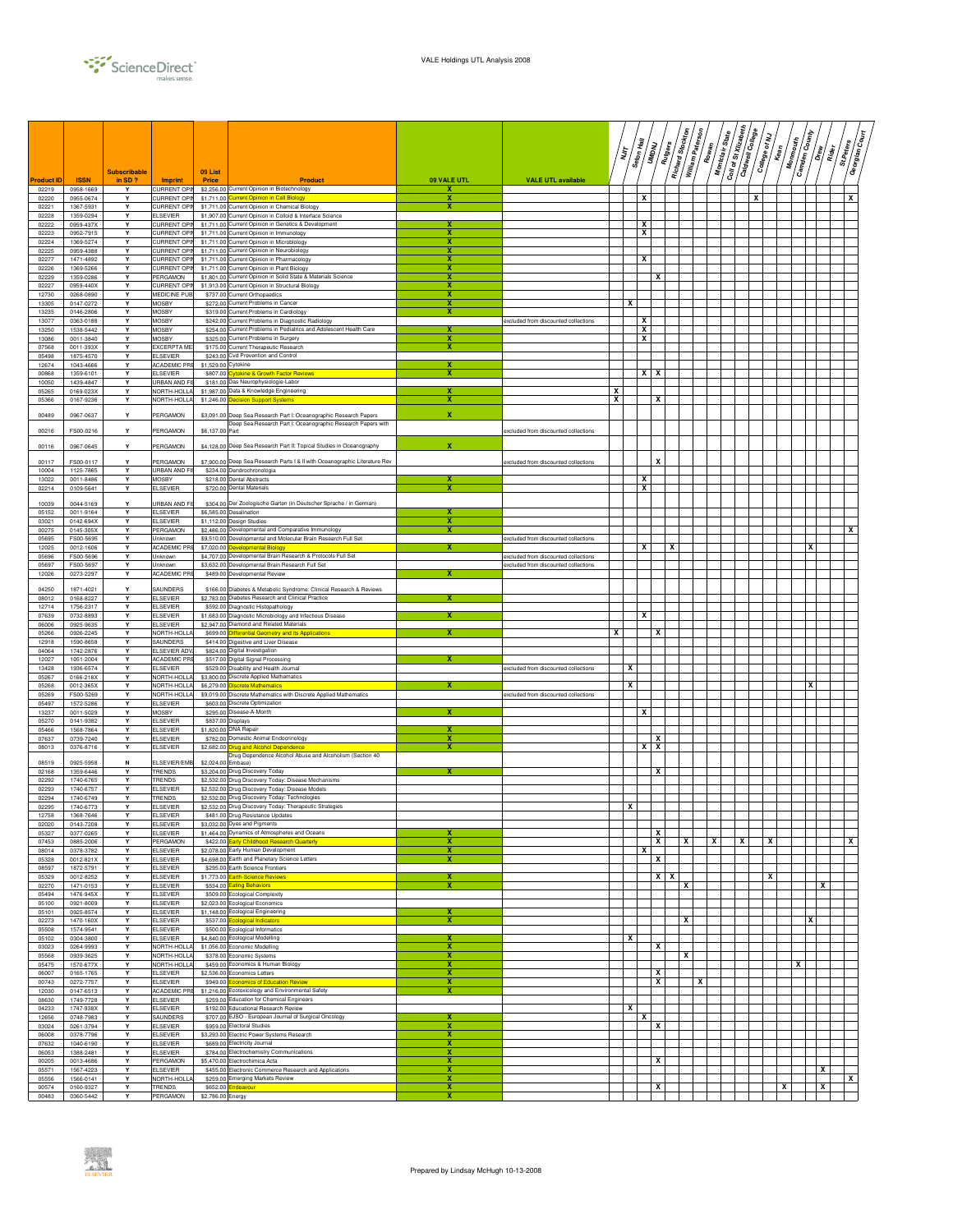

|                |                        | <b>Subscribable</b> |                                         | 09 List             |                                                                                                                    |                  |                                      |   | יל<br>ג      | Seton Hall | <b>UMDNU</b> | Rutgers | Richard Stockton<br>William Paterson | Rowan | Montclair State | Coil of St Xilzabeth | Caldwell College | College of NJ<br>Kean | <b>Monmouth</b> | <b>Camden County</b> | $\frac{2}{5}$<br>Rider<br>R | St.Peters<br>Georgian | है।<br>बाह्य |
|----------------|------------------------|---------------------|-----------------------------------------|---------------------|--------------------------------------------------------------------------------------------------------------------|------------------|--------------------------------------|---|--------------|------------|--------------|---------|--------------------------------------|-------|-----------------|----------------------|------------------|-----------------------|-----------------|----------------------|-----------------------------|-----------------------|--------------|
| Product II     | <b>ISSN</b>            | in SD ?             | <b>Imprint</b>                          | Price               | Product                                                                                                            | 09 VALE UTL      | <b>VALE UTL available</b>            |   |              |            |              |         |                                      |       |                 |                      |                  |                       |                 |                      |                             |                       |              |
| 06009<br>00269 | 0378-7788<br>0196-8904 | Y<br>Y              | <b>ELSEVIER</b><br>PERGAMON             |                     | \$1,921.00 Energy and Buildings<br>\$4,528.00 Energy Conversion and Management                                     | x<br>x           |                                      |   |              |            |              | x       |                                      |       |                 |                      |                  |                       |                 |                      |                             |                       |              |
| 03025          | 0140-9883              | Y<br>Y              | NORTH-HOLL                              |                     | \$1,166.00 Energy Economics                                                                                        | х<br>x           |                                      |   |              |            |              |         |                                      |       |                 |                      |                  |                       |                 |                      |                             |                       |              |
| 03026<br>02021 | 0301-4215<br>0955-7997 | Y                   | <b>ELSEVIER</b><br><b>ELSEVIER</b>      |                     | \$2,107.00 Energy Policy<br>\$2,423.00 Engineering Analysis with Boundary Elements                                 | x                |                                      |   |              |            | x            |         |                                      |       |                 |                      |                  |                       |                 |                      |                             |                       |              |
| 00975<br>00139 | 0952-1976<br>1350-6307 | Y<br>Y              | PERGAMON<br><b>ELSEVIER</b>             |                     | \$1,508.00 Engineering Applications of Artificial Intelligence<br>\$875.00 Engineering Failure Analysis            | x<br>x           |                                      |   |              |            |              |         |                                      |       |                 |                      |                  |                       |                 |                      |                             |                       |              |
| 00322          | 0013-7944              | Υ                   | <b>ELSEVIER</b>                         |                     | \$5,366.00 Engineering Fracture Mechanics                                                                          | x                |                                      |   |              |            | x            |         |                                      |       |                 |                      |                  |                       |                 |                      |                             |                       |              |
| 05330<br>03027 | 0013-7952<br>0141-0296 | Y<br>Y              | <b>ELSEVIER</b><br><b>ELSEVIER</b>      |                     | \$2,281.00 Engineering Geology<br>\$2,714.00 Engineering Structures                                                | x<br>x           |                                      |   |              |            | x            |         |                                      |       |                 |                      |                  |                       |                 |                      |                             |                       |              |
| 00682          | 0889-4906              | Y                   | <b>ELSEVIER</b>                         |                     | \$647.00 English for Specific Purposes                                                                             | х                |                                      |   |              |            |              |         | x                                    |       |                 |                      |                  |                       |                 |                      |                             |                       |              |
| 00681          | FS00-0681              | Y                   | PERGAMON                                | \$1,032.0           | English Specific Purposes & Journal English for Academic<br>Purposes Fs                                            |                  | excluded from discounted collections |   |              |            |              |         |                                      |       |                 |                      |                  |                       |                 |                      |                             |                       |              |
| 00326          | 0160-4120              | Y                   | PERGAMON                                |                     | Environment International (Incorporating Progress in Environmental<br>\$1,743,00 Sc lence)                         | x                |                                      | x |              |            |              |         |                                      |       |                 |                      |                  |                       |                 |                      |                             |                       |              |
| 00267          | 0098-8472              | Y                   | <b>ELSEVIER</b>                         |                     | \$1,183.00 Environmental and Experimental Botany                                                                   | x                |                                      |   |              |            | x            |         |                                      |       |                 |                      |                  |                       |                 |                      |                             |                       |              |
| 07643<br>02023 | 0195-9255<br>1364-8152 | Υ<br>Y              | <b>ELSEVIER</b><br><b>ELSEVIER</b>      |                     | \$875.00 Environmental Impact Assessment Review<br>\$1,318.00 Environmental Modelling & Software                   | x<br>x           |                                      |   |              |            |              |         |                                      |       |                 |                      |                  |                       |                 |                      |                             |                       |              |
| 02022          | 0269-7491              | Y                   | <b>ELSEVIER</b>                         |                     | \$4.970.00 Environmental Pollution                                                                                 | x                |                                      | x |              | x          |              |         |                                      |       |                 |                      |                  |                       |                 |                      |                             |                       |              |
| 12035          | 0013-9351              | Y                   | ACADEMIC PR                             |                     | \$2,494.00 Environmental Research<br>Environmental Research & Ecotoxicology & Environmental Safety                 | х                |                                      |   |              | x          |              | x       |                                      |       |                 |                      |                  |                       |                 |                      |                             |                       |              |
| 12304<br>01031 | FS-2302<br>1462-9011   | Υ<br>Y              | ACADEMIC PR<br><b>ELSEVIER</b>          | \$2,545.00 Fs       | \$896.00 Environmental Science & Policy                                                                            | x                | excluded from discounted collections |   | X            |            |              |         |                                      |       |                 |                      |                  |                       |                 |                      |                             |                       |              |
| 00137          | FS00-0137              | Y                   | <b>ELSEVIER</b>                         |                     | \$16,296.00 Environmental Science Package - Option 1                                                               |                  | excluded from discounted collections |   |              |            |              |         |                                      |       |                 |                      |                  |                       |                 |                      |                             |                       |              |
| 00173<br>05432 | FS00-0173<br>1382-6689 | Y<br>Y              | PERGAMON<br><b>ELSEVIER</b>             |                     | \$25,282.00 Environmental Science Package - Option 2<br>\$1,659.00 Environmental Toxicology and Pharmacology       | x                | excluded from discounted collections |   |              | x          |              |         | х                                    |       |                 |                      |                  |                       |                 |                      |                             |                       |              |
| 07644          | 0141-0229              | Υ                   | <b>ELSEVIER</b>                         |                     | \$3,167.00 Enzyme and Microbial Technology                                                                         | х                |                                      |   |              |            | x            |         |                                      |       |                 |                      |                  |                       |                 |                      |                             |                       |              |
| 12876<br>05029 | 1525-5050<br>0920-1211 | Y<br>Y              | <b>ELSEVIER</b><br><b>ELSEVIER</b>      |                     | \$949.00 Epilepsy & Behavior<br>\$3,468.00 Epilepsy Research                                                       | х<br>х           |                                      |   |              | x          |              |         |                                      |       |                 |                      |                  |                       |                 |                      |                             |                       |              |
| 04097          | 1751-4991              |                     | <b>ELSEVIER</b>                         |                     | \$593.00 E-Spen, the European E-Journal of Clinical Nutrition & Metabolism                                         |                  |                                      |   |              |            |              |         |                                      |       |                 |                      |                  |                       |                 |                      |                             |                       |              |
| 12641          | 0272-7714              | Υ                   | <b>ELSEVIER</b>                         |                     | \$2,888.00 Estuarine Coastal and Shelf Science                                                                     | x                |                                      |   |              |            |              | x       |                                      |       |                 |                      |                  |                       |                 |                      |                             |                       |              |
| 05368          | 0014-2921              | Y                   | NORTH-HOLL                              |                     | \$1,696.00 European Economic Review<br>European Journal Mechanics - A/Solids & Eur Journal Mechanics-              |                  |                                      |   |              |            | x            |         |                                      |       |                 |                      |                  |                       |                 |                      | x                           |                       |              |
| 09097          | FS00-9097              |                     | <b>ELSEVIER</b>                         | \$1,538.00 B/Fluids |                                                                                                                    |                  | excluded from discounted collections |   |              |            |              |         |                                      |       |                 |                      |                  |                       |                 |                      |                             |                       |              |
| 05444<br>00104 | 1161-0301<br>0959-8049 | Y<br>Y              | <b>ELSEVIER</b><br>PERGAMON             |                     | \$920.00 European Journal of Agronomy<br>\$3,387.00 European Journal of Cancer                                     | x                |                                      |   |              | x          |              |         |                                      |       |                 |                      |                  |                       |                 |                      |                             |                       |              |
| 00298          | FS00-0298              | Y                   | PERGAMON                                |                     | \$4,152.00 European Journal of Cancer with Oral Oncology                                                           |                  | excluded from discounted collections |   |              |            |              |         |                                      |       |                 |                      |                  |                       |                 |                      |                             |                       |              |
| 05440<br>05438 | 1010-7940<br>1474-5151 | Y<br>Y              | <b>ELSEVIER</b><br><b>ELSEVIER</b>      |                     | \$803.00 European Journal of Cardio-Thoracic Surgery<br>\$312.00 European Journal of Cardiovascular Nursing        | x                |                                      |   |              | x<br>x     |              |         | x                                    |       |                 |                      |                  |                       |                 |                      |                             |                       |              |
| 10005<br>12636 | 0171-9335<br>0195-6698 | Y<br>Y              | URBAN AND FI!<br><b>ACADEMIC PRE</b>    |                     | \$1,830.00 European Journal of Cell Biology<br>\$1,297.00 European Journal of Combinatorics                        | x<br>x           |                                      |   | x            | x          | х            |         |                                      |       |                 |                      |                  |                       |                 |                      |                             |                       |              |
| 05551          | 0953-6205              | Y                   | <b>ELSEVIER</b>                         |                     | \$399.00 European Journal of Internal Medicine                                                                     | х                |                                      |   |              | x          |              |         |                                      |       |                 |                      |                  |                       |                 |                      |                             |                       |              |
| 09030<br>09031 | 0997-7538<br>0997-7546 | Υ<br>Y              | <b>ELSEVIER</b><br><b>ELSEVIER</b>      |                     | \$921.00 European Journal of Mechanics - A/Solids<br>\$787.00 European Journal of Mechanics - B/Fluids             | x<br>х           |                                      |   |              |            |              |         |                                      |       |                 |                      |                  |                       |                 |                      |                             |                       |              |
| 09081          | 1769-7212              | Y                   | <b>ELSEVIER</b>                         |                     | \$583.00 European Journal of Medical Genetics                                                                      |                  |                                      |   |              |            |              |         |                                      |       |                 |                      |                  |                       |                 |                      |                             |                       |              |
| 09032          | 0223-5234              | Y                   | <b>ELSEVIER</b>                         |                     | \$1,075.00 European Journal of Medicinal Chemistry<br>European Journal of Obstetrics & Gynecology and Reproductive |                  |                                      |   |              |            |              |         |                                      |       |                 |                      |                  |                       |                 |                      |                             |                       |              |
| 08018<br>12746 | 0301-2115<br>1462-3889 | Y<br>Y              | ELSEVIER<br>CHURCHILL LI                | \$3,557.00 Biology  | \$434.00 European Journal of Oncology Nursing                                                                      | x                |                                      |   | х            |            |              |         |                                      |       |                 |                      |                  |                       |                 |                      |                             |                       |              |
| 05369          | 0377-2217              | Y                   | NORTH-HOLLA                             |                     | \$5,868,00 European Journal of Operational Research                                                                |                  |                                      |   |              |            | X            |         |                                      |       |                 |                      |                  |                       |                 |                      |                             |                       |              |
| 12707<br>12706 | 1090-3798<br>1090-3801 | Y<br>Y              | <b>ELSEVIER</b><br><b>ELSEVIER</b>      |                     | \$449.00 European Journal of Paediatric Neurology<br>\$545.00 European Journal of Pain                             | x                |                                      |   |              | x<br>x     |              |         |                                      |       |                 |                      |                  |                       |                 |                      |                             |                       |              |
| 05030          | 0928-0987              | Y                   | <b>ELSEVIER</b>                         |                     | \$1,258.00 European Journal of Pharmaceutical Sciences                                                             | x                |                                      |   |              |            | X            |         |                                      |       |                 |                      |                  |                       |                 |                      |                             |                       |              |
| 05446<br>05031 | 0939-6411<br>0014-2999 | Y<br>Y              | <b>ELSEVIER</b><br><b>ELSEVIER</b>      |                     | \$984.00 European Journal of Pharmaceutics and Biopharmaceutics<br>\$12,483.00 European Journal of Pharmacology    | x<br>х           |                                      |   |              | x          | x            |         |                                      |       |                 |                      |                  |                       |                 |                      |                             |                       |              |
| 05370          | 0176-2680              | Υ                   | NORTH-HOLLA                             |                     | \$883.00 European Journal of Political Economy                                                                     | x                |                                      |   |              |            |              |         |                                      |       |                 |                      |                  |                       |                 |                      |                             |                       |              |
| 10028<br>08019 | 0932-4739<br>0720-048X | Y<br>Y              | <b>URBAN AND FI!</b><br><b>ELSEVIER</b> |                     | \$714.00 European Journal of Protistology<br>\$2,125.00 European Journal of Radiology                              | х                |                                      |   |              | x          |              |         |                                      |       |                 |                      |                  |                       |                 |                      |                             |                       |              |
| 09033          | 1164-5563              | Y                   | <b>ELSEVIER</b>                         |                     | \$371.00 European Journal of Soil Biology                                                                          | x                |                                      |   |              |            |              |         | x                                    |       |                 |                      |                  |                       |                 |                      |                             |                       |              |
| 12672<br>00115 | 1078-5884<br>0263-2373 | Υ<br>Y              | SAUNDERS<br><b>ELSEVIER</b>             |                     | \$1,147.00 European Journal of Vascular and Endovascular Surgery<br>\$907.00 European Management Journal           | x<br>x           |                                      |   |              | X          |              |         |                                      |       |                 |                      |                  |                       |                 |                      |                             |                       |              |
| 05033          | 0924-977X              | Y                   | <b>ELSEVIER</b>                         |                     | \$1,426.00 European Neuropsychopharmacology                                                                        | x<br>x           |                                      |   |              |            |              |         |                                      |       |                 |                      |                  |                       |                 |                      |                             |                       |              |
| 00294<br>09034 | 0014-3057<br>0924-9338 | Y<br>Υ              | <b>ELSEVIER</b><br><b>ELSEVIER</b>      |                     | \$4,385.00 European Polymer Journal<br>\$826.00 European Psychiatry                                                | x                |                                      |   |              | x          | x            |         |                                      |       | x               |                      |                  |                       |                 |                      |                             |                       |              |
| 05436<br>00593 | 0302-2838<br>0149-7189 | Υ<br>Y              | <b>ELSEVIER</b><br><b>ELSEVIER</b>      |                     | \$3,610.00 European Urology                                                                                        | x<br>х           |                                      |   |              | x          | x            |         |                                      | x     |                 |                      |                  |                       |                 |                      |                             |                       |              |
| 07645          | 1090-5138              | Y                   | <b>ELSEVIER</b>                         | \$1,095.00          | \$968.00 Evaluation and Program Planning<br><b>Evolution and Human Behavior</b>                                    | х                |                                      |   |              |            |              | x       |                                      |       |                 |                      |                  |                       | x               |                      |                             |                       |              |
| 12031<br>10007 | 0014-4800<br>0940-2993 | Υ<br>Y              | ACADEMIC PRE<br>URBAN AND FI            |                     | \$1,198.00 Experimental and Molecular Pathology<br>\$940.00 Experimental and Toxicologic Pathology                 | X                |                                      |   |              |            |              |         |                                      |       |                 |                      |                  |                       |                 |                      |                             |                       |              |
| 12028          | 0014-4827              | Y                   | <b>ACADEMIC PRE</b>                     |                     | \$5,896.00 Experimental Cell Research                                                                              | x                |                                      |   |              | x          |              |         |                                      |       |                 |                      |                  |                       |                 |                      |                             |                       |              |
| 12605<br>07530 | 0014-4835<br>0531-5565 | Y<br>Υ              | ACADEMIC PRE<br><b>ELSEVIER</b>         |                     | \$2,916.00 Experimental Eye Research<br>\$2,107.00 Experimental Gerontology                                        | х<br>х           |                                      |   |              | x<br>x     | х            |         |                                      |       |                 |                      |                  |                       |                 |                      |                             |                       |              |
| 07655          | 0301-472X              | Υ                   | <b>FI SEVIER</b>                        |                     | \$830.00 Experimental Hematology                                                                                   |                  |                                      |   |              | X          |              |         |                                      |       |                 |                      |                  |                       |                 |                      |                             |                       |              |
| 12032<br>12034 | 0014-4886<br>0014-4894 | Υ<br>Y              | <b>ACADEMIC PRE</b><br>ACADEMIC PRE     |                     | \$3,322.00 Experimental Neurology<br>\$1,499.00 Experimental Parasitology                                          | х<br>x           |                                      |   |              | x<br>x     |              |         |                                      |       |                 |                      |                  |                       |                 |                      |                             |                       |              |
| 07646          | 0894-1777              | Y                   | <b>ELSEVIER</b>                         |                     | \$1,573.00 Experimental Thermal and Fluid Science                                                                  | X                |                                      |   |              |            |              |         |                                      |       |                 |                      |                  |                       |                 |                      |                             |                       |              |
| 00939<br>12029 | 0957-4174<br>0014-4983 | Y<br>Υ              | PERGAMON<br><b>ELSEVIER</b>             |                     | \$2,852.00 Expert Systems with Applications<br>\$576.00 Explorations in Economic History                           | x<br>$\mathbf x$ |                                      |   |              |            |              |         |                                      | x     | x               |                      |                  |                       |                 | X                    |                             |                       |              |
| 13364          | 1550-8307              | Y<br>Y              | <b>ELSEVIER</b>                         |                     | \$177.00 Explore: the Journal of Science & Healing<br>\$390.00 Expositiones Mathematicae                           |                  |                                      |   | х<br>x       |            |              |         |                                      |       |                 |                      |                  |                       |                 |                      |                             |                       |              |
| 10031<br>05034 | 0723-0869<br>0014-5793 | Y                   | URBAN AND F<br><b>ELSEVIER</b>          |                     | \$5,717.00 Febs Letters                                                                                            | x                |                                      |   |              | $x \mid x$ | x            |         |                                      |       |                 |                      |                  |                       |                 |                      |                             |                       |              |
| 07647<br>05104 | 0015-0282<br>0378-4290 | Y<br>Y              | <b>ELSEVIER</b><br><b>ELSEVIER</b>      |                     | \$522.00 Fertility and Sterility<br>\$2,657.00 Field Crops Research                                                | x                | excluded from discounted collections |   |              | x          | х<br>x       |         |                                      |       |                 |                      | x                |                       |                 |                      |                             |                       |              |
| 02207          | 1365-6937              | Y                   | <b>ELSEVIER</b>                         |                     | \$1,247.00 Filtration Industry Analyst                                                                             |                  |                                      |   |              |            |              |         |                                      |       |                 |                      |                  |                       |                 |                      |                             |                       |              |
| 02127<br>13350 | 0015-1882<br>1544-6123 | Y<br>Y              | <b>ELSEVIER</b><br><b>ACADEMIC PR</b>   |                     | \$408.00 Filtration+Separation<br>\$493.00 Finance Research Letters                                                | x                |                                      |   | $\mathbf{x}$ |            |              |         |                                      | X     |                 |                      |                  |                       |                 |                      |                             |                       |              |
| 05272          | 0168-874X              | Y                   | <b>ELSEVIER</b>                         |                     | \$1,927.00 Finite Elements in Analysis and Design                                                                  | x                |                                      | x |              |            | x            |         |                                      |       |                 |                      |                  |                       |                 |                      |                             |                       |              |
| 12037<br>02024 | 1071-5797<br>0379-7112 | Y<br>Υ              | ACADEMIC PRE<br><b>ELSEVIER</b>         |                     | \$458.00 Finite Fields and Their Applications<br>\$1,660.00 Fire Safety Journal                                    | х<br>х           |                                      |   |              |            |              |         |                                      |       |                 |                      |                  |                       |                 |                      |                             | x                     |              |
| 12683          | 1050-4648              | Υ                   | ACADEMIC PRE                            |                     | \$890.00 Fish and Shellfish Immunology                                                                             | x                |                                      |   |              |            |              |         |                                      |       |                 |                      |                  |                       |                 |                      |                             |                       |              |
| 05105<br>05549 | 0165-7836<br>0367-326X | Y<br>Y              | <b>ELSEVIER</b><br><b>ELSEVIER</b>      |                     | \$2.533.00 Fisheries Research<br>\$352.00 Fitoterapia                                                              | x                |                                      |   |              |            |              |         | x                                    |       | x               |                      |                  |                       |                 |                      |                             |                       |              |
| 10032          | 0367-2530              | Υ                   | URBAN AND FI                            | \$904.00 Flora      |                                                                                                                    |                  |                                      |   |              |            |              |         |                                      |       |                 |                      |                  |                       |                 |                      |                             |                       |              |
| 03029<br>05153 | 0955-5986<br>0378-3812 | Y<br>Y              | <b>ELSEVIER</b><br><b>ELSEVIER</b>      |                     | \$1,030.00 Flow Measurement and Instrumentation<br>\$6,782.00 Fluid Phase Equilibria                               | x                |                                      | х |              |            | x            |         |                                      |       |                 |                      |                  |                       |                 |                      |                             |                       |              |
| 08633          | 0960-3085              | Y                   | <b>ELSEVIER</b>                         |                     | \$668.00 Food and Bioproducts Processing                                                                           | x                |                                      |   |              |            |              |         |                                      |       |                 |                      |                  |                       |                 |                      |                             |                       |              |
| 00237<br>02025 | 0278-6915<br>0308-8146 | Υ<br>Y              | PERGAMON<br><b>ELSEVIER</b>             |                     | \$3,387.00 Food and Chemical Toxicology<br>\$5,107.00 Food Chemistry                                               | x                |                                      |   |              | x          | x            |         |                                      |       |                 |                      |                  |                       |                 |                      |                             |                       |              |
| 03030<br>01029 | 0956-7135<br>0268-005X | Y<br>Y              | <b>ELSEVIER</b><br><b>ELSEVIER</b>      |                     | \$1,261.00 Food Control<br>\$1,047.00 Food Hydrocolloids                                                           | х<br>x           |                                      |   |              |            | х            |         | X                                    |       |                 |                      |                  |                       |                 |                      |                             |                       |              |
| 12652          | 0740-0020              | Y                   | <b>ELSEVIER</b>                         |                     | \$901.00 Food Microbiology                                                                                         |                  |                                      |   |              |            |              |         |                                      |       |                 |                      |                  |                       |                 |                      |                             |                       |              |
| 03031<br>02026 | 0306-9192<br>0950-3293 | Y<br>Y              | <b>ELSEVIER</b><br><b>ELSEVIER</b>      |                     | \$1,159.00 Food Policy<br>\$1,159.00 Food Quality and Preference                                                   | x<br>x           |                                      |   |              |            |              |         | x                                    |       |                 |                      |                  |                       |                 |                      |                             |                       |              |
| 02027          | 0963-9969              | Y                   | <b>ELSEVIER</b>                         |                     | \$1,743,00 Food Research International                                                                             | X                |                                      |   |              |            | x            |         |                                      |       |                 |                      |                  |                       |                 |                      |                             |                       |              |
| 00174          | FS00-0174              | Y                   | <b>ELSEVIER</b>                         |                     | \$13,828.00 Food Science Package                                                                                   |                  | excluded from discounted collections |   |              |            |              |         |                                      |       |                 |                      |                  |                       |                 |                      |                             |                       |              |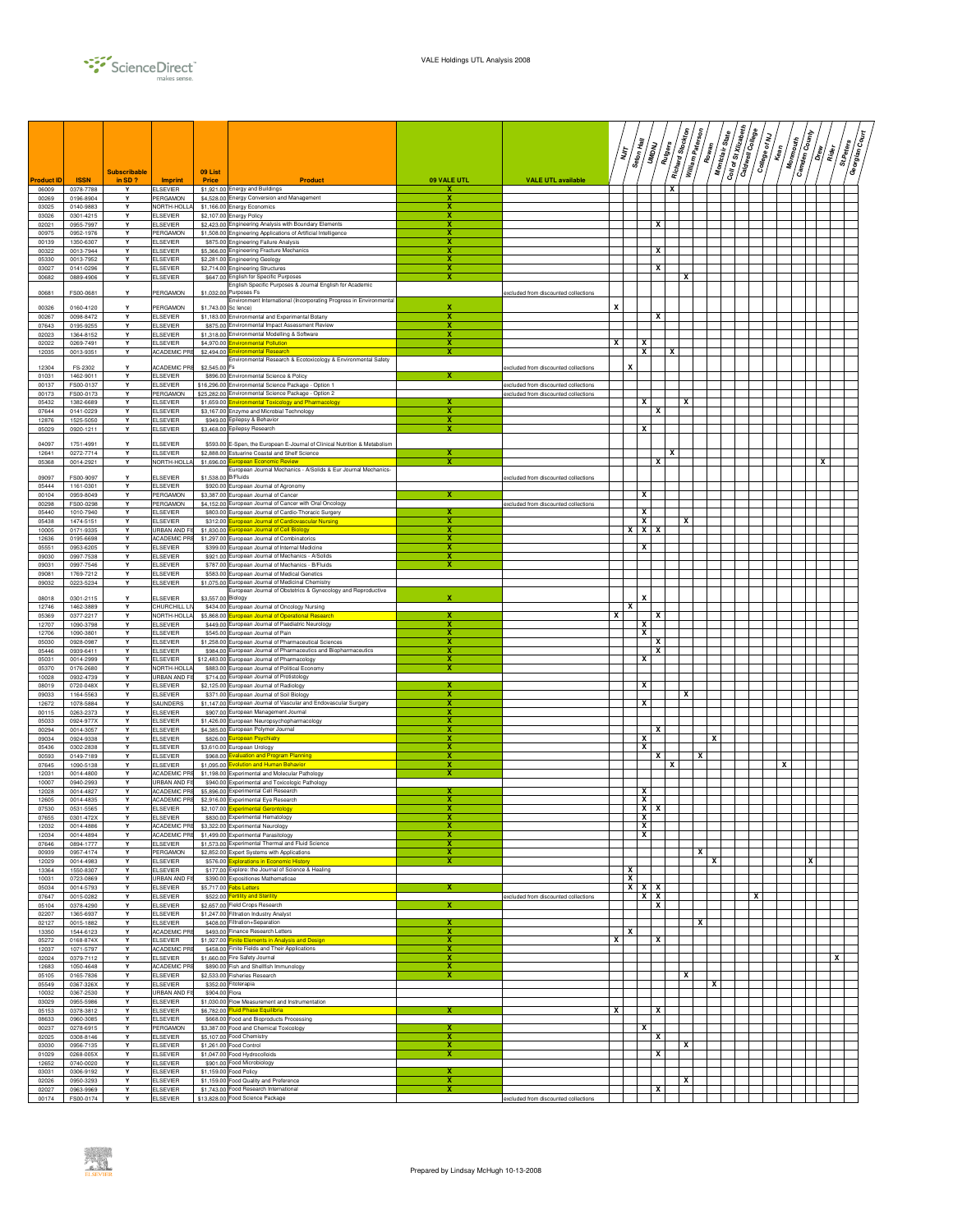

|                |                        | <b>Subscribable</b> |                                        | 09 List                          |                                                                                                |                              |                                      |        | Seton Hall<br>דן<br>דו | UMDNU                        | Richard Stockton<br>Rutgers | William Paterson<br>Rowan | Montclair State | Coll of St Xilzabeth | Caldwell College | College of NJ<br>Kean | <b>Monmouth</b> | <b>Camden County</b><br>$\frac{2}{5}$ | St.Peters<br>Rider | /៖្វី<br>Georgian |
|----------------|------------------------|---------------------|----------------------------------------|----------------------------------|------------------------------------------------------------------------------------------------|------------------------------|--------------------------------------|--------|------------------------|------------------------------|-----------------------------|---------------------------|-----------------|----------------------|------------------|-----------------------|-----------------|---------------------------------------|--------------------|-------------------|
| Product ID     | <b>ISSN</b>            | in SD?              | <b>Imprint</b>                         | Price                            | <b>Product</b>                                                                                 | 09 VALE UTL                  | <b>VALE UTL available</b>            |        |                        |                              |                             |                           |                 |                      |                  |                       |                 |                                       |                    |                   |
| 12743<br>04056 | 0958-2592<br>1268-7731 | Y<br>Y              | <b>ELSEVIER</b><br><b>ELSEVIER</b>     | \$341.00 Foot                    | \$554.00 Foot and Ankle Surgery                                                                |                              |                                      |        |                        |                              |                             |                           |                 |                      |                  |                       |                 |                                       |                    |                   |
| 08144<br>08021 | FS00-8144<br>0379-0738 | Y<br>Y              | <b>ELSEVIER</b><br><b>ELSEVIER</b>     |                                  | \$3,939.00 Forensic Package<br>\$3,338.00 Forensic Science International                       | х                            | excluded from discounted collections |        |                        |                              |                             |                           |                 |                      |                  |                       |                 | x                                     |                    |                   |
| 04100<br>05106 | 1872-4973<br>0378-1127 | Y<br>Y              | <b>ELSEVIER</b><br><b>ELSEVIER</b>     |                                  | \$471.00 Forensic Science International: Genetics<br>\$4,462.00 Forest Ecology and Management  |                              |                                      |        |                        |                              |                             |                           |                 |                      |                  |                       |                 |                                       |                    |                   |
| 05554          | FS00-5554              | Y                   | <b>ELSEVIER</b>                        |                                  | \$4,637.00 Forest Ecology and Management with Forest Policy and Economics                      |                              | xcluded from discounted collections  |        |                        |                              |                             |                           |                 |                      |                  |                       |                 |                                       |                    |                   |
| 05553          | 1389-9341              | Y                   | <b>ELSEVIER</b>                        |                                  | \$501.00 Forest Policy and Economics                                                           | x                            |                                      |        |                        |                              | x                           |                           |                 |                      |                  |                       |                 |                                       |                    |                   |
| 04264<br>07531 | 1744-1889<br>0891-5849 | Y<br>Y              | MEDICINE PUB<br><b>ELSEVIER</b>        |                                  | \$547.00 Foundation Years<br>\$3,430.00 Free Radical Biology & Medicine                        |                              |                                      |        |                        | x                            |                             |                           |                 |                      |                  |                       |                 |                                       |                    |                   |
| 12039<br>03032 | 0091-3022<br>0016-2361 | Y<br>Y              | ACADEMIC PF<br><b>ELSEVIER</b>         | \$3,622.00 Fuel                  | \$538.00 Frontiers in Neuroendocrinology                                                       | x<br>x                       |                                      |        |                        | x                            |                             |                           |                 |                      |                  |                       |                 |                                       |                    |                   |
| 03033<br>02233 | 0140-6701<br>1464-2859 | Y<br>Y              | <b>ELSEVIER</b><br><b>ELSEVIER</b>     |                                  | \$2,565.00 Fuel and Energy Abstracts<br>\$1,247.00 Fuel Cells Bulletin                         |                              |                                      |        |                        |                              |                             |                           | x               |                      |                  |                       |                 |                                       |                    |                   |
| 05154          | 0378-3820              | Y                   | <b>ELSEVIER</b>                        |                                  | \$2,762.00 Fuel Processing Technology                                                          | x                            |                                      |        |                        |                              |                             |                           |                 |                      |                  |                       |                 |                                       |                    |                   |
| 04235<br>12038 | 1749-4613<br>1087-1845 | Y<br>Y              | <b>ELSEVIER</b><br><b>ACADEMIC PRE</b> |                                  | \$121.00 Fungal Biology Reviews<br>\$697.00 Fungal Genetics and Biology                        | х                            |                                      |        | x                      |                              |                             |                           |                 |                      |                  |                       |                 |                                       |                    |                   |
| 06010<br>10060 | 0920-3796<br>1619-9987 | Y<br>Y              | <b>ELSEVIER</b><br>URBAN AND FI!       |                                  | \$4,680.00 Fusion Engineering and Design<br>\$424.00 Fuß & Sprunggelenk                        | х                            |                                      |        |                        |                              |                             |                           |                 |                      |                  |                       |                 |                                       |                    |                   |
|                |                        |                     |                                        |                                  | Future Generation Computer Systems the International Journal of                                |                              |                                      |        |                        |                              |                             |                           |                 |                      |                  |                       |                 |                                       |                    |                   |
| 05273<br>03034 | 0167-739X<br>0016-3287 | Y<br>Y              | NORTH-HOLL<br><b>ELSEVIER</b>          | \$1,153.00<br>\$1,238.00 Futures | Grid Computing: Theory Methods and Applications                                                | x                            |                                      |        |                        | x                            |                             |                           |                 |                      |                  |                       |                 |                                       |                    |                   |
| 05371          | 0165-0114              | Y<br>Y              | NORTH-HOLLA                            |                                  | \$5,324.00 Fuzzy Sets and Systems<br>\$1,061.00 Gait & Posture                                 | x<br>х                       |                                      |        |                        | x                            |                             |                           |                 |                      |                  |                       |                 |                                       |                    |                   |
| 05107<br>12040 | 0966-6362<br>0899-8256 | Y                   | <b>ELSEVIER</b><br><b>ELSEVIER</b>     |                                  | \$874.00 Games and Economic Behavior                                                           | x                            |                                      |        |                        |                              |                             |                           |                 |                      |                  |                       |                 | х                                     |                    |                   |
| 13216<br>13078 | 0016-5085<br>0016-5107 | Υ<br>Y              | SAUNDERS<br><b>ELSEVIER</b>            |                                  | \$928.00 Gastroenterology<br>\$464.00 Gastrointestinal Endoscopy                               | х                            | excluded from discounted collections |        |                        | x<br>x                       |                             |                           |                 |                      |                  |                       |                 |                                       |                    |                   |
| 07570<br>05041 | 1550-8579<br>0378-1119 | Y<br>Υ              | EXCERPTA ME<br><b>ELSEVIER</b>         | \$11,777.00                      | \$175.00 Gender Medicine<br><b>Bene</b>                                                        |                              |                                      |        | X                      | $x \mid x$                   |                             |                           |                 |                      |                  |                       |                 |                                       |                    |                   |
| 05567<br>12033 | 1567-133X<br>0016-6480 | Y<br>Υ              | <b>ELSEVIER</b><br>ACADEMIC PRE        |                                  | \$2,188.00 Gene Expression Patterns<br>\$2,915.00 General and Comparative Endocrinology        | $\overline{\mathbf{x}}$<br>x |                                      |        |                        | x                            |                             |                           |                 |                      |                  |                       |                 |                                       |                    |                   |
| 07654          | 0163-8343              | Y                   | <b>ELSEVIER</b>                        |                                  | \$911.00 General Hospital Psychiatry                                                           | х                            |                                      |        |                        | x                            |                             |                           |                 |                      |                  |                       |                 |                                       |                    |                   |
| 12043<br>05602 | 0888-7543<br>1672-0229 | Y<br>Y              | ACADEMIC PRE<br><b>ELSEVIER</b>        |                                  | \$2,198.00 Genomics<br>\$483.00 Genomics Proteomics & Bioinformatics                           | х                            |                                      |        |                        | x                            |                             |                           |                 |                      |                  |                       |                 |                                       |                    |                   |
| 09110<br>00212 | 0016-6995<br>0016-7037 | Y<br>Y              | <b>ELSEVIER</b><br>PERGAMON            | \$3,262.00                       | \$264.00 Geobios<br>Seochimica et Cosmochimica Acta                                            |                              |                                      |        |                        | x                            |                             |                           |                 |                      |                  |                       |                 | x                                     |                    |                   |
| 05333          | 0016-7061              | Y<br>Y              | <b>ELSEVIER</b>                        |                                  | \$3,073.00 Geoderma                                                                            | x                            |                                      |        |                        | X                            |                             |                           |                 |                      |                  |                       |                 |                                       |                    |                   |
| 00344<br>08641 | 0016-7185<br>1875-3728 | Υ                   | <b>ELSEVIER</b><br><b>ELSEVIER</b>     |                                  | \$1,341.00 Geoforum<br>\$628.00 Geography and Natural Resources                                |                              |                                      |        |                        |                              |                             |                           |                 |                      |                  |                       |                 |                                       |                    |                   |
| 05334<br>01014 | 0169-555X<br>FS00-1014 | Y<br>Y              | <b>ELSEVIER</b><br><b>ELSEVIER</b>     |                                  | \$2,533.00 Geomorphology<br>\$4,620.00 Geoscience Package                                      | х                            | excluded from discounted collections |        |                        | x                            |                             |                           |                 |                      |                  |                       |                 |                                       |                    |                   |
| 02028<br>00389 | 0266-1144<br>0375-6505 | Y<br>Y              | <b>ELSEVIER</b><br><b>ELSEVIER</b>     |                                  | \$1,170.00 Geotextiles and Geomembranes<br>\$1,492.00 Geothermics                              | X                            |                                      |        |                        | x                            |                             |                           | x               |                      |                  |                       |                 |                                       |                    |                   |
| 13166          | 0197-4572              | Y                   | <b>MOSBY</b>                           | \$167.00                         | <b>Seriatric Nursing</b>                                                                       | X                            |                                      |        |                        |                              |                             | $\boldsymbol{\mathsf{x}}$ |                 |                      |                  | x                     |                 |                                       |                    |                   |
| 05335<br>01043 | 0921-8181<br>0959-3780 | Y<br>Y              | <b>ELSEVIER</b><br>PERGAMON            |                                  | \$1,946.00 Global and Planetary Change<br>\$809.00 Global Environmental Change                 | X<br>x                       |                                      |        |                        |                              |                             |                           |                 |                      |                  |                       |                 |                                       |                    |                   |
| 07407<br>06066 | 1044-0283<br>1342-937X | Y<br>Y              | NORTH-HOLLA<br><b>ELSEVIER</b>         |                                  | \$476.00 Global Finance Journal<br>\$1,126.00 Gondwana Research                                | x                            |                                      |        |                        |                              | x                           |                           |                 |                      |                  |                       |                 |                                       |                    |                   |
| 07408<br>12044 | 0740-624X<br>1524-0703 | Y<br>Y              | <b>ELSEVIER</b><br>ACADEMIC PRE        |                                  | \$556.00 Government Information Quarterly<br>\$798.00 Graphical Models                         | x<br>x                       |                                      |        |                        |                              |                             |                           |                 |                      |                  |                       |                 |                                       |                    |                   |
| 12770          | 1096-6374              | Y                   | <b>ELSEVIER</b>                        |                                  | \$536.00 Growth Hormone & Igf Research                                                         |                              |                                      |        |                        |                              |                             |                           |                 |                      |                  |                       |                 |                                       |                    |                   |
| 12045<br>09104 | 0090-8258<br>1297-9589 | Y<br>Y              | ACADEMIC PRE<br><b>ELSEVIER</b>        |                                  | \$2,777.00 Gynecologic Oncology<br>\$430.00 Gynecologie Obstetrique & Fertilite                | x                            |                                      |        |                        | x                            |                             |                           |                 |                      |                  |                       |                 |                                       |                    |                   |
| 00479<br>01028 | 0197-3975<br>FS00-1028 | Υ<br>Y              | <b>ELSEVIER</b><br>PERGAMON            |                                  | \$1,576.00 Habitat International<br>\$2,453.00 Habitat International with Cities               |                              | excluded from discounted collections |        |                        |                              | х                           |                           |                 |                      |                  |                       |                 |                                       |                    |                   |
| 08550<br>03092 | 1568-9883<br>1353-8292 | Υ<br>Y              | <b>ELSEVIER</b><br><b>ELSEVIER</b>     |                                  | \$428.00 Harmful Algae<br>\$702.00 Health & Place                                              |                              |                                      |        |                        |                              |                             |                           |                 |                      |                  |                       |                 |                                       |                    |                   |
| 08022          | 0168-8510              | Y                   | <b>ELSEVIER</b>                        |                                  | \$2,554.00 Health Policy                                                                       | x<br>X                       |                                      |        |                        | X                            |                             |                           |                 |                      |                  |                       |                 |                                       |                    |                   |
| 05043<br>13169 | 0378-5955<br>0147-9563 | Y<br>Y              | <b>ELSEVIER</b><br>MOSBY               |                                  | \$6,604.00 Hearing Research<br>\$360.00 Heart & Lung - the Journal of Acute and Critical Care  | х                            |                                      |        |                        | x                            | x<br>x                      |                           |                 |                      |                  | x                     | х               |                                       |                    |                   |
| 05496<br>13360 | 1443-9506<br>1547-5271 | Y<br>Y              | <b>ELSEVIER</b><br><b>ELSEVIER</b>     |                                  | \$426.00 Heart Lung and Circulation<br>\$447.00 Heart Rhythm                                   |                              | excluded from discounted collections |        |                        | x                            |                             |                           |                 |                      |                  |                       |                 |                                       |                    |                   |
| 05507<br>12047 | 1574-1818<br>0315-0860 | Y<br>Y              | <b>ELSEVIER</b><br><b>ACADEMIC PRE</b> |                                  | \$592.00 High Energy Density Physics<br>\$367.00 Historia Mathematica                          | x                            |                                      |        | x                      |                              | x                           | x                         |                 |                      |                  |                       |                 |                                       |                    |                   |
| 00605          | 0191-6599              | Y                   | PERGAMON                               |                                  | \$753.00 History of European Ideas                                                             | x                            |                                      |        |                        |                              |                             |                           |                 |                      |                  |                       |                 |                                       |                    |                   |
| 07409<br>12915 | 1081-602X<br>1475-4916 | Y<br>Y              | <b>ELSEVIER</b><br><b>ELSEVIER</b>     |                                  | \$422.00 History of the Family<br>\$226.00 Homeopathy                                          | х                            |                                      |        |                        |                              |                             |                           |                 |                      |                  |                       |                 |                                       |                    |                   |
| 10023<br>08588 | 0018-442X<br>1561-5413 | Y<br>Y              | <b>JRBAN AND F</b><br><b>ELSEVIER</b>  | \$663,00 Homo                    | \$180.00 Hong Kong Journal of Nephrology                                                       |                              |                                      |        |                        |                              |                             |                           |                 |                      |                  |                       |                 |                                       |                    |                   |
| 08589<br>08585 | 1569-1861<br>1013-7025 | Y<br>Y              | <b>ELSEVIER</b><br><b>ELSEVIER</b>     |                                  | \$180.00 Hong Kong Journal of Occupational Therapy<br>\$100.00 Hong Kong Physiotherapy Journal |                              |                                      |        | x<br>X                 |                              |                             |                           |                 |                      |                  |                       |                 |                                       |                    |                   |
| 12046          | 0018-506X              | Y                   | <b>ACADEMIC PRE</b>                    |                                  | \$1,350.00 Hormones and Behavior<br>\$1,925.00 Human Immunology                                | x                            |                                      |        |                        |                              | x                           |                           |                 |                      |                  |                       |                 |                                       |                    |                   |
| 07660<br>05274 | 0198-8859<br>0167-9457 | Y<br>Y              | <b>ELSEVIER</b><br><b>ELSEVIER</b>     |                                  | \$897.00 Human Movement Science                                                                | х                            |                                      |        |                        | x                            | x                           |                           |                 |                      |                  |                       |                 |                                       |                    |                   |
| 13064<br>07410 | 0046-8177<br>1053-4822 | Y<br>Y              | SAUNDERS<br><b>ELSEVIER</b>            |                                  | \$520.00 Human Pathology<br>\$506.00 Human Resource Management Review                          | х<br>х                       |                                      |        |                        | x<br>x                       |                             |                           |                 |                      |                  | x                     |                 |                                       |                    | x                 |
| 05336<br>09039 | 0304-386X<br>0923-2532 | Y<br>Y              | <b>ELSEVIER</b><br><b>ELSEVIER</b>     |                                  | \$2,790.00 Hydrometallurgy<br>\$466.00 lbs Immuno-Analyse & Biologie Specialisee               |                              |                                      |        |                        |                              |                             |                           |                 |                      |                  |                       |                 |                                       |                    |                   |
| 12049          | 0019-1035              | Υ<br>Y              | ACADEMIC PRE                           | \$3,956.00 carus                 | \$2,801.00 Icheme Full Set Subscription Package                                                | X                            |                                      | X      |                        |                              |                             | X                         |                 |                      |                  |                       |                 |                                       |                    |                   |
| 08637<br>05278 | FS00-8637<br>0262-8856 | Υ                   | <b>ELSEVIER</b><br><b>ELSEVIER</b>     |                                  | \$1,674.00 Image and Vision Computing                                                          | x                            | excluded from discounted collections |        |                        |                              |                             |                           |                 |                      |                  |                       |                 |                                       | x                  |                   |
| 10026<br>05044 | 0171-2985<br>0165-2478 | Y<br>Υ              | URBAN AND F<br><b>ELSEVIER</b>         |                                  | \$1,230.00 Immunobiology<br>\$3,915.00 Immunology Letters                                      | x<br>х                       |                                      |        | x                      | $x \mid x$                   |                             |                           |                 |                      |                  |                       |                 | х                                     |                    |                   |
| 05280<br>05108 | 0019-3577<br>0926-6690 | Y<br>Y              | <b>ELSEVIER</b><br><b>ELSEVIER</b>     |                                  | \$485.00 Indagationes Mathematicae<br>\$1,120.00 Industrial Crops and Products                 | x                            |                                      |        |                        |                              |                             |                           |                 |                      |                  |                       |                 |                                       |                    |                   |
| 07663          | 0019-8501              | Y                   | <b>ELSEVIER</b>                        | \$1,091.00 <sup>1</sup>          | <mark>ndustrial Marketing Management</mark>                                                    | $\overline{\mathbf{x}}$      |                                      | x      |                        | x<br>$\overline{\mathbf{x}}$ |                             | X                         |                 |                      |                  | $x \mid x$            |                 | X                                     |                    |                   |
| 07454<br>05573 | 0163-6383<br>1567-1348 | Υ<br>Y              | <b>ELSEVIER</b><br><b>ELSEVIER</b>     |                                  | \$516.00 Infant Behavior and Development<br>\$550.00 Infection Genetics and Evolution          | $\overline{\mathbf{x}}$      |                                      |        |                        | x                            |                             |                           |                 |                      |                  |                       |                 |                                       |                    |                   |
| 05374<br>12048 | 0378-7206<br>0890-5401 | Y<br>Y              | NORTH-HOLLA<br>ACADEMIC PRE            |                                  | \$849.00 Information & Management<br>\$2,364.00 Information and Computation                    | X<br>х                       |                                      | x<br>x |                        | X                            |                             |                           |                 |                      |                  |                       |                 |                                       |                    |                   |
| 00964<br>05281 | 1471-7727<br>0950-5849 | Y<br>Υ              | <b>ELSEVIER</b><br><b>ELSEVIER</b>     |                                  | \$832.00 Information and Organization<br>\$1,160.00 Information and Software Technology        | х<br>х                       |                                      |        |                        |                              |                             |                           |                 |                      |                  |                       |                 |                                       |                    |                   |
| 05375          | 0167-6245              | Y<br>Y              | NORTH-HOLLA                            |                                  | \$635.00 Information Economics and Policy                                                      | X                            |                                      |        | x                      | x                            |                             |                           |                 |                      |                  |                       |                 |                                       |                    |                   |
| 05561<br>00244 | 1566-2535<br>0306-4573 | Y                   | <b>ELSEVIER</b><br><b>ELSEVIER</b>     |                                  | \$521.00 Information Fusion<br>\$1,887.00 Information Processing & Management                  |                              |                                      | x      |                        |                              |                             |                           |                 |                      |                  |                       |                 |                                       |                    |                   |
| 05282<br>07669 | 0020-0190<br>0020-0255 | Y<br>Y              | <b>ELSEVIER</b><br><b>ELSEVIER</b>     |                                  | \$2,267.00 Information Processing Letters<br>\$5,056.00 Information Sciences                   | x<br>x                       |                                      |        |                        |                              |                             |                           |                 |                      |                  |                       |                 |                                       |                    |                   |
| 02199<br>00236 | 1363-4127<br>0306-4379 | Y<br>Y              | ELSEVIER AD'<br>PERGAMON               |                                  | \$2,140.00 Information Security Technical Report<br>\$2,017.00 Information Systems             | x<br>х                       |                                      | x      |                        | x                            |                             |                           |                 |                      |                  |                       |                 | x                                     |                    |                   |
| 04066          | 1754-4548              | Υ                   | <b>ELSEVIER</b>                        |                                  | \$232.00 Infosecurity                                                                          | х                            |                                      |        |                        |                              |                             |                           |                 |                      |                  |                       |                 | x                                     |                    |                   |
| 05198<br>03040 | 1350-4495<br>0020-1383 | Y<br>Y              | <b>ELSEVIER</b><br><b>ELSEVIER</b>     | \$1,217,00 Injury                | \$1,887.00 Infrared Physics & Technology                                                       | x<br>х                       |                                      |        |                        | x                            |                             |                           |                 |                      |                  |                       |                 |                                       |                    |                   |
| 01059          | 1466-8564              | Y                   | <b>ELSEVIER</b>                        |                                  | \$620.00 Innovative Food Science and Emerging Technologies                                     | x                            |                                      |        |                        |                              |                             |                           | х               |                      |                  |                       |                 |                                       |                    |                   |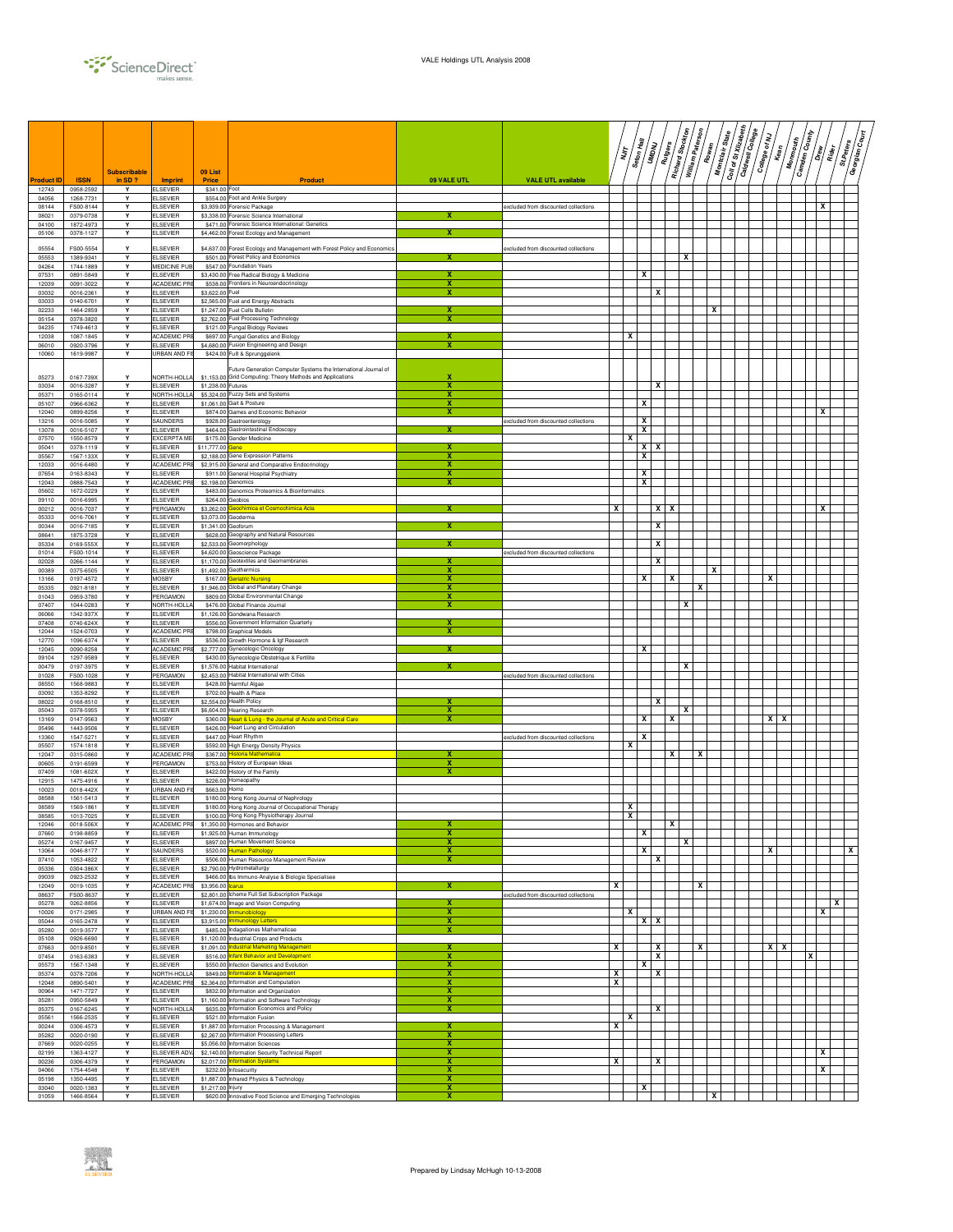

|                            |                          | <b>Subscribable</b> |                                    | 09 List          |                                                                                                                                     |                  |                                      | İ          | Seton Hall              | UMDNU             | Richard Stockton<br>Rutgers | William Paterson | Rowan  | Coll of St Xilzabeth<br>Montclair State | <b>Caldwell College</b> | College of NJ | <b>Monmouth</b><br>Kean | <b>Camden County</b><br>$\frac{1}{2}$ | St.Peters<br>$\frac{1}{2}$ | /हुँ<br>उ<br>Georgian |
|----------------------------|--------------------------|---------------------|------------------------------------|------------------|-------------------------------------------------------------------------------------------------------------------------------------|------------------|--------------------------------------|------------|-------------------------|-------------------|-----------------------------|------------------|--------|-----------------------------------------|-------------------------|---------------|-------------------------|---------------------------------------|----------------------------|-----------------------|
| <b>Product ID</b><br>06052 | <b>ISSN</b><br>1387-7003 | in SD?<br>Y         | <b>Imprint</b><br><b>ELSEVIER</b>  | <b>Price</b>     | <b>Product</b><br>\$749.00 Inorganic Chemistry Communications                                                                       | 09 VALE UTL<br>x | <b>VALE UTL available</b>            |            |                         |                   |                             |                  |        |                                         |                         |               |                         |                                       |                            |                       |
| 06011                      | 0020-1693                | Y                   | <b>ELSEVIER</b><br>PERGAMON        |                  | \$10,669.00 Inorganica Chimica Acta<br>\$2,717.00 Insect Biochemistry and Molecular Biology                                         | x                |                                      |            | x                       | x                 |                             |                  |        |                                         |                         |               |                         |                                       |                            |                       |
| 00390                      | 0965-1748                | Y                   |                                    |                  |                                                                                                                                     | x                |                                      |            |                         |                   |                             |                  |        |                                         |                         |               |                         |                                       |                            |                       |
| 00406<br>07571             | FS00-0406<br>1557-0843   | Υ<br>Y              | PERGAMON<br>EXCERPTA ME            | \$166.00 Insulin | \$5,090.00 Insect Biochemistry and Molecular Biology with Journal of Insect                                                         | x                | excluded from discounted collections |            |                         | X<br>x            |                             |                  |        |                                         |                         |               |                         |                                       |                            |                       |
| 05376<br>05286             | 0167-6687<br>0167-9260   | Υ<br>Y              | NORTH-HOLLA<br>ELSEVIER            |                  | \$1,419.00 Insurance: Mathematics and Economics<br>\$929.00 Integration the VIsi Journal                                            | x<br>х           |                                      |            |                         | x<br>x            |                             |                  |        |                                         |                         |               |                         |                                       |                            |                       |
| 07455                      | 0160-2896                | Y                   | <b>ELSEVIER</b>                    |                  | \$570.00 Intelligence                                                                                                               |                  |                                      |            |                         | X                 |                             |                  |        |                                         |                         |               |                         |                                       |                            |                       |
| 12744<br>05287             | 0964-3397<br>0953-5438   | Y<br>Y              | CHURCHILL L<br><b>ELSEVIER</b>     |                  | \$439.00 Intensive and Critical Care Nursing<br>\$1,023.00 Interacting with Computers                                               | x                |                                      | $x \mid x$ | X                       |                   |                             |                  |        |                                         |                         |               |                         |                                       |                            |                       |
| 02041                      | 0966-9795                | Y                   | <b>ELSEVIER</b>                    |                  | \$2,413.00 Intermetallics                                                                                                           |                  |                                      |            |                         |                   |                             |                  |        |                                         |                         |               |                         |                                       |                            |                       |
| 02029<br>00133             | 0964-8305<br>0969-5931   | Y<br>Υ              | ELSEVIER<br>ELSEVIER               |                  | \$1,759.00 International Biodeterioration and Biodegradation<br>\$1,276.00 International Business Review                            | х                |                                      |            |                         |                   |                             |                  | x      |                                         |                         |               |                         |                                       |                            |                       |
| 00140                      | FS00-0140                | Y                   | PERGAMON                           |                  | \$2,723.00 International Business Review with Long Range Planning<br>International Communications in Heat & Mass Transfer with      |                  | excluded from discounted collections |            |                         |                   |                             |                  |        |                                         |                         |               |                         | x                                     |                            |                       |
| 00680<br>00208             | FS00-0680<br>0735-1933   | Y<br>Y              | <b>LSEVIER</b><br><b>ELSEVIER</b>  |                  | \$7,742.00 International Journal of Heat &<br>\$1,918.00 International Communications in Heat and Mass Transfer                     | х                | excluded from discounted collections |            |                         |                   |                             |                  |        |                                         |                         |               |                         |                                       |                            |                       |
| 02030                      | 0958-6946                | Y                   | ELSEVIER                           |                  | \$2,324.00 International Dairy Journal                                                                                              |                  |                                      |            |                         |                   |                             |                  |        |                                         |                         |               |                         |                                       |                            |                       |
| 12738<br>05576             | 1755-599X<br>1567-5769   | Y<br>Y              | <b>ELSEVIER</b><br>ELSEVIER        |                  | \$374.00 International Emergency Nursing<br>\$2,849.00 International Immunopharmacology                                             |                  |                                      |            | x                       | х                 |                             |                  | X      |                                         |                         |               |                         |                                       |                            |                       |
| 12609<br>00353             | 1057-2317<br>0020-7519   | Υ<br>Y              | <b>ELSEVIER</b>                    |                  | \$493.00 International Information and Library Review                                                                               |                  |                                      |            | x                       | x                 |                             |                  |        |                                         |                         |               |                         |                                       |                            |                       |
| 07412                      | 0020-7063                | Y                   | <b>ELSEVIER</b><br><b>ELSEVIER</b> |                  | \$2,246.00 International Journal for Parasitology<br>\$448.00 International Journal of Accounting                                   | x                |                                      |            |                         | x                 |                             | X                |        |                                         |                         |               |                         | X                                     |                            |                       |
| 07464<br>03042             | 1467-0895<br>0143-7496   | Y<br>Y              | <b>ELSEVIER</b><br>ELSEVIER        |                  | \$437.00 International Journal of Accounting Information Systems<br>\$1,293.00 International Journal of Adhesion and Adhesives      |                  |                                      |            |                         | X                 |                             |                  |        |                                         |                         |               |                         |                                       |                            |                       |
| 05047                      | 0924-8579                | Y                   | <b>ELSEVIER</b>                    |                  | \$1,785.00 International Journal of Antimicrobial Agents                                                                            | х                |                                      |            |                         | x                 |                             |                  |        |                                         |                         |               |                         |                                       |                            |                       |
| 05539                      | 0303-2434                | Y                   | ELSEVIER                           |                  | International Journal of Applied Earth Observation and<br>\$430.00 Geoinformation                                                   | x                |                                      |            |                         |                   |                             |                  | X      |                                         |                         |               |                         |                                       |                            |                       |
| 07662<br>00395             | 0888-613X<br>1357-2725   | Y<br>Y              | <b>ELSEVIER</b><br><b>ELSEVIER</b> |                  | \$1,282.00 International Journal of Approximate Reasoning<br>\$4,113.00 International Journal of Biochemistry & Cell Biology        | х<br>х           |                                      |            |                         | x<br>x            |                             |                  |        |                                         |                         |               |                         |                                       |                            |                       |
| 05048                      | 0141-8130                | Y                   | ELSEVIER                           |                  | \$2,292.00 International Journal of Biological Macromolecules                                                                       | x                |                                      |            |                         | x                 |                             |                  |        |                                         |                         |               |                         |                                       |                            |                       |
| 08025<br>05337             | 0167-5273<br>0166-5162   | Y<br>Y              | <b>ELSEVIER</b><br>ELSEVIER        |                  | \$3,294.00 International Journal of Cardiology<br>\$2,505.00 International Journal of Coal Geology                                  | x                |                                      |            |                         | x                 |                             |                  | X      |                                         |                         |               |                         |                                       |                            |                       |
| 00712<br>05519             | 0736-5748<br>0955-3959   | Y<br>Y              | ELSEVIER                           |                  | \$2,029.00 International Journal of Developmental Neuroscience                                                                      | x                |                                      |            |                         | x                 |                             |                  |        |                                         |                         |               |                         |                                       |                            |                       |
| 00719                      | 0738-0593                | Y                   | <b>ELSEVIER</b><br>ELSEVIER        |                  | \$633.00 International Journal of Drug Policy<br>\$1,112.00 International Journal of Educational Development                        | x                |                                      |            |                         |                   |                             |                  |        |                                         |                         |               |                         |                                       |                            | χ                     |
| 00968                      | 0883-0355                | Y                   | PERGAMON                           |                  | \$722.00 International Journal of Educational Research<br>nternational Journal of Educational Research Including Learning &         |                  |                                      |            |                         |                   |                             |                  |        |                                         |                         |               |                         |                                       |                            |                       |
| 00491                      | FS00-0491                | Υ<br>Y              | PERGAMON                           | \$1,446.00       | <b>Instruction</b>                                                                                                                  | x                | excluded from discounted collections |            |                         | X                 |                             |                  | x<br>X |                                         |                         |               |                         |                                       |                            |                       |
| 03044<br>00278             | 0142-0615<br>0020-7225   | Y                   | <b>ELSEVIER</b><br><b>ELSEVIER</b> |                  | \$2,229.00 International Journal of Electrical Power & Energy Systems<br>\$4,352.00 International Journal of Engineering Science    | x                |                                      |            |                         | х                 |                             |                  |        |                                         |                         |               |                         |                                       |                            |                       |
| 03045<br>05109             | 0142-1123<br>0168-1605   | Y<br>Y              | <b>ELSEVIER</b><br><b>ELSEVIER</b> |                  | \$1,868.00 International Journal of Fatigue<br>\$4,299.00 International Journal of Food Microbiology                                | x<br>x           |                                      |            |                         |                   |                             |                  |        |                                         |                         |               |                         |                                       |                            |                       |
| 05378                      | 0169-2070                | Y                   | ELSEVIER                           |                  | \$746.00 International Journal of Forecasting                                                                                       |                  |                                      |            |                         |                   |                             |                  |        |                                         |                         |               |                         |                                       |                            |                       |
| 04089<br>08026             | 1750-5836<br>0020-7292   | Υ<br>Y              | <b>ELSEVIER</b><br>ELSEVIER        |                  | \$864.00 International Journal of Greenhouse Gas Control<br>\$2,229.00 International Journal of Gynecology & Obstetrics             |                  |                                      |            | x                       | х                 |                             |                  |        |                                         |                         |               |                         |                                       |                            |                       |
| 07657                      | 0142-727X                | Y                   | <b>ELSEVIER</b>                    |                  | \$1,672.00 International Journal of Heat and Fluid Flow                                                                             | x                |                                      |            |                         |                   |                             |                  |        |                                         |                         |               |                         |                                       |                            |                       |
| 00210<br>00659             | 0017-9310<br>0278-4319   | Y<br>Y              | <b>ELSEVIER</b><br>ELSEVIER        |                  | \$6,671.00 International Journal of Heat and Mass Transfer<br>\$816.00 International Journal of Hospitality Management              | x                |                                      |            |                         | X                 |                             |                  | x      |                                         |                         |               |                         |                                       |                            |                       |
| 12608                      | 1071-5819                | Y<br>Y              | <b>ACADEMIC PR</b>                 |                  | \$2,441.00 International Journal of Human-Computer Studies                                                                          |                  |                                      |            |                         |                   |                             |                  | x      |                                         |                         |               |                         |                                       |                            |                       |
| 00485<br>10024             | 0360-3199<br>1438-4639   | Υ                   | PERGAMON<br><b>JRBAN AND FI</b>    |                  | \$3,392.00 International Journal of Hydrogen Energy<br>\$646.00 International Journal of Hygiene and Environmental Health           |                  |                                      |            |                         |                   |                             |                  | x      |                                         |                         |               |                         |                                       |                            |                       |
| 00700<br>05284             | 0734-743X<br>0169-8141   | Y<br>Y              | <b>ELSEVIER</b><br><b>ELSEVIER</b> |                  | \$3,709.00 International Journal of Impact Engineering<br>\$1,489.00 International Journal of Industrial Ergonomics                 | x<br>x           |                                      | x<br>x     |                         |                   |                             |                  |        |                                         |                         |               |                         |                                       |                            |                       |
| 05379                      | 0167-7187                | Y                   | <b>NORTH-HOLLA</b>                 |                  | \$1,528.00 International Journal of Industrial Organization                                                                         | x                |                                      |            |                         | x                 |                             |                  |        |                                         |                         |               |                         |                                       |                            |                       |
| 04061<br>03046             | 1201-9712<br>0268-4012   | Y<br>Y              | <b>ELSEVIER</b><br><b>ELSEVIER</b> |                  | \$397.00 International Journal of Infectious Diseases<br>\$939.00 International Journal of Information Management                   |                  |                                      |            |                         | x                 |                             |                  | X      |                                         |                         |               |                         |                                       |                            |                       |
| 00535                      | 0147-1767                | Y                   | <b>ELSEVIER</b>                    |                  | \$1,148.00 International Journal of Intercultural Relations                                                                         | x                |                                      |            |                         | х                 |                             |                  |        |                                         |                         |               |                         |                                       |                            |                       |
| 00295<br>12632             | 0160-2527<br>1756-0616   | Y<br>Y              | <b>ELSEVIER</b><br><b>ELSEVIER</b> |                  | \$1,345.00 International Journal of Law and Psychiatry<br>\$411.00 International Journal of Law Crime and Justice                   | х<br>х           |                                      |            |                         |                   |                             | x                |        |                                         |                         |               |                         |                                       |                            |                       |
| 00264<br>05155             | 0890-6955<br>1387-3806   | Y<br>Y              | ELSEVIER<br><b>ELSEVIER</b>        |                  | \$3,632.00 International Journal of Machine Tools and Manufacture<br>\$5,801,00 International Journal of Mass Spectrometry          |                  |                                      |            |                         |                   |                             |                  |        |                                         |                         |               |                         |                                       |                            |                       |
| 00206                      | 0020-7403                | Y                   | ELSEVIER                           |                  | \$3,509.00 International Journal of Mechanical Sciences                                                                             |                  |                                      |            |                         | X                 |                             |                  |        |                                         |                         |               |                         |                                       |                            |                       |
| 08024<br>10025             | 1386-5056<br>1438-4221   | Υ<br>Y              | ELSEVIER<br>JRBAN AND              |                  | \$2,910.00 International Journal of Medical Informatics<br>\$1,321.00 International Journal of Medical Microbiology                 |                  |                                      |            | $\overline{\mathbf{x}}$ | x                 |                             |                  |        |                                         |                         |               |                         |                                       |                            |                       |
| 05338                      | 0301-7516                | Y                   | <b>ELSEVIER</b>                    |                  | \$2,126.00 International Journal of Mineral Processing                                                                              | x                |                                      |            |                         |                   |                             |                  | x      |                                         |                         |               |                         |                                       |                            |                       |
| 00234<br>00299             | 0301-9322<br>0020-7462   | Y<br>Y              | ELSEVIER<br>PERGAMON               |                  | \$3,059.00 International Journal of Multiphase Flow<br>\$2,450.00 International Journal of Non-Linear Mechanics                     | х<br>х           |                                      | х          |                         | x                 |                             |                  |        |                                         |                         |               |                         |                                       |                            |                       |
| 00266<br>12733             | 0020-7489<br>0959-289X   | Y<br>Y              | PERGAMON<br>HURCHILL LI            |                  | \$1,446.00 International Journal of Nursing Studies<br>\$489.00 International Journal of Obstetric Anesthesia                       |                  |                                      |            |                         | $\mathbf{x}$<br>x | ΙX                          |                  |        |                                         |                         |               |                         |                                       |                            |                       |
| 12901                      | 0901-5027                | Y                   | <b>HURCHILL LI</b>                 |                  | \$822.00 International Journal of Oral and Maxillofacial Surgery                                                                    |                  |                                      |            |                         |                   |                             |                  |        |                                         |                         |               |                         |                                       |                            |                       |
| 04081                      | 1746-0689<br>0105 5970   | Y<br>v              | <b>ELSEVIER</b><br>SEVIER          |                  | \$291.00 International Journal of Osteopathic Medicine<br>23 349 00 International Journal of Pediatric Otr                          |                  |                                      |            |                         |                   |                             |                  |        |                                         |                         |               |                         |                                       |                            |                       |
| 05049                      | 0378-5173                | Y                   | <b>ELSEVIER</b>                    |                  | \$9,438.00 International Journal of Pharmaceutics                                                                                   | x                |                                      |            |                         | X                 |                             |                  |        |                                         |                         |               |                         |                                       |                            |                       |
| 00762<br>02031             | 0749-6419<br>0308-0161   | Y<br>Y              | <b>ELSEVIER</b><br><b>ELSEVIER</b> |                  | \$2,722.00 International Journal of Plasticity<br>\$4,925.00 International Journal of Pressure Vessels and Piping                   | x<br>x           |                                      |            |                         | x                 |                             |                  |        |                                         |                         |               |                         |                                       |                            |                       |
| 05380<br>03047             | 0925-5273<br>0263-7863   | Y<br>Y              | <b>ELSEVIER</b><br><b>ELSEVIER</b> |                  | \$2,616.00 International Journal of Production Economics<br>\$1,339.00 International Journal of Project Management                  | х<br>x           |                                      | x          |                         | x                 |                             |                  |        |                                         |                         |               |                         |                                       |                            |                       |
| 05050                      | 0167-8760                | Υ                   | <b>ELSEVIER</b>                    |                  | \$2,919.00 International Journal of Psychophysiology                                                                                | x                |                                      |            |                         | x                 |                             |                  |        |                                         |                         |               |                         |                                       |                            |                       |
| 07551                      | 0360-3016                | Υ                   | ELSEVIER                           |                  | \$3,645.00 International Journal of Radiation Oncology / Biology / Physics                                                          |                  |                                      |            |                         | x                 |                             |                  |        |                                         |                         |               |                         |                                       |                            |                       |
| 02128                      | 0263-4368                | Y                   | ELSEVIER                           |                  | \$1,123.00 International Journal of Refractory Metals and Hard Materials                                                            |                  |                                      |            |                         |                   |                             |                  |        |                                         |                         |               |                         |                                       |                            |                       |
| 03048                      | 0140-7007                | Y                   | <b>ELSEVIER</b>                    |                  | \$1,467.00 International Journal of Refrigeration                                                                                   | x                |                                      |            |                         | x                 |                             |                  |        |                                         |                         |               |                         |                                       |                            |                       |
| 05381                      | 0167-8116                | Y                   | <b>ELSEVIER</b>                    |                  | \$792.00 International Journal of Research in Marketing                                                                             | x                |                                      |            |                         | x                 |                             |                  |        |                                         |                         |               |                         |                                       |                            |                       |
| 00256<br>00297             | 1365-1609<br>0020-7683   | Y<br>Y              | ELSEVIER<br><b>ELSEVIER</b>        |                  | \$3,250.00 International Journal of Rock Mechanics and Mining Sciences<br>\$8,472.00 International Journal of Solids and Structures | x<br>x           |                                      |            |                         | x                 |                             |                  |        |                                         |                         |               |                         |                                       |                            |                       |
| 04074                      | 1743-9191                | Y                   | <b>ELSEVIER</b>                    |                  | \$681.00 International Journal of Surgery                                                                                           |                  |                                      |            |                         |                   |                             |                  |        |                                         |                         |               |                         |                                       |                            |                       |
| 09063<br>07415             | 1290-0729<br>1059-0560   | Y<br>Y              | <b>ELSEVIER</b><br>NORTH-HOLLA     |                  | \$1,364.00 International Journal of Thermal Sciences<br>\$447.00 International Review of Economics & Finance                        | x                |                                      |            |                         |                   |                             | x                |        |                                         |                         |               |                         |                                       |                            |                       |
| 07416<br>07673             | 1057-5219<br>0144-8188   | Y                   | NORTH-HOLLA<br><b>ELSEVIER</b>     |                  | \$476.00 International Review of Financial Analysis<br>\$670.00 International Review of Law and Economics                           | x<br>х           |                                      |            |                         |                   |                             | x                |        |                                         |                         |               |                         |                                       |                            |                       |
| 07447                      | 1096-7516                | Υ<br>Y              | <b>ELSEVIER</b>                    |                  | \$366.00 Internet and Higher Education                                                                                              | x                |                                      |            |                         | x                 |                             | х                |        |                                         |                         |               |                         |                                       |                            |                       |
| 09057<br>09056             | 1959-0318<br>1959-7568   | Y<br>Y              | <b>ELSEVIER</b><br><b>ELSEVIER</b> | \$409.00 lrbm    | \$83.00 lirbm News                                                                                                                  |                  |                                      |            |                         |                   |                             |                  |        |                                         |                         |               |                         |                                       |                            |                       |
| 05382                      | 0019-0578                | Y                   | <b>ELSEVIER</b>                    |                  | \$494.00 ISA Transactions                                                                                                           |                  |                                      |            |                         |                   |                             |                  |        |                                         |                         |               |                         |                                       |                            |                       |
| 05340<br>07811             | 0924-2716<br>1936-878X   | Y<br>Y              | <b>ELSEVIER</b><br><b>ELSEVIER</b> |                  | \$703.00 ISPRS Journal of Photogrammetry and Remote Sensing<br>\$274.00 Jacc: Cardiovascular Imaging                                | x                | excluded from discounted collections |            |                         | x                 |                             |                  |        |                                         |                         |               |                         |                                       |                            |                       |
| 07812                      | 1936-8798                | Y                   | <b>ELSEVIER</b>                    |                  | \$274.00 Jacc: Cardiovascular Interventions                                                                                         |                  | excluded from discounted collections |            |                         |                   |                             |                  |        |                                         |                         |               |                         |                                       |                            |                       |
| 05383<br>09089             | 0922-1425<br>1297-319X   | Υ<br>Y              | NORTH-HOLLA<br><b>ELSEVIER</b>     |                  | \$618.00 Japan and the World Economy<br>\$502.00 Joint Bone Spine                                                                   | x                |                                      |            |                         | x                 |                             |                  |        |                                         |                         |               |                         |                                       |                            |                       |
| 09041<br>09351             | 0021-7824<br>1156-5233   | Y<br>Y              | <b>ELSEVIER</b><br><b>ELSEVIER</b> |                  | \$1,185.00 Journal de Mathematiques Pures et Appliquees<br>\$298.00 Journal de Mycologie Medicale                                   |                  |                                      |            |                         |                   |                             |                  |        |                                         |                         |               |                         |                                       |                            |                       |
| 09040                      | 0987-7983                | Y                   | <b>ELSEVIER</b>                    |                  | \$229.00 Journal de Pediatrie et de Puericulture                                                                                    |                  |                                      |            |                         |                   |                             |                  |        |                                         |                         |               |                         |                                       |                            |                       |

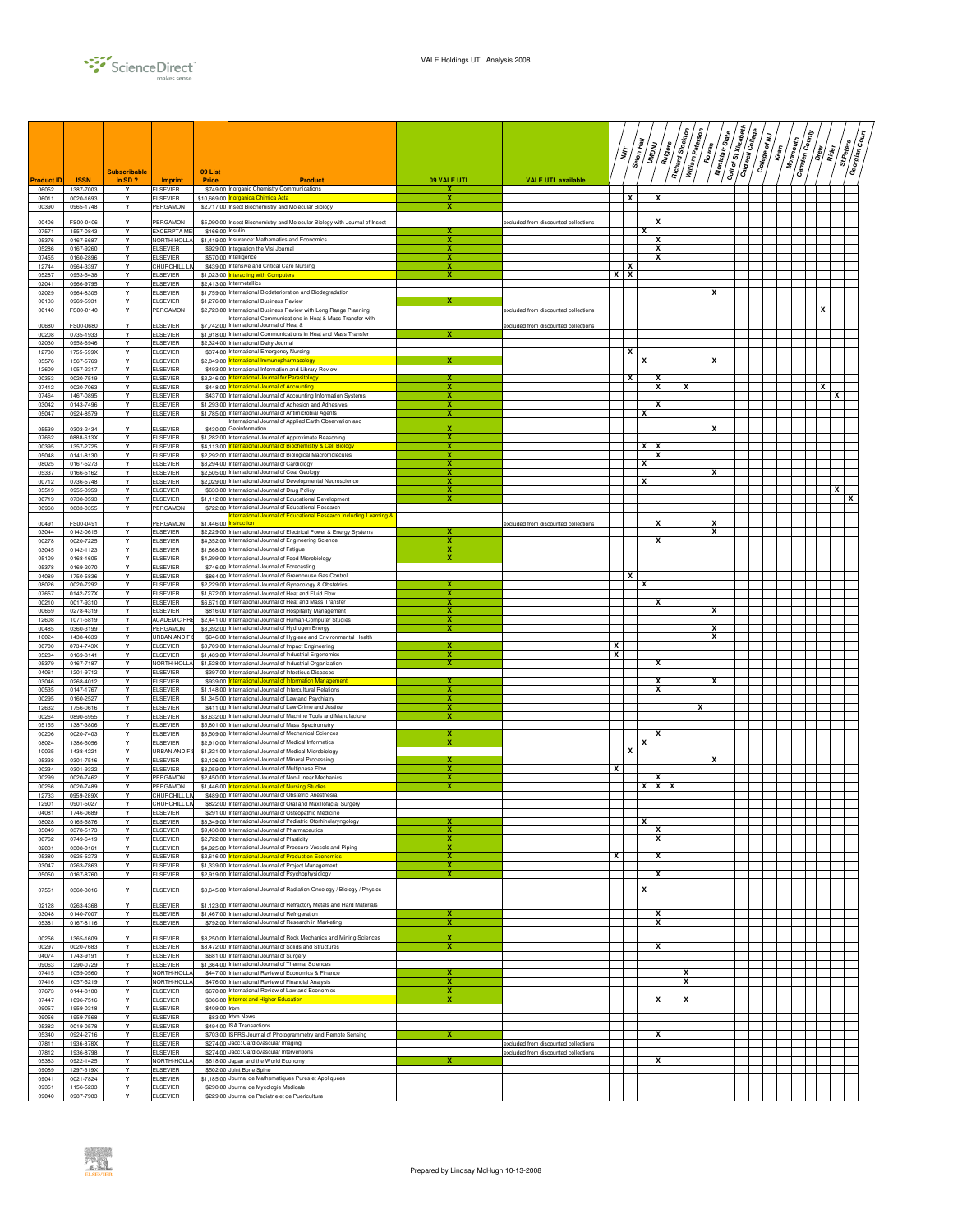

|                         |                                     | <b>Subscribable</b> |                                               | 09 List                  |                                                                                                                                           |                                                    |                                      | ה<br>ל |   | Seton Hall<br>UMDNU | Rutgers | Richard Stockton | William Paterson<br>Rowan | Montclair State | Coll of St Xilzabeth | Caldwell College | College of NJ | Kean                       | <b>Camden County</b><br><b>Monmouth</b> | $\left\langle \frac{\tilde{g}}{S}\right\rangle$<br>$\sqrt{\frac{1}{\tilde{a}^0_0}}$ | St.Peters<br>Georgian | چ/<br>چ |
|-------------------------|-------------------------------------|---------------------|-----------------------------------------------|--------------------------|-------------------------------------------------------------------------------------------------------------------------------------------|----------------------------------------------------|--------------------------------------|--------|---|---------------------|---------|------------------|---------------------------|-----------------|----------------------|------------------|---------------|----------------------------|-----------------------------------------|-------------------------------------------------------------------------------------|-----------------------|---------|
| <b>Product ID</b>       | <b>ISSN</b>                         | in SD?              | <b>Imprint</b>                                | Price                    | <b>Product</b><br>Journal Electroanalytical Chem & Bioelectrochem & Electrochem                                                           | 09 VALE UTL                                        | <b>VALE UTL available</b>            |        |   |                     |         |                  |                           |                 |                      |                  |               |                            |                                         |                                                                                     |                       |         |
| 06040<br>10009          | FS00-6040<br>1617-1381              | Y                   | <b>ELSEVIER</b><br>URBAN AND FI               | \$14,976.00 Communi      | \$211.00 Journal for Nature Conservation                                                                                                  |                                                    | excluded from discounted collections |        |   |                     |         |                  |                           |                 |                      |                  |               |                            |                                         |                                                                                     |                       |         |
| 14023<br>13083          | 1555-4155<br>1091-8531              | Y<br>Υ              | <b>ELSEVIER</b><br><b>MOSBY</b>               | \$139.00<br>\$315.00     | Journal for Nurse Practitioners<br>Journal of AAPOS                                                                                       |                                                    |                                      |        |   | x                   |         |                  |                           |                 |                      |                  |               |                            |                                         |                                                                                     |                       |         |
| 07418<br>05384          | 0099-1333<br>0165-4101              | Υ<br>Y              | PERGAMON<br>NORTH-HOLL                        | \$338.00<br>\$1,320.00   | urnal of Academic Librarianship                                                                                                           | x<br>$\overline{\mathbf{x}}$                       |                                      |        |   |                     | x<br>X  | x                | $X$ $X$                   | <b>XXX</b>      |                      |                  |               | $x \mid x$<br>$\mathbf{x}$ | х                                       |                                                                                     | X                     |         |
| 07675                   | 0278-4254                           | Y                   | <b>ELSEVIER</b>                               | \$781.00                 | urnal of Accounting and Economics<br>ournal of Accounting and Public Policy                                                               | X                                                  |                                      |        |   |                     | х       |                  | x                         | x               |                      |                  |               |                            |                                         |                                                                                     |                       |         |
| 00840<br>12628          | 0748-5751<br>0140-1971              | Y<br>Υ              | <b>ELSEVIER</b><br><b>ELSEVIER</b>            | \$749.00<br>\$575.00     | ournal of Accounting Education<br>urnal of Adolescence                                                                                    | х<br>x                                             |                                      |        | x |                     | X       |                  |                           | x<br>x          |                      |                  | x             |                            |                                         |                                                                                     |                       |         |
| 07678<br>00337          | 1054-139X<br>0021-8502              | Υ<br>Y              | <b>ELSEVIER</b><br>PERGAMON                   | \$984.00<br>\$2,986.00   | ournal of Adolescent Health<br>Journal of Aerosol Science                                                                                 | х<br>х                                             |                                      |        | x | x                   |         |                  |                           |                 |                      |                  |               |                            |                                         |                                                                                     |                       |         |
| 05051                   | 0165-0327                           | Y                   | <b>ELSEVIER</b>                               | \$3,877.00               | urnal of Affective Disorder:                                                                                                              |                                                    |                                      |        |   |                     | x       |                  |                           |                 |                      |                  |               |                            |                                         |                                                                                     | x                     |         |
| 00691<br>07419          | 1464-343X<br>0890-4065              | Υ<br>Υ              | PERGAMON<br><b>ELSEVIER</b>                   | \$2,882.00<br>\$468.00   | lournal of African Earth Sciences<br>Journal of Aging Studies                                                                             | x<br>X                                             |                                      |        |   |                     | x       |                  |                           |                 |                      |                  |               |                            |                                         |                                                                                     |                       |         |
| 03050<br>12051          | 0969-6997<br>0021-8693              | Y<br>Y              | PERGAMON<br><b>ACADEMIC PR</b>                | \$765.00<br>\$6,095.00   | Journal of Air Transport Management<br>urnal of Algebra                                                                                   | x<br>x                                             |                                      |        |   |                     |         | x                |                           | X               |                      |                  |               |                            |                                         |                                                                                     |                       |         |
| 12052                   | 0196-6774                           | Y                   | ACADEMIC PR                                   |                          | \$630.00 Journal of Algorithms                                                                                                            | x                                                  |                                      |        |   |                     |         |                  |                           |                 |                      |                  |               |                            |                                         |                                                                                     |                       |         |
| 13302<br>06012          | 0091-6749<br>0925-8388              | Y<br>Y              | <b>MOSBY</b><br><b>ELSEVIER</b>               | \$12,705.00              | \$626.00 Journal of Allergy and Clinical Immunology<br>Journal of Alloys and Compounds                                                    | x<br>x                                             |                                      |        |   | x                   | x       |                  |                           |                 |                      |                  |               |                            |                                         |                                                                                     |                       |         |
| 05157<br>12050          | 0165-2370<br>0278-4165              | Y<br>Υ              | <b>ELSEVIER</b><br>ACADEMIC PR                | \$3,240.00<br>\$367.00   | Journal of Analytical and Applied Pyrolysis<br>Journal of Anthropological Archaeology                                                     | x<br>x                                             |                                      |        |   |                     |         |                  | x                         |                 |                      |                  |               |                            |                                         |                                                                                     |                       |         |
| 00801                   | 0887-6185                           | Υ                   | <b>ELSEVIER</b>                               | \$912.00                 | urnal of Anxiety Disorders                                                                                                                | x<br>x                                             |                                      |        |   |                     | X       |                  | x                         |                 |                      |                  |               | x                          |                                         |                                                                                     |                       |         |
| 07456<br>05341          | 0193-3973<br>0926-9851              | Y<br>Y              | <b>ELSEVIER</b><br><b>ELSEVIER</b>            | \$513.00<br>\$1,371.00   | lournal of Applied Developmental Psychology<br>Journal of Applied Geophysics                                                              | x                                                  |                                      |        |   |                     | X<br>х  | x                |                           |                 |                      |                  |               |                            |                                         |                                                                                     | х                     |         |
| 05483<br>00248          | 1570-8683<br>0021-8928              | Y<br>Υ              | <b>ELSEVIER</b><br><b>ELSEVIER</b>            | \$495.00                 | Journal of Applied Logic<br>\$4,290.00 Journal of Applied Mathematics and Mechanics                                                       | х                                                  |                                      | x      |   |                     |         |                  |                           |                 |                      |                  |               |                            |                                         |                                                                                     |                       |         |
| 12053<br>12643          | 0021-9045<br>0305-4403              | Y<br>Y              | <b>ACADEMIC PR</b><br><b>ELSEVIER</b>         | \$2,885.00               | Journal of Approximation Theory                                                                                                           | X                                                  |                                      |        |   |                     |         |                  |                           |                 |                      |                  |               |                            |                                         |                                                                                     |                       |         |
| 12627                   | 0140-1963                           | Υ                   | ACADEMIC PR                                   | \$1,722.00               | \$1,249.00 Journal of Archaeological Science<br>Journal of Arid Environments                                                              |                                                    |                                      |        |   |                     |         |                  |                           |                 |                      |                  |               |                            |                                         |                                                                                     |                       |         |
| 13133<br>00235          | 0883-5403<br>1367-9120              | Υ<br>Y              | CHURCHILL LI<br>PERGAMON                      | \$1,454.00               | \$711.00 Journal of Arthroplasty<br>Journal of Asian Earth Sciences                                                                       | x<br>$\overline{\mathbf{x}}$                       |                                      |        |   | x                   |         |                  |                           |                 |                      |                  |               |                            |                                         |                                                                                     |                       |         |
| 07421<br>08647          | 1049-0078<br>1226-8615              | Y<br>Y              | NORTH-HOLL<br><b>ELSEVIER</b>                 | \$551.00<br>\$534.00     | <b>Journal of Asian Economics</b><br>Journal of Asia-Pacific Entomology                                                                   | X                                                  |                                      |        |   |                     | х       |                  |                           |                 |                      |                  |               |                            |                                         |                                                                                     |                       |         |
| 00211                   | 1364-6826                           | Υ                   | PERGAMON                                      |                          | \$4,150.00 Journal of Atmospheric and Solar-Terrestrial Physics                                                                           |                                                    |                                      |        |   |                     |         |                  |                           |                 |                      |                  |               |                            |                                         |                                                                                     |                       |         |
| 12665<br>05385          | 0896-8411<br>0378-4266              | Υ<br>Y              | ACADEMIC PR<br>NORTH-HOLLA                    | \$938.00<br>\$3,047.00   | Journal of Autoimmunity<br>ournal of Banking & Finance                                                                                    | х                                                  |                                      | x      |   |                     | x       | х                | x                         |                 |                      |                  |               |                            |                                         |                                                                                     |                       |         |
| 00339                   | 0005-7916                           | Y<br>Υ              | <b>ELSEVIER</b>                               | \$936.00                 | urnal of Behavior Therapy and Experimental Psychiatry<br><b>umal of Biomechanics</b>                                                      | x<br>x                                             |                                      | х      |   | $x \mid x$          | х       | x                |                           |                 |                      |                  | x             | x                          |                                         |                                                                                     |                       |         |
| 00321<br>12017          | 0021-9290<br>1532-0464              | Υ                   | <b>ELSEVIER</b><br>ACADEMIC PR                | \$4,033.00<br>\$744.00   | urnal of Biomedical Informatics                                                                                                           | X                                                  |                                      | X      |   | x                   |         |                  |                           |                 |                      |                  |               |                            |                                         |                                                                                     |                       |         |
| 04289<br>05113          | 1672-6529<br>1389-1723              | Y<br>Y              | <b>SCIENCE PRE</b><br><b>ELSEVIER</b>         | \$721.00<br>\$1,804.00   | Journal of Bionic Engineering<br>Journal of Bioscience and Bioengineering                                                                 | x                                                  |                                      |        |   |                     |         | x                |                           |                 |                      |                  |               |                            |                                         |                                                                                     |                       |         |
| 05111<br>12745          | 0168-1656<br>1360-8592              | Y<br>Υ              | <b>ELSEVIER</b><br>CHURCHILL LI               |                          | \$4,371.00 Journal of Biotechnology<br>\$291.00 Journal of Bodywork and Movement Therapies                                                | x<br>х                                             |                                      | х      | x |                     |         |                  |                           |                 |                      |                  |               |                            |                                         |                                                                                     |                       |         |
| 07687                   | 0148-2963                           | Y                   | <b>ELSEVIER</b>                               | \$2,137.00               | <b>Journal of Business Research</b>                                                                                                       | x                                                  |                                      |        |   |                     | x       |                  | x                         |                 |                      | x                |               | x                          |                                         |                                                                                     | х                     |         |
| 07688<br>13271          | 0883-9026<br>1071-9164              | Y<br>Y              | <b>ELSEVIER</b><br>CHURCHILL LI               | \$477.00                 | \$1,027.00 Journal of Business Venturing<br>Journal of Cardiac Failure                                                                    | х<br>х                                             |                                      |        |   | x                   | х       |                  |                           |                 |                      |                  |               |                            |                                         |                                                                                     |                       |         |
| 04119<br>13051          | 0914-5087<br>1053-0770              | Υ<br>Υ              | <b>ELSEVIER</b><br>SAUNDERS                   | \$553.00<br>\$597.01     | Journal of Cardiology<br>Journal of Cardiothoracic and Vascular Anesthesia                                                                |                                                    |                                      |        | X | x                   |         |                  |                           |                 |                      |                  |               |                            |                                         |                                                                                     |                       |         |
| 13427                   | 1934-5925                           | Y                   | <b>ELSEVIER</b>                               | \$320.00                 | Journal of Cardiovascular Computed Tomography                                                                                             |                                                    | excluded from discounted collections |        |   |                     |         |                  |                           |                 |                      |                  |               |                            |                                         |                                                                                     |                       |         |
|                         |                                     |                     |                                               |                          |                                                                                                                                           |                                                    |                                      |        |   |                     |         |                  |                           |                 |                      |                  |               |                            |                                         |                                                                                     |                       |         |
| 12054<br>07694          | 0021-9517<br>0886-3350              | Y<br>Υ              | ACADEMIC PR<br><b>ELSEVIER</b>                | \$5,191.00               | Journal of Catalysis<br>\$420.00 Journal of Cataract & Refractive Surgery                                                                 |                                                    | excluded from discounted collections |        |   | x                   |         |                  |                           |                 |                      |                  |               |                            |                                         |                                                                                     |                       |         |
| 12650<br>07649          | 0733-5210<br>1871-5532              | Y<br>Y              | <b>ELSEVIER</b><br><b>ELSEVIER</b>            | \$797.00                 | Journal of Cereal Science<br>\$507.00 Journal of Chemical Health and Safety                                                               | х                                                  |                                      |        |   |                     |         |                  |                           |                 |                      |                  |               |                            |                                         |                                                                                     |                       |         |
| 05053                   | 0891-0618                           | Y                   | <b>ELSEVIER</b>                               | \$1,501.00               | Journal of Chemical Neuroanatomy                                                                                                          | x                                                  |                                      |        |   |                     |         | x                |                           |                 |                      |                  |               |                            |                                         |                                                                                     |                       |         |
| 12611<br>08603          | 0021-9614<br>1006-1266              | Υ<br>Y              | <b>ELSEVIER</b><br><b>ELSEVIER</b>            | \$2,329.00<br>\$390.00   | Journal of Chemical Thermodynamics<br>Journal of China University of Mining and Technology                                                | X                                                  |                                      | X      |   |                     |         |                  |                           |                 |                      |                  |               |                            |                                         |                                                                                     |                       |         |
| 08598                   | 1005-8885                           | Υ                   | <b>Unknown</b>                                | \$390.00                 | Journal of China University of Posts and Telecommunications                                                                               |                                                    |                                      |        |   |                     |         |                  |                           |                 |                      |                  |               |                            |                                         |                                                                                     |                       |         |
| 14034<br>05158          | 1556-3707<br>0021-9673              | Y<br>Υ              | <b>ELSEVIER</b>                               | \$116.00                 | Journal of Chiropractic Medicine                                                                                                          |                                                    |                                      |        |   |                     |         |                  |                           |                 |                      |                  |               |                            |                                         |                                                                                     |                       |         |
| 05159                   | 1570-0232                           | Y                   | <b>ELSEVIER</b><br><b>ELSEVIER</b>            | \$6,760.00               | \$16,019.00 Journal of Chromatography A<br>Journal of Chromatography B                                                                    | $\overline{\mathbf{x}}$                            |                                      |        |   |                     |         |                  |                           |                 |                      |                  |               |                            |                                         |                                                                                     |                       |         |
| 05160<br>03052          | FS00-5160<br>0959-6526              | Y<br>Y              | <b>ELSEVIER</b><br><b>ELSEVIER</b>            | \$18,713.00              | ournal of Chromatography Parts A & B<br>\$1,120.00 Journal of Cleaner Production                                                          |                                                    | excluded from discounted collections |        | x |                     | х       |                  |                           |                 |                      |                  |               |                            |                                         |                                                                                     |                       |         |
| 07690<br>14031          | 0952-8180<br>1094-6950              | Y<br>Y              | <b>ELSEVIER</b><br><b>ELSEVIER</b>            | \$476.00                 | \$732.00 Journal of Clinical Anesthesia<br>Journal of Clinical Densitometry                                                               | х                                                  | excluded from discounted collections |        |   | x                   |         |                  |                           |                 |                      |                  |               |                            |                                         |                                                                                     |                       |         |
| 07518                   | 0895-4356                           | Y                   | <b>ELSEVIER</b>                               | \$2,246.00               | ournal of Clinical Epidemiology                                                                                                           | x                                                  |                                      |        |   | x                   |         |                  |                           | x               |                      |                  |               |                            |                                         |                                                                                     |                       |         |
| 13425                   | 1933-2874                           | Y                   | <b>ELSEVIER</b>                               | \$339.00                 | lournal of Clinical Lipidology, Office Journal of the National Lipid<br>Association                                                       |                                                    |                                      |        |   |                     |         |                  |                           |                 |                      |                  |               |                            |                                         |                                                                                     |                       |         |
| 12716<br>05021          | 0967-5868<br>1386-6532              | Υ<br>Y              | CHURCHILL LI<br><b>ELSEVIER</b>               | \$1,173.00<br>\$2,276.00 | <b>Journal of Clinical Neuroscience</b><br>Journal of Clinical Virology                                                                   | х<br>X                                             |                                      |        |   | $X$ $X$<br>x        |         |                  |                           |                 |                      |                  |               |                            |                                         |                                                                                     |                       |         |
| 05544<br>12056          | FS00-5544<br>0021-9797              | Y<br>Υ              | <b>ELSEVIER</b><br><b>ELSEVIER</b>            |                          | \$5,639.00 Journal of Clinical Virology with Virus Research<br>\$5,110.00 Journal of Colloid and Interface Science                        |                                                    | andbellon betruppeib mort behulper   | x      |   |                     |         |                  |                           |                 |                      |                  |               |                            |                                         |                                                                                     |                       |         |
| 12060<br>12061          | 0097-3165<br>0095-8956              | Y                   | ACADEMIC PRE                                  |                          | \$2,278.00 Journal of Combinatorial Theory Series A                                                                                       |                                                    |                                      |        |   |                     |         |                  |                           |                 |                      |                  |               |                            |                                         |                                                                                     |                       |         |
| 07693                   | 0021-9924                           | Y                   | ACADEMIC PRE<br><b>ELSEVIER</b>               | \$964.00                 | \$1,458.00 Journal of Combinatorial Theory Series B<br><b>burnal of Communication Disorders</b>                                           | X                                                  |                                      |        |   |                     |         | x                | x                         | x               |                      |                  | $x \mid x$    |                            |                                         |                                                                                     |                       |         |
| 12055<br>12612          | 0147-5967<br>0021-9975              | Y<br>Υ              | ACADEMIC PRI<br><b>ELSEVIER</b>               | \$682.00                 | ournal of Comparative Economics<br>\$950.00 Journal of Comparative Pathology                                                              | x                                                  |                                      |        | x |                     |         | x                |                           | x               |                      |                  |               |                            |                                         |                                                                                     |                       |         |
| 12057<br>05288          | 0885-064X<br>0377-0427              | Y<br>Y              | ACADEMIC PRI<br>NORTH-HOLLA                   |                          | \$634.00 Journal of Complexity<br>\$5,022.00 Journal of Computational and Applied Mathematics                                             | x<br>X                                             |                                      |        |   |                     |         |                  |                           |                 |                      |                  |               |                            |                                         |                                                                                     |                       |         |
| 12058                   | 0021-9991                           | Υ                   | ACADEMIC PR                                   |                          | \$5,774.00 Journal of Computational Physics                                                                                               | x                                                  |                                      | x      |   |                     |         |                  |                           |                 |                      |                  |               |                            |                                         |                                                                                     |                       |         |
| 12059<br>02032          | 0022-0000<br>0143-974X              | Υ<br>Y              | ACADEMIC PRI<br><b>ELSEVIER</b>               | \$2,219.00               | urnal of Computer and System Sci<br>\$2,827.00 Journal of Constructional Steel Research                                                   | $\overline{\mathbf{x}}$<br>$\overline{\mathbf{x}}$ |                                      | X      |   |                     |         |                  |                           | x               |                      |                  |               |                            |                                         |                                                                                     |                       |         |
| 07814<br>05342          | 1057-7408<br>0169-7722              | Y<br>Y              | <b>ELSEVIER</b><br><b>ELSEVIER</b>            | \$3,019.00               | \$673.00 Journal of Consumer Psychology<br><b>Iournal of Contaminant Hydrology</b>                                                        | х                                                  | excluded from discounted collections |        |   |                     | x       |                  | x                         | x               |                      |                  |               |                            |                                         |                                                                                     |                       |         |
| 05054                   | 0168-3659                           | Υ                   | <b>ELSEVIER</b>                               |                          | \$4,027.00 Journal of Controlled Release                                                                                                  | х                                                  |                                      |        |   |                     | x       |                  |                           |                 |                      |                  |               |                            |                                         |                                                                                     |                       |         |
| 05387<br>12735          | 0929-1199<br>1010-5182              | Υ<br>Y              | NORTH-HOLLA<br>CHURCHILL LI                   |                          | \$545.00 Journal of Corporate Finance<br>\$576.00 Journal of Cranio-Maxillofacial Surgery                                                 | ×<br>х                                             |                                      |        |   | x                   | x       |                  |                           |                 |                      |                  |               |                            |                                         |                                                                                     |                       |         |
| 00366                   | 0047-2352                           | Y                   | <b>ELSEVIER</b>                               | \$1,215.00               | Journal of Criminal Justice                                                                                                               | X                                                  |                                      |        |   |                     |         | $x \mid x$       | x                         |                 |                      |                  | <b>XX</b>     |                            |                                         |                                                                                     | x                     |         |
| 13066<br>08621          | 0883-9441<br>1873-9946              | Υ<br>Y              | SAUNDERS<br><b>ELSEVIER</b>                   |                          | \$453.00 Journal of Critical Care Incorporating Seminars in Anesthesia<br>\$516.00 Journal of Crohns and Colitis                          | x                                                  |                                      |        |   | X                   |         |                  |                           |                 |                      |                  |               |                            |                                         |                                                                                     |                       |         |
| 05200                   | 0022-0248                           | Y                   | NORTH-HOLLA                                   |                          | \$13,632.00 Journal of Crystal Growth                                                                                                     | x                                                  |                                      |        |   |                     | x       |                  |                           |                 |                      |                  |               |                            |                                         |                                                                                     |                       |         |
| 05455                   | FS00-5455                           | Υ                   | <b>ELSEVIER</b>                               |                          | Journal of Crystal Growth with Prog in Crystal Growth &<br>\$14,965.00 Characterizat                                                      |                                                    | excluded from discounted collections |        |   |                     |         |                  |                           |                 |                      |                  |               |                            |                                         |                                                                                     |                       |         |
| 09069<br>05437          | 1296-2074<br>1569-1993              | Υ<br>Y              | <b>ELSEVIER</b><br><b>ELSEVIER</b>            |                          | \$436.00 Journal of Cultural Heritage<br>\$376.00 Journal of Cystic Fibrosis                                                              | x                                                  |                                      |        |   |                     |         |                  | x                         |                 |                      |                  |               |                            |                                         |                                                                                     |                       |         |
| 03053<br>08032          | 0300-5712<br>0923-1811              | Y<br>Υ              | <b>ELSEVIER</b><br><b>ELSEVIER</b>            | \$1,693.00               | \$1,322.00 Journal of Dentistry<br>Journal of Dermatological Science                                                                      | X                                                  |                                      |        |   | x                   |         |                  |                           |                 |                      |                  |               |                            |                                         |                                                                                     |                       |         |
| 05388                   | 0304-3878                           | Υ<br>Y              | NORTH-HOLL/                                   | \$2,130.00               | ournal of Development Economics<br>Journal of Diabetes and its Complications                                                              | $\overline{\mathbf{x}}$                            |                                      |        |   |                     | x       |                  |                           | X               |                      |                  |               |                            |                                         |                                                                                     |                       |         |
| 07697<br>12062          | 1056-8727<br>0022-0396              | Y                   | <b>ELSEVIER</b><br>ACADEMIC PRI               | \$729.00<br>\$4,363.00   | Journal of Differential Equations                                                                                                         | X                                                  |                                      | х      |   | $\mathbf{x}$        |         |                  |                           |                 |                      |                  |               |                            |                                         |                                                                                     |                       |         |
| 05482<br>06013<br>05389 | 1570-8667<br>0304-4076<br>0167-2681 | Y<br>Υ<br>Y         | <b>ELSEVIER</b><br>NORTH-HOLLA<br>NORTH-HOLLA |                          | \$633.00 Journal of Discrete Algorithms<br>\$3,196.00 Journal of Econometrics<br>\$2,659.00 Journal of Economic Behavior and Organization | x<br>x                                             |                                      |        |   |                     | x<br>X  |                  |                           |                 |                      |                  |               |                            |                                         |                                                                                     |                       |         |

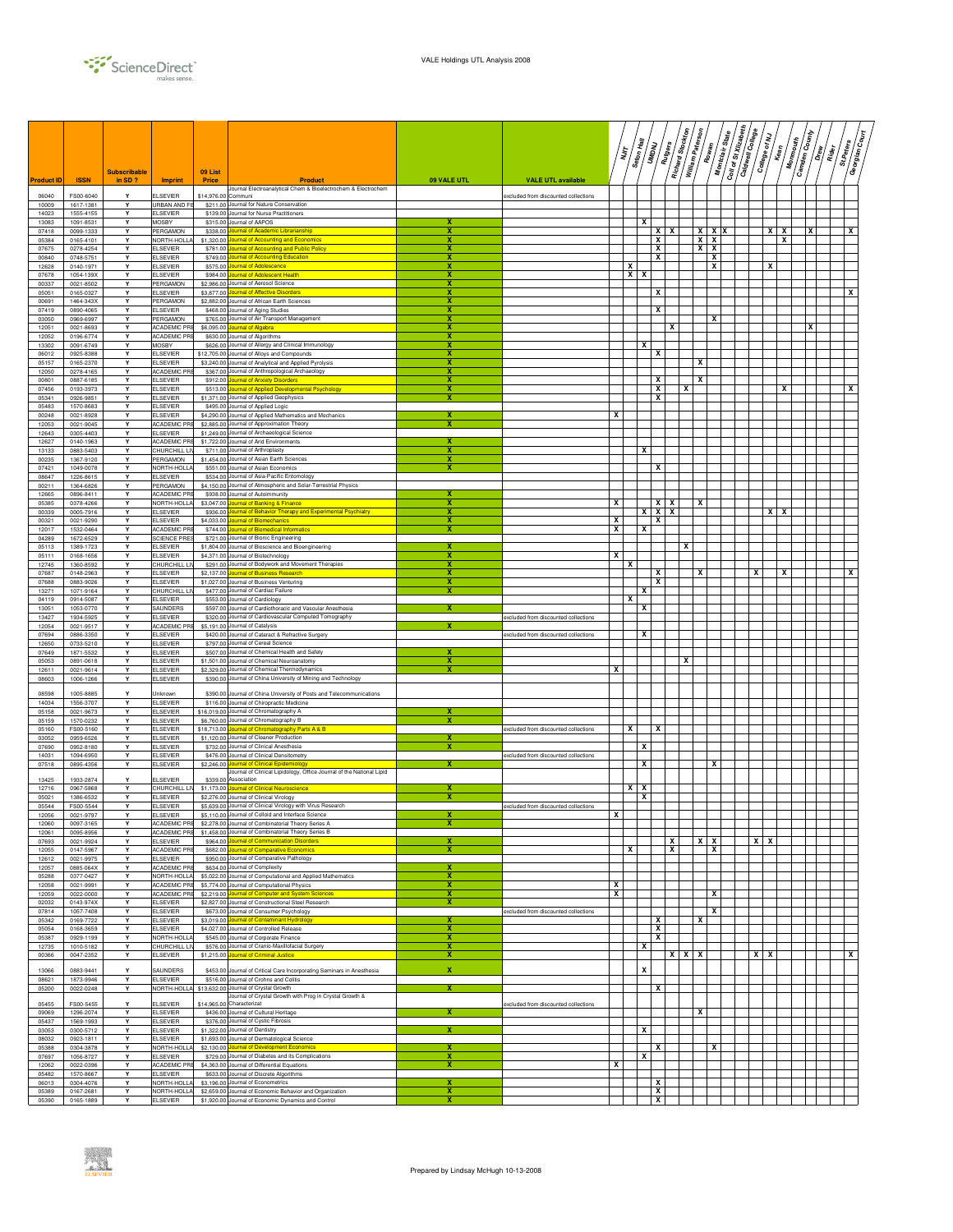

|                            |                          | <b>Subscribable</b> |                                     | 09 List                |                                                                                                                           |                              |                                      |              | דן<br>דו                | Seton Hall<br>UMDNU | Rutgers    | Richard Stockton | William Paterson | Rowan             | $s_{\text{large}}$<br>Montclair | Coll of St Xizabeth<br>Caldwell College | <b>College of My</b> | y<br>Mean | <b>Camden County</b><br><b>Monmouth</b> | / ถ้   | St.Peters<br>  gr<br>  gr | /៖<br>ខ<br>Georgian |
|----------------------------|--------------------------|---------------------|-------------------------------------|------------------------|---------------------------------------------------------------------------------------------------------------------------|------------------------------|--------------------------------------|--------------|-------------------------|---------------------|------------|------------------|------------------|-------------------|---------------------------------|-----------------------------------------|----------------------|-----------|-----------------------------------------|--------|---------------------------|---------------------|
| <b>Product ID</b><br>05289 | <b>ISSN</b><br>0167-4870 | in $SD$ ?<br>Y      | <b>Imprint</b><br><b>ELSEVIER</b>   | Price                  | Product<br>\$687.00 Journal of Economic Psychology                                                                        | 09 VALE UTL<br>x             | <b>VALE UTL available</b>            |              |                         |                     | x          |                  |                  |                   |                                 |                                         |                      |           |                                         |        |                           |                     |
| 12066                      | 0022-0531                | Y                   | <b>ELSEVIER</b>                     |                        | \$3,101.00 Journal of Economic Theory                                                                                     | x                            |                                      |              |                         |                     |            |                  |                  |                   |                                 |                                         |                      |           |                                         |        |                           |                     |
| 07699<br>06014             | 0148-6195<br>0022-0728   | Y<br>Y              | <b>ELSEVIER</b><br>ELSEVIER         |                        | \$670.00 Journal of Economics and Business<br>\$12,522.00 Journal of Electroanalytical Chemistry                          | х<br>x                       |                                      |              |                         |                     | x          |                  |                  |                   |                                 |                                         |                      | x         |                                         | x      |                           |                     |
| 06055                      | FS00-6055                |                     | ELSEVIER                            |                        | \$14,244.00 Journal of Electroanalytical Chemistry with Bioelectrochemistry                                               |                              | excluded from discounted collections |              |                         |                     |            |                  |                  |                   |                                 |                                         |                      |           |                                         |        |                           |                     |
| 13270<br>03054             | 0022-0736<br>1050-6411   | Y<br>Y              | CHURCHILL LIV<br><b>ELSEVIER</b>    |                        | \$380.00 Journal of Electrocardiology<br>\$890.00 Journal of Electromyography and Kinesiology                             | x                            |                                      |              | x                       | x                   |            |                  |                  |                   |                                 |                                         |                      |           |                                         |        |                           |                     |
| 05161                      | 0368-2048                | Y                   | <b>ELSEVIER</b>                     |                        | \$4,714.00 Journal of Electron Spectroscopy and Related Phenomena                                                         | X                            |                                      |              |                         |                     | x          |                  |                  |                   |                                 |                                         |                      |           |                                         |        |                           |                     |
| 05290<br>07535             | 0304-3886<br>0736-4679   | Y<br>Y              | <b>ELSEVIER</b><br><b>ELSEVIER</b>  |                        | \$1,875.00 Journal of Electrostatics<br>\$1,120.00 Journal of Emergency Medicine                                          | X<br>X                       |                                      | x            |                         | x                   |            |                  |                  |                   |                                 |                                         |                      |           |                                         |        |                           |                     |
| 13165<br>05391             | 0099-1767<br>0927-5398   | Y<br>Y              | MOSBY<br>NORTH-HOLLA                |                        | \$329.00 Journal of Emergency Nursing<br>\$607.00 Journal of Empirical Finance                                            | x<br>x                       |                                      |              |                         | ×                   | x<br>x     |                  |                  |                   |                                 |                                         |                      | x         |                                         |        |                           |                     |
| 14027                      | 0099-2399                | Y                   | <b>ELSEVIER</b>                     |                        | \$310.00 Journal of Endodontics                                                                                           |                              | excluded from discounted collections |              |                         | x                   |            |                  |                  |                   |                                 |                                         |                      |           |                                         |        |                           |                     |
| 05392<br>03015             | 0923-4748<br>1475-1585   | Y<br>Y              | <b>ELSEVIER</b><br><b>ELSEVIER</b>  |                        | \$504.00 Journal of Engineering and Technology Management<br>\$647.00 Journal of English for Academic Purposes            | х                            |                                      | x            |                         |                     |            |                  | x                |                   |                                 |                                         |                      |           |                                         |        | x                         |                     |
| 12064<br>12642             | 0095-0696<br>0301-4797   | Y<br>Y              | <b>ACADEMIC PRE</b><br>ACADEMIC PRE |                        | \$1,125.00 Journal of Environmental Economics and Management<br>\$1,306.00 Journal of Environmental Management            | x<br>x                       |                                      |              |                         |                     |            | x                |                  |                   |                                 |                                         |                      |           |                                         |        |                           |                     |
| 12640                      | 0272-4944                | Y                   | ELSEVIER                            |                        | \$374.00 Journal of Environmental Psychology                                                                              |                              |                                      |              |                         |                     |            |                  |                  |                   |                                 |                                         |                      |           |                                         |        |                           |                     |
| 02034<br>08576             | 0265-931X<br>1001-0742   | Y<br>Y              | <b>ELSEVIER</b><br><b>ELSEVIER</b>  |                        | \$2,487.00 Journal of Environmental Radioactivity<br>\$834.00 Journal of Environmental Sciences                           |                              |                                      |              |                         |                     |            |                  |                  |                   |                                 |                                         |                      |           |                                         |        |                           |                     |
| 13335<br>08033             | 0737-0806<br>0378-8741   | Y<br>Y              | SAUNDERS<br><b>ELSEVIER</b>         |                        | \$321.00 Journal of Equine Veterinary Science<br>\$2,760.00 Journal of Ethnopharmacology                                  | х                            |                                      |              |                         |                     | x          |                  |                  |                   |                                 |                                         |                      |           |                                         |        |                           |                     |
| 13023<br>13003             | 1532-3382<br>1557-5063   | Y<br>Y              | <b>MOSBY</b><br><b>ELSEVIER</b>     |                        | \$166.00 Journal of Evidence-Based Dental Practice<br>\$287.00 Journal of Exotic Pet Medicine                             | х                            |                                      |              |                         | x                   |            |                  |                  |                   |                                 |                                         |                      |           |                                         |        |                           |                     |
| 12063                      | 0022-0965                | Y                   | ACADEMIC PRE                        |                        | \$1,593.00 Journal of Experimental Child Psychology                                                                       | х                            |                                      |              |                         |                     |            |                  |                  | $x \mid x$        |                                 |                                         |                      |           |                                         |        |                           |                     |
| 05112<br>12065             | 0022-0981<br>0022-1031   | Y<br>Y              | <b>ELSEVIER</b><br><b>ELSEVIER</b>  | \$5,593.00<br>\$969.00 | urnal of Experimental Marine Biology and Ecology<br>ournal of Experimental Social Psychology                              | x<br>$\overline{\mathbf{x}}$ |                                      |              |                         |                     | $x \mid x$ | $\mathbf{x}$     |                  | $\mathbf{x}$<br>x |                                 |                                         |                      |           |                                         | x<br>x |                           |                     |
| 12825<br>06015             | 1098-612X<br>0304-405X   | Y<br>Y              | <b>ELSEVIER</b><br>NORTH-HOLLA      |                        | \$433.00 Journal of Feline Medicine and Surgery<br>\$2.458.00 Journal of Financial Economics                              | x                            |                                      |              | x                       |                     | x          |                  |                  |                   |                                 |                                         |                      |           |                                         |        |                           |                     |
| 12069                      | 1042-9573                | Y                   | <b>ACADEMIC PRI</b>                 |                        | \$432.00 Journal of Financial Intermediation                                                                              | х                            |                                      |              |                         |                     |            |                  |                  |                   |                                 |                                         |                      |           |                                         |        |                           |                     |
| 05456<br>05540             | 1386-4181<br>1572-3089   | Y<br>Y              | NORTH-HOLLA<br><b>ELSEVIER</b>      |                        | \$396.00 Journal of Financial Markets<br>\$286.00 Journal of Financial Stability                                          | х<br>x                       |                                      |              | x                       |                     |            |                  |                  |                   |                                 |                                         |                      |           |                                         | x      | X                         |                     |
| 07705<br>12662             | 0094-730X<br>0889-9746   | Y<br>Y              | <b>ELSEVIER</b><br>ELSEVIER         |                        | \$733.00 Journal of Fluency Disorders<br>\$1,104.00 Journal of Fluids and Structures                                      | х<br>x                       |                                      | X            |                         |                     |            |                  | x                |                   |                                 |                                         | X.                   | x         |                                         |        |                           |                     |
| 06016                      | 0022-1139                | Y                   | ELSEVIER                            |                        | \$4,976.00 Journal of Fluorine Chemistry                                                                                  | x                            |                                      |              |                         |                     | x          |                  |                  |                   |                                 |                                         |                      |           |                                         |        |                           |                     |
| 12068<br>02035             | 0889-1575<br>0260-8774   | Y<br>Y              | <b>ELSEVIER</b><br><b>ELSEVIER</b>  |                        | \$492.00 Journal of Food Composition and Analysis<br>\$3,633.00 Journal of Food Engineering                               | x                            |                                      |              |                         |                     | x          |                  |                  |                   |                                 |                                         |                      |           |                                         |        |                           |                     |
| 13341<br>12734             | 1067-2516<br>1752-928X   | Y<br>Y              | <b>SAUNDERS</b><br><b>ELSEVIER</b>  |                        | \$291.00 Journal of Foot & Ankle Surgery<br>\$594.00 Journal of Forensic and Legal Medicine                               | x                            |                                      |              |                         |                     |            |                  |                  |                   |                                 |                                         |                      |           |                                         |        |                           |                     |
| 10008                      | 1104-6899                | Y                   | URBAN AND FI                        |                        | \$196,00 Journal of Forest Economics                                                                                      |                              |                                      |              |                         |                     |            |                  |                  |                   |                                 |                                         |                      |           |                                         |        |                           |                     |
| 08591<br>03088             | 0929-6646<br>1872-5813   | Y<br>Y              | <b>ELSEVIER</b><br>Unknown          |                        | \$600.00 Journal of Formosan Medical Association<br>\$295.00 Journal of Fuel Chemistry and Technology                     |                              |                                      |              |                         |                     |            |                  |                  |                   |                                 |                                         |                      |           |                                         |        |                           |                     |
| 12067<br>05600             | 0022-1236<br>1673-8527   | Y<br>Y              | ACADEMIC PRI<br><b>ELSEVIER</b>     |                        | \$4,203.00 Journal of Functional Analysis<br>\$964.00 Journal of Genetics and Genomics                                    |                              |                                      | x            |                         |                     |            |                  |                  |                   |                                 |                                         |                      |           |                                         |        |                           |                     |
| 05343                      | 0375-6742                | Y                   | <b>ELSEVIER</b>                     |                        | \$1,722.00 Journal of Geochemical Exploration                                                                             | x<br>x                       |                                      |              |                         |                     |            |                  |                  |                   |                                 |                                         |                      |           |                                         |        |                           |                     |
| 00874<br>01055             | 0264-3707<br>FS00-1055   | Y<br>Y              | PERGAMON<br>PERGAMON                |                        | \$2,019.00 Journal of Geodynamics<br>\$3,549.00 Journal of Geodynamics with Journal of Structural Geology                 |                              | excluded from discounted collections |              |                         |                     | x          |                  |                  |                   |                                 |                                         |                      |           |                                         |        |                           |                     |
| 05201<br>13136             | 0393-0440<br>0363-5023   | Y<br>Y              | NORTH-HOLLA<br>SAUNDERS             |                        | \$1,791.00 Journal of Geometry and Physics<br>\$544.00 Journal of Hand Surgery (American Volume)                          |                              |                                      |              |                         | x                   | x          |                  |                  |                   |                                 |                                         |                      |           |                                         |        |                           |                     |
| 14016                      | 0894-1130                | Y<br>Y              | <b>HANLEY AND B</b>                 |                        | \$163.00 Journal of Hand Therapy                                                                                          |                              |                                      |              |                         |                     | x          |                  |                  |                   |                                 |                                         |                      |           |                                         |        |                           |                     |
| 05162<br>05393             | 0304-3894<br>0167-6296   | Y                   | ELSEVIER<br>NORTH-HOLLA             |                        | \$4,258.00 Journal of Hazardous Materials<br>\$1,401.00 Journal of Health Economics                                       | х                            |                                      |              |                         |                     | x          |                  |                  |                   |                                 |                                         |                      |           |                                         |        |                           |                     |
| 07583<br>08145             | 1053-2498<br>0168-8278   | Y<br>Y              | <b>ELSEVIER</b><br><b>ELSEVIER</b>  |                        | \$349.00 Journal of Heart and Lung Transplantation<br>\$1,175.00 Journal of Hepatology                                    | x                            |                                      |              |                         | x<br>x              |            |                  |                  |                   |                                 |                                         |                      |           |                                         |        |                           |                     |
| 07423<br>12647             | 1047-8310<br>0305-7488   | Y<br>Y              | <b>ELSEVIER</b><br><b>ELSEVIER</b>  |                        | \$468.00 Journal of High Technology Management Research<br>\$469.00 Journal of Historical Geography                       | х<br>х                       |                                      | x            |                         |                     |            |                  |                  | $x \mid x$        |                                 |                                         |                      | x         |                                         |        |                           |                     |
| 12637                      | 0195-6701                | Y                   | <b>SAUNDERS</b>                     |                        | \$1,061.00 Journal of Hospital Infection                                                                                  | x                            |                                      |              |                         | x                   |            |                  |                  |                   |                                 |                                         |                      |           |                                         |        |                           |                     |
| 12070<br>12624             | 1051-1377<br>0047-2484   | Y<br>Y              | ACADEMIC PRE<br>ACADEMIC PRE        | \$1,485.00             | \$393.00 Journal of Housing Economics<br><b>Journal of Human Evolution</b>                                                | х<br>x                       |                                      |              |                         |                     |            |                  |                  | x                 |                                 |                                         |                      |           |                                         |        |                           |                     |
| 04103<br>06069             | 1001-6058<br>1570-6443   | Y<br>Y              | <b>ELSEVIER</b><br><b>ELSEVIER</b>  |                        | \$607.00 Journal of Hydrodynamics, Ser.B<br>\$350.00 Journal of Hydro-Environment Research                                |                              |                                      |              |                         |                     |            |                  |                  |                   |                                 |                                         |                      |           |                                         |        |                           |                     |
| 05344                      | 0022-1694                | Y                   | <b>ELSEVIER</b>                     |                        | \$6,430.00 Journal of Hydrology                                                                                           |                              |                                      | x            |                         |                     |            |                  |                  |                   |                                 |                                         |                      |           |                                         |        |                           |                     |
| 05457                      | FS00-5457                |                     | ELSEVIER                            |                        | \$8,496.00 Journal of Hydrology with Journal of Contaminant Hydrology                                                     |                              | excluded from discounted collections |              |                         |                     |            |                  |                  |                   |                                 |                                         |                      |           |                                         |        |                           |                     |
| 05055<br>08620             | 0022-1759<br>1226-086X   | Y<br>Y              | <b>ELSEVIER</b><br><b>ELSEVIER</b>  |                        | \$6,332.00 Journal of Immunological Methods<br>\$480.00 Journal of Industrial and Engineering Chemistry                   | х                            |                                      |              |                         | $x \mid x$          |            |                  |                  |                   |                                 |                                         |                      |           |                                         |        |                           |                     |
| 12631<br>04091             | 0163-4453<br>1751-1577   | Y<br>Y              | SAUNDERS<br><b>ELSEVIER</b>         |                        | \$867.00 Journal of Infection<br>\$454.00 Journal of Informetrics                                                         | x                            |                                      |              |                         | x                   |            |                  |                  |                   |                                 |                                         |                      |           |                                         |        |                           |                     |
| 07711                      | 0162-0134                | Y                   | <b>ELSEVIER</b>                     |                        | \$2,893.00 Journal of Inorganic Biochemistry                                                                              | x<br>x                       |                                      |              |                         |                     | x          |                  |                  |                   |                                 |                                         |                      |           |                                         |        |                           |                     |
| 00231<br>07424             | 0022-1910<br>1061-9518   | Y<br>Y              | PERGAMON<br><b>ELSEVIER</b>         |                        | \$2,980.00 Journal of Insect Physiology<br>\$422.00 Journal of International Accounting Auditing and Taxation             | х                            |                                      |              |                         |                     |            |                  |                  | x                 |                                 |                                         |                      | x         |                                         |        |                           |                     |
| 05395                      | 0022-1996                |                     | NORTH-HOLLA                         |                        | \$1,569.00 Journal of International Econom                                                                                | x                            |                                      |              | X                       |                     | $X$ $X$    |                  |                  |                   |                                 |                                         |                      |           |                                         |        |                           |                     |
| 05442<br>07684             | 1042-4431<br>1075-4253   | Y                   | NORTH-HOLLA<br><b>ELSEVIER</b>      |                        | \$400.00 Journal of International Financial Markets Institutions & Money<br>\$759.00 Journal of International Management  | X<br>x                       |                                      |              |                         |                     | x          |                  |                  |                   |                                 |                                         |                      |           |                                         |        |                           |                     |
| 03055                      | 0261-5606                | Y<br>Y              | PERGAMON<br><b>ACADEMIC PRE</b>     |                        | \$1,302.00 Journal of International Money and Finance                                                                     | х<br>х                       |                                      |              |                         |                     | x          |                  |                  |                   |                                 |                                         |                      |           |                                         |        |                           |                     |
| 12071<br>04258             | 0022-2011<br>1006-706X   | Y                   | <b>ELSEVIER</b>                     |                        | \$1,539.00 Journal of Invertebrate Pathology<br>\$162.00 Journal of Iron and Steel Research International                 |                              |                                      |              |                         |                     |            |                  |                  |                   |                                 |                                         |                      |           |                                         |        |                           |                     |
| 07717<br>03056             | 1567-8326<br>0950-4230   | Y<br>Y              | NORTH-HOLLA<br><b>ELSEVIER</b>      |                        | \$1,356.00 Journal of Logic and Algebraic Programming<br>\$1,552.00 Journal of Loss Prevention in the Process Industries  |                              |                                      |              |                         |                     |            |                  |                  |                   |                                 |                                         |                      |           |                                         |        |                           |                     |
| 05202<br>05470             | 0022-2313<br>0164-0704   | Y<br>Y              | NORTH-HOLLA<br>NORTH-HOLLA          |                        | \$3,350.00 Journal of Luminescence<br>\$329.00 Journal of Macroeconomics                                                  | х<br>х                       |                                      |              |                         |                     |            |                  | x                |                   |                                 |                                         |                      |           |                                         |        |                           |                     |
| 12076                      | 1090-7807                | Y                   | <b>ELSEVIER</b>                     |                        | \$4,631.00 Journal of Magnetic Resonance                                                                                  | X                            |                                      |              |                         |                     |            |                  |                  |                   |                                 |                                         |                      |           |                                         |        |                           |                     |
| 05203<br>13026             | 0304-8853<br>0161-4754   | Y<br>Y              | NORTH-HOLLA<br>MOSBY                |                        | \$9,690.00 Journal of Magnetism and Magnetic Materials<br>\$259.00 Journal of Manipulative and Physiological Therapeutics | X<br>х                       |                                      |              | x                       | x                   | x          |                  |                  |                   |                                 |                                         |                      |           |                                         |        |                           |                     |
| 02092<br>05345             | 0278-6125<br>0924-7963   | N<br>Y              | <b>ELSEVIER</b><br><b>ELSEVIER</b>  |                        | \$910.00 Journal of Manufacturing Systems<br>\$2,899.00 Journal of Marine Systems                                         | х                            |                                      | x            |                         |                     | x          |                  |                  |                   |                                 |                                         |                      |           |                                         |        |                           |                     |
| 06017                      | 0924-0136                | Y                   | <b>ELSEVIER</b>                     |                        | \$6,129.00 Journal of Materials Processing Technology                                                                     |                              |                                      |              |                         |                     |            |                  |                  |                   |                                 |                                         |                      |           |                                         |        |                           |                     |
| 12073<br>07457             | 0022-247X<br>0732-3123   | Y<br>Y              | ACADEMIC PR<br><b>ELSEVIER</b>      |                        | \$7.098.00 Journal of Mathematical Analysis and Applications<br>\$422.00 Journal of Mathematical Behavior                 | x<br>x                       |                                      |              |                         |                     | x          |                  |                  |                   |                                 |                                         |                      |           |                                         |        |                           |                     |
| 06018<br>12075             | 0304-4068<br>0022-2496   | Y<br>Y              | NORTH-HOLLA<br>ELSEVIER             |                        | \$1,950.00 Journal of Mathematical Economics<br>\$1,135.00 Journal of Mathematical Psychology                             | x                            |                                      |              |                         |                     | x          |                  |                  |                   |                                 |                                         |                      |           |                                         |        |                           |                     |
| 08616                      | 1000-1948                | Y<br>Y              | <b>ELSEVIER</b>                     |                        | \$288.00 Journal of Medical Colleges of Pla                                                                               |                              |                                      |              |                         |                     |            |                  |                  |                   |                                 |                                         |                      |           |                                         |        |                           |                     |
| 13431<br>01005             | 1939-8654<br>0304-4181   | Y                   | <b>ELSEVIER</b><br><b>ELSEVIER</b>  |                        | \$140.00 Journal of Medical Imaging and Radiation Sciences<br>\$698.00 Journal of Medieval History                        |                              | excluded from discounted collections |              |                         |                     | x          |                  |                  |                   |                                 |                                         |                      |           |                                         |        |                           |                     |
| 05163<br>12074             | 0376-7388<br>0749-596X   | Y<br>Y              | <b>ELSEVIER</b><br><b>ELSEVIER</b>  |                        | \$8,355.00 Journal of Membrane Science<br>\$1,025.00 Journal of Memory and Language                                       | $\overline{\mathbf{x}}$<br>x |                                      | $\mathbf{x}$ |                         |                     |            | $\mathbf{x}$     | $\mathbf{x}$     | $x \times$        |                                 |                                         |                      |           |                                         | x      |                           |                     |
| 05488<br>05058             | 1875-6867<br>0167-7012   | Y<br>Y              | <b>ELSEVIER</b><br><b>ELSEVIER</b>  |                        | \$655.00 Journal of Men's Health<br>\$2,858.00 Journal of Microbiological Methods                                         | x<br>х                       |                                      |              |                         |                     | x          |                  |                  |                   |                                 |                                         |                      |           |                                         | x      |                           |                     |
| 07723                      | 1526-9523                | Y                   | <b>ELSEVIER</b>                     |                        | \$400.00 Journal of Midwifery & Women's Health                                                                            | x                            |                                      |              | x                       | x                   | x          |                  |                  |                   |                                 |                                         | x                    | x         |                                         |        |                           |                     |
| 13372<br>12614             | 1553-4650<br>0022-2828   | Y<br>Y              | <b>ELSEVIER</b><br>ACADEMIC PRE     |                        | \$305.00 Journal of Minimally Invasive Gynecology<br>\$3,347.00 Journal of Molecular and Cellular Cardiology              | х                            | excluded from discounted collections |              |                         | x<br>x              |            |                  |                  |                   |                                 |                                         |                      |           |                                         |        |                           |                     |
| 12615<br>05168             | 0022-2836<br>FS00-5168   | Y<br>Y              | ACADEMIC PRE                        |                        | \$7,311.00 Journal of Molecular Biology<br>ELSEVIER \$8,010.00 Journal of Molecular Catalysis A and B                     | $\overline{\mathbf{x}}$      | excluded from discounted collections |              | $\overline{\mathbf{x}}$ | ×                   |            |                  |                  | x                 |                                 |                                         |                      |           |                                         |        |                           |                     |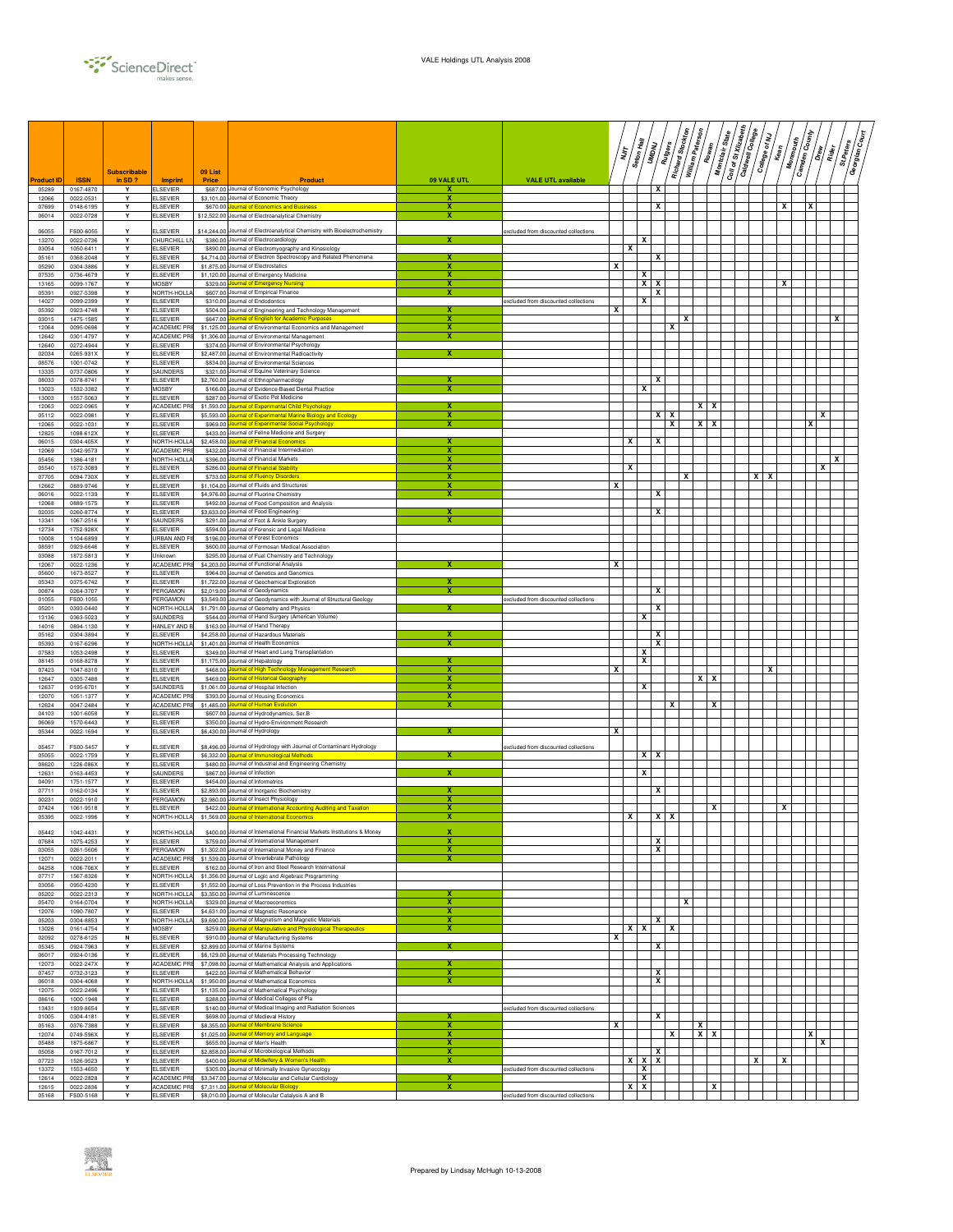

|                  |                        | <b>Subscribable</b> |                                      | 09 List                  |                                                                                                                          |                              |                                      |   | דן<br>דו | Seton Hall     | Rutgers<br><b>UMDNU</b>        | Richard Stockton | William Paterson | Rowan      | Coll of St Xizabeth<br>Montclair State | Caldwell College<br>College of NJ | <b>Kean</b>      | <b>Monmouth</b> | <b>Camden County</b><br>/ผู้ | Rider<br>R | /៖<br>ខ<br>St.Peters<br>Georgian |  |
|------------------|------------------------|---------------------|--------------------------------------|--------------------------|--------------------------------------------------------------------------------------------------------------------------|------------------------------|--------------------------------------|---|----------|----------------|--------------------------------|------------------|------------------|------------|----------------------------------------|-----------------------------------|------------------|-----------------|------------------------------|------------|----------------------------------|--|
| <b>roduct ID</b> | <b>ISSN</b>            | in SD ?             | Imprint                              | <b>Price</b>             | Product                                                                                                                  | 09 VALE UTL                  | <b>VALE UTL available</b>            |   |          |                |                                |                  |                  |            |                                        |                                   |                  |                 |                              |            |                                  |  |
| 05166<br>05167   | 1381-1169<br>1381-1177 | Y<br>Y              | <b>ELSEVIER</b><br>ELSEVIER          | \$1,338.00               | \$6,838.00 Journal of Molecular Catalysis A: Chemical<br>Journal of Molecular Catalysis B: Enzymatic                     | x<br>х                       |                                      |   |          |                |                                |                  |                  |            |                                        |                                   |                  |                 |                              |            |                                  |  |
| 07721<br>05169   | 1093-3263<br>0167-7322 | Y<br>Y              | ELSEVIER<br>ELSEVIER                 | \$3,419.00               | \$1,398.00 Journal of Molecular Graphics and Modelling<br>Journal of Molecular Liquids                                   | х<br>х                       |                                      |   |          |                |                                |                  |                  |            |                                        |                                   |                  |                 |                              |            |                                  |  |
| 12077            | 0022-2852              | Υ                   | ELSEVIER                             | \$3,746.00               | Journal of Molecular Spectroscopy                                                                                        | х                            |                                      | x |          |                |                                |                  |                  |            |                                        |                                   |                  |                 |                              |            |                                  |  |
| 05170            | 0022-2860              | Y                   | <b>LSEVIER</b>                       | \$8,864.00               | Journal of Molecular Structure                                                                                           | х                            |                                      |   |          |                |                                |                  |                  |            |                                        |                                   |                  |                 |                              |            |                                  |  |
| 05171<br>05164   | FS00-5171<br>0166-1280 | Y<br>Υ              | <b>ELSEVIER</b><br>ELSEVIER          | \$17,070.00              | Journal of Molecular Structure with Journal of Molecular Structur<br>\$9,882.00 Journal of Molecular Structure: Theochem | х                            | excluded from discounted collections |   |          |                | X                              |                  |                  |            |                                        |                                   |                  |                 |                              |            |                                  |  |
| 05398            | 0304-3932              | Y<br>Y              | <b>LSEVIER</b>                       | \$2,135.00               | <b>burnal of Monetary Economics</b>                                                                                      | x<br>X                       |                                      |   | X        |                | x                              |                  |                  |            |                                        |                                   |                  |                 |                              |            |                                  |  |
| 05443<br>12078   | 1042-444X<br>0047-259X | Y                   | NORTH-HOLL<br>ACADEMIC PR            | \$397.00<br>\$1,891.00   | Journal of Multinational Financial Management<br>Journal of Multivariate Analysis                                        |                              |                                      |   |          |                |                                |                  |                  |            |                                        |                                   |                  |                 |                              |            |                                  |  |
| 08617<br>06064   | 1007-4376<br>1003-9953 | Y<br>Y              | <b>ELSEVIER</b><br><b>ELSEVIER</b>   | \$288.0<br>\$483.0       | Journal of Nanjing Medical University<br>Journal of Natural Gas Chemistry                                                |                              |                                      |   |          |                |                                |                  |                  |            |                                        |                                   |                  |                 |                              |            |                                  |  |
| 12606            | 1355-1841              | Y                   | ELSEVIER                             | \$437.00                 | Journal of Neonatal Nursing                                                                                              |                              |                                      |   | x        |                |                                |                  |                  |            |                                        |                                   |                  |                 |                              |            |                                  |  |
| 12653<br>05060   | 1084-8045<br>0165-5728 | Y<br>Y              | ACADEMIC PRE<br><b>ELSEVIER</b>      | \$906.00<br>\$5,799.00   | Journal of Network and Computer Applications<br>ournal of Neuroimmunology                                                | х                            |                                      |   |          |                | $x \mid x$                     |                  |                  |            |                                        |                                   |                  |                 |                              |            |                                  |  |
| 00866<br>05061   | 0911-6044<br>0165-0270 | Υ<br>Y              | ELSEVIER<br>LSEVIER                  | \$848.00<br>\$5,275.0    | ournal of Neurolinguistics<br>urnal of Neuroscience Methods                                                              | х<br>х                       |                                      |   | x        |                | x                              | x                |                  |            |                                        |                                   |                  |                 |                              |            |                                  |  |
| 05204            | 0022-3093              | Y                   | NORTH-HOLL                           | \$10,035.00              | Journal of Non-Crystalline Solids                                                                                        | x                            |                                      |   |          |                | $\mathbf{x}$                   |                  |                  |            |                                        |                                   |                  |                 |                              |            |                                  |  |
| 05172<br>13244   | 0377-0257<br>1071-3581 | Y<br>Y              | <b>ELSEVIER</b><br><b>MOSBY</b>      | \$4,262.0<br>\$313.00    | purnal of Non-Newtonian Fluid Mechanics<br>Journal of Nuclear Cardiology                                                 | $\overline{\mathbf{x}}$      | excluded from discounted collections | X |          |                | $\mathbf{x}$                   |                  |                  |            |                                        |                                   |                  |                 |                              |            |                                  |  |
| 05205<br>12079   | 0022-3115<br>0022-314X | Y<br>Y              | NORTH-HOLLA<br>ACADEMIC PRE          | \$8,730.00               | Journal of Nuclear Materials<br>\$2,541.00 Journal of Number Theory                                                      | х<br>x                       |                                      |   |          |                |                                |                  |                  |            |                                        |                                   |                  |                 |                              |            |                                  |  |
| 13410            | 1499-4046              | Y                   | <b>ELSEVIER</b>                      | \$366.00                 | Journal of Nutrition Education and Behavior                                                                              |                              |                                      |   | x        |                |                                |                  |                  |            |                                        |                                   |                  |                 |                              |            |                                  |  |
| 07714<br>05400   | 0955-2863<br>0272-6963 | Y<br>Y              | ELSEVIER<br>ELSEVIER                 | \$1,703.00<br>\$639.00   | <b>urnal of Nutritional Biochemistry</b><br>Journal of Operations Management                                             | x<br>x                       |                                      |   |          |                | x<br>х                         |                  |                  |            | x                                      |                                   |                  |                 |                              |            |                                  |  |
| 13068            | 0278-2391              | Υ                   | SAUNDERS                             | \$380.00                 | Journal of Oral and Maxillofacial Surgery                                                                                | X<br>x                       | excluded from discounted collections |   |          | x              | x                              |                  |                  |            |                                        |                                   |                  |                 |                              |            |                                  |  |
| 06019<br>12748   | 0022-328X<br>1361-3111 | Y<br>Υ              | <b>ELSEVIER</b><br>CHURCHILL L       | \$13,620.0<br>\$336.00   | urnal of Organometallic Chemistry<br>Journal of Orthopaedic Nursing                                                      |                              |                                      |   | x        |                |                                |                  |                  |            |                                        |                                   |                  |                 |                              |            |                                  |  |
| 13134<br>07725   | 1526-5900<br>0885-3924 | Y<br>Y              | ELSEVIER<br>ELSEVIER                 | \$534.00<br>\$993.00     | Journal of Pain<br><b>burnal of Pain and Symptom Management</b>                                                          | x                            |                                      |   |          |                | $X$   $X$                      |                  |                  |            |                                        |                                   |                  |                 |                              |            |                                  |  |
| 12080            | 0743-7315              | Y                   | <b>ACADEMIC PRE</b>                  | \$1,194.00               | Journal of Parallel and Distributed Computing                                                                            | х                            |                                      | x |          |                |                                |                  |                  |            |                                        |                                   |                  |                 |                              |            |                                  |  |
| 07752<br>13176   | 1083-3188<br>0891-5245 | Y<br>Y              | <b>ELSEVIER</b><br><b>MOSBY</b>      | \$663.00<br>\$247.00     | curnal of Pediatric and Adolescent Gynecology<br>urnal of Pediatric Health Care                                          | х<br>х                       |                                      |   | x<br>x   | x              | x                              |                  |                  |            |                                        |                                   | x<br>X           |                 |                              |            |                                  |  |
| 13162<br>13069   | 0882-5963<br>0022-3468 | Y<br>Y              | SAUNDERS<br>SAUNDERS                 | \$259.00<br>\$829.0      | <b>Jurnal of Pediatric Nursing</b><br>Journal of Pediatric Surgery                                                       | х<br>x                       |                                      |   | x        | $X$   $X$<br>x |                                |                  |                  |            |                                        |                                   | x                |                 |                              |            |                                  |  |
| 04070            | 1477-5131              | Y                   | <b>ELSEVIER</b>                      | \$484.00                 | Journal of Pediatric Urology                                                                                             |                              |                                      |   | x        |                |                                |                  |                  |            |                                        |                                   |                  |                 |                              |            |                                  |  |
| 13249<br>13187   | 0022-3476<br>1089-9472 | Y<br>Y              | <b>MOSBY</b><br>SAUNDERS             | \$613.00<br>\$294.00     | ournal of Pediatrics<br>ournal of Perianesthesia Nursing                                                                 |                              |                                      |   | x        | x<br>x         |                                | х<br>x           |                  |            |                                        |                                   | x                |                 |                              |            |                                  |  |
| 05346<br>05173   | 0920-4105<br>0731-7085 | Y<br>Y              | ELSEVIER<br><b>ELSEVIER</b>          | \$3,538.00               | \$2,196.00 Journal of Petroleum Science and Engineering<br><b>Journal of Pharmaceutical and Biomedical Analysis</b>      | х<br>x                       |                                      |   |          |                |                                | x                |                  | х          |                                        |                                   |                  |                 |                              |            |                                  |  |
| 07726            | 1056-8719              | Y                   | <b>ELSEVIER</b>                      | \$1,694.00               | Journal of Pharmacological and Toxicological Methods                                                                     | х                            |                                      |   |          |                | x                              |                  |                  |            |                                        |                                   |                  |                 |                              |            |                                  |  |
| 12626<br>06020   | 0095-4470<br>1010-6030 | Y<br>Y              | ELSEVIER<br><b>ELSEVIER</b>          | \$622.00<br>\$6,879.00   | Journal of Phonetics<br>Journal of Photochemistry and Photobiology A: Chemistry                                          | x<br>x                       |                                      |   |          |                |                                |                  |                  | x          |                                        |                                   |                  |                 |                              |            |                                  |  |
| 06021            | 1011-1344              | Y                   | <b>ELSEVIER</b>                      | \$3,744.0                | Journal of Photochemistry and Photobiology B: Biology<br>Journal of Photochemistry and Photobiology C: Photochemistry    | x                            |                                      |   |          |                |                                |                  |                  |            |                                        |                                   |                  |                 |                              |            |                                  |  |
| 06054            | 1389-5567              |                     | LSEVIER                              | \$661.0                  | Reviews                                                                                                                  | $\pmb{\mathsf{x}}$           |                                      |   |          |                |                                |                  |                  |            |                                        |                                   |                  |                 |                              |            |                                  |  |
| 06041<br>00229   | FS00-6041<br>0022-3697 | Y<br>Y              | <b>LSEVIER</b><br><b>ELSEVIER</b>    | \$10,712.00<br>\$6,267.0 | Journal of Photochemistry and Photobiology Parts A-C<br>Journal of Physics and Chemistry of Solids                       |                              | excluded from discounted collections |   |          |                | x<br>$\boldsymbol{\mathsf{x}}$ |                  |                  |            |                                        |                                   |                  |                 |                              |            |                                  |  |
| 09042<br>10010   | 0928-4257<br>0176-1617 | Y<br>Y              | ELSEVIER<br>URBAN AND FI             | \$845.0<br>\$2,390.00    | Journal of Physiology - Paris<br>Journal of Plant Physiology                                                             | x                            |                                      |   |          |                | х                              |                  |                  |            |                                        |                                   |                  |                 |                              |            |                                  |  |
| 12727            | 1748-6815              | Y                   | ELSEVIER                             | \$657.00                 | Journal of Plastic, Reconstructive & Aesthetic Surgery                                                                   |                              |                                      |   |          | x              |                                |                  |                  |            |                                        |                                   |                  |                 |                              |            |                                  |  |
| 07729<br>06022   | 0161-8938<br>0378-7753 | Y<br>Y              | ELSEVIER<br><b>ELSEVIER</b>          | \$4,653.00               | \$874.00 Journal of Policy Modeling<br>Journal of Power Sources                                                          | х<br>х                       |                                      |   |          |                | x                              |                  |                  |            |                                        |                                   |                  |                 |                              |            |                                  |  |
| 05291<br>03057   | 0378-2166<br>0959-1524 | Y<br>Y              | <b>ELSEVIER</b><br>ELSEVIER          | \$1,163.00<br>\$1,434.00 | Journal of Pragmatics<br>Journal of Process Control                                                                      | х                            |                                      |   |          |                | x                              |                  |                  |            |                                        |                                   |                  |                 |                              |            |                                  |  |
| 13189            | 8755-7223              | Y                   | SAUNDERS                             | \$296.0                  | <b><u>purnal of Professional Nursing</u></b>                                                                             |                              |                                      |   |          |                | $X$ $X$ $X$ $X$                |                  | x                |            | ΙX                                     |                                   | x                |                 |                              |            |                                  |  |
| 13029<br>05052   | 0022-3913<br>1874-3919 | Y<br>Υ              | MOSBY<br><b>ELSEVIER</b>             | \$579.0<br>\$1,949.0     | Journal of Prosthetic Dentistry<br>Journal of Proteomics                                                                 | $\overline{\mathbf{x}}$      |                                      |   |          | x              |                                |                  |                  |            |                                        |                                   |                  |                 |                              |            |                                  |  |
| 00241            | 0022-3956              | Y<br>Y              | ELSEVIER                             | \$2,093.0                | Journal of Psychiatric Research<br><b>burnal of Psychosomatic Research</b>                                               | х                            |                                      |   |          | x              |                                |                  |                  |            |                                        | x                                 |                  |                 |                              |            |                                  |  |
| 07550<br>06023   | 0022-3999<br>0047-2727 | Y                   | ELSEVIER<br>NORTH-HOLL/              | \$2,445.00<br>\$2,636.00 | ournal of Public Economics                                                                                               | х                            |                                      |   | x        | $x \mid x$     | x                              |                  |                  |            |                                        |                                   |                  |                 |                              |            |                                  |  |
| 03028<br>05292   | 1478-4092<br>0022-4049 | Y<br>Y              | <b>ELSEVIER</b><br><b>NORTH-HOLL</b> | \$544.00<br>\$3,411.00   | Journal of Purchasing and Supply Management<br>Journal of Pure and Applied Algebra                                       | х                            |                                      |   |          |                |                                |                  |                  |            |                                        |                                   |                  |                 |                              |            |                                  |  |
| 00272            | 0022-4073              | Y<br>Y              | PERGAMON                             | \$7,115.00               | Journal of Quantitative Spectroscopy & Radiative Transfer                                                                |                              |                                      |   | X        |                |                                |                  |                  |            |                                        |                                   |                  |                 |                              |            |                                  |  |
| 13356<br>08561   | 1546-0843<br>1002-0721 | $\mathbf{v}$        | <b>ELSEVIER</b><br><b>ELSEVIER</b>   | \$137.00<br>\$367.00     | Journal of Radiology Nursing<br>Journal of Rare Earths                                                                   |                              |                                      |   |          |                |                                |                  |                  |            |                                        |                                   |                  |                 |                              |            |                                  |  |
| 13264<br>08618   | 1051-2276<br>1001-7844 | Y<br>Y              | SAUNDERS<br><b>ELSEVIER</b>          | \$308.00                 | Journal of Renal Nutrition<br>\$192.00 Journal of Reproduction and Contraception                                         |                              | excluded from discounted collections |   |          |                |                                |                  |                  |            | x                                      |                                   |                  |                 |                              |            |                                  |  |
| 08034            | 0165-0378              | Y                   | <b>ELSEVIER</b>                      | \$1,429.00               | Journal of Reproductive Immunology                                                                                       | x                            |                                      |   |          | x              |                                |                  |                  |            |                                        |                                   |                  |                 |                              |            |                                  |  |
| 12081<br>07427   | 0092-6566<br>0022-4359 | Y<br>Y              | <b>ELSEVIER</b><br>ELSEVIER          | \$706.00<br>\$458.00     | Inumal of Research in Personality<br><b>Jurnal of Retailing</b>                                                          | x<br>x                       |                                      |   |          |                | $x \mid x$                     | x                | x<br>x           |            |                                        |                                   | $\boldsymbol{x}$ |                 |                              | x          |                                  |  |
| 03058            | 0969-6989              | Y                   | <b>ELSEVIER</b>                      |                          | \$888.00 Journal of Retailing and Consumer Services                                                                      | x                            |                                      |   |          |                |                                |                  |                  |            |                                        |                                   |                  |                 |                              | x          |                                  |  |
| 00348<br>00679   | 0743-0167<br>0022-4375 | Y                   | PERGAMON<br>PERGAMON                 | \$874.00<br>\$1,071.00   | Journal of Rural Studies<br>ournal of Safety Research                                                                    | x                            |                                      |   |          |                |                                |                  |                  | $x \mid x$ |                                        |                                   |                  |                 |                              |            |                                  |  |
| 00699<br>04244   | 0022-4405<br>1440-2440 | Y<br>Y              | <b>ELSEVIER</b><br>ELSEVIER          | \$501.00                 | ournal of School Psychology<br>\$341.00 Journal of Science and Medicine in Sport                                         | x                            |                                      |   |          |                |                                |                  | $X$ $X$ $X$ $X$  |            | x                                      |                                   | $x \mid x$       |                 |                              |            | x                                |  |
| 05453            | 1385-1101              | Y                   | <b>ELSEVIER</b>                      |                          | \$726.00 Journal of Sea Research<br>Journal of Second Language Writing                                                   | х                            |                                      |   |          |                |                                |                  |                  |            |                                        |                                   |                  |                 |                              |            |                                  |  |
| 07458<br>13085   | 1060-3743<br>1058-2746 | Y<br>Y              | <b>ELSEVIER</b><br>MOSBY             | \$377.00<br>\$331.00     | Journal of Shoulder and Elbow Surgery                                                                                    | х<br>х                       |                                      |   |          | x              |                                | x                |                  |            |                                        |                                   |                  |                 |                              |            |                                  |  |
| 07430<br>12084   | 1053-5357<br>0022-4596 | Y<br>Y              | <b>NORTH-HOLL</b><br><b>ELSEVIER</b> | \$639.00<br>\$5,108.00   | urnal of Socio-Economics<br>Journal of Solid State Chemistry                                                             | x<br>$\overline{\mathbf{x}}$ |                                      | x |          |                | x                              |                  |                  |            |                                        |                                   | x                |                 |                              |            |                                  |  |
| 12616            | 0022-460X              | Y                   | <b>ELSEVIER</b>                      | \$7,880.00               | Journal of Sound and Vibration                                                                                           |                              |                                      |   |          |                |                                |                  |                  |            |                                        |                                   |                  |                 |                              |            |                                  |  |
| 00839<br>05401   | 0895-9811<br>0378-3758 | Y<br>Y              | PERGAMON<br>NORTH-HOLLA              | \$1,215.00<br>\$4,375.00 | Journal of South American Earth Sciences<br>Journal of Statistical Planning and Inference                                | х<br>x                       |                                      |   |          |                | x                              |                  |                  |            |                                        |                                   |                  |                 |                              |            |                                  |  |
| 00333<br>00306   | 0960-0760<br>0022-474X | Y<br>Y              | PERGAMON<br>PERGAMON                 | \$1,371.00               | \$6,046.00 Journal of Steroid Biochemistry and Molecular Biology<br>Journal of Stored Products Research                  | x                            |                                      |   |          |                | х                              |                  |                  |            |                                        |                                   |                  |                 |                              |            |                                  |  |
| 05402            | 0963-8687              | Υ                   | ELSEVIER                             | \$562.00                 | Journal of Strategic Information Systems                                                                                 | х                            |                                      |   |          |                |                                |                  |                  |            |                                        |                                   |                  |                 |                              |            |                                  |  |
| 13324<br>12082   | 1052-3057<br>1047-8477 | Y<br>Y              | SAUNDERS<br>ACADEMIC PRE             | \$400.00<br>\$1,247.00   | Journal of Stroke & Cerebrovascular Diseases<br>Journal of Structural Biology                                            |                              |                                      |   | X        | x              |                                |                  |                  |            |                                        |                                   |                  |                 |                              |            |                                  |  |
| 00539<br>07553   | 0191-8141<br>0740-5472 | Y<br>Y              | PERGAMON<br><b>ELSEVIER</b>          | \$1,925.00<br>\$922.00   | <b>burnal of Structural Geology</b><br>ournal of Substance Abuse Treatment                                               | $\overline{\mathbf{x}}$<br>x |                                      |   |          |                | XX<br><b>X</b>                 |                  | x                |            |                                        |                                   |                  |                 |                              |            | х                                |  |
| 05452            | 0896-8446              | Y                   | <b>ELSEVIER</b>                      | \$1,488.00               | Journal of Supercritical Fluids                                                                                          | x                            |                                      | x |          |                | x                              |                  |                  |            |                                        |                                   |                  |                 |                              |            |                                  |  |
| 07589<br>12083   | 1931-7204<br>0022-4804 | Y<br>Y              | ELSEVIER<br><b>ACADEMIC PRE</b>      |                          | \$276.00 Journal of Surgical Education<br>\$1,938.00 Journal of Surgical Research                                        | х<br>х                       |                                      |   |          | x              |                                |                  |                  |            |                                        |                                   |                  |                 |                              |            |                                  |  |
| 12654            | 0747-7171              | Υ<br>Y              | ACADEMIC PRE                         |                          | \$1,033.00 Journal of Symbolic Computation                                                                               | х<br>х                       |                                      | x |          |                |                                |                  |                  |            |                                        |                                   |                  |                 |                              |            |                                  |  |
| 07735<br>05299   | 0164-1212<br>1383-7621 | Y                   | ELSEVIER<br>NORTH-HOLL               | \$2,331.00<br>\$1,548.00 | Journal of Systems and Software<br>Journal of Systems Architecture                                                       |                              |                                      |   |          |                |                                |                  |                  |            |                                        |                                   |                  |                 |                              |            |                                  |  |
| 00302<br>13309   | 0022-4898<br>0190-9622 | Y<br>Y              | <b>ELSEVIER</b><br><b>MOSBY</b>      | \$1,037.00<br>\$627.0    | Journal of Terramechanics<br>Journal of the American Academy of Dermatology                                              | x                            |                                      |   |          | x              |                                |                  |                  |            |                                        |                                   |                  |                 |                              |            |                                  |  |
| 07681            | 0735-1097              | Y                   | <b>ELSEVIER</b>                      | \$567.0                  | Journal of the American College of Cardiology<br>Journal of the American College of Radiology                            | x                            |                                      |   |          |                | x                              |                  |                  |            |                                        |                                   |                  |                 |                              |            |                                  |  |
| 13357<br>07682   | 1546-1440<br>1072-7515 | Y<br>Y              | <b>ELSEVIER</b><br>ELSEVIER          | \$243.00<br>\$377.00     | ournal of the American College of Surgeons                                                                               | x                            | excluded from discounted collections |   |          | x              |                                |                  |                  | x          |                                        |                                   |                  |                 |                              |            |                                  |  |
| 13340            | 0002-8223              | Y                   | <b>ELSEVIER</b>                      | \$422.00                 | Journal of the American Dietetic Association                                                                             |                              |                                      |   |          | X I            |                                | $\mathbf{X}$     |                  |            | $\mathbf{X}$                           |                                   |                  |                 |                              |            |                                  |  |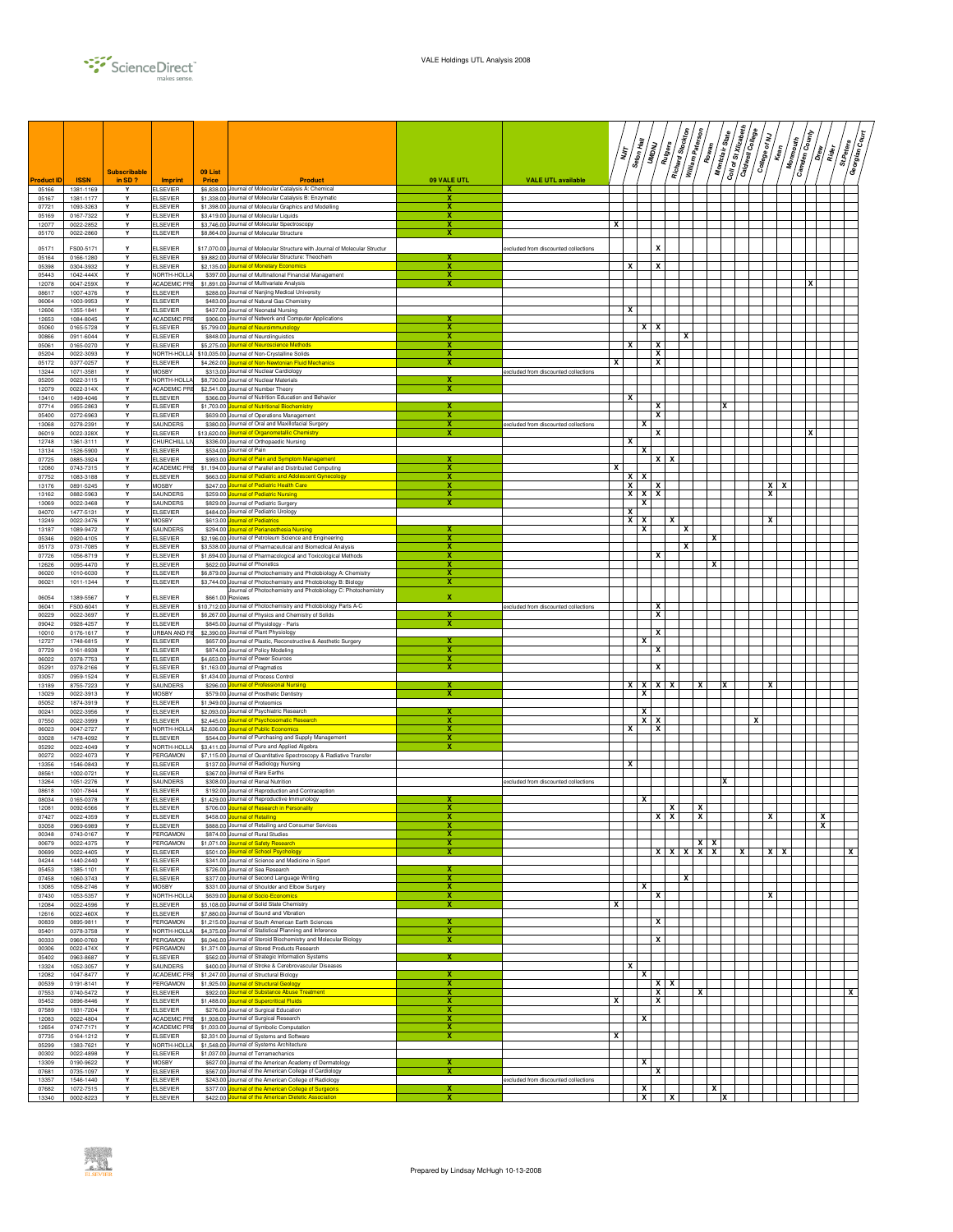

|                |                        | <b>Subscribable</b> |                                         | 09 List                  |                                                                                                                                    |                              |                                                                              |   | ΪŢ | Seton Hall | Rutgers<br><b>SHADAY</b> | Richard Stockton | William Paterson<br>Rowan | Montclair State | Coll of St Xilzabeth | Caldwell College | College of NJ<br>Kean | Monmouth | <b>Camden County</b><br>/รู้ | Rider | St.Peters | ∫§<br>S<br>Georgian |
|----------------|------------------------|---------------------|-----------------------------------------|--------------------------|------------------------------------------------------------------------------------------------------------------------------------|------------------------------|------------------------------------------------------------------------------|---|----|------------|--------------------------|------------------|---------------------------|-----------------|----------------------|------------------|-----------------------|----------|------------------------------|-------|-----------|---------------------|
| roduct ID      | <b>ISSN</b>            | in SD?              | Imprint                                 | <b>Price</b>             | <b>Product</b>                                                                                                                     | 09 VALE UTL                  | <b>VALE UTL available</b>                                                    |   |    |            |                          |                  |                           |                 |                      |                  |                       |          |                              |       |           |                     |
| 13380<br>14014 | 1525-8610<br>1067-5027 | Y<br>Y              | <b>ELSEVIER</b><br>HANLEY AND E         |                          | \$316.00 Journal of the American Medical Directors Association<br>\$463.00 Journal of the American Medical Informatics Association |                              | excluded from discounted collections<br>excluded from discounted collections |   |    | x<br>x     |                          |                  |                           |                 |                      |                  |                       |          |                              |       |           |                     |
| 07722<br>13242 | 1044-0305              | Y<br>Y              | <b>ELSEVIER</b><br><b>ELSEVIER</b>      |                          | \$492.00 Journal of the American Society for Mass Spectrometry<br>\$426.00 Journal of the American Society of Echocardiography     |                              |                                                                              |   |    |            | x                        |                  |                           |                 |                      |                  |                       |          |                              |       |           |                     |
| 13424          | 0894-7317<br>1933-1711 | Y                   | <b>ELSEVIER</b>                         |                          | \$296.00 Journal of the American Society of Hypertension                                                                           |                              | excluded from discounted collections<br>excluded from discounted collections |   |    |            |                          |                  |                           |                 |                      |                  |                       |          |                              |       |           |                     |
| 13353<br>13379 | 1535-5535<br>1055-3290 | Y<br>Y              | <b>ELSEVIER</b><br><b>ELSEVIER</b>      | \$431.00                 | \$326.00 Journal of the Association for Laboratory Automation<br>Journal of the Association of Nurses in Aids                      |                              |                                                                              |   | x  |            |                          |                  |                           | x               |                      |                  |                       |          |                              |       |           |                     |
| 08590<br>02036 | 1726-4901<br>0955-2219 | Y<br>Y              | <b>ELSEVIER</b><br><b>ELSEVIER</b>      |                          | \$550.00 Journal of the Chinese Medical Association<br>\$4,033.00 Journal of the European Ceramic Society                          | x                            |                                                                              |   |    |            | x                        |                  |                           |                 |                      |                  |                       |          |                              |       |           |                     |
| 00334          | 0016-0032              | Y                   | PERGAMON                                |                          | \$2,316.00 Journal of the Franklin Institute                                                                                       | x                            |                                                                              |   |    |            |                          |                  |                           |                 |                      |                  |                       |          |                              |       |           |                     |
| 12072<br>08629 | 0889-1583<br>1226-3192 | Υ<br>Y              | ACADEMIC PRE<br><b>ELSEVIER</b>         |                          | \$601.00 Journal of the Japanese and International Economies<br>\$320.00 Journal of the Korean Statistical Society                 | x                            |                                                                              |   |    |            |                          |                  |                           | x               |                      |                  |                       |          |                              |       |           |                     |
| 03080          | 1751-6161              | Y                   | <b>ELSEVIER</b>                         | \$1,029.00               | Journal of the Mechanical Behavior of Biomedical Materials                                                                         |                              |                                                                              |   |    |            |                          |                  |                           |                 |                      |                  |                       |          |                              |       |           |                     |
| 00220<br>05063 | 0022-5096<br>0022-510X | Y<br>Y              | <b>ELSEVIER</b><br><b>ELSEVIER</b>      | \$4,399.00<br>\$4,344.00 | ournal of the Mechanics and Physics of Solids<br>Journal of the Neurological Sciences                                              | x                            |                                                                              | x |    | $x \mid x$ | x                        |                  |                           |                 |                      |                  |                       |          |                              |       |           |                     |
| 08611<br>12617 | 1876-1070<br>0022-5193 | Y<br>Υ              | <b>ELSEVIER</b><br><b>ACADEMIC PF</b>   |                          | \$574.00 Journal of the Taiwan Institute of Chemical Engineers<br>\$4,830.00 Journal of Theoretical Biology                        |                              |                                                                              | x |    |            |                          |                  |                           |                 |                      |                  |                       |          |                              |       |           |                     |
| 00383          | 0306-4565              | Y                   | PERGAMON                                |                          | \$1,588.00 Journal of Thermal Biology                                                                                              |                              |                                                                              |   |    |            |                          |                  |                           |                 |                      |                  |                       |          |                              |       |           |                     |
| 13088<br>04107 | 0022-5223<br>0965-206X | Υ<br>Y              | <b>MOSBY</b><br><b>ELSEVIER</b>         |                          | \$728.00 Journal of Thoracic and Cardiovascular Surgery<br>\$444.00 Journal of Tissue Viability                                    |                              |                                                                              |   |    | x          |                          |                  |                           |                 |                      |                  |                       |          |                              |       |           |                     |
| 10014<br>06075 | 0946-672X<br>0254-6272 | Y<br>Υ              | <b>JRBAN AND FIS</b><br><b>ELSEVIER</b> |                          | \$690.00 Journal of Trace Elements in Medicine and Biology<br>\$240.00 Journal of Traditional Chinese Medicine                     |                              |                                                                              |   |    |            |                          |                  |                           |                 |                      |                  |                       |          |                              |       |           |                     |
| 03060          | 0966-6923              | Υ                   | <b>ELSEVIER</b>                         |                          | \$537.00 Journal of Transport Geography                                                                                            |                              |                                                                              |   |    |            |                          |                  |                           |                 |                      |                  |                       |          |                              |       |           |                     |
| 04290          | 1570-6672              | Y                   | <b>ELSEVIER</b>                         |                          | Journal of Transportation Systems Engineering and Information<br>\$329.00 Technolo                                                 |                              |                                                                              |   |    |            |                          |                  |                           |                 |                      |                  |                       |          |                              |       |           |                     |
| 04255<br>12085 | 1005-8850<br>0094-1190 | Y<br>Y              | <b>ELSEVIER</b><br>ACADEMIC PRE         | \$1,217.00               | \$312.00 Journal of University of Science and Technology Beijing<br><b>Iournal of Urban Economics</b>                              |                              |                                                                              |   |    |            |                          |                  | $x \mid x$                |                 |                      |                  |                       |          |                              |       |           |                     |
| 14024<br>13181 | 0022-5347<br>1062-0303 | Y<br>Y              | <b>ELSEVIER</b><br><b>MOSBY</b>         |                          | \$803.00 Journal of Urology<br>\$172.00 Journal of Vascular Nursing                                                                |                              |                                                                              |   | x  | x          |                          |                  |                           |                 |                      |                  |                       |          |                              |       |           |                     |
| 13089          | 0741-5214              | Y                   | <b>MOSBY</b>                            |                          | \$719.00 Journal of Vascular Surgery                                                                                               |                              | excluded from discounted collections                                         |   |    | x          |                          |                  |                           |                 |                      |                  |                       |          |                              |       |           |                     |
| 13411          | 1558-7878              | Y                   | ELSEVIER                                |                          | \$208.00 Journal of Veterinary Behavior: Clinical Applications and Research                                                        |                              |                                                                              |   |    |            |                          |                  |                           |                 |                      |                  |                       |          |                              |       |           |                     |
| 05509<br>05064 | 1760-2734<br>0166-0934 | Υ<br>Y              | <b>ELSEVIER</b><br><b>ELSEVIER</b>      |                          | \$219.00 Journal of Veterinary Cardiology<br>\$4,736.00 Journal of Virological Methods                                             |                              |                                                                              |   |    |            | $X$   $X$                |                  |                           |                 |                      |                  |                       |          |                              |       |           |                     |
| 05065          | FS00-5065              | Y                   | <b>ELSEVIER</b>                         |                          | \$6,040.00 Journal of Virological Methods with Journal of Clinical Virology                                                        |                              | excluded from discounted collections                                         |   |    |            |                          |                  |                           |                 |                      |                  |                       |          |                              |       |           |                     |
| 12087          | 1047-3203              | Y                   | ACADEMIC PRE                            |                          | \$825.00 Journal of Visual Communication and Image Representation                                                                  |                              |                                                                              |   |    |            |                          |                  |                           |                 |                      |                  |                       |          |                              |       |           |                     |
| 12682<br>12086 | 1045-926X<br>0001-8791 | Υ<br>Y              | ACADEMIC PRI<br><b>ELSEVIER</b>         |                          | \$559.00 Journal of Visual Languages and Computing<br>\$1,101.00 Journal of Vocational Behavior                                    | x<br>x                       |                                                                              |   |    |            |                          |                  | $x \mid x$                |                 | X                    |                  |                       |          |                              |       |           |                     |
| 13343<br>05347 | 0892-1997<br>0377-0273 | Y<br>Y              | <b>MOSBY</b><br><b>ELSEVIER</b>         |                          | \$395.00 Journal of Voice<br>\$3,600.00 Journal of Volcanology and Geothermal Research                                             | x<br>х                       |                                                                              |   |    |            | x                        |                  |                           |                 |                      |                  |                       |          |                              |       |           |                     |
| 05480          | 1570-8268              | Y                   | <b>ELSEVIER</b>                         |                          | \$461.00 Journal of Web Semantics                                                                                                  |                              |                                                                              |   |    |            |                          |                  |                           |                 |                      |                  |                       |          |                              |       |           |                     |
| 05207<br>07432 | 0167-6105<br>1090-9516 | Y<br>Y              | <b>ELSEVIER</b><br><b>ELSEVIER</b>      | \$422.00                 | \$3,391.00 Journal of Wind Engineering and Industrial Aerodynamics<br><b>Journal of World Business</b>                             | x                            |                                                                              |   |    |            | x<br>x                   |                  | x                         |                 |                      | x                | x                     |          | xх                           |       |           |                     |
| 13422<br>08593 | 1051-0443<br>1607-551X | Υ<br>Y              | <b>ELSEVIER</b><br><b>ELSEVIER</b>      |                          | \$561.00 JVIR: Journal of Vascular and Interventional Radiology<br>\$550.00 Kaohsiung Journal of Medical Sciences                  |                              |                                                                              |   |    |            |                          |                  |                           |                 |                      |                  |                       |          |                              |       |           |                     |
| 03061          | 0968-0160              | Y                   | <b>ELSEVIER</b>                         | \$502.00 Knee            |                                                                                                                                    |                              |                                                                              |   |    |            |                          |                  |                           |                 |                      |                  |                       |          |                              |       |           |                     |
| 05293<br>10058 | 0950-7051<br>1863-8678 | Y<br>Y              | <b>ELSEVIER</b><br>URBAN AND F          |                          | \$1,268.00 Knowledge-Based Systems<br>\$243.00 Komplementäre und Integrative Medizin                                               |                              |                                                                              |   |    |            |                          |                  |                           |                 |                      |                  |                       |          |                              |       |           |                     |
| 10044          | 0720-3373              | Y                   | JRBAN AND F                             | \$150.0                  | Krankenhaus-Hygiene + Infektionsverhutung (in Deutscher<br>Sprache / in German)                                                    |                              |                                                                              |   |    |            |                          |                  |                           |                 |                      |                  |                       |          |                              |       |           |                     |
| 05404          | 0927-5371              | Y                   | NORTH-HOLLA                             |                          | \$598.00 Labour Economics                                                                                                          |                              |                                                                              |   |    |            | x                        |                  |                           |                 |                      |                  |                       |          |                              |       |           |                     |
| 02284<br>02286 | 0140-6736<br>0099-5355 | Y<br>Y              | <b>ELSEVIER</b><br><b>ELSEVIER</b>      | \$1,305,00 Lancet        | \$1,110.00 Lancet (North American Edition)                                                                                         |                              |                                                                              |   |    | x          |                          | $\boldsymbol{x}$ | <b>XX</b>                 |                 |                      |                  |                       |          |                              | x     |           |                     |
| 02290<br>02291 | 1473-3099<br>1474-4422 | Υ<br>Y              | <b>ELSEVIER</b><br><b>ELSEVIER</b>      |                          | \$1,108.00 Lancet Infectious Diseases<br>\$1,317.00 Lancet Neurology                                                               |                              |                                                                              |   |    | x<br>x     |                          |                  |                           |                 |                      |                  |                       |          |                              |       |           |                     |
| 02285          | 1470-2045              | Y                   | <b>ELSEVIER</b>                         |                          | \$1,317.00 Lancet Oncology                                                                                                         |                              |                                                                              |   |    | x          |                          |                  |                           |                 |                      |                  |                       |          |                              |       |           |                     |
| 03063<br>05117 | 0264-8377<br>0169-2046 | Υ<br>Y              | <b>ELSEVIER</b><br><b>ELSEVIER</b>      | \$943.00                 | <b>Land Use Policy</b><br>\$2,043.00 Landscape and Urban Planning                                                                  | х                            |                                                                              |   |    |            |                          |                  |                           |                 |                      |                  |                       |          | x                            |       |           |                     |
| 00616<br>01016 | 0271-5309<br>FS00-1016 | Y<br>Y              | <b>ELSEVIER</b><br><b>ELSEVIER</b>      |                          | \$698.00 Language & Communication<br>\$1,485.00 Language and Communication with Language Sciences                                  | X                            | excluded from discounted collections                                         |   |    |            | x                        |                  |                           |                 |                      |                  |                       |          |                              |       |           |                     |
| 00867          | 0388-0001              | Y                   | <b>ELSEVIER</b>                         |                          | \$950.00 Language Sciences                                                                                                         | x                            |                                                                              |   |    |            |                          |                  | $x \mid x$                |                 |                      |                  |                       |          |                              |       |           |                     |
| 09087<br>07433 | 0003-5521<br>1048-9843 | Y<br>Y              | <b>ELSEVIER</b><br><b>ELSEVIER</b>      | \$506.00                 | \$557.00 L'Anthropologie<br>Leadership Quarterly                                                                                   | x                            |                                                                              |   |    |            | x                        |                  | x                         |                 |                      |                  |                       |          |                              |       |           |                     |
| 07434<br>00956 | 1041-6080<br>0959-4752 | Y<br>Υ              | <b>ELSEVIER</b><br><b>ELSEVIER</b>      |                          | \$389.00 Learning and Individual Differences<br>\$740.00 Learning and Instruction                                                  | x<br>x                       |                                                                              |   |    |            |                          |                  |                           |                 |                      |                  |                       |          |                              |       |           |                     |
| 12088          | 0023-9690              | Υ                   | <b>ELSEVIER</b>                         | \$694.00                 | Learning and Motivation                                                                                                            | x                            |                                                                              |   |    |            |                          |                  | $X$   $X$                 |                 |                      |                  |                       |          |                              |       |           |                     |
| 08143<br>00583 | 1344-6223<br>0145-2126 | Y<br>Y              | <b>ELSEVIER</b><br><b>ELSEVIER</b>      | \$3,224.00               | \$349.00 Legal Medicine<br>eukemia Research                                                                                        | x                            |                                                                              |   |    |            | $x \mid x$               |                  |                           |                 |                      |                  |                       |          |                              |       |           |                     |
| 09035<br>07459 | 0014-3855<br>0740-8188 | Y<br>Y              | <b>ELSEVIER</b><br><b>ELSEVIER</b>      |                          | \$305.00 L'Evolution Psychiatrique<br>\$422.00 Library & Information Science Research                                              |                              |                                                                              |   |    |            | x                        |                  | x                         |                 |                      |                  |                       |          |                              |       |           |                     |
| 00293<br>07538 | 1464-9055<br>0024-3205 | Y<br>Y              | <b>ELSEVIER</b><br><b>ELSEVIER</b>      | \$366.00                 | Library Collections Acquisitions and Technical Services<br>\$6,822.00 Life Sciences                                                | x<br>х                       |                                                                              |   |    | x          | x                        | x                |                           |                 |                      |                  |                       |          |                              |       |           |                     |
| 10033          | $00/5 - 9511$          |                     | JRBAN AND FI                            |                          | \$4/7.00 Limnologica                                                                                                               |                              |                                                                              |   | x  |            |                          |                  |                           |                 |                      |                  |                       |          |                              |       |           |                     |
| 07738<br>05295 | 0024-3795<br>0024-3841 | Y<br>Υ              | <b>ELSEVIER</b><br><b>ELSEVIER</b>      | \$1,296.00 Lingua        | \$5,417.00 Linear Algebra and its Applications                                                                                     | x                            |                                                                              |   |    |            | x                        |                  |                           |                 |                      |                  |                       |          |                              |       |           |                     |
| 07460<br>05348 | 0898-5898              | Y<br>Y              | <b>ELSEVIER</b><br><b>ELSEVIER</b>      | \$1,881.00 Lithos        | \$328.00 Linguistics and Education                                                                                                 | x<br>x                       |                                                                              |   |    |            | x                        |                  |                           |                 |                      |                  |                       |          |                              |       |           |                     |
| 05118          | 0024-4937<br>1871-1413 | Y                   | <b>ELSEVIER</b>                         |                          | \$2,135.00 Livestock Science                                                                                                       |                              |                                                                              |   |    |            |                          |                  |                           |                 |                      |                  |                       |          |                              |       |           |                     |
| 00358<br>08036 | 0024-6301<br>0169-5002 | Y<br>Y              | <b>ELSEVIER</b><br><b>ELSEVIER</b>      |                          | \$1,788.00 Long Range Planning<br>\$2,736.00 Lung Cancer                                                                           | х<br>х                       |                                                                              |   |    | x          | x                        |                  |                           |                 |                      |                  |                       |          |                              |       |           |                     |
| 12618          | 0023-6438              | Y<br>Y              | <b>ELSEVIER</b>                         |                          | \$740.00 LWT- Food Science and Technology                                                                                          | х                            |                                                                              |   |    | x          |                          |                  |                           |                 |                      |                  |                       |          |                              |       |           |                     |
| 07540<br>10034 | 0730-725X<br>1616-5047 | Υ                   | <b>ELSEVIER</b><br>URBAN AND FI         |                          | \$1,906.00 Magnetic Resonance Imaging<br>\$495.00 Mammalian Biology                                                                | x                            |                                                                              |   |    |            |                          |                  |                           |                 |                      |                  |                       |          |                              |       |           |                     |
| 12677<br>12750 | 1044-5005<br>1356-689X | Y<br>Y              | <b>ELSEVIER</b><br>CHURCHILL LIV        |                          | \$427.00 Management Accounting Research<br>\$568.00 Manual Therapy                                                                 | x                            |                                                                              |   | x  |            |                          |                  |                           |                 |                      |                  |                       |          |                              |       |           |                     |
| 03064          | 0264-8172              | Y                   | <b>ELSEVIER</b>                         |                          | \$2,451.00 Marine and Petroleum Geology                                                                                            | x                            |                                                                              |   |    |            |                          |                  |                           |                 |                      |                  |                       |          |                              |       |           |                     |
| 05349<br>02039 | 0304-4203<br>0141-1136 | Y<br>Y              | <b>ELSEVIER</b><br><b>ELSEVIER</b>      |                          | \$2,705.00 Marine Chemistry<br>\$1,939.00 Marine Environmental Research                                                            | x<br>x                       |                                                                              |   |    |            | x<br>x                   |                  |                           |                 |                      |                  |                       |          |                              |       |           |                     |
| 08624<br>05350 | 1874-7787<br>0025-3227 | Y<br>Y              | <b>ELSEVIER</b><br><b>ELSEVIER</b>      |                          | \$422.00 Marine Genomics<br>\$4,420.00 Marine Geology                                                                              |                              |                                                                              |   |    |            | x                        |                  |                           |                 |                      |                  |                       |          |                              |       |           |                     |
| 05351          | 0377-8398              | Y                   | <b>ELSEVIER</b>                         |                          | \$1,710.00 Marine Micropaleontology                                                                                                | х                            |                                                                              |   |    |            | x                        |                  |                           |                 |                      |                  |                       |          |                              |       |           |                     |
| 03065<br>00400 | 0308-597X<br>0025-326X | Y<br>Y              | <b>ELSEVIER</b><br>PERGAMON             |                          | \$1,171.00 Marine Policy<br>\$1,667,00 Marine Pollution Bulletin                                                                   | $\overline{\mathbf{x}}$<br>x |                                                                              |   |    |            | $\mathbf{x}$<br>X        |                  |                           |                 |                      |                  |                       |          |                              |       |           |                     |
| 02038<br>03066 | 0951-8339<br>0261-3069 | Y<br>Υ              | <b>ELSEVIER</b><br><b>ELSEVIER</b>      |                          | \$1,726.00 Marine Structures<br>\$1,301.00 Materials & Design                                                                      | х                            |                                                                              |   |    |            | x                        |                  |                           |                 |                      |                  |                       |          |                              |       |           |                     |
| 07744          | 1044-5803              | Y                   | <b>ELSEVIER</b>                         |                          | \$1,295.00 Materials Characterization                                                                                              | x                            |                                                                              |   |    |            | x                        |                  |                           |                 |                      |                  |                       |          |                              |       |           |                     |
| 06025<br>05208 | 0254-0584<br>0167-577X | Y<br>Y              | <b>ELSEVIER</b><br><b>ELSEVIER</b>      |                          | \$4,022.00 Materials Chemistry and Physics<br>\$3,146.00 Materials Letters                                                         | х                            |                                                                              |   |    |            | x<br>х                   |                  |                           |                 |                      |                  |                       |          |                              |       |           |                     |
| 00313<br>06043 | 0025-5408<br>FS00-6043 | Y<br>Y              | PERGAMON<br><b>ELSEVIER</b>             |                          | \$2,860.00 Materials Research Bulletin<br>\$11,360.00 Materials Science and Engineering A & R:Reports                              | x                            | xcluded from discounted collections                                          | x |    |            |                          |                  |                           |                 |                      |                  |                       |          |                              |       |           |                     |
| 06042          | FS00-6042              | Y                   | <b>ELSEVIER</b>                         |                          | \$17,958.00 Materials Science and Engineering A,B,C and R:Reports                                                                  |                              | excluded from discounted collections                                         |   |    |            | X                        |                  |                           |                 |                      |                  |                       |          |                              |       |           |                     |
| 06044<br>06026 | FS00-6044<br>0921-5093 | Y<br>Y              | <b>ELSEVIER</b><br><b>ELSEVIER</b>      |                          | \$6,457.00 Materials Science and Engineering B & R:Reports<br>\$10,906.00 Materials Science and Engineering: A                     | х                            | excluded from discounted collections                                         |   |    |            |                          |                  |                           |                 |                      |                  |                       |          |                              |       |           |                     |
| 06027<br>06028 | 0921-5107<br>0928-4931 | Y<br>Y              | <b>ELSEVIER</b><br><b>ELSEVIER</b>      |                          | \$5,002.00 Materials Science and Engineering: B<br>\$2,570.00 Materials Science and Engineering: C                                 | x<br>x                       |                                                                              | X |    |            |                          |                  |                           |                 |                      |                  |                       |          |                              |       |           |                     |
|                |                        |                     |                                         |                          |                                                                                                                                    |                              |                                                                              |   |    |            |                          |                  |                           |                 |                      |                  |                       |          |                              |       |           |                     |

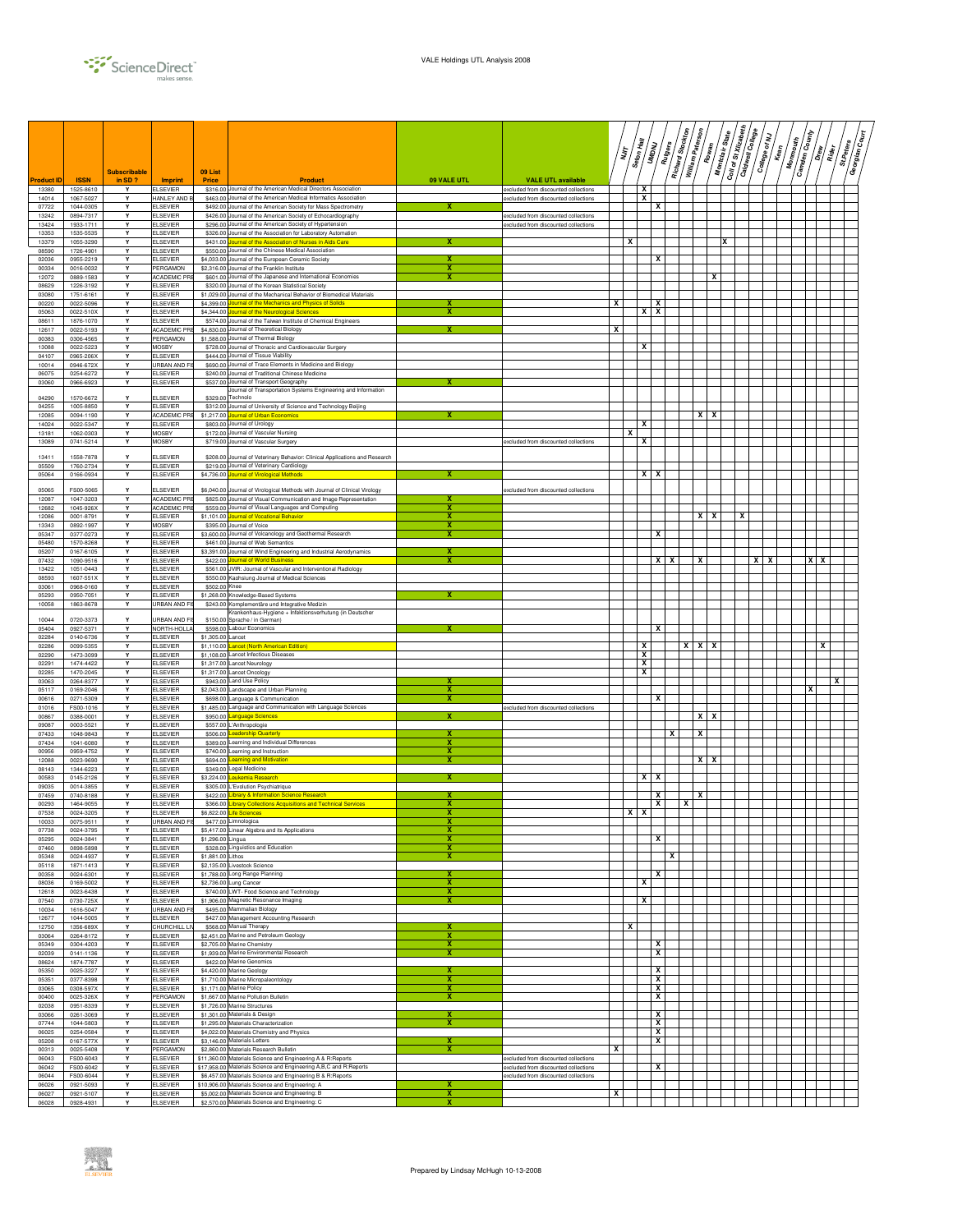

|                   |                        | <b>Subscribable</b> |                                         | 09 List              |                                                                                                                             |                         |                                                                               |   | דן<br>דו | Seton Hall              | <b>UNDNU</b>            | Richard Stockton<br>Rutgers | William Paterson | Rowan | Montclair State | $\boxed{\frac{C_{0ll}}{\sigma\ell\,S\ell\,Xllzab_{0\ell\ell\ell}}$<br>Caldwell College | College of NJ | $\sqrt{\frac{2}{n}}$ | Monmouth | <b>Camden County</b><br>  -<br>  1 | Rider<br>R | / โัฐ<br>St.Peters<br>Georgian |  |
|-------------------|------------------------|---------------------|-----------------------------------------|----------------------|-----------------------------------------------------------------------------------------------------------------------------|-------------------------|-------------------------------------------------------------------------------|---|----------|-------------------------|-------------------------|-----------------------------|------------------|-------|-----------------|----------------------------------------------------------------------------------------|---------------|----------------------|----------|------------------------------------|------------|--------------------------------|--|
| <b>Product ID</b> | <b>ISSN</b>            | in $SD$ ?           | <b>Imprint</b>                          | Price                | Product                                                                                                                     | 09 VALE UTL             | <b>VALE UTL available</b>                                                     |   |          |                         |                         |                             |                  |       |                 |                                                                                        |               |                      |          |                                    |            |                                |  |
| 06029<br>01030    | 0927-796X<br>1369-8001 | Y<br>Y              | <b>ELSEVIER</b><br>PERGAMON             |                      | \$1,609.00 Materials Science and Engineering: R: Reports<br>\$548.00 Materials Science in Semiconductor Processing          | x                       |                                                                               |   |          |                         |                         |                             |                  |       |                 |                                                                                        |               |                      |          |                                    |            |                                |  |
| 03069<br>00623    | 1369-7021<br>0895-7177 | Y<br>Y              | <b>ELSEVIER</b><br>PERGAMON             |                      | \$234.00 Materials Today<br>\$3,976.00 Mathematical and Computer Modelling                                                  | x                       |                                                                               |   |          |                         |                         |                             |                  |       |                 |                                                                                        |               |                      |          |                                    |            |                                |  |
| 07741             | 0025-5564              | Y                   | <b>ELSEVIER</b>                         |                      | \$3,836.00 Mathematical Biosciences                                                                                         | х                       |                                                                               | x |          |                         | x                       |                             |                  |       |                 |                                                                                        |               |                      |          |                                    |            |                                |  |
| 05410<br>05296    | 0165-4896<br>0378-4754 | Y<br>Y              | <b>JORTH-HOLL</b><br>NORTH-HOLLA        |                      | \$1,399.00 Mathematical Social Sciences<br>\$2,461.00 Mathematics and Computers in Simulation                               | х                       |                                                                               |   |          |                         |                         |                             |                  |       |                 |                                                                                        |               |                      |          |                                    |            |                                |  |
|                   |                        |                     |                                         |                      | Mathematics and Computers in Simulation with Applied Numerical                                                              |                         |                                                                               |   |          |                         |                         |                             |                  |       |                 |                                                                                        |               |                      |          |                                    |            |                                |  |
| 05297<br>05547    | FS00-5297<br>0945-053X | Y<br>Y              | <b>VORTH-HOLL</b><br>ELSEVIER           | \$4,128,00 Ma        | \$953.00 Matrix Biology                                                                                                     |                         | xcluded from discounted collections                                           |   |          | x                       |                         |                             |                  |       |                 |                                                                                        |               |                      |          |                                    |            |                                |  |
| 08037             | 0378-5122              | Y                   | <b>ELSEVIER</b>                         | \$1,629.00 Maturitas |                                                                                                                             | x                       |                                                                               |   |          | x                       |                         |                             | x                |       |                 |                                                                                        |               |                      |          |                                    |            |                                |  |
| 05411<br>02040    | 0263-2241<br>0309-1740 | Y<br>Y              | <b>ELSEVIER</b><br><b>ELSEVIER</b>      |                      | \$1,533.00 Measurement<br>\$2,985.00 Meat Science                                                                           | x                       |                                                                               |   |          |                         |                         |                             |                  |       |                 |                                                                                        |               |                      |          |                                    |            |                                |  |
| 12661             | 0888-3270              | Y<br>Y              | <b>ELSEVIER</b>                         |                      | \$1,327,00 Mechanical Systems and Signal Processing<br>\$2,202.00 Mechanics of Materials                                    |                         |                                                                               |   |          |                         | x                       |                             |                  |       |                 |                                                                                        |               |                      |          |                                    |            |                                |  |
| 05210<br>00374    | 0167-6636<br>0093-6413 | Y                   | <b>ELSEVIER</b><br><b>ELSEVIER</b>      |                      | \$1,913.00 Mechanics Research Communications                                                                                | х                       |                                                                               | х |          |                         | x                       |                             |                  |       |                 |                                                                                        |               |                      |          |                                    |            |                                |  |
| 00303<br>08038    | 0094-114X<br>0047-6374 | Y<br>Y              | <b>ELSEVIER</b><br><b>ELSEVIER</b>      |                      | \$3,388.00 Mechanism and Machine Theory<br>\$4,052,00 Mechanisms of Ageing and Development                                  | x<br>x                  |                                                                               | X |          |                         | x<br>x                  |                             |                  |       |                 |                                                                                        |               |                      |          |                                    |            |                                |  |
|                   |                        |                     |                                         |                      | Mechanisms of Ageing and Development with Ageing Research                                                                   |                         |                                                                               |   |          |                         |                         |                             |                  |       |                 |                                                                                        |               |                      |          |                                    |            |                                |  |
| 08146<br>08039    | FS00-8146<br>0925-4773 | v<br>Y              | ELSEVIER<br><b>ELSEVIER</b>             | \$4,418.00 Reviews   | \$2,905.00 Mechanisms of Development                                                                                        | x                       | excluded from discounted collections                                          |   |          |                         | x                       |                             |                  |       |                 |                                                                                        |               |                      |          |                                    |            |                                |  |
| 08150             | FS00-8150              | Υ                   | <b>ELSEVIER</b>                         | \$4,583,00 (Comb)    | Mechanisms of Development with Gene Expression Patterns                                                                     |                         | xcluded from discounted collections                                           |   |          |                         |                         |                             |                  |       |                 |                                                                                        |               |                      |          |                                    |            |                                |  |
| 00933             | 0957-4158              | Y                   | PERGAMON                                |                      | \$1,475.00 Mechatronics                                                                                                     |                         |                                                                               |   |          |                         |                         |                             |                  |       |                 |                                                                                        |               |                      |          |                                    |            |                                |  |
| 09046<br>09073    | 1246-7391<br>0399-077X | Y<br>Y              | <b>ELSEVIER</b><br><b>ELSEVIER</b>      |                      | \$224.00 Medecine et Droit<br>\$462.00 Medecine et Maladies Infectieuses                                                    |                         |                                                                               |   |          |                         |                         |                             |                  |       |                 |                                                                                        |               |                      |          |                                    |            |                                |  |
| 09149             | 0928-1258              | Y                   | <b>ELSEVIER</b>                         |                      | \$263.00 Medecine Nucleaire                                                                                                 |                         |                                                                               |   |          |                         |                         |                             |                  |       |                 |                                                                                        |               |                      |          |                                    |            |                                |  |
| 07539<br>03068    | 0958-3947<br>1350-4533 | Y<br>Y              | ELSEVIER<br><b>ELSEVIER</b>             |                      | \$573.00 Medical Dosimetry<br>\$2,104.00 Medical Engineering & Physics                                                      | x                       | excluded from discounted collections                                          |   |          |                         | x                       |                             |                  |       |                 |                                                                                        |               |                      |          |                                    |            |                                |  |
| 12718             | 0306-9877              | Y                   | <b>ELSEVIER</b>                         |                      | \$1,815.00 Medical Hypotheses                                                                                               | $\overline{\mathbf{x}}$ |                                                                               |   |          | x                       |                         |                             |                  |       |                 |                                                                                        |               |                      |          |                                    |            |                                |  |
| 05559<br>10046    | 1361-8415<br>1615-1615 | Y<br>Y              | <b>ELSEVIER</b><br>URBAN AND FI         |                      | \$911.00 Medical Image Analysis<br>\$467.00 Medical Laser Application                                                       |                         |                                                                               |   |          |                         |                         |                             |                  |       |                 |                                                                                        |               |                      |          |                                    |            |                                |  |
| 04265             | 1357-3039              | Y                   | MEDICINE PUB                            |                      | \$655.00 Medicine                                                                                                           |                         | excluded from discounted collections                                          |   |          |                         |                         |                             |                  |       |                 |                                                                                        |               |                      |          |                                    |            |                                |  |
| 02095<br>08605    | 0958-2118<br>0959-9436 | Y<br>Y              | <b>FI SEVIER ADV</b><br><b>ELSEVIER</b> |                      | \$1,247.00 Membrane Technology<br>\$1.118.00 Mendeleev Communications                                                       | x                       |                                                                               |   |          |                         |                         |                             |                  | x     |                 |                                                                                        |               |                      |          |                                    |            |                                |  |
| 05607             | 1755-2966              | Y                   | ELSEVIER                                |                      | \$181.00 Mental Health and Physical Activity                                                                                |                         |                                                                               |   | x        |                         |                         |                             |                  |       |                 |                                                                                        |               |                      |          |                                    |            |                                |  |
| 12089             | 1096-7176              | Y                   | ACADEMIC PRI                            |                      | \$377.00 Metabolic Engineering                                                                                              |                         |                                                                               |   |          |                         |                         |                             |                  |       |                 |                                                                                        |               |                      |          |                                    |            |                                |  |
| 13252<br>07745    | 0026-0495<br>0026-0576 | Υ<br>Y              | SAUNDERS<br><b>ELSEVIER</b>             |                      | \$681.00 Metabolism<br>\$260.00 Metal Finishing                                                                             | x                       |                                                                               |   |          | x                       |                         |                             |                  |       |                 |                                                                                        |               |                      |          |                                    |            |                                |  |
| 02097             | 0026-0657              | Y                   | <b>ELSEVIER</b>                         |                      | \$582.00 Metal Powder Report                                                                                                | x                       |                                                                               |   |          |                         | x                       |                             |                  |       |                 |                                                                                        |               |                      |          |                                    |            |                                |  |
| 12092<br>09098    | 1046-2023<br>FS00-9098 | Y<br>Y              | ACADEMIC PR<br><b>ELSEVIER</b>          |                      | \$511.00 Methods<br>\$2,084.00 Microbes & Infection with Research in Microbiology                                           | х                       | excluded from discounted collections                                          |   |          | x                       |                         |                             |                  |       |                 |                                                                                        |               |                      |          |                                    |            |                                |  |
| 09047             | 1286-4579              | Y                   | <b>ELSEVIER</b>                         |                      | \$1,335.00 Microbes and Infection                                                                                           | x                       |                                                                               |   |          | x                       |                         |                             |                  |       |                 |                                                                                        |               |                      |          |                                    |            |                                |  |
| 12658<br>10011    | 0882-4010<br>0944-5013 | Y<br>Y              | ACADEMIC PRE<br><b>JRBAN AND FI</b>     |                      | \$869.00 Microbial Pathogenesis<br>\$657.00 Microbiological Research                                                        | x                       |                                                                               |   | x        |                         |                         |                             |                  |       |                 |                                                                                        |               |                      |          |                                    |            |                                |  |
| 05555             | 0026-265X              | Y                   | <b>ELSEVIER</b>                         |                      | \$1,345.00 Microchemical Journal                                                                                            |                         |                                                                               |   |          |                         |                         |                             |                  |       |                 |                                                                                        |               |                      |          |                                    |            |                                |  |
| 05298<br>02094    | 0167-9317<br>0026-2692 | Y<br>Y              | <b>ELSEVIER</b><br><b>ELSEVIER</b>      |                      | \$2,622.00 Microelectronic Engineering<br>\$2,074.00 Microelectronics Journal                                               | $\overline{\mathbf{x}}$ |                                                                               |   |          |                         |                         |                             |                  |       |                 |                                                                                        |               |                      |          |                                    |            |                                |  |
| 00274             | 0026-2714              | Y                   | PERGAMON                                |                      | \$3,790.00 Microelectronics Reliability                                                                                     | x                       |                                                                               |   |          |                         |                         |                             |                  |       |                 |                                                                                        |               |                      |          |                                    |            |                                |  |
| 00475<br>07780    | 0968-4328<br>1387-1811 | Y<br>Y              | <b>ELSEVIER</b><br><b>ELSEVIER</b>      | \$1,761.00 Micron    | \$3,358.00 Microporous and Mesoporous Materials                                                                             | x                       |                                                                               |   |          |                         |                         |                             |                  |       |                 |                                                                                        |               |                      |          |                                    |            |                                |  |
| 05300             | 0141-9331              | Y                   | <b>ELSEVIER</b>                         |                      | \$899.00 Microprocessors and Microsystems                                                                                   | X                       |                                                                               |   |          |                         |                         |                             | x                |       |                 |                                                                                        |               |                      |          |                                    |            |                                |  |
| 12094<br>12751    | 0026-2862<br>0266-6138 | Y<br>Y              | ACADEMIC PRI<br>CHURCHILL LI            |                      | \$1,372.00 Microvascular Research<br>\$456.00 Midwifery                                                                     | x<br>x                  |                                                                               |   |          |                         |                         |                             |                  |       |                 |                                                                                        |               |                      |          |                                    |            |                                |  |
| 00837             | 0892-6875              | Y                   | PERGAMON                                |                      | \$1,664.00 Minerals Engineering                                                                                             |                         |                                                                               |   |          |                         |                         |                             |                  |       |                 |                                                                                        |               |                      |          |                                    |            |                                |  |
| 05569             | 1567-7249              | Y<br>Y              | <b>ELSEVIER</b>                         |                      | \$515.00 Mitochondrion                                                                                                      | x<br>x                  |                                                                               |   |          | x                       |                         |                             |                  |       |                 |                                                                                        |               |                      |          |                                    |            |                                |  |
| 05066<br>08040    | 0166-6851<br>0303-7207 | Y                   | <b>ELSEVIER</b><br><b>ELSEVIER</b>      |                      | \$5,020.00 Molecular and Biochemical Parasitology<br>\$6,272.00 Molecular and Cellular Endocrinology                        | х                       |                                                                               |   |          |                         | x<br>$X$   $X$          |                             |                  |       |                 |                                                                                        |               |                      |          |                                    |            |                                |  |
| 12091<br>12664    | 1044-7431<br>0890-8508 | Y<br>Y              | ACADEMIC PR<br><b>ELSEVIER</b>          |                      | \$1,209.00 Molecular and Cellular Neuroscience<br>\$506.00 Molecular and Cellular Probes                                    | х<br>х                  |                                                                               |   |          | x<br>x                  |                         |                             |                  |       |                 |                                                                                        |               |                      |          |                                    |            |                                |  |
| 00457             | 0098-2997              | Y                   | <b>ERGAMON</b>                          |                      | \$1,538.00 Molecular Aspects of Medicine                                                                                    | х                       |                                                                               |   |          |                         |                         |                             |                  |       |                 |                                                                                        |               |                      |          |                                    |            |                                |  |
| 05698             | FS00-5698              | Y                   | Jnknown                                 |                      | \$5,878.00 Molecular Brain Research Full Set                                                                                |                         | excluded from discounted collections                                          |   |          |                         |                         |                             |                  |       |                 |                                                                                        |               |                      |          |                                    |            |                                |  |
| 12016<br>00253    | 1096-7192<br>0161-5890 | Y<br>Y              | ACADEMIC PR<br>PERGAMON                 |                      | \$1,264.00 Molecular Genetics and Metabolism<br>\$3,714.00 Molecular Immunology                                             | x                       |                                                                               |   | x        |                         | $x \mid x$              |                             |                  |       |                 |                                                                                        |               |                      |          |                                    |            |                                |  |
| 06068             | 1574-7891              | Y                   | <b>ELSEVIER</b>                         |                      | \$1.014.00 Molecular Oncology                                                                                               |                         |                                                                               |   | x        |                         |                         |                             |                  |       |                 |                                                                                        |               |                      |          |                                    |            |                                |  |
| 12093             | 1055-7903              | Y                   | ACADEMIC PR                             |                      | \$810.00 Molecular Phylogenetics and Evolution<br>Mutation Research - Fundamental and Molecular Mechanisms of               | х                       |                                                                               |   |          |                         |                         |                             |                  | x     |                 |                                                                                        |               |                      |          |                                    |            |                                |  |
| 05069             | 0027-5107              | Y                   | ELSEVIER                                |                      | \$7,101.00 Mutagenesis<br>Mutation Research - Genetic Toxicology and Environmental                                          | $\mathbf{x}$            |                                                                               |   |          |                         |                         |                             |                  |       |                 |                                                                                        |               |                      |          |                                    |            |                                |  |
| 05073             | 1383-5718              | Y                   | ELSEVIER                                |                      | \$5,597.00 Mutagenesis                                                                                                      | $\mathbf x$             |                                                                               |   |          |                         |                         |                             |                  |       |                 |                                                                                        |               |                      |          |                                    |            |                                |  |
| 05074<br>05075    | 1383-5742<br>FS00-5075 | Y<br>Y              | <b>ELSEVIER</b><br><b>ELSEVIER</b>      |                      | \$1,206.00 Mutation Research - Reviews<br>\$14,151.00 Mutation Research Combined Subscription to All Sections               | x                       | xcluded from discounted collections                                           |   |          |                         | $x \mid x$              |                             |                  |       |                 |                                                                                        |               |                      |          |                                    |            |                                |  |
| 04234<br>04085    | 0953-7562<br>1748-0132 | Y                   | <b>ELSEVIER</b><br><b>FLSEVIER</b>      |                      | \$1,464.00 Mycological Research<br>\$895.00 Nano Today                                                                      |                         |                                                                               |   |          |                         |                         |                             |                  |       |                 |                                                                                        |               |                      |          |                                    |            |                                |  |
| 13363             | 1549-9634              | Y                   | <b>ELSEVIER</b>                         |                      | \$928.00 Nanomedicine: Nanotechnology Biology and Medicine                                                                  |                         |                                                                               |   |          |                         |                         |                             |                  |       |                 |                                                                                        |               |                      |          |                                    |            |                                |  |
| 03072             | 0963-8695              | Y                   | <b>ELSEVIER</b>                         |                      | \$972.00 NDT & E International                                                                                              | x                       |                                                                               |   |          |                         | x                       |                             |                  |       |                 |                                                                                        |               |                      |          |                                    |            |                                |  |
| 09354<br>02158    | 1769-7255<br>1353-4858 | Y<br>Y              | <b>ELSEVIER</b><br>ELSEVIER ADV.        |                      | \$173.00 Nephrologie & Therapeutique<br>\$1.177.00 Network Security                                                         | х                       |                                                                               |   |          |                         |                         |                             |                  |       |                 |                                                                                        |               |                      |          |                                    |            | x                              |  |
| 00841             | 0893-6080              | Y<br>Y              | PERGAMON                                |                      | \$1,979.00 Neural Networks                                                                                                  | X<br>x                  |                                                                               |   |          |                         | $x \mid x$              |                             |                  |       |                 |                                                                                        |               |                      |          |                                    |            |                                |  |
| 07541<br>12095    | 0197-4580<br>0969-9961 | Y                   | <b>ELSEVIER</b><br>ACADEMIC PRI         |                      | \$2,542.00 Neurobiology of Aging<br>\$513.00 Neurobiology of Disease                                                        | $\overline{\mathbf{x}}$ |                                                                               |   |          | $\overline{\mathbf{x}}$ |                         |                             |                  |       |                 |                                                                                        |               |                      |          |                                    |            |                                |  |
| 12098             | 1074-7427              | Y                   | <b>ELSEVIER</b>                         |                      | \$1,370.00 Neurobiology of Learning and Memory                                                                              | x                       |                                                                               |   |          |                         |                         |                             |                  |       |                 |                                                                                        |               |                      |          | <b>XX</b>                          |            |                                |  |
| 00643<br>05301    | 0197-0186<br>0925-2312 | Y<br>Y              | <b>ELSEVIER</b><br><b>ELSEVIER</b>      |                      | \$2,131.00 Neurochemistry International<br>\$2,667.00 Neurocomputing                                                        | x<br>х                  |                                                                               |   |          |                         | x                       |                             |                  |       |                 |                                                                                        |               |                      |          |                                    |            |                                |  |
| 12097             | 1053-8119              | Y                   | ACADEMIC PR                             |                      | \$1,774.00 Neuroimage                                                                                                       | x                       |                                                                               |   |          |                         |                         |                             |                  |       |                 |                                                                                        |               |                      |          |                                    |            |                                |  |
| 00973<br>12719    | 0960-8966<br>0143-4179 | Y<br>Y              | <b>ELSEVIER</b><br>ELSEVIER             |                      | \$1,263.00 Neuromuscular Disorders<br>\$1,634.00 Neuropeptides                                                              | х                       |                                                                               |   |          | x                       |                         |                             |                  |       |                 |                                                                                        |               |                      |          |                                    |            |                                |  |
| 00279             | 0028-3908              | Y                   | PERGAMON                                |                      | \$4,391.00 Neuropharmacology                                                                                                |                         |                                                                               |   |          |                         | $X$ $X$                 |                             |                  |       |                 |                                                                                        |               |                      |          |                                    |            |                                |  |
| 09051<br>09093    | 0987-7053<br>0222-9617 | Υ<br>Y              | <b>ELSEVIER</b><br><b>ELSEVIER</b>      |                      | \$522.00 Neurophysiologie Clinique / Clinical Neurophysiology<br>\$392.00 Neuropsychiatrie de l'Enfance et de l'Adolescence |                         |                                                                               |   |          |                         |                         |                             |                  |       |                 |                                                                                        |               |                      |          |                                    |            |                                |  |
| 00247             | 0028-3932              | Y                   | <b>ELSEVIER</b>                         |                      | \$3,518.00 Neuropsychologia                                                                                                 | x                       |                                                                               |   |          |                         | x                       |                             |                  |       |                 |                                                                                        |               |                      |          |                                    |            |                                |  |
| 00468<br>00831    | 0306-4522<br>0149-7634 | Y<br>Y              | PERGAMON<br><b>ELSEVIER</b>             |                      | \$9,945.00 Neuroscience<br>\$2,261.00 Neuroscience & Biobehavioral Reviews                                                  | x<br>х                  |                                                                               |   | x        |                         | $x \mid x$<br>$X$   $X$ |                             |                  |       |                 |                                                                                        |               |                      |          |                                    |            |                                |  |
| 08042             | 0304-3940              | Y                   | <b>ELSEVIER</b>                         |                      | \$8,481.00 Neuroscience Letters                                                                                             | x                       |                                                                               |   | x        |                         | $x \overline{x}$        |                             |                  |       |                 |                                                                                        |               |                      |          |                                    |            |                                |  |
| 00136<br>00175    | FS00-0136<br>FS00-0175 | Y<br>Y              | <b>ELSEVIER</b><br>ELSEVIER             |                      | \$14.534.00 Neuroscience Package - Option 1<br>\$33,840.00 Neuroscience Package - Option 2                                  |                         | excluded from discounted collections.<br>excluded from discounted collections |   |          |                         |                         |                             |                  |       |                 |                                                                                        |               |                      |          |                                    |            |                                |  |
| 08043             | 0168-0102              | Y                   | <b>ELSEVIER</b>                         |                      | \$1,699.00 Neuroscience Research                                                                                            | X                       |                                                                               |   |          |                         | $X$   $X$               |                             |                  |       |                 |                                                                                        |               |                      |          |                                    |            |                                |  |
| 14030<br>05577    | 1933-7213<br>0161-813X | Y<br>Y              | ELSEVIER<br><b>ELSEVIER</b>             |                      | \$315.00 Neurotherapeutics<br>\$488.00 Neurotoxicology                                                                      | x                       |                                                                               |   | X        | x                       |                         |                             |                  |       | $\mathbf{x}$    |                                                                                        |               |                      |          |                                    |            |                                |  |
| 07544             | 0892-0362              | Y                   | <b>ELSEVIER</b>                         |                      | \$2,142.00 Neurotoxicology and Teratology                                                                                   | x                       |                                                                               |   |          |                         |                         |                             | x                |       |                 |                                                                                        |               |                      |          |                                    |            |                                |  |
| 05450<br>00426    | 1384-1076<br>1387-6473 | Y<br>Y              | <b>ELSEVIER</b><br>NORTH-HOLLA          |                      | \$837.00 New Astronomy<br>\$1,227.00 New Astronomy Reviews                                                                  | х<br>х                  |                                                                               |   |          |                         | x                       |                             |                  |       |                 |                                                                                        |               |                      |          |                                    |            |                                |  |
| 05042             | 1871-6784              | Y                   | <b>ELSEVIER</b>                         |                      | \$718.00 New Biotechnology                                                                                                  |                         |                                                                               |   |          |                         | x                       |                             |                  |       |                 |                                                                                        |               |                      |          |                                    |            |                                |  |
| 08599<br>00678    | 1872-5805<br>0732-118X | Y<br>Y              | ELSEVIER<br>PERGAMON                    |                      | \$227.00 New Carbon Materials<br>\$792.00 New Ideas in Psychology                                                           |                         |                                                                               |   |          |                         | X                       |                             |                  |       |                 |                                                                                        |               |                      |          |                                    |            |                                |  |
| 13185             | 1527-3369              | Y                   | SAUNDERS                                |                      | \$166.00 Newborn and Infant Nursing Reviews                                                                                 | x                       |                                                                               |   |          |                         |                         |                             |                  |       |                 |                                                                                        |               |                      |          |                                    |            |                                |  |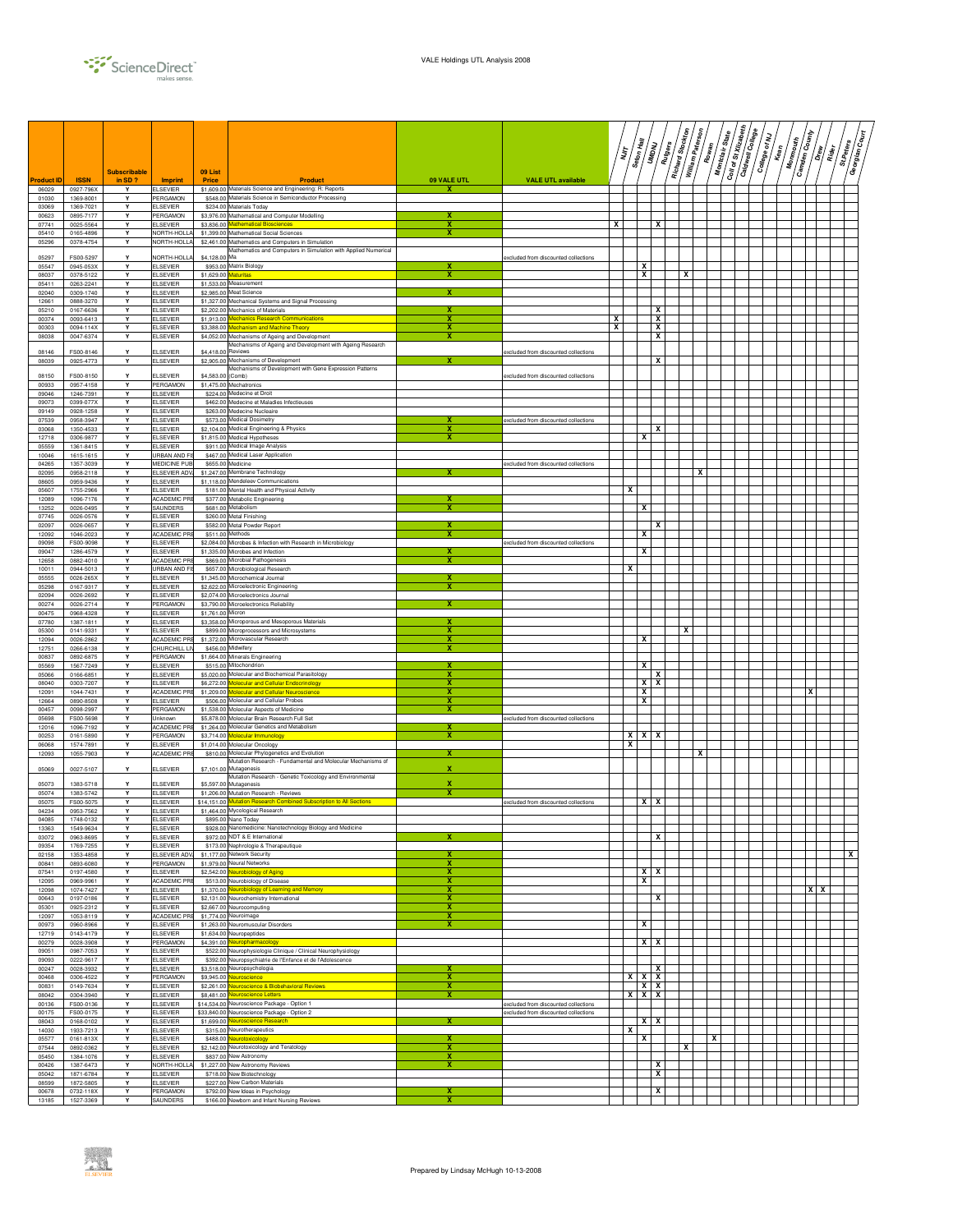

|                     |                          | <b>Subscribable</b> |                                         | 09 List                |                                                                                                                                             |                         |                                      |   | יל<br>ג | Seton Hall<br>UMDNU | <b>Rutgers</b> | Richard Stockton | William Paterson | Rowan             | Coll of St Xilzabeth<br>$s_{\text{tare}}$<br>Montclair | Caldwell College | College of NJ | Kean | <b>Camden County</b><br><b>Monmouth</b> | -<br>  10 <br>Rider<br>R | St.Peters | हु<br> हु<br>Georgian |
|---------------------|--------------------------|---------------------|-----------------------------------------|------------------------|---------------------------------------------------------------------------------------------------------------------------------------------|-------------------------|--------------------------------------|---|---------|---------------------|----------------|------------------|------------------|-------------------|--------------------------------------------------------|------------------|---------------|------|-----------------------------------------|--------------------------|-----------|-----------------------|
| Product ID<br>12099 | <b>ISSN</b><br>1089-8603 | in $SD$ ?<br>Y      | <b>Imprint</b><br>ACADEMIC PRE          | Price                  | <b>Product</b><br>\$531.00 Nitric Oxide: Biology and Chemistry                                                                              | 09 VALE UTL<br>x        | <b>VALE UTL available</b>            |   |         | x                   |                |                  |                  |                   |                                                        |                  |               |      |                                         |                          |           |                       |
| 00239               | FS00-0239                |                     | <b>ELSEVIER</b>                         |                        | \$6,079.00 Nonlinear Analysis & Real World Applications & Hybrid Systems Fs                                                                 |                         | excluded from discounted collections |   |         |                     |                |                  |                  |                   |                                                        |                  |               |      |                                         |                          |           |                       |
| 04098<br>01060      | 1751-570X<br>1468-1218   | Y<br>Y              | <b>ELSEVIER</b><br><b>ELSEVIER</b>      |                        | \$832.00 Nonlinear Analysis: Hybrid Systems<br>\$1,052.00 Nonlinear Analysis: Real World Applications                                       | x                       |                                      |   |         |                     |                |                  |                  |                   |                                                        |                  |               |      |                                         |                          |           |                       |
| 02279<br>07435      | 0362-546X<br>1062-9408   | Y<br>Y              | PERGAMON<br>NORTH-HOLLA                 |                        | \$5,514.00 Nonlinear Analysis: Theory Methods & Applications<br>\$506.00 North American Journal of Economics and Finance                    | x<br>х                  |                                      |   |         |                     |                |                  | x                |                   |                                                        |                  |               |      |                                         |                          |           |                       |
| 12096               | 0090-3752                | Y                   | <b>ACADEMIC PRE</b>                     |                        | \$1,793.00 Nuclear Data Sheets                                                                                                              | x                       |                                      |   |         |                     |                |                  |                  |                   |                                                        |                  |               |      |                                         |                          |           |                       |
| 06030               | 0029-5493                | Υ                   | <b>ELSEVIER</b>                         |                        | \$7,173.00 Nuclear Engineering and Design<br>Nuclear Engineering and Design with Fusion Engineering and                                     |                         |                                      |   |         |                     |                |                  |                  |                   |                                                        |                  |               |      |                                         |                          |           |                       |
| 06045               | FS00-6045                | Y                   | NORTH-HOLLA                             | \$10,853.00 Design     | Nuclear Instruments and Methods in Physics Research A and B                                                                                 |                         | excluded from discounted collections |   |         |                     |                |                  |                  |                   |                                                        |                  |               |      |                                         |                          |           |                       |
| 05213               | FS00-5213                | Y                   | NORTH-HOLL                              | \$21,984.00            | Combi                                                                                                                                       |                         | excluded from discounted collections |   |         |                     | X              |                  |                  |                   |                                                        |                  |               |      |                                         |                          |           |                       |
| 05211               | 0168-9002                | Y                   | NORTH-HOLLA                             |                        | Nuclear Instruments and Methods in Physics Research Section A:<br>\$12,171.00 Accelerators Spectrometers Detectors and Associated Equipment | x                       |                                      |   |         |                     |                |                  |                  |                   |                                                        |                  |               |      |                                         |                          |           |                       |
| 05212               | 0168-583X                | Y                   | <b>ELSEVIER</b>                         |                        | Nuclear Instruments and Methods in Physics Research Section B:<br>\$11,579.00 Beam Interactions with Materials and Atoms                    | $\mathbf x$             |                                      | x |         |                     |                |                  |                  |                   |                                                        |                  |               |      |                                         |                          |           |                       |
| 07542               | 0969-8051                | Y                   | <b>ELSEVIER</b>                         |                        | \$1,970.00 Nuclear Medicine and Biology                                                                                                     | x                       |                                      |   |         |                     | x              |                  |                  |                   |                                                        |                  |               |      |                                         |                          |           |                       |
| 05214               | 0375-9474                | Y                   | NORTH-HOLL/                             |                        | \$10,532.00 Nuclear Physics A<br>Nuclear Physics A and B and B:Proceedings Supplements                                                      | x                       |                                      |   |         |                     |                |                  |                  |                   |                                                        |                  |               |      |                                         |                          |           |                       |
| 05217<br>05215      | FS00-5217<br>0550-3213   | Y<br>Y              | NORTH-HOLL<br>NORTH-HOLLA               |                        | \$23.155.00 Combined Su<br>\$11,570.00 Nuclear Physics B                                                                                    |                         | excluded from discounted collections |   |         |                     | X              |                  |                  |                   |                                                        |                  |               |      |                                         |                          |           |                       |
| 05216<br>12900      | 0920-5632<br>1471-5953   | Y<br>Y              | <b>ELSEVIER</b><br>CHURCHILL LI         |                        | \$4,214.00 Nuclear Physics B - Proceedings Supplements<br>\$320.00 Nurse Education in Practice                                              | X<br>x                  |                                      |   |         |                     |                |                  |                  |                   |                                                        |                  |               |      |                                         |                          |           |                       |
| 12752               | 0260-6917                | Y                   | CHURCHILL LIV                           |                        | \$702.00 Nurse Education Today                                                                                                              | x                       |                                      |   |         |                     |                |                  |                  |                   |                                                        |                  |               |      |                                         |                          |           |                       |
| 12300               | FS-2300                  | Y                   | CHURCHILL LI                            |                        | Nurse Education Today with Nurse Education in Practice<br>\$926.00 (Combined                                                                |                         | excluded from discounted collections |   |         |                     |                |                  |                  |                   |                                                        |                  |               |      |                                         |                          |           |                       |
| 13338<br>13175      | 1541-4612<br>0029-6554   | Υ<br>Y              | <b>MOSBY</b><br><b>MOSBY</b>            |                        | \$157.00 Nurse Leader<br>\$178.00 Nursing Outlook                                                                                           | x                       |                                      |   | x<br>X  | $\mathbf{x}$        | $X$ $X$        |                  |                  | $x \mid x \mid x$ |                                                        |                  | $X$ $X$       |      |                                         |                          |           |                       |
| 07740<br>09074      | 0899-9007<br>0985-0562   | Y<br>Y              | <b>ELSEVIER</b><br><b>ELSEVIER</b>      |                        | \$739.00 Nutrition<br>\$304.00 Nutrition Clinique et Metabolisme                                                                            | x                       |                                      |   |         |                     | x              |                  |                  |                   | x                                                      |                  |               |      |                                         |                          |           |                       |
| 05506               | 0939-4753                | Υ                   | <b>ELSEVIER</b>                         |                        | \$587.00 Nutrition Metabolism and Cardiovascular Diseases                                                                                   |                         |                                      |   | х       |                     |                |                  |                  |                   |                                                        |                  |               |      |                                         |                          |           |                       |
| 07543<br>04248      | 0271-5317<br>1871-403X   | Υ<br>Y              | <b>ELSEVIER</b><br><b>ELSEVIER</b>      |                        | \$1,953.00 Nutrition Research<br>\$276.00 Obesity Research & Clinical Practice                                                              |                         |                                      |   | х       | x                   | x              |                  |                  |                   | x                                                      | x                |               |      |                                         |                          |           |                       |
| 12729               | 1751-7214                | Y                   | MEDICINE PUI                            |                        | \$607.00 Obstetrics Gynaecology and Reproductive Medicine                                                                                   |                         |                                      |   |         |                     |                |                  | x                |                   |                                                        |                  |               |      |                                         |                          |           |                       |
| 02044<br>00320      | 0964-5691<br>0029-8018   | Y<br>Y              | <b>ELSEVIER</b><br><b>ELSEVIER</b>      |                        | \$1,845.00 Ocean & Coastal Management<br>\$3,145.00 Ocean Engineering                                                                       |                         |                                      |   |         |                     |                |                  |                  |                   |                                                        |                  |               |      |                                         |                          |           |                       |
| 01046<br>00176      | 1463-5003<br>FS00-0176   | Y<br>Y              | <b>ELSEVIER</b><br>PERGAMON             |                        | \$677.00 Ocean Modelling<br>\$13,758.00 Oceanography Package                                                                                |                         | excluded from discounted collections |   |         |                     |                |                  |                  |                   |                                                        |                  |               |      |                                         |                          |           |                       |
| 00375               | 0305-0483                | Y                   | <b>ELSEVIER</b>                         | \$1,370.00 Omega       |                                                                                                                                             |                         |                                      |   |         |                     | x              |                  |                  |                   |                                                        |                  |               |      |                                         |                          |           |                       |
| 05412<br>13065      | 0167-6377<br>1048-6666   | Y<br>Υ              | NORTH-HOLLA<br>SAUNDERS                 |                        | \$817.00 Operations Research Letters<br>\$470.00 Operative Techniques in Orthopaedics                                                       | x<br>х                  |                                      | x |         |                     | x              |                  |                  |                   |                                                        |                  |               |      |                                         |                          |           |                       |
| 13097               | 1043-1810                | Y                   | SAUNDERS                                |                        | \$398.00 Operative Techniques in Otolaryngology - Head and Neck Surgery                                                                     | X                       |                                      |   |         |                     |                |                  |                  |                   |                                                        |                  |               |      |                                         |                          |           |                       |
| 13121               | 1060-1872                | Υ                   | SAUNDERS                                |                        | \$464.00 Operative Techniques in Sports Medicine                                                                                            | x                       |                                      |   |         |                     |                |                  |                  |                   |                                                        |                  |               |      |                                         |                          |           |                       |
| 13098               | 1522-2942                | Y                   | SAUNDERS                                |                        | \$359.00 Operative Techniques in Thoracic and Cardiovascular Surgery<br>Ophthalmology: Journal of the American Academy of                   | x                       |                                      |   |         |                     |                |                  |                  |                   |                                                        |                  |               |      |                                         |                          |           |                       |
| 07585               | 0161-6420                | Y                   | <b>ELSEVIER</b>                         |                        | \$577.00 Ophthalmology                                                                                                                      |                         |                                      |   |         | x                   |                |                  |                  |                   |                                                        |                  |               |      |                                         |                          |           |                       |
| 12101<br>05218      | 1068-5200<br>0925-3467   | Y<br>Y              | ACADEMIC PRE<br>NORTH-HOLLA             |                        | \$523.00 Optical Fiber Technology<br>\$1,268.00 Optical Materials                                                                           | x                       |                                      |   |         |                     | х              |                  |                  |                   |                                                        |                  |               |      |                                         |                          |           |                       |
| 05499<br>03076      | 1573-4277<br>0030-3992   | Y<br>Y              | <b>ELSEVIER</b><br><b>ELSEVIER</b>      |                        | \$400.00 Optical Switching and Networking<br>\$1,590.00 Optics & Laser Technology                                                           | x                       |                                      | х |         |                     | х              |                  |                  |                   |                                                        |                  |               |      |                                         |                          |           |                       |
| 02043               | 0143-8166                | Y                   | <b>ELSEVIER</b>                         |                        | \$2,549.00 Optics and Lasers in Engineering                                                                                                 | х                       |                                      |   |         |                     |                |                  | x                |                   |                                                        |                  |               |      |                                         |                          |           |                       |
| 05219<br>10018      | 0030-4018<br>0030-4026   | Υ<br>Υ              | NORTH-HOLLA<br>URBAN AND FIS            | \$1,955.00 Optik       | \$7,757.00 Optics Communications                                                                                                            | х                       |                                      |   |         |                     |                |                  |                  |                   |                                                        |                  |               |      |                                         |                          |           |                       |
| 14021               | 1529-1839                | Y                   | ELSEVIER                                |                        | \$234.00 Optometry - Journal of the American Optometric Association                                                                         |                         |                                      |   |         |                     |                |                  |                  |                   |                                                        |                  |               |      |                                         |                          |           |                       |
| 00105               | 1368-8375                | Y                   | PERGAMON                                |                        | \$1,398.00 Oral Oncology<br>Oral Surgery Oral Medicine Oral Pathology Oral Radiology and                                                    |                         |                                      |   |         | x                   |                |                  |                  |                   |                                                        |                  |               |      |                                         |                          |           |                       |
| 13028               | 1079-2104                | Y                   | <b>MOSBY</b>                            | \$512.0                | Endodontology                                                                                                                               |                         |                                      |   |         | x                   |                |                  |                  |                   |                                                        |                  |               |      | x                                       |                          |           |                       |
| 07436<br>05354      | 0030-4387<br>0169-1368   | Υ<br>Y              | PERGAMON<br><b>ELSEVIER</b>             | \$462.00 Orbis         | \$1,169.00 Ore Geology Reviews                                                                                                              | x<br>х                  |                                      |   |         |                     | x              |                  | x                |                   |                                                        |                  | $X$ $X$ $X$   |      |                                         |                          |           |                       |
| 05558<br>00476      | 1566-1199<br>0146-6380   | Υ<br>Y              | NORTH-HOLLA<br>PERGAMON                 |                        | \$571.00 Organic Electronics<br>\$3,768.00 Organic Geochemistry                                                                             | x                       |                                      |   |         |                     |                |                  |                  |                   |                                                        |                  |               |      |                                         |                          |           |                       |
| 10012               | 1439-6092                | Y                   | URBAN AND FI                            |                        | \$408.00 Organisms Diversity & Evolution                                                                                                    |                         |                                      |   | x       |                     |                |                  |                  |                   |                                                        |                  |               |      |                                         |                          |           |                       |
| 12100<br>07753      | 0749-5978<br>0090-2616   | Y<br>Y              | <b>ELSEVIER</b><br><b>ELSEVIER</b>      | \$1,857.00<br>\$228.00 | Irganizational Behavior and Human Decision Processes<br><b>Organizational Dynamics</b>                                                      | x                       |                                      |   | X       |                     |                | x                |                  | x                 |                                                        |                  | $X$   $X$     |      |                                         |                          | X         |                       |
| 04273<br>12689      | 1344-0241<br>1063-4584   | Y<br>Y              | <b>ELSEVIER</b><br><b>ELSEVIER</b>      |                        | \$176.00 Orthodontic Waves<br>\$822.00 Osteoarthritis and Cartilage                                                                         | x                       |                                      |   |         | x                   |                |                  |                  |                   |                                                        |                  |               |      |                                         |                          |           |                       |
| 13079               | 0194-5998                | Y                   | <b>MOSBY</b>                            |                        | \$593.00 Otolaryngology - Head and Neck Surgery                                                                                             | х                       |                                      |   |         | x                   |                |                  |                  |                   |                                                        |                  |               |      |                                         |                          |           |                       |
| 05413<br>12874      | 0927-538X<br>1526-0542   | Y<br>Y              | NORTH-HOLLA<br><b>ELSEVIER</b>          |                        | \$635.00 Pacific-Basin Finance Journal<br>\$293.00 Paediatric Respiratory Reviews                                                           | x<br>x                  |                                      |   | х       |                     |                |                  |                  |                   |                                                        |                  |               |      |                                         |                          | x         |                       |
| 12731<br>05076      | 1751-7222<br>0304-3959   | Y<br>Y              | MEDICINE PUB<br>ELSEVIER                | \$1,160.00             | \$708.00 Paediatrics and Child Health                                                                                                       |                         |                                      |   |         | л.                  | $\lambda$      | ^                |                  |                   |                                                        |                  |               |      |                                         |                          |           |                       |
| 13160               | 1524-9042                | Y                   | SAUNDERS                                |                        | \$178.00 Pain Management Nursing                                                                                                            | x<br>x                  |                                      |   |         |                     |                | X                |                  |                   |                                                        |                  |               |      |                                         |                          |           |                       |
| 05355               | 0031-0182                | Y                   | <b>ELSEVIER</b>                         |                        | \$4,678.00 Palaeogeography Palaeoclimatology Palaeoecology<br>Palaeogeography, Palaeoclimatology, Palaeoecology with Global                 |                         |                                      |   |         |                     |                |                  |                  |                   |                                                        |                  |               |      |                                         |                          |           |                       |
| 05356<br>06065      | FS00-5356<br>1871-174X   | Y<br>Y              | <b>ELSEVIER</b><br><b>ELSEVIER</b>      | \$5,966,00 and         | \$532.00 Palaeoworld                                                                                                                        |                         | excluded from discounted collections |   |         |                     | X              |                  |                  |                   |                                                        |                  |               |      |                                         |                          |           |                       |
| 05302<br>08061      | 0167-8191<br>1383-5769   | Υ<br>Y              | NORTH-HOLLA<br><b>ELSEVIER</b>          |                        | \$2,306.00 Parallel Computing<br>\$491.00 Parasitology International                                                                        | Х                       |                                      |   | X       |                     |                |                  |                  |                   |                                                        |                  |               |      |                                         |                          |           |                       |
| 03096               | 1353-8020                | Y                   | <b>ELSEVIER</b>                         |                        | \$800.00 Parkinsonism & Related Disorders                                                                                                   | x                       |                                      |   |         | x                   |                |                  |                  |                   |                                                        |                  |               |      |                                         |                          |           |                       |
| 08612<br>09094      | 1674-2001<br>0369-8114   | Y<br>Υ              | <b>ELSEVIER</b><br><b>ELSEVIER</b>      |                        | \$295.00 Particuology<br>\$584.00 Pathologie Biologie                                                                                       |                         |                                      |   |         |                     |                |                  |                  |                   |                                                        |                  |               |      |                                         |                          |           |                       |
| 10021<br>05121      | 0344-0338<br>0928-4680   | Y<br>Y              | <b>URBAN AND FIS</b><br><b>ELSEVIER</b> |                        | \$1,820.00 Pathology - Research and Practice<br>\$611.00 Pathophysiology                                                                    |                         |                                      |   | x       |                     |                |                  |                  |                   |                                                        |                  |               |      |                                         |                          |           |                       |
| 08044               | 0738-3991                | Y                   | <b>ELSEVIER</b>                         |                        | \$2,256.00 Patient Education and Counseling                                                                                                 |                         |                                      |   |         | x                   |                |                  |                  |                   |                                                        |                  |               |      |                                         |                          |           |                       |
| 00328<br>05303      | 0031-3203<br>0167-8655   | Y<br>Y              | PERGAMON<br>NORTH-HOLL/                 |                        | \$3,362.00 Pattern Recognition<br>\$2,410.00 Pattern Recognition Letters                                                                    | х<br>x                  |                                      | х |         |                     | x              |                  |                  |                   |                                                        |                  |               |      |                                         |                          |           |                       |
| 07756<br>10002      | 0887-8994<br>0031-4056   | Y<br>Y              | <b>ELSEVIER</b><br><b>URBAN AND FI!</b> |                        | \$867.00 Pediatric Neurology<br>\$617.00 Pedobiologia                                                                                       | $\mathbf{x}$            |                                      |   |         | x                   | x              |                  |                  |                   |                                                        |                  |               |      |                                         |                          |           |                       |
| 04285               | 1002-0160                | Y                   | <b>ELSEVIER</b>                         |                        | \$425.00 Pedosphere                                                                                                                         |                         |                                      |   |         |                     |                |                  |                  |                   |                                                        |                  |               |      |                                         |                          |           |                       |
| 07547<br>05304      | 0196-9781<br>0166-5316   | Υ<br>Y              | <b>ELSEVIER</b><br>NORTH-HOLLA          | \$4,714.00 Peptides    | \$2,084.00 Performance Evaluation                                                                                                           | x<br>x                  |                                      |   | x       |                     | x              |                  |                  |                   |                                                        |                  |               |      |                                         |                          |           |                       |
| 00603<br>10019      | 0191-8869<br>1433-8319   | Y<br>Y              | <b>ELSEVIER</b><br>URBAN AND F          |                        | \$2.682.00 Personality and Individual Differences<br>\$162.00 Perspectives in Plant Ecology Evolution and Systematics                       | х                       |                                      |   |         |                     |                |                  |                  |                   |                                                        |                  |               |      |                                         |                          | х         |                       |
| 05505               | 1574-1192                | Υ                   | <b>ELSEVIER</b>                         |                        | \$587.00 Pervasive and Mobile Computing                                                                                                     | x                       |                                      |   |         |                     |                |                  |                  |                   |                                                        |                  |               |      |                                         | x                        |           |                       |
| 12105<br>12676      | 0048-3575<br>1043-6618   | Y<br>Y              | ACADEMIC PRE<br>ACADEMIC PRE            |                        | \$1,379.00 Pesticide Biochemistry and Physiology<br>\$1,283.00 Pharmacological Research                                                     | $\overline{\mathbf{x}}$ |                                      |   |         |                     |                |                  |                  |                   |                                                        |                  |               |      |                                         |                          |           |                       |
| 07536<br>07546      | 0163-7258<br>0091-3057   | Y<br>Υ              | <b>ELSEVIER</b><br><b>ELSEVIER</b>      |                        | \$5,681.00 Pharmacology & Therapeutics<br>\$4,949.00 Pharmacology Biochemistry and Behavior                                                 | x<br>x                  |                                      |   |         | x<br>$x \mid x$     | x              |                  |                  |                   |                                                        |                  |               |      |                                         |                          |           |                       |
| 00138               | FS00-0138                | Υ                   | <b>ELSEVIER</b>                         |                        | \$23,077.00 Pharmacology Package - Option 1                                                                                                 |                         | excluded from discounted collections |   |         |                     | x              |                  |                  |                   |                                                        |                  |               |      |                                         |                          |           |                       |
| 00177<br>05489      | FS00-0177<br>1572-1000   | Y<br>Υ              | <b>ELSEVIER</b><br><b>ELSEVIER</b>      |                        | \$50,713.00 Pharmacology Package - Option 2<br>\$277.00 Photodiagnosis and Photodynamic Therapy                                             |                         | excluded from discounted collections |   |         |                     |                |                  |                  |                   |                                                        |                  |               |      |                                         |                          |           |                       |
| 05479               | 1569-4410                | Υ                   | <b>ELSEVIER</b>                         |                        | \$381.00 Photonics and Nanostructures - Fundamentals and Applications                                                                       |                         |                                      |   |         |                     |                |                  |                  |                   |                                                        |                  |               |      |                                         |                          |           |                       |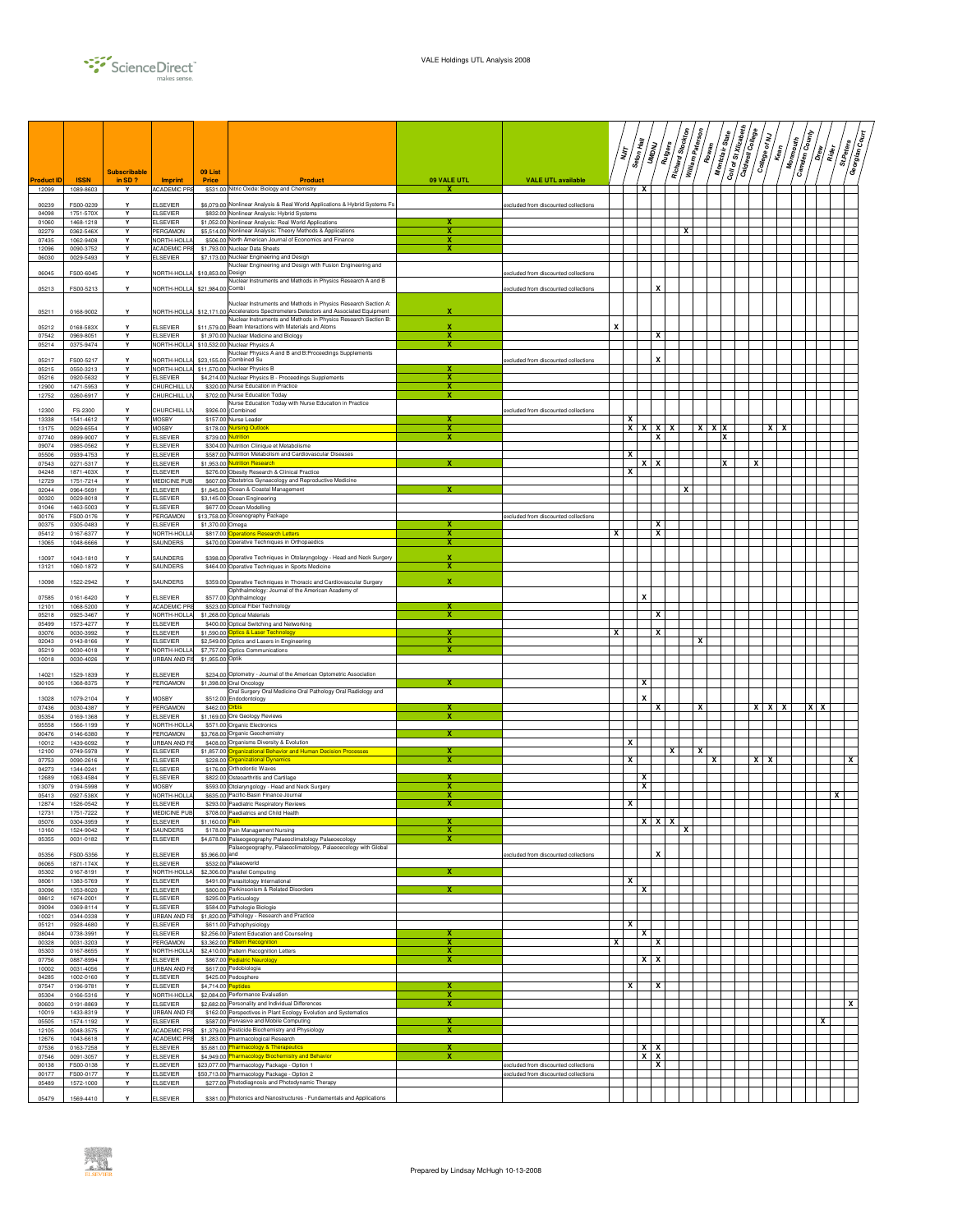

|                           | <b>ISSN</b>            | <b>Subscribable</b> |                                       | 09 List            |                                                                                                                                 |             |                                                                              | Ş |                           | $\frac{\partial e}{\partial \phi} H_{\overline{a} \overline{b} \overline{b}}$<br>UMDNU | $\sqrt{\frac{2}{3}}$ | Richard Stockton | William Paterson<br>Rowan | Montclair State | Coll of St Xilzabeth | Caldwell College | College of NJ | Monmouth<br>$k_{\text{em}}$ | <b>Camden County</b><br>$\frac{2}{5}$ | $/\frac{\dot{\sigma}}{\dot{\epsilon}}/$ | / ੌु<br>St.Peters<br>Georgian |
|---------------------------|------------------------|---------------------|---------------------------------------|--------------------|---------------------------------------------------------------------------------------------------------------------------------|-------------|------------------------------------------------------------------------------|---|---------------------------|----------------------------------------------------------------------------------------|----------------------|------------------|---------------------------|-----------------|----------------------|------------------|---------------|-----------------------------|---------------------------------------|-----------------------------------------|-------------------------------|
| <b>roduct ID</b><br>05229 | FS00-5229              | in SD ?<br>Y        | <b>Imprint</b>                        | Price              | <b>Product</b><br>NORTH-HOLLA \$16,796.00 Physica A & C                                                                         | 09 VALE UTL | <b>VALE UTL available</b><br>excluded from discounted collections            |   |                           |                                                                                        |                      |                  |                           |                 |                      |                  |               |                             |                                       |                                         |                               |
| 05231<br>05226            | FS00-5231<br>FS00-5226 | Y<br>Y              |                                       |                    | NORTH-HOLLA \$13,606.00 Physica A & D<br>NORTH-HOLLA \$14,509.00 Physica A and B                                                |             | excluded from discounted collections<br>excluded from discounted collections |   |                           |                                                                                        |                      |                  |                           |                 |                      |                  |               |                             |                                       |                                         |                               |
| 05227                     | FS00-5227              | Y                   |                                       |                    | VORTH-HOLLA \$22,441.00 Physica A, B & C                                                                                        |             | excluded from discounted collections                                         |   |                           |                                                                                        |                      |                  |                           |                 |                      |                  |               |                             |                                       |                                         |                               |
| 05228<br>05225            | FS00-5228<br>FS00-5225 | Y<br>Y              |                                       |                    | NORTH-HOLLA \$19,384.00 Physica A, B & D<br>NORTH-HOLLA \$27,431.00 Physica A, B, C, D & E                                      |             | excluded from discounted collections<br>excluded from discounted collections |   |                           |                                                                                        | x                    |                  |                           |                 |                      |                  |               |                             |                                       |                                         |                               |
| 05230                     | FS00-5230              | Y<br>Y              | <b>NORTH-HOLLA</b>                    |                    | \$21,612.00 Physica A, C, & D<br>\$7,350.00 Physica A: Statistical Mechanics and its Applications                               |             | excluded from discounted collections                                         |   |                           |                                                                                        |                      |                  |                           |                 |                      |                  |               |                             |                                       |                                         |                               |
| 05220<br>05232            | 0378-4371<br>FS00-5232 | Υ                   | <b>NORTH-HOLLA</b>                    |                    | NORTH-HOLLA \$17,335.00 Physica B & C                                                                                           |             | excluded from discounted collections                                         |   |                           |                                                                                        |                      |                  |                           |                 |                      |                  |               |                             |                                       |                                         |                               |
| 05234<br>05233            | FS00-5234<br>FS00-5233 | Y<br>Y              |                                       |                    | NORTH-HOLLA \$13,960.00 Physica B & D<br>NORTH-HOLLA \$21,800.00 Physica B, C & D                                               |             | excluded from discounted collections<br>excluded from discounted collections |   |                           |                                                                                        |                      |                  |                           |                 |                      |                  |               |                             |                                       |                                         |                               |
| 05222                     | 0921-4526              | Y                   |                                       |                    | NORTH-HOLLA \$7,869.00 Physica B: Condensed Matter                                                                              | x           |                                                                              |   |                           |                                                                                        |                      |                  |                           |                 |                      |                  |               |                             |                                       |                                         |                               |
| 05235<br>05223            | FS00-5235<br>0921-4534 | Y<br>Y              |                                       |                    | NORTH-HOLLA \$16,237.00 Physica C & D<br>NORTH-HOLLA \$10,101.00 Physica C: Superconductivity and its Applications              | x           | excluded from discounted collections                                         |   |                           |                                                                                        |                      |                  |                           |                 |                      |                  |               |                             |                                       |                                         |                               |
| 05224                     | 0167-2789              | Υ                   | NORTH-HOLLA                           |                    | \$6,825.00 Physica D: Nonlinear Phenomena                                                                                       | x           |                                                                              | x |                           |                                                                                        |                      |                  |                           |                 |                      |                  |               |                             |                                       |                                         |                               |
| 05458<br>04286            | 1386-9477<br>1120-1797 | Y<br>Y              | NORTH-HOLLA<br><b>ELSEVIER</b>        |                    | \$1,686.00 Physica E: Low-Dimensional Systems and Nanostructures<br>\$495.00 Physica Medica                                     |             |                                                                              |   |                           |                                                                                        |                      |                  |                           |                 |                      |                  |               |                             |                                       |                                         |                               |
| 08626<br>08623            | 1874-4907<br>1029-9599 | Y<br>Y              | <b>ELSEVIER</b><br><b>ELSEVIER</b>    |                    | \$448.00 Physical Communication<br>\$869.00 Physical Mesomechanics                                                              |             |                                                                              |   |                           |                                                                                        |                      |                  |                           |                 |                      |                  |               |                             |                                       |                                         |                               |
| 12875                     | 1466-853X              | Y                   | CHURCHILL LI                          |                    | \$228.00 Physical Therapy in Sport                                                                                              |             |                                                                              |   | $X$ $X$                   |                                                                                        |                      |                  |                           |                 |                      |                  |               |                             |                                       |                                         |                               |
| 00413<br>05236            | 1474-7065<br>0375-9601 | Υ<br>Y              | PERGAMON<br>NORTH-HOLLA               |                    | \$3,042.00 Physics and Chemistry of the Earth Parts A, B & C<br>\$6,372.00 Physics Letters A                                    |             |                                                                              |   |                           |                                                                                        |                      |                  |                           |                 |                      |                  |               |                             |                                       |                                         |                               |
| 05239                     | FS00-5239              | Y                   | NORTH-HOLLA                           |                    | \$18,949.00 Physics Letters A and B with Physics Reports                                                                        |             | excluded from discounted collections                                         |   |                           |                                                                                        |                      |                  |                           |                 |                      |                  |               |                             |                                       |                                         |                               |
| 05237<br>05484            | 0370-2693<br>1571-0645 | Y<br>Y              | NORTH-HOLLA<br><b>ELSEVIER</b>        |                    | \$7,836.00 Physics Letters B<br>\$460.00 Physics of Life Reviews                                                                |             |                                                                              |   | x<br>х                    |                                                                                        |                      |                  |                           |                 |                      |                  |               |                             |                                       |                                         |                               |
| 05357                     | 0031-9201              | Y<br>Y              | <b>ELSEVIER</b>                       |                    | \$3,293.00 Physics of the Earth and Planetary Interiors                                                                         | x           |                                                                              |   |                           |                                                                                        | х                    |                  |                           |                 |                      |                  |               |                             |                                       |                                         |                               |
| 05238<br>12660            | 0370-1573<br>0885-5765 | Y                   | NORTH-HOLL<br><b>ACADEMIC PRE</b>     |                    | \$7,231.00 Physics Reports<br>\$1,049.00 Physiological and Molecular Plant Pathology                                            | x           |                                                                              |   |                           |                                                                                        |                      |                  |                           |                 |                      |                  |               |                             |                                       |                                         |                               |
| 07548<br>04065            | 0031-9384<br>0031-9406 | Y<br>Y              | <b>ELSEVIER</b><br><b>ELSEVIER</b>    |                    | \$5,212.00 Physiology & Behavior<br>\$367.00 Physiotherapy                                                                      | x           |                                                                              |   | x                         |                                                                                        | $x \mid x$           |                  |                           |                 |                      |                  |               |                             | x                                     |                                         |                               |
| 00273                     | 0031-9422              | Y                   | PERGAMON                              |                    | \$5,414.00 Phytochemistry                                                                                                       | x           |                                                                              |   |                           |                                                                                        | x                    |                  |                           |                 |                      |                  |               |                             |                                       |                                         |                               |
| 04291<br>10020            | 1874-3900<br>0944-7113 | Y<br>Y              | <b>ELSEVIER</b><br><b>JRBAN AND F</b> |                    | \$454.00 Phytochemistry Letters<br>\$782.00 Phytomedicine                                                                       |             |                                                                              |   |                           |                                                                                        |                      |                  |                           | x               |                      |                  |               |                             |                                       |                                         |                               |
| 12629                     | 0143-4004              | Υ                   | ELSEVIER                              |                    | \$1,445.00 Placenta                                                                                                             | x           |                                                                              |   |                           | X                                                                                      |                      |                  |                           |                 |                      |                  |               |                             |                                       |                                         |                               |
| 00200<br>09054            | 0032-0633<br>0981-9428 | Y<br>Y              | PERGAMON<br>ELSEVIER                  |                    | \$3,983.00 Planetary and Space Science<br>\$942.00 Plant Physiology and Biochemistry                                            | x           |                                                                              |   |                           |                                                                                        |                      | x                |                           |                 |                      |                  |               |                             |                                       |                                         |                               |
| 08045<br>12106            | 0168-9452<br>0147-619X | Y<br>Υ              | ELSEVIER<br>ACADEMIC PF               |                    | \$4,972.00 Plant Science<br>\$850.00 Plasmid                                                                                    | х<br>х      |                                                                              |   |                           |                                                                                        | x                    |                  |                           |                 |                      |                  |               |                             |                                       |                                         |                               |
| 02234                     | 1464-391X              | Y                   | <b>ELSEVIER</b>                       |                    | \$613.00 Plastics Additives and Compounding                                                                                     |             |                                                                              |   |                           |                                                                                        |                      |                  |                           |                 |                      |                  |               |                             |                                       |                                         |                               |
| 05305<br>06073            | 0304-422X<br>1873-9652 | Y<br>Y              | NORTH-HOLLA<br><b>ELSEVIER</b>        |                    | \$580.00 Poetics<br>\$689.00 Polar Science                                                                                      |             |                                                                              |   |                           |                                                                                        | x                    |                  |                           |                 |                      |                  |               |                             |                                       |                                         |                               |
| 03077                     | 0962-6298              | Y                   | <b>ELSEVIER</b>                       |                    | \$1,318.00 Political Geography                                                                                                  |             |                                                                              |   |                           |                                                                                        | х                    |                  |                           |                 |                      |                  |               |                             |                                       |                                         |                               |
| 00218<br>03078            | 0277-5387<br>0032-3861 | Y<br>Y              | PERGAMON<br><b>ELSEVIER</b>           | \$8.154.00 Polymer | \$8,690.00 Polyhedron                                                                                                           | x<br>x      |                                                                              |   | х                         |                                                                                        | х<br>x               |                  |                           |                 |                      |                  | x             |                             |                                       |                                         |                               |
| 02049                     | 0883-153X              | Y                   | <b>ELSEVIER</b>                       |                    | \$1,206.00 Polymer Contents                                                                                                     | x           |                                                                              |   |                           |                                                                                        |                      |                  |                           |                 |                      |                  |               |                             |                                       |                                         |                               |
| 02045<br>02050            | 0141-3910<br>0142-9418 | Y<br>Υ              | <b>ELSEVIER</b><br>ELSEVIER           |                    | \$4,889.00 Polymer Degradation and Stability<br>\$1,547.00 Polymer Testing                                                      |             |                                                                              |   |                           |                                                                                        |                      |                  |                           |                 |                      |                  |               |                             |                                       |                                         |                               |
| 05122<br>06031            | 0925-5214<br>0032-5910 | Υ<br>Y              | <b>ELSEVIER</b><br>ELSEVIER           |                    | \$1,483.00 Postharvest Biology and Technology<br>\$4,439.00 Powder Technology                                                   |             |                                                                              | x |                           |                                                                                        | X                    |                  |                           |                 |                      |                  |               |                             |                                       |                                         |                               |
| 09159                     | 1269-1763              | Y                   | <b>ELSEVIER</b>                       |                    | \$165.00 Pratiques Psychologiques                                                                                               |             |                                                                              |   |                           |                                                                                        |                      |                  |                           |                 |                      |                  |               |                             |                                       |                                         |                               |
| 05358<br>07750            | 0301-9268<br>0141-6359 | Y<br>Y              | <b>ELSEVIER</b><br><b>ELSEVIER</b>    |                    | \$3,269.00 Precambrian Research<br>\$1,277.00 Precision Engineering                                                             | x           |                                                                              |   |                           |                                                                                        | х                    |                  |                           |                 |                      |                  |               |                             |                                       |                                         |                               |
| 12107                     | 0091-7435              | Y                   | <b>ACADEMIC PF</b>                    |                    | \$1,038.00 Preventive Medicine                                                                                                  |             |                                                                              |   |                           | X                                                                                      |                      |                  | x                         |                 |                      |                  |               |                             |                                       |                                         |                               |
| 05123<br>04280            | 0167-5877<br>1751-9918 | Y<br>Y              | ELSEVIER<br><b>ELSEVIER</b>           |                    | \$2,356.00 Preventive Veterinary Medicine<br>\$306.00 Primary Care Diabetes                                                     |             |                                                                              |   |                           |                                                                                        |                      |                  |                           |                 |                      |                  |               |                             |                                       |                                         |                               |
| 02052<br>04068            | 0266-8920<br>1540-7489 | Y                   | <b>ELSEVIER</b><br><b>ELSEVIER</b>    |                    | \$1,113.00 Probabilistic Engineering Mechanics<br>\$804.00 Proceedings of the Combustion Institute                              |             |                                                                              |   |                           |                                                                                        |                      |                  |                           |                 |                      |                  |               |                             |                                       |                                         |                               |
| 02051                     | 1359-5113              | Y<br>Y              | ELSEVIER                              |                    | \$1,818.00 Process Biochemistry                                                                                                 |             |                                                                              |   |                           |                                                                                        |                      |                  |                           |                 |                      |                  |               |                             |                                       |                                         |                               |
| 08631<br>00415            | 0957-5820<br>0376-0421 | Y<br>Y              | ELSEVIER<br><b>ELSEVIER</b>           |                    | \$1,058.00 Process Safety and Environmental Protection<br>\$2,037.00 Progress in Aerospace Sciences                             |             |                                                                              |   |                           |                                                                                        |                      |                  |                           |                 |                      |                  |               |                             |                                       |                                         |                               |
| 00408                     | 0079-6107              | Y                   | PERGAMON                              |                    | \$2,636.00 Progress in Biophysics & Molecular Biology                                                                           | x           |                                                                              |   | х                         |                                                                                        | x                    |                  |                           |                 |                      |                  |               |                             |                                       |                                         |                               |
| 13204                     | 0033-0620              | Y                   | SAUNDERS                              |                    | \$467.00 Progress in Cardiovascular Diseases                                                                                    | х           |                                                                              |   |                           | X                                                                                      |                      |                  |                           |                 |                      |                  |               |                             |                                       |                                         |                               |
| 00492<br>00474            | 0960-8974<br>0360-1285 | Υ<br>Y              | <b>ERGAMON</b><br>ELSEVIER            |                    | \$3,914.00 Progress in Crystal Growth and Characterization of Materials<br>\$2,103.00 Progress in Energy and Combustion Science | x<br>x      |                                                                              |   |                           |                                                                                        | x                    |                  |                           |                 |                      |                  |               |                             |                                       |                                         |                               |
| 10006                     | 0079-6336              | Y                   | <b>JRBAN AND F</b>                    |                    | \$491.00 Progress in Histochemistry and Cytochemistry                                                                           |             |                                                                              |   | x                         |                                                                                        |                      |                  |                           |                 |                      |                  |               |                             |                                       |                                         |                               |
| 00407<br>00414            | 0163-7827<br>0079-6425 | Y<br>Y              | PERGAMON<br>PERGAMON                  |                    | \$1,689.00 Progress in Lipid Research<br>\$1,728.00 Progress in Materials Science                                               | x           |                                                                              |   |                           |                                                                                        | X                    |                  |                           |                 |                      |                  |               |                             |                                       |                                         |                               |
| 05608                     | 1002-0071              | Y                   | <b>ELSEVIER</b>                       |                    | \$941.00 Progress in Natural Science                                                                                            |             |                                                                              |   | x                         |                                                                                        |                      |                  |                           |                 |                      |                  |               |                             |                                       |                                         |                               |
| 00412                     | 0301-0082              | Υ                   | PERGAMON                              |                    | \$3,833.00 Progress in Neurobiology                                                                                             | х           |                                                                              |   |                           | x                                                                                      | х                    |                  |                           |                 |                      |                  |               |                             |                                       |                                         |                               |
| 07549<br>00478            | 0278-5846<br>0149-1970 | Y<br>Y              | LSEVIER<br><b>ELSEVIER</b>            |                    | \$2,329.00 Progress in Neuro-Psychopharmacology & Biological Psychiatry<br>\$2,666.00 Progress in Nuclear Energy                | x<br>x      |                                                                              |   |                           |                                                                                        | X                    |                  |                           |                 |                      |                  |               |                             |                                       |                                         |                               |
| 05178                     | 0079-6565              | Y                   | <b>ELSEVIER</b><br>PERGAMON           |                    | \$1,516.00 Progress in Nuclear Magnetic Resonance Spectroscopy                                                                  | x           |                                                                              |   |                           |                                                                                        | x                    |                  |                           |                 |                      |                  |               |                             |                                       |                                         |                               |
| 00422<br>06032            | 0079-6611<br>0300-9440 | Y<br>Y              | <b>ELSEVIER</b>                       |                    | \$3,178.00 Progress in Oceanography<br>\$2,480.00 Progress in Organic Coatings                                                  |             |                                                                              |   |                           |                                                                                        | x                    |                  |                           |                 |                      |                  |               |                             |                                       |                                         |                               |
| 00419<br>08046            | 0146-6410<br>1058-9813 | Y<br>Y              | PERGAMON<br><b>ELSEVIER</b>           |                    | \$1,866.00 Progress in Particle and Nuclear Physics<br>\$451.00 Progress in Pediatric Cardiology                                | x<br>x      |                                                                              |   |                           | X                                                                                      | x                    |                  |                           |                 |                      |                  |               |                             |                                       |                                         |                               |
| 00409                     | 0305-9006              | Y                   | <b>ELSEVIER</b>                       |                    | \$1,011.00 Progress in Planning                                                                                                 | x           |                                                                              |   |                           |                                                                                        |                      |                  |                           |                 |                      |                  |               |                             |                                       | х                                       |                               |
| 00418<br>00410            | 0079-6700<br>0079-6727 | Y<br>Y              | <b>ELSEVIER</b><br>PERGAMON           |                    | \$3,218.00 Progress in Polymer Science<br>\$1,324.00 Progress in Quantum Electronics                                            | x<br>х      |                                                                              |   |                           |                                                                                        | x                    |                  |                           |                 |                      |                  |               |                             |                                       |                                         |                               |
| 00664                     | 1350-9462              | Y                   | PERGAMON                              |                    | \$1,184.00 Progress in Retinal and Eye Research                                                                                 | х           |                                                                              |   |                           | x                                                                                      |                      |                  |                           |                 |                      |                  |               |                             |                                       |                                         |                               |
| 00106                     | FS00-0106              | Y                   | PERGAMON                              |                    | \$4,353.00 Progress in Retinal and Eye Research with Vision Research                                                            |             | excluded from discounted collections                                         |   |                           |                                                                                        |                      |                  |                           |                 |                      |                  |               |                             |                                       |                                         |                               |
| 00417<br>00411            | 0079-6786<br>0079-6816 | Y<br>Y              | PERGAMON<br>PERGAMON                  |                    | \$1,074.00 Progress in Solid State Chemistry<br>\$2,391.00 Progress in Surface Science                                          | x<br>х      |                                                                              |   |                           |                                                                                        | x                    |                  |                           |                 |                      |                  |               |                             |                                       |                                         |                               |
| 07754                     | 1098-8823              | Y                   | ELSEVIER                              |                    | \$2.025.00 Prostaglandins & Other Lipid Mediators                                                                               | x           |                                                                              |   |                           | x                                                                                      | x                    |                  |                           |                 |                      |                  |               |                             |                                       |                                         |                               |
| 12720<br>12104            | 0952-3278<br>1046-5928 | Y<br>Y              | <b>ELSEVIER</b><br>ACADEMIC PRI       |                    | \$3,672.00 Prostaglandins Leukotrienes and Essential Fatty Acids<br>\$768.00 Protein Expression and Purification                | x           |                                                                              |   |                           | x                                                                                      |                      |                  |                           |                 |                      |                  |               |                             |                                       |                                         |                               |
| 10035                     | 1434-4610              | Y<br>Y              | URBAN AND FI                          |                    | \$722.00 Protist                                                                                                                |             |                                                                              |   |                           |                                                                                        |                      |                  |                           |                 |                      |                  |               |                             |                                       |                                         |                               |
| 04266<br>08047            | 1476-1793<br>0165-1781 | Y                   | MEDICINE PUB<br><b>ELSEVIER</b>       |                    | \$557.00 Psychiatry<br>\$3,191.00 Psychiatry Research                                                                           | x           | excluded from discounted collections                                         |   |                           | х                                                                                      |                      | x                |                           |                 |                      |                  |               |                             |                                       |                                         |                               |
| 08064<br>08048            | FS00-8064<br>0925-4927 | Y<br>Y              | <b>ELSEVIER</b><br><b>ELSEVIER</b>    |                    | \$3,967.00 Psychiatry Research Including Neuroimaging Section<br>\$1,308.00 Psychiatry Research: Neuroimaging                   | x           | excluded from discounted collections                                         |   |                           | x                                                                                      |                      |                  |                           |                 |                      |                  |               |                             |                                       |                                         |                               |
| 09155                     | 0033-2984              | Y                   | <b>ELSEVIER</b>                       |                    | \$175.00 Psychologie Francaise                                                                                                  |             |                                                                              |   |                           |                                                                                        |                      |                  |                           |                 |                      |                  |               |                             |                                       |                                         |                               |
| 00731<br>00473            | 1469-0292<br>0306-4530 | Y<br>Y              | <b>ELSEVIER</b><br><b>ELSEVIER</b>    |                    | \$507.00 Psychology of Sport and Exercise<br>\$2,046.00 Psychoneuroendocrinology                                                | х<br>x      |                                                                              |   |                           |                                                                                        |                      | X<br>х           |                           |                 |                      |                  |               |                             |                                       |                                         |                               |
| 04053                     | 0033-3506              | Y<br>Y              | SAUNDERS                              |                    | \$813.00 Public Health                                                                                                          | х           |                                                                              |   | $X$   $X$<br>$\mathbf{x}$ |                                                                                        |                      |                  |                           | X               |                      |                  |               |                             |                                       |                                         |                               |
| 10052<br>07437            | 0944-5587<br>0363-8111 | Y                   | URBAN AND FI<br><b>ELSEVIER</b>       |                    | \$41.00 Public Health Forum<br>\$516.00 Public Relations Review                                                                 | x           |                                                                              |   |                           |                                                                                        | x                    |                  | x                         |                 |                      |                  |               |                             |                                       |                                         | X                             |
| 12687<br>02167            | 1094-5539<br>1359-6128 | Y<br>Y              | ACADEMIC PRE<br><b>ELSEVIER</b>       |                    | \$740.00 Pulmonary Pharmacology and Therapeutics<br>\$1,247.00 Pump Industry Analyst                                            | x           |                                                                              |   |                           |                                                                                        |                      |                  |                           |                 |                      |                  |               |                             |                                       |                                         |                               |
| 05564                     | FS00-5564              | Y                   | <b>ELSEVIER</b>                       |                    | \$5,747.00 Quantitative Ecology Combined Set                                                                                    |             | excluded from discounted collections                                         |   |                           |                                                                                        |                      |                  |                           |                 |                      |                  |               |                             |                                       |                                         |                               |
| 07438<br>06063            | 1062-9769<br>1871-1014 | Υ<br>Y              | NORTH-HOLLA<br><b>ELSEVIER</b>        |                    | \$559.00 Quarterly Review of Economics and Finance<br>\$438.00 Quaternary Geochronology                                         | х           |                                                                              |   |                           |                                                                                        | x                    |                  | x                         |                 |                      | x                |               | <b>XX</b>                   |                                       |                                         | X                             |
|                           |                        |                     |                                       |                    |                                                                                                                                 |             |                                                                              |   |                           |                                                                                        |                      |                  |                           |                 |                      |                  |               |                             |                                       |                                         |                               |

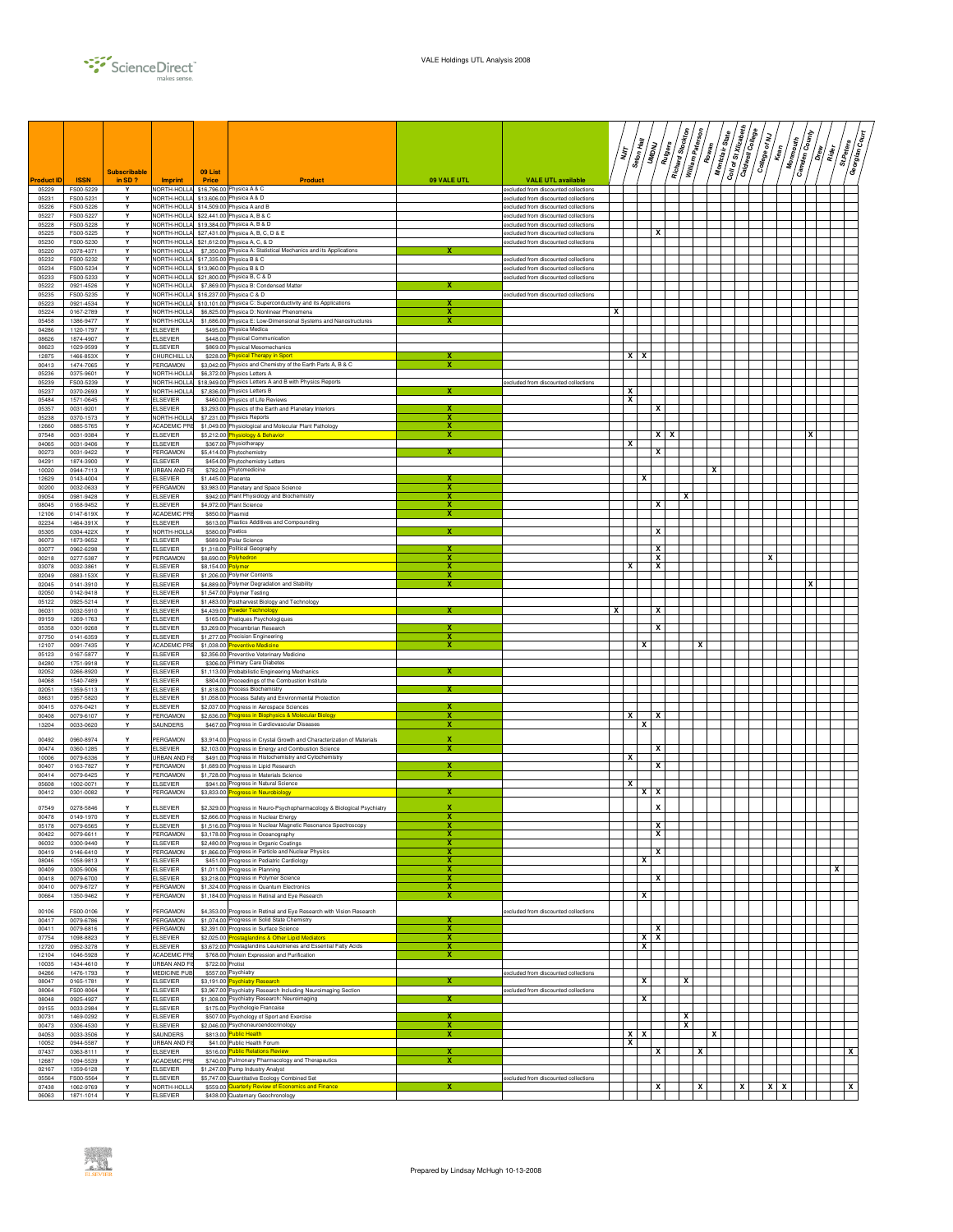

|                  |                        | <b>Subscribable</b> |                                    | 09 List  |                                                                                                                              |                              |                                                                              | דן<br>דו |   | Seton Hall<br>$\sqrt{\frac{2}{3}}$ | Rutgers | Richard Stockton | William Paterson | Rowan | Coil of St Xizabeth<br>$s_{\rm{tare}}$<br>Montclair | Caldwell College | College of NJ | Kean | <b>Camden County</b><br>Monmouth | __<br>  a  <br>Rider | St.Peters<br>Georgian | چ<br>چ |
|------------------|------------------------|---------------------|------------------------------------|----------|------------------------------------------------------------------------------------------------------------------------------|------------------------------|------------------------------------------------------------------------------|----------|---|------------------------------------|---------|------------------|------------------|-------|-----------------------------------------------------|------------------|---------------|------|----------------------------------|----------------------|-----------------------|--------|
| <b>roduct II</b> | <b>ISSN</b>            | in SD?<br>Y         | <b>Imprint</b>                     | Price    | Product                                                                                                                      | 09 VALE UTL<br>x             | <b>VALE UTL available</b>                                                    |          |   |                                    | x       |                  |                  |       |                                                     |                  |               |      |                                  |                      |                       |        |
| 00865<br>01037   | 1040-6182<br>FS00-1037 | Y                   | ELSEVIER<br>PERGAMON               |          | \$1,254.00 Quaternary International<br>\$3,144.00 Quaternary International with Quaternary Science Reviews                   |                              | excluded from discounted collections                                         |          |   |                                    |         |                  |                  |       |                                                     |                  |               |      |                                  |                      |                       |        |
| 12108<br>00636   | 0033-5894<br>0277-3791 | Y<br>Y              | ACADEMIC PR<br>PERGAMON            |          | \$876.00 Quaternary Research<br>\$2,289.00 Quaternary Science Reviews                                                        | x                            |                                                                              |          |   |                                    | x       | х                |                  |       |                                                     |                  |               |      |                                  |                      |                       |        |
| 04108<br>00286   | FS00-4108<br>1350-4487 | Y<br>Y              | ELSEVIER<br><b>ELSEVIER</b>        |          | \$2,513.00 Quaternary Science Reviews Combined<br>\$1.661.00 Radiation Measurements                                          |                              | excluded from discounted collections                                         |          |   |                                    |         |                  |                  |       |                                                     |                  |               |      |                                  |                      |                       |        |
| 00331            | 0969-806X              | Y                   | ELSEVIER                           |          | \$2,697.00 Radiation Physics and Chemistry                                                                                   |                              |                                                                              |          |   |                                    |         |                  |                  |       |                                                     |                  |               |      |                                  |                      |                       |        |
| 12697<br>08049   | 1078-8174<br>0167-8140 | Y<br>Y              | SAUNDERS<br><b>ELSEVIER</b>        |          | \$371.00 Radiography<br>\$2,822.00 Radiotherapy and Oncology                                                                 | x<br>$\overline{\mathbf{x}}$ |                                                                              |          |   | x                                  |         |                  |                  |       |                                                     |                  |               |      |                                  |                      |                       |        |
| 04254            | 1001-0521              | Y<br>Y              | <b>ELSEVIER</b>                    |          | \$255.00 Rare Metals<br>\$2,391.00 Reactive and Functional Polymers                                                          | x                            | excluded from discounted collections                                         |          |   |                                    |         |                  |                  |       |                                                     |                  |               |      |                                  |                      |                       |        |
| 05180<br>09058   | 1381-5148<br>1624-0693 | Y                   | <b>ELSEVIER</b><br><b>ELSEVIER</b> |          | \$511.00 Reanimation                                                                                                         |                              |                                                                              |          |   |                                    |         |                  |                  |       |                                                     |                  |               |      |                                  |                      |                       |        |
| 05414<br>05079   | 0166-0462<br>0167-0115 | Y<br>Y              | NORTH-HOLLA<br><b>ELSEVIER</b>     |          | \$1,141.00 Regional Science and Urban Economics<br>\$3,893.00 Regulatory Peptides                                            | х<br>х                       |                                                                              |          |   |                                    | х<br>x  |                  |                  |       |                                                     |                  |               |      |                                  |                      |                       |        |
| 12110            | 0273-2300              | Y                   | ACADEMIC PRE                       |          | \$1,057.00 Regulatory Toxicology and Pharmacology                                                                            | х                            |                                                                              |          |   |                                    |         |                  |                  |       |                                                     |                  |               |      |                                  |                      |                       |        |
| 02104<br>02054   | 0034-3617<br>0951-8320 | Y<br>Y              | <b>ELSEVIER</b><br><b>ELSEVIER</b> |          | \$408.00 Reinforced Plastics<br>\$4,676.00 Reliability Engineering and System Safety                                         | x                            |                                                                              |          |   |                                    |         |                  |                  |       |                                                     |                  |               |      |                                  |                      |                       |        |
| 12625<br>07759   | 0048-721X<br>0034-4257 | Y<br>Y              | <b>ELSEVIER</b><br><b>ELSEVIER</b> |          | \$353.00 Religion<br>\$3,292.00 Remote Sensing of Environment                                                                | x<br>х                       |                                                                              | X        |   |                                    | x       |                  | x                |       |                                                     |                  |               |      | X                                |                      |                       |        |
| 01010            | 1364-0321              | Y                   | PERGAMON                           |          | \$1,331.00 Renewable & Sustainable Energy Reviews                                                                            | х                            |                                                                              |          |   |                                    |         |                  |                  | x     |                                                     |                  |               |      |                                  |                      | x                     |        |
| 00969<br>02272   | 0960-1481<br>1755-0084 | Y<br>Y              | PERGAMON<br><b>ELSEVIER</b>        |          | \$2,437.00 Renewable Energy<br>\$411.00 Renewable Energy Focus                                                               | х                            |                                                                              |          |   |                                    |         |                  |                  | x     |                                                     |                  |               |      |                                  |                      |                       |        |
| 00416<br>04016   | 0034-4877<br>0968-8080 | Y<br>Y              | PERGAMON<br>ELSEVIER               |          | \$1,663.00 Reports on Mathematical Physics<br>\$128.00 Reproductive Health Matters                                           |                              |                                                                              |          |   |                                    |         |                  |                  |       |                                                     |                  |               |      |                                  |                      |                       |        |
| 07552            | 0890-6238              | Y                   | <b>ELSEVIER</b>                    |          | \$1,675.00 Reproductive Tox                                                                                                  |                              |                                                                              |          |   | x                                  |         |                  | х                |       |                                                     |                  |               |      |                                  |                      |                       |        |
| 04094<br>00826   | 1750-9467<br>0891-4222 | Y<br>Y              | <b>ELSEVIER</b><br><b>ELSEVIER</b> |          | \$345.00 Research in Autism Spectrum Disorders<br>\$758.00 Research in Developmental Disabilities                            | x                            |                                                                              |          | х |                                    |         |                  |                  |       |                                                     |                  |               |      |                                  |                      |                       |        |
| 12688            | 1090-9443              | Y<br>Y              | <b>ELSEVIER</b>                    |          | \$650.00 Research in Economics<br>\$257.00 Research in International Business and Finance                                    | х                            |                                                                              |          |   |                                    |         |                  |                  |       |                                                     |                  |               |      |                                  | x                    |                       |        |
| 08552<br>09060   | 0275-5319<br>0923-2508 | Y                   | <b>ELSEVIER</b><br><b>ELSEVIER</b> |          | \$1,012.00 Research in Microbiology                                                                                          | х                            |                                                                              |          | x |                                    |         |                  |                  |       |                                                     |                  |               |      |                                  | x                    |                       |        |
| 12702<br>13370   | 0191-3085<br>1551-7411 | Y<br>Y              | <b>ELSEVIER</b><br><b>ELSEVIER</b> |          | \$267.00 Research in Organizational Behavior<br>\$212.00 Research in Social and Administrative Pharmacy                      |                              |                                                                              |          |   |                                    | x<br>x  |                  |                  |       |                                                     |                  |               |      |                                  |                      |                       |        |
| 04238            | 0276-5624              | Y                   | <b>ELSEVIER</b>                    |          | \$247.00 Research in Social Stratification and Mobility                                                                      |                              |                                                                              |          |   |                                    |         |                  |                  |       |                                                     |                  |               |      |                                  |                      |                       |        |
| 05606<br>12709   | 0739-8859<br>0034-5288 | Y<br>Y              | <b>ELSEVIER</b><br><b>ELSEVIER</b> |          | \$534.00 Research in Transportation Economics<br>\$561.00 Research in Veterinary Science                                     |                              |                                                                              |          | x |                                    |         |                  |                  |       |                                                     |                  |               |      |                                  |                      |                       |        |
| 05415<br>05416   | 0048-7333<br>0928-7655 | Y<br>Y              | <b>ELSEVIER</b><br>NORTH-HOLLA     |          | \$2,282.00 Research Policy<br>\$765.00 Resource and Energy Economics                                                         | х                            |                                                                              |          |   |                                    |         |                  |                  |       |                                                     |                  |               |      |                                  |                      |                       |        |
| 05125            | 0921-3449              | Y                   | <b>ELSEVIER</b>                    |          | \$2,055.00 Resources Conservation and Recycling                                                                              | х                            |                                                                              |          |   |                                    |         |                  | х                |       |                                                     |                  |               |      |                                  |                      |                       |        |
| 03079<br>12673   | 0301-4207<br>0954-6111 | Y<br>Y              | PERGAMON<br><b>LSEVIER</b>         |          | \$1,003.00 Resources Policy<br>\$916.00 Respiratory Medicine                                                                 | х                            |                                                                              |          |   | x                                  |         |                  |                  |       |                                                     |                  |               |      |                                  |                      |                       |        |
| 04073            | 1745-0454              | Y                   | <b>ELSEVIER</b>                    |          | \$342.00 Respiratory Medicine: COPD Update                                                                                   |                              |                                                                              |          |   |                                    |         |                  |                  |       |                                                     |                  |               |      |                                  |                      |                       |        |
| 05126<br>08051   | 1569-9048<br>0300-9572 | Y<br>Y              | <b>ELSEVIER</b><br><b>ELSEVIER</b> |          | \$2,754.00 Respiratory Physiology & Neurobiology<br>\$1,592.00 Resuscitation                                                 | x                            |                                                                              |          |   | x<br>x                             |         |                  |                  |       |                                                     |                  |               |      |                                  |                      |                       |        |
| 12109            | 1094-2025              | Y                   | ACADEMIC PRI                       |          | \$576.00 Review of Economic Dynamics                                                                                         | х                            |                                                                              |          |   |                                    |         |                  |                  |       |                                                     |                  |               |      |                                  |                      |                       |        |
| 07440<br>05359   | 1058-3300<br>0034-6667 | Y<br>Y              | NORTH-HOLLA<br><b>ELSEVIER</b>     |          | \$458.00 Review of Financial Economics<br>\$2,792.00 Review of Palaeobotany and Palynology                                   | х<br>х                       |                                                                              |          |   |                                    | x       |                  | x                |       |                                                     |                  |               |      |                                  |                      |                       |        |
| 09061<br>09152   | 0248-8663<br>0035-1598 | Y<br>Y              | <b>ELSEVIER</b><br><b>ELSEVIER</b> |          | \$605.00 Revue de Medecine Interne la<br>\$212.00 Revue de Micropaleontologie                                                |                              |                                                                              |          |   |                                    |         |                  |                  |       |                                                     |                  |               |      |                                  |                      |                       |        |
| 09096            | 1169-8330              | Y                   | <b>ELSEVIER</b>                    |          | \$579.00 Revue du Rhumatisme                                                                                                 |                              |                                                                              |          |   |                                    |         |                  |                  |       |                                                     |                  |               |      |                                  |                      |                       |        |
| 09160            | 1162-9088              | Y                   | <b>ELSEVIER</b>                    |          | Revue Europeene de Psychologie Appliquee / European Review of<br>\$274.00 Applied Psychology                                 |                              |                                                                              |          |   |                                    |         |                  |                  |       |                                                     |                  |               |      |                                  |                      |                       |        |
| 09095<br>09062   | 0335-7457<br>1773-035X | Y<br>Y              | <b>ELSEVIER</b><br>ELSEVIER        |          | \$388.00 Revue Francaise d'Allergologie et d'Immunologie Clinique<br>\$280.00 Revue Francophone des Laboratoires             |                              |                                                                              |          |   |                                    |         |                  |                  |       |                                                     |                  |               |      |                                  |                      |                       |        |
| 08625            | 1672-6308              | Y                   | <b>ELSEVIER</b>                    |          | \$250.00 Rice Science                                                                                                        |                              |                                                                              |          |   |                                    |         |                  |                  |       |                                                     |                  |               |      |                                  |                      |                       |        |
| 05309<br>00704   | 0921-8890<br>0736-5845 | Y<br>Y              | NORTH-HOLLA<br>PERGAMON            |          | \$2,097.00 Robotics and Autonomous Systems<br>\$1,459.00 Robotics and Computer-Integrated Manufacturing                      |                              |                                                                              | x        |   |                                    | x       |                  |                  |       |                                                     |                  |               |      |                                  |                      |                       |        |
| 10053<br>08608   | 0035-7820<br>1068-7971 | Y<br>Y              | JRBAN AND F<br><b>ELSEVIER</b>     |          | \$139.00 Rontgenpraxis                                                                                                       |                              |                                                                              |          |   |                                    |         |                  |                  |       |                                                     |                  |               |      |                                  |                      |                       |        |
| 05418            | 0304-3479              | Y                   | NORTH-HOLLA                        |          | \$1,090.00 Russian Geology and Geophysics<br>\$1,238.00 Russian Literature                                                   |                              |                                                                              |          |   |                                    |         |                  |                  |       |                                                     |                  |               |      |                                  |                      |                       |        |
| 05419<br>00872   | 0925-7535<br>0956-5221 | Y<br>Y              | <b>ELSEVIER</b><br><b>ELSEVIER</b> |          | \$1,348.00 Safety Science<br>\$922.00 Scandinavian Journal of Management                                                     | х<br>x                       |                                                                              |          |   |                                    |         |                  | x                |       |                                                     |                  |               |      |                                  |                      | x                     |        |
| 05080            | 0920-9964              | Y                   | <b>ELSEVIER</b>                    |          | \$4,828.00 Schizophrenia Research                                                                                            |                              |                                                                              |          |   |                                    |         |                  |                  |       |                                                     |                  |               |      |                                  |                      | x                     |        |
| 08074<br>09065   | 1355-0306<br>0765-1597 | Y<br>Y              | <b>ELSEVIER</b><br><b>ELSEVIER</b> |          | \$285.00 Science & Justice<br>\$408.00 Science & Sports                                                                      | x                            |                                                                              |          |   |                                    |         |                  | x                |       |                                                     |                  |               |      |                                  |                      |                       |        |
| 05310            | 0167-6423              | Y<br>Y              | <b>ELSEVIER</b>                    |          | \$1,824.00 Science of Computer Programming                                                                                   | x<br>х                       |                                                                              |          |   |                                    |         |                  |                  |       |                                                     |                  |               |      |                                  |                      |                       |        |
| 05127<br>05128   | 0048-9697<br>0304-4238 | Y                   | <b>ELSEVIER</b><br><b>ELSEVIER</b> |          | \$6,941.00 Science of the Total Environment<br>\$2,096.00 Scientia Horticulturae                                             | х                            |                                                                              |          |   |                                    | x       |                  |                  |       |                                                     |                  |               |      |                                  |                      |                       |        |
| 00222<br>02129   | 1359-6462<br>1350-4789 | Y<br>Y              | PERGAMON<br>ELSEVIER ADV           |          | \$1,808.00 Scripta Materialia<br>\$1,247.00 Sealing Technology                                                               | х                            |                                                                              |          |   |                                    |         |                  |                  |       |                                                     |                  |               |      |                                  |                      |                       |        |
| 05360            | 0037-0738              |                     | ELSEVIER                           |          | \$3,749.00 Sedimentary Geology                                                                                               |                              |                                                                              |          |   |                                    | x       |                  |                  |       |                                                     |                  |               |      |                                  |                      |                       |        |
| 12685<br>13201   | 1059-1311<br>0049-0172 | Y<br>Y              | <b>ELSEVIER</b><br>SAUNDERS        |          | \$811.00 Seizure - European Journal of Epilepsy<br>\$507.00 Seminars in Arthritis and Rheumatism                             | X<br>$\overline{\mathbf{x}}$ |                                                                              |          |   | x<br>X                             |         |                  |                  |       |                                                     |                  |               |      |                                  |                      |                       |        |
| 12679<br>12675   | 1044-579X<br>1084-9521 | Y                   | ACADEMIC PR<br><b>ACADEMIC PRE</b> |          | \$596.00 Seminars in Cancer Biolor<br>\$671.00 Seminars in Cell and Developmental Biology                                    | X<br>х                       |                                                                              |          |   | x<br>x                             |         |                  |                  |       |                                                     |                  |               |      |                                  |                      |                       |        |
| 13321            | 1085-5629              | Y                   | SAUNDERS                           |          | \$370.00 Seminars in Cutaneous Medicine and Surgery                                                                          |                              |                                                                              |          |   |                                    |         |                  |                  |       |                                                     |                  |               |      |                                  |                      |                       |        |
| 12700<br>12678   | 1744-165X<br>1044-5323 | Y<br>Y              | SAUNDERS<br><b>ACADEMIC PRE</b>    |          | \$382.00 Seminars in Fetal & Neonatal Medicine<br>\$596.00 Seminars in Immunology                                            | x<br>x                       |                                                                              |          | x | х<br>x                             |         |                  |                  |       |                                                     |                  |               |      | x                                |                      |                       |        |
| 13092            | 0001-2998              | Y                   | ELSEVIER                           |          | \$446.00 Seminars in Nuclear Medicine                                                                                        | x                            | excluded from discounted collections                                         |          |   | x                                  |         |                  |                  |       |                                                     |                  |               |      |                                  |                      |                       |        |
| 13186<br>13031   | 0749-2081<br>1073-8746 | Y<br>Y              | SAUNDERS<br>SAUNDERS               |          | \$250.00 Seminars in Oncology Nursing<br>\$300.00 Seminars in Orthodontics                                                   | $\overline{\mathbf{x}}$      |                                                                              |          |   | x                                  |         |                  |                  |       |                                                     |                  |               |      |                                  |                      |                       |        |
| 13314<br>13119   | 1071-9091<br>1055-8586 | Y<br>Y              | SAUNDERS<br>SAUNDERS               |          | \$336.00 Seminars in Pediatric Neurology<br>\$368.00 Seminars in Pediatric Surgery                                           | x                            |                                                                              |          |   | x                                  |         |                  |                  |       |                                                     |                  |               |      |                                  |                      |                       |        |
| 13267            | 0146-0005              | Y                   | SAUNDERS                           |          | \$473.00 Seminars in Perinatology                                                                                            | х                            |                                                                              |          |   | x                                  |         |                  |                  |       |                                                     |                  |               |      |                                  |                      |                       |        |
| 13318<br>13108   | 1053-4296<br>0037-198X | Y<br>Y              | SAUNDERS<br>SAUNDERS               |          | \$310.00 Seminars in Radiation Oncology<br>\$441.00 Seminars in Roentgenology                                                |                              | excluded from discounted collections<br>excluded from discounted collections |          |   | x                                  |         |                  |                  |       |                                                     |                  |               |      |                                  |                      |                       |        |
| 13053            | 1043-0679              | Y                   | SAUNDERS                           |          | \$403.00 Seminars in Thoracic and Cardiovascular Surgery                                                                     |                              |                                                                              |          |   |                                    |         |                  |                  |       |                                                     |                  |               |      |                                  |                      |                       |        |
| 13120            | 1092-9126              | Y                   | SAUNDERS                           |          | Seminars in Thoracic and Cardiovascular Surgery: Pediatric<br>\$137.00 Cardiac Surgery Annual                                |                              |                                                                              |          |   |                                    |         |                  |                  |       |                                                     |                  |               |      |                                  |                      |                       |        |
| 13129<br>13131   | 0887-2171<br>0895-7967 | Y<br>Y              | ELSEVIER<br>SAUNDERS               |          | \$433.00 Seminars in Ultrasound Ct and Mri<br>\$450.00 Seminars in Vascular Surgery                                          |                              |                                                                              |          |   |                                    |         |                  |                  |       |                                                     |                  |               |      |                                  |                      |                       |        |
| 06033<br>06034   | 0924-4247<br>0925-4005 | Y<br>Y              | ELSEVIER<br><b>ELSEVIER</b>        |          | \$4,440.00 Sensors and Actuators A: Physical                                                                                 | X                            |                                                                              |          |   |                                    | x       |                  |                  |       |                                                     |                  |               |      |                                  |                      |                       |        |
|                  |                        |                     |                                    |          | \$4,526.00 Sensors and Actuators B: Chemical                                                                                 |                              |                                                                              |          |   |                                    |         |                  |                  |       |                                                     |                  |               |      |                                  |                      |                       |        |
| 06046<br>08054   | FS00-6046<br>1383-5866 | Y<br>Υ              | <b>ELSEVIER</b><br><b>ELSEVIER</b> |          | \$7,969.00 Sensors and Actuators Part A: Physical with Part B: Chemical<br>\$2,148.00 Separation and Purification Technology | х                            | excluded from discounted collections                                         |          |   |                                    | x       |                  |                  |       |                                                     |                  |               |      |                                  |                      |                       |        |
| 07442<br>09372   | 0098-7913<br>1158-1360 | Y<br>Y              | ELSEVIER<br><b>ELSEVIER</b>        | \$366.00 | erials Review<br>\$140.00 Sexologies - Revue Europeene de Sexologie                                                          | x                            |                                                                              |          |   |                                    | x       |                  |                  |       |                                                     |                  |               | x    | x                                |                      |                       |        |
| 05311            | 0165-1684              | Y                   | <b>ELSEVIER</b>                    |          | \$3,468.00 Signal Processing                                                                                                 | $\overline{\mathbf{x}}$      |                                                                              |          |   |                                    |         |                  |                  |       |                                                     |                  |               |      |                                  |                      |                       |        |
| 05575            | FS00-5575              |                     | <b>ELSEVIER</b>                    |          | \$4,302.00 Signal Processing with Signal Processing: Image Communication                                                     |                              | excluded from discounted collections                                         |          |   |                                    |         |                  |                  |       |                                                     |                  |               |      |                                  |                      |                       |        |
| 05312<br>05314   | 0923-5965<br>1569-190X | Y<br>Y              | <b>ELSEVIER</b><br><b>ELSEVIER</b> |          | \$1,149.00 Signal Processing: Image Communication<br>\$1,120.00 Simulation Modelling Practice and Theory                     | X<br>х                       |                                                                              |          |   |                                    |         |                  |                  |       |                                                     |                  |               |      |                                  |                      |                       |        |
| 05557            | 1389-9457              | Y                   | <b>ELSEVIER</b>                    |          | \$462.00 Sleep Medicine                                                                                                      | x                            |                                                                              |          |   | x                                  |         |                  | x                |       |                                                     |                  |               |      |                                  |                      |                       |        |
| 12705<br>05129   | 1087-0792<br>0921-4488 | Y<br>Y              | <b>ELSEVIER</b><br><b>ELSEVIER</b> |          | \$477.00 Sleep Medicine Reviews<br>\$2,293.00 Small Ruminant Research                                                        | X                            |                                                                              |          | x | x                                  |         |                  |                  |       |                                                     |                  |               |      |                                  |                      |                       |        |
| 05421            | 0378-8733              | Y                   | <b>ELSEVIER</b>                    |          | \$537.00 Social Networks                                                                                                     | x                            |                                                                              |          |   |                                    | x       |                  |                  |       |                                                     |                  |               |      |                                  |                      |                       |        |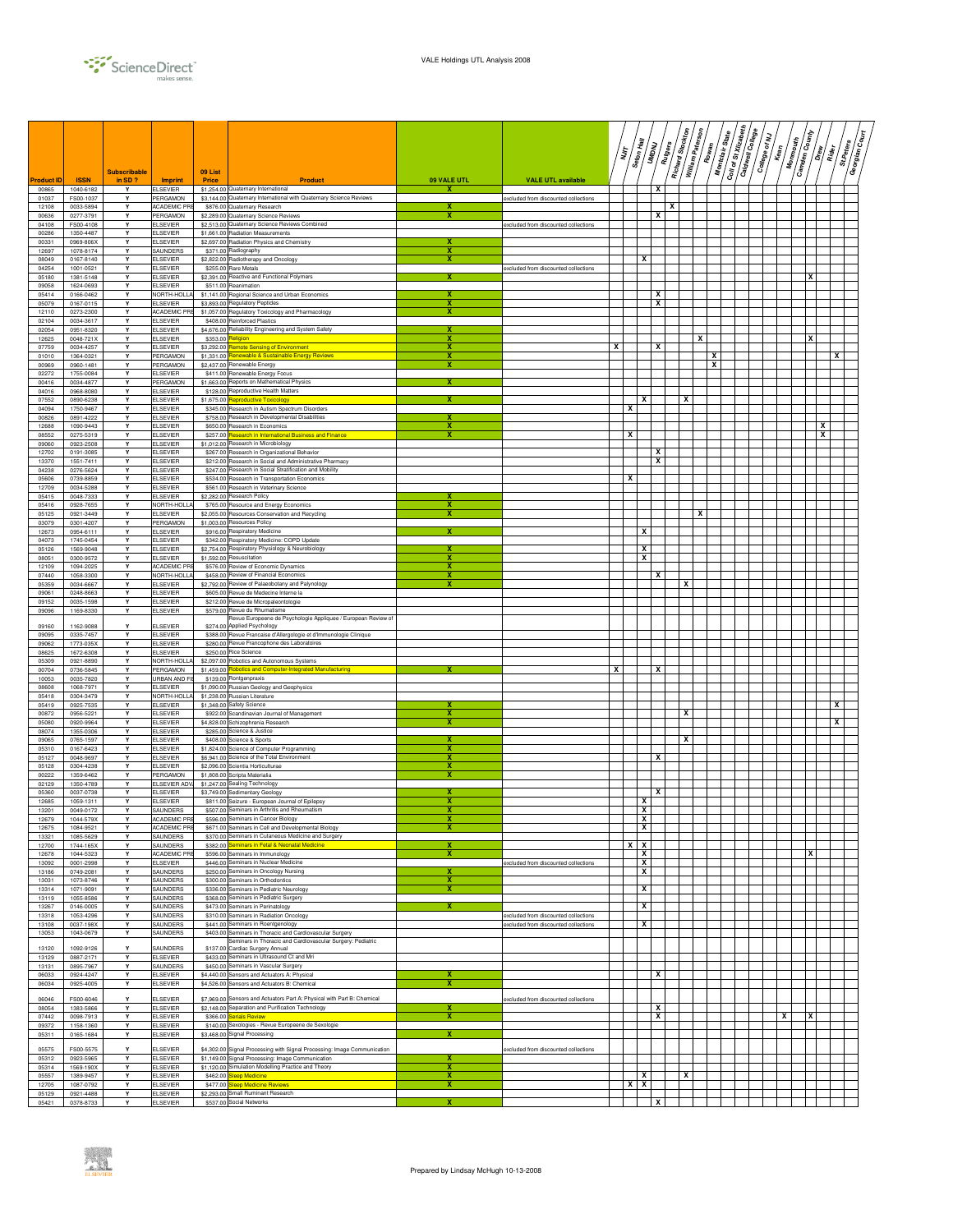

| Product ID     | <b>ISSN</b>            | <b>Subscribable</b><br>in SD? | <b>Imprint</b>                       | 09 List<br>Price    | <b>Product</b>                                                                                                                          | 09 VALE UTL                  | <b>VALE UTL available</b>                                                    |                         | ΪŢ     | Seton Hall | $\sqrt{Mg_{\rm erg}}$<br>UMDNU | Richard Stockton | William Paterson | Montclair State<br>Rowan | Coll of St Xillabeth | Caldwell College | College of NJ | <b>Monmouth</b><br>Kean | <b>Gamden County</b> | $\frac{1}{2}$<br>$\sqrt{\frac{1}{2}}$ | St.Peters | چ/<br>چ<br>Georgian |
|----------------|------------------------|-------------------------------|--------------------------------------|---------------------|-----------------------------------------------------------------------------------------------------------------------------------------|------------------------------|------------------------------------------------------------------------------|-------------------------|--------|------------|--------------------------------|------------------|------------------|--------------------------|----------------------|------------------|---------------|-------------------------|----------------------|---------------------------------------|-----------|---------------------|
| 00315          | 0277-9536              | Y                             | ELSEVIER                             |                     | \$5,417.00 Social Science & Medicine                                                                                                    | х                            |                                                                              |                         |        | x          | X                              |                  |                  | X                        |                      | х                |               |                         |                      |                                       |           |                     |
| 01027          | FS00-1027              | Y                             | <b>PERGAMON</b>                      |                     | \$5,551.00 Social Science & Medicine with Health & Place Combined Sub                                                                   |                              | excluded from discounted collections                                         |                         |        |            |                                |                  |                  |                          |                      |                  |               |                         |                      | x                                     |           |                     |
| 07443<br>12113 | 0362-3319<br>0049-089X | Y<br>Y                        | PERGAMON<br>ELSEVIER                 | \$679.00            | \$473.00 Social Science Journal<br><b>Social Science Research</b>                                                                       | X<br>х                       |                                                                              |                         | х      |            | x                              |                  | x<br>x           |                          |                      |                  |               |                         | x                    |                                       |           |                     |
| 00317          | 0038-0121              | Y                             | PERGAMON                             |                     | \$950.00 Socio-Economic Planning Sciences                                                                                               |                              |                                                                              |                         |        |            |                                |                  |                  |                          |                      |                  |               |                         |                      |                                       |           |                     |
| 09066<br>05130 | 0038-0296<br>0167-1987 | Y<br>$\mathbf{v}$             | ELSEVIER<br><b>ELSEVIER</b>          |                     | \$229.00 Sociologie du Travail<br>\$2,489.00 Soil & Tillage Research                                                                    | x                            |                                                                              |                         |        |            |                                | х                |                  |                          |                      |                  |               |                         |                      |                                       |           |                     |
| 00332          | 0038-0717              | Y                             | PERGAMON                             |                     | \$3,009.00 Soil Biology & Biochemistry                                                                                                  | ×                            |                                                                              |                         |        |            | x                              |                  |                  |                          |                      |                  |               |                         |                      |                                       |           |                     |
| 02056<br>00329 | 0267-7261<br>0038-092X | Y<br>Y                        | <b>ELSEVIER</b><br><b>ELSEVIER</b>   |                     | \$2,703.00 Soil Dynamics and Earthquake Engineering<br>\$3,061.00 Solar Energy                                                          | х<br>х                       |                                                                              |                         |        |            | x                              |                  |                  |                          |                      |                  |               |                         |                      |                                       |           |                     |
| 05315<br>00230 | 0927-0248<br>0038-1098 | Y<br>Y                        | NORTH-HOLL<br>PERGAMON               |                     | \$2,753.00 Solar Energy Materials and Solar Cells<br>\$5,605.00 Solid State Communications                                              | x                            |                                                                              | x                       |        |            | х                              |                  |                  |                          |                      |                  |               |                         |                      |                                       |           |                     |
|                |                        |                               |                                      |                     |                                                                                                                                         |                              |                                                                              |                         |        |            |                                |                  |                  |                          |                      |                  |               |                         |                      |                                       |           |                     |
| 01058<br>05240 | FS00-1058<br>0167-2738 | Y<br>Y                        | ELSEVIER<br>NORTH-HOLLA              |                     | \$4,035.00 Solid State Electronics with Materials Science in Semiconductor P<br>\$5,389.00 Solid State Ionics                           | x                            | excluded from discounted collections                                         |                         |        |            | x                              |                  |                  |                          |                      |                  |               |                         |                      |                                       |           |                     |
| 12878          | 0926-2040              | Y                             | ELSEVIER                             |                     | \$1,299.00 Solid State Nuclear Magnetic Resonance                                                                                       |                              |                                                                              |                         |        |            |                                |                  |                  |                          |                      |                  |               |                         |                      |                                       |           |                     |
| 09067<br>00103 | 1293-2558<br>0038-1101 | Y<br>Y                        | ELSEVIER<br>PERGAMON                 |                     | \$1,182.00 Solid State Sciences<br>\$3.795.00 Solid-State Electronics                                                                   |                              |                                                                              | x                       |        |            |                                |                  |                  |                          |                      |                  |               |                         |                      |                                       |           |                     |
| 06067<br>03081 | 0254-6299<br>0265-9646 | Y<br>Υ                        | <b>ELSEVIER</b><br><b>ELSEVIER</b>   |                     | \$569.00 South African Journal of Botany<br>\$1,658.00 Space Policy                                                                     | x                            |                                                                              |                         |        |            |                                |                  |                  |                          |                      |                  |               |                         |                      |                                       |           |                     |
|                |                        |                               |                                      |                     | Spectrochimica Acta Part A: Molecular and Biomolecular                                                                                  |                              |                                                                              |                         |        |            |                                |                  |                  |                          |                      |                  |               |                         |                      |                                       |           |                     |
| 05184<br>05185 | 1386-1425<br>0584-8547 | Y                             | <b>LSEVIER</b><br><b>ELSEVIER</b>    | \$4,701.00          | pectroscopy<br>\$4,312.00 Spectrochimica Acta Part B: Atomic Spectroscopy                                                               |                              |                                                                              | $\overline{\mathbf{x}}$ | X      |            | X                              |                  |                  |                          |                      |                  |               |                         |                      |                                       |           |                     |
| 05313          | FS00-5313              |                               | <b>ELSEVIER</b>                      |                     | \$5,581.00 Speech Comm with Signal Processing and Signal Proc: Image C                                                                  |                              | excluded from discounted collections                                         |                         |        |            |                                |                  |                  |                          |                      |                  |               |                         |                      |                                       |           |                     |
| 05316          | 0167-6393              | Υ                             | NORTH-HOLLA                          |                     | \$1,388.00 Speech Communication                                                                                                         |                              |                                                                              |                         |        |            |                                | х                |                  |                          |                      |                  |               |                         |                      |                                       |           |                     |
| 07760<br>10055 | 1529-9430<br>0949-328X | Y<br>Y                        | <b>ELSEVIER</b><br>JRBAN AND FI      |                     | \$362.00 Spine Journal<br>\$133.00 Sport-Orthopadie - Sport-Traumatologie                                                               | x                            |                                                                              |                         |        | х          |                                |                  |                  |                          |                      |                  |               |                         |                      |                                       |           |                     |
| 05495          | 1572-3127              | Y                             | ELSEVIER<br>NORTH-HOLLA              |                     | \$400.00 Statistical Methodology                                                                                                        | x<br>x                       |                                                                              |                         |        |            |                                |                  |                  |                          |                      |                  |               |                         |                      |                                       |           |                     |
| 05422<br>05503 | 0167-7152<br>1873-5061 | Υ<br>Y                        | <b>ELSEVIER</b>                      |                     | \$2,581.00 Statistics & Probability Letters<br>\$950.00 Stem Cell Research                                                              |                              |                                                                              | x                       | х      |            |                                |                  |                  |                          |                      |                  |               |                         |                      |                                       |           |                     |
| 07764          | 0039-128X<br>0304-4149 | Y<br>Y                        | <b>ELSEVIER</b><br>NORTH-HOLLA       | \$1,755.00 Steroids | \$2,836.00 Stochastic Processes and Their Applications                                                                                  | x<br>x                       |                                                                              |                         |        |            | x                              |                  |                  |                          |                      |                  |               |                         |                      |                                       |           |                     |
| 05423<br>05424 | 0954-349X              | Y                             | NORTH-HOLLA                          |                     | \$562.00 Structural Change and Economic Dynamics                                                                                        | х                            |                                                                              |                         |        |            | x                              |                  |                  |                          |                      |                  |               |                         |                      |                                       |           |                     |
| 05425<br>00497 | 0167-4730<br>0191-491X | Y<br>Y                        | ELSEVIER<br>PERGAMON                 |                     | \$1,111.00 Structural Safety<br>\$821.00 Studies in Educational Evaluation                                                              | x<br>x                       |                                                                              |                         |        |            |                                |                  |                  |                          |                      |                  |               |                         |                      |                                       | x         |                     |
| 00154          | 0039-3681              | Y                             | ELSEVIER                             |                     | \$638.00 Studies in History and Philosophy of Science Part A                                                                            | X                            |                                                                              |                         |        |            |                                |                  |                  |                          |                      |                  |               |                         |                      |                                       |           |                     |
| 00153          | 1355-2198              | Y                             | ELSEVIER                             |                     | Studies in History and Philosophy of Science Part B: Studies in<br>\$645.00 History and Philosophy of Modern Physics                    | x                            |                                                                              |                         |        |            |                                |                  |                  |                          |                      |                  |               |                         |                      |                                       |           |                     |
|                |                        |                               |                                      |                     | Studies in History and Philosophy of Science Part C: Studies in                                                                         |                              |                                                                              |                         |        |            |                                |                  |                  |                          |                      |                  |               |                         |                      |                                       |           |                     |
| 01023          | 1369-8486              | Y                             | ELSEVIER                             |                     | \$473.00 History and Philosophy of Biological and Biomedical Sciences                                                                   | x                            |                                                                              |                         |        |            |                                |                  |                  |                          |                      |                  |               |                         |                      |                                       |           |                     |
| 00401<br>12657 | FS00-0401<br>0749-6036 | Y<br>Y                        | PERGAMON<br>ELSEVIER                 |                     | \$1,263.00 Studies in History and Philosophy of Science Parts A - C<br>\$1,213.00 Superlattices and Microstructures                     | x                            | excluded from discounted collections                                         |                         |        |            |                                |                  |                  |                          |                      |                  |               |                         |                      |                                       |           |                     |
| 06035<br>05241 | 0257-8972<br>0039-6028 | Y<br>Y                        | <b>ELSEVIER</b><br><b>NORTH-HOLL</b> |                     | \$8,410.00 Surface and Coatings Technology<br>\$13,441.00 Surface Science (Including Surface Science Letters)                           | x<br>x                       |                                                                              |                         |        |            | x                              |                  |                  |                          |                      |                  |               |                         |                      |                                       |           |                     |
| 05243          | 0167-5729              | Y                             | NORTH-HOLLA                          |                     | \$1,893.00 Surface Science Reports                                                                                                      | х                            |                                                                              |                         |        |            | x                              |                  |                  |                          |                      |                  |               |                         |                      |                                       |           |                     |
| 05244          | FS00-5244              | Y                             | <b>VORTH-HOLL</b>                    |                     | \$21,031.00 Surface Science with Applied Surface Science and Surface Science                                                            |                              | xcluded from discounted collections                                          |                         |        |            |                                |                  |                  |                          |                      |                  |               |                         |                      |                                       |           |                     |
| 13087          | 0039-6060              | Υ<br>Y                        | <b>MOSBY</b>                         |                     | \$616.00 Surgery<br>\$626.00 Surgery (Oxford)                                                                                           | x                            |                                                                              |                         |        | x          |                                |                  |                  |                          |                      |                  |               |                         |                      |                                       |           |                     |
| 04260<br>13367 | 0263-9319<br>1550-7289 | Y                             | MEDICINE PUB<br><b>ELSEVIER</b>      |                     | \$392.00 Surgery for Obesity and Related Diseases                                                                                       |                              | excluded from discounted collections<br>excluded from discounted collections |                         |        |            |                                |                  |                  |                          |                      |                  |               |                         |                      |                                       |           |                     |
| 07765<br>02212 | 0090-3019<br>0960-7404 | Y<br>Y                        | <b>ELSEVIER</b><br><b>ELSEVIER</b>   |                     | \$1,117.00 Surgical Neurology<br>\$721.00 Surgical Oncology                                                                             | x<br>х                       |                                                                              |                         |        | x<br>х     | x                              |                  |                  |                          |                      |                  |               |                         |                      |                                       |           |                     |
| 07767          | 0039-6257              | Y                             | <b>ELSEVIER</b>                      |                     | \$278.00 Survey of Ophthalmology                                                                                                        | x                            |                                                                              |                         |        | x          |                                |                  |                  |                          |                      |                  |               |                         |                      |                                       |           |                     |
| 06036<br>00335 | 0379-6779<br>0346-251X | Y<br>Y                        | <b>ELSEVIER</b><br>ELSEVIER          |                     | \$5,906.00 Synthetic Metals<br>\$621.00 System                                                                                          | x<br>x                       |                                                                              |                         |        |            | x                              |                  |                  | x                        |                      |                  |               |                         |                      |                                       |           |                     |
| 10022          | 0723-2020              | Y                             | <b>JRBAN AND F</b>                   |                     | \$1,054.00 Systematic and Applied Microbiology                                                                                          |                              |                                                                              |                         |        |            |                                |                  |                  |                          |                      |                  |               |                         |                      |                                       |           |                     |
| 05427<br>08587 | 0167-6911<br>1028-4559 | Y<br>Y                        | <b>ELSEVIER</b><br><b>ELSEVIER</b>   |                     | \$1,542.00 Systems & Control Letters<br>\$250.00 Taiwanese Journal of Obstetrics and Gynecology                                         |                              |                                                                              |                         |        |            |                                |                  |                  |                          |                      |                  |               |                         |                      |                                       |           |                     |
| 05187<br>13405 | 0039-9140<br>1557-3087 | Y                             | <b>ELSEVIER</b><br><b>ELSEVIER</b>   |                     | \$4,330.00 Talanta                                                                                                                      |                              |                                                                              |                         | x<br>x |            | х                              |                  |                  |                          |                      |                  |               |                         |                      |                                       |           |                     |
| 00224          | 0742-051X              | Y<br>Y                        | <b>ELSEVIER</b>                      |                     | \$133.00 Teaching and Learning in Nursing<br>\$1,193.00 Teaching and Teacher Education                                                  |                              |                                                                              |                         |        |            |                                | x                |                  | X                        |                      |                  |               |                         |                      |                                       |           |                     |
| 13268<br>13109 | 1096-2883<br>1084-208X | Y<br>Y                        | SAUNDERS<br>SAUNDERS                 |                     | \$314.00 Techniques in Gastrointestinal Endoscopy<br>\$338.00 Techniques in Regional Anesthesia and Pain Management                     |                              |                                                                              |                         |        |            |                                |                  |                  |                          |                      |                  |               |                         |                      |                                       |           |                     |
| 13126          | 1089-2516              | Y                             | SAUNDERS                             |                     | \$329.00 Techniques in Vascular and Interventional Radiology                                                                            | x                            |                                                                              |                         |        |            |                                |                  |                  |                          |                      |                  |               |                         |                      |                                       |           |                     |
| 07771<br>00384 | 0040-1625<br>0160-791X | Y<br>Y                        | <b>ELSEVIER</b><br>PERGAMON          |                     | \$1,122.00 Technological Forecasting and Social Change<br>\$1,282.00 Technology in Society                                              | x<br>x                       |                                                                              | x                       |        |            | x                              |                  |                  | x                        |                      |                  |               |                         |                      |                                       |           |                     |
| 02109          | 0166-4972              | Y                             | <b>ELSEVIER</b>                      |                     | \$1,804.00 Technovation                                                                                                                 |                              |                                                                              |                         |        |            |                                |                  |                  |                          |                      |                  |               |                         |                      |                                       |           |                     |
| 05361<br>03083 | 0040-1951<br>0308-5961 | Y<br>Y                        | <b>ELSEVIER</b><br>PERGAMON          |                     | \$6,137.00 Tectonophysics<br>\$1,433.00 Telecommunications Policy                                                                       | х<br>X                       |                                                                              |                         |        |            | x<br>х                         |                  |                  |                          |                      |                  |               |                         |                      |                                       |           |                     |
| 00703<br>00942 | 0736-5853<br>0040-4020 | Y<br>Y                        | PERGAMON<br><b>ELSEVIER</b>          |                     | \$1,227.00 Telematics and Informatics<br>\$17,969.00 Tetrahedron                                                                        | x                            |                                                                              |                         |        |            | х                              |                  |                  |                          |                      |                  |               |                         |                      |                                       |           |                     |
|                |                        |                               |                                      |                     |                                                                                                                                         |                              |                                                                              |                         |        |            |                                |                  |                  |                          |                      |                  |               |                         |                      |                                       |           |                     |
| 00876<br>00232 | FS00-0876<br>FS00-0232 | Υ                             | <b>ELSEVIER</b><br><b>ELSEVIER</b>   |                     | \$37,866.00 Tetrahedron - Combined Subscription to 5 Tetrahedron Journals<br>\$19,600.00 Tetrahedron (Including Tetrahedron: Asymmetry) |                              | excluded from discounted collections<br>excluded from discounted collections |                         | x      |            | X<br>x                         |                  |                  |                          |                      |                  |               |                         |                      |                                       |           |                     |
| 00233          | 0040-4039              | Y<br>Y                        | <b>ELSEVIER</b>                      |                     | \$14,296.00 Tetrahedron Letters                                                                                                         | X                            |                                                                              |                         |        |            | х                              |                  |                  |                          |                      |                  |               |                         |                      |                                       |           |                     |
| 00937<br>05245 | 0957-4166<br>0167-8442 | Y                             | PERGAMON<br><b>ELSEVIER</b>          |                     | \$3,305.00 Tetrahedron: Asymmetry<br>\$1,469.00 Theoretical and Applied Fracture Mechanics                                              | $\overline{\mathbf{x}}$      |                                                                              |                         |        |            | х                              |                  |                  |                          |                      |                  |               |                         |                      |                                       |           |                     |
| 05317          | 0304-3975              | Y                             | <b>ELSEVIER</b>                      |                     | \$7,257.00 Theoretical Computer Science<br>Theoretical Computer Science with Science of Computer                                        | x                            |                                                                              |                         |        |            |                                |                  |                  |                          |                      |                  |               |                         |                      |                                       |           |                     |
| 05318          | FS00-5318              | Y<br>Y                        | NORTH-HOLL                           |                     | \$8,021.00 Programming                                                                                                                  | x                            | excluded from discounted collections                                         |                         |        |            |                                |                  |                  |                          |                      |                  |               |                         |                      |                                       |           |                     |
| 12117<br>07774 | 0040-5809<br>0093-691X | Y                             | ACADEMIC PR<br><b>ELSEVIER</b>       |                     | \$1,247.00 Theoretical Population Biology<br>\$1,567.00 Theriogenology                                                                  | x                            |                                                                              |                         |        |            | x                              |                  |                  |                          |                      |                  |               |                         |                      |                                       |           |                     |
| 05188<br>06037 | 0040-6031<br>0040-6090 | Y<br>Y                        | <b>ELSEVIER</b><br><b>ELSEVIER</b>   |                     | \$11,096.00 Thermochimica Acta<br>\$13,817.00 Thin Solid Films                                                                          | x                            |                                                                              |                         |        |            | x                              |                  |                  |                          |                      |                  |               |                         |                      |                                       |           |                     |
|                |                        |                               |                                      |                     |                                                                                                                                         |                              |                                                                              |                         |        |            |                                |                  |                  |                          |                      |                  |               |                         |                      |                                       |           |                     |
| 06056<br>04240 | FS00-6056<br>1871-1871 | Y<br>Υ                        | NORTH-HOLL<br><b>ELSEVIER</b>        |                     | \$14,101.00 Thin Solid Films with Organic Electronics (Combined Subscription)<br>\$192.00 Thinking Skills and Creativity                |                              | excluded from discounted collections                                         |                         |        |            |                                |                  |                  |                          |                      |                  |               |                         |                      |                                       |           |                     |
| 02057<br>00369 | 0263-8231<br>0049-3848 | Y<br>Y                        | <b>ELSEVIER</b><br><b>ELSEVIER</b>   |                     | \$2,543.00 Thin-Walled Structures<br>\$2,765.00 Thrombosis Research                                                                     | x                            |                                                                              |                         |        |            | x                              |                  |                  |                          |                      |                  |               |                         |                      |                                       |           |                     |
| 12722          | 0040-8166              | Y                             | <b>ELSEVIER</b>                      |                     | \$1,057.00 Tissue and Cell                                                                                                              | $\mathbf x$                  |                                                                              |                         |        | x          |                                |                  |                  |                          |                      |                  |               |                         |                      |                                       |           |                     |
| 13039<br>00261 | 1938-9736<br>0040-9383 | Y<br>Y                        | <b>ELSEVIER</b><br><b>ELSEVIER</b>   |                     | \$287.00 Topics in Companion Animal Medicine<br>\$1,769.00 Topology                                                                     | х<br>x                       |                                                                              |                         |        |            | $X$   $X$                      |                  |                  |                          |                      |                  |               |                         |                      |                                       |           |                     |
| 05319          | 0166-8641              | Y                             | <b>ELSEVIER</b>                      |                     | \$3,102.00 Topology and its Applications                                                                                                | x                            |                                                                              |                         |        |            | х                              |                  |                  |                          |                      |                  |               |                         |                      |                                       |           |                     |
| 03084<br>08056 | 0261-5177<br>0300-483X | Y<br>Y                        | <b>ELSEVIER</b><br><b>ELSEVIER</b>   |                     | \$1,284.00 Tourism Management<br>\$6,696.00 Toxicology                                                                                  | $\overline{\mathbf{x}}$<br>x |                                                                              |                         |        | х          | x                              |                  |                  |                          |                      |                  |               |                         |                      |                                       | X         |                     |
| 12116          | 0041-008X              | Y                             | ACADEMIC PF                          |                     | \$3,829.00 Toxicology and Applied Pharmacology                                                                                          | x                            |                                                                              |                         |        | x          |                                |                  |                  | x                        |                      |                  |               |                         |                      |                                       |           |                     |
| 00800<br>08057 | 0887-2333<br>0378-4274 | Y<br>Y                        | PERGAMON<br><b>ELSEVIER</b>          |                     | \$1,420.00 Toxicology in Vitro<br>\$4,870.00 Toxicology Letters                                                                         | x<br>x                       |                                                                              |                         |        |            | х<br>$x \mid x$                |                  |                  |                          |                      |                  |               |                         |                      |                                       |           |                     |
| 00259          | 0041-0101              | Y                             | ELSEVIER                             | \$2,991.00 Toxicon  |                                                                                                                                         |                              |                                                                              |                         |        |            |                                |                  |                  | х                        |                      |                  |               |                         |                      |                                       |           |                     |
| 04253          | 1003-6326              | Y                             | ELSEVIER                             |                     | \$301.00 Transactions of Nonferrous Metals Society of China                                                                             |                              |                                                                              |                         |        |            |                                |                  |                  |                          |                      |                  |               |                         |                      |                                       |           |                     |
| 04058<br>00864 | 0035-9203<br>1473-0502 | Y<br>Y                        | ELSEVIER<br><b>ELSEVIER</b>          |                     | \$691.00 Transactions of the Royal Society of Tropical Medicine and Hygiene<br>\$1,308.00 Transfusion and Apheresis Science             | X.                           |                                                                              |                         |        |            |                                |                  |                  | X                        |                      |                  |               |                         |                      |                                       |           |                     |
| 13325          | 0887-7963              | Y                             | SAUNDERS                             |                     | \$297.00 Transfusion Medicine Reviews                                                                                                   |                              |                                                                              |                         |        |            |                                |                  |                  |                          |                      |                  |               |                         |                      |                                       |           |                     |